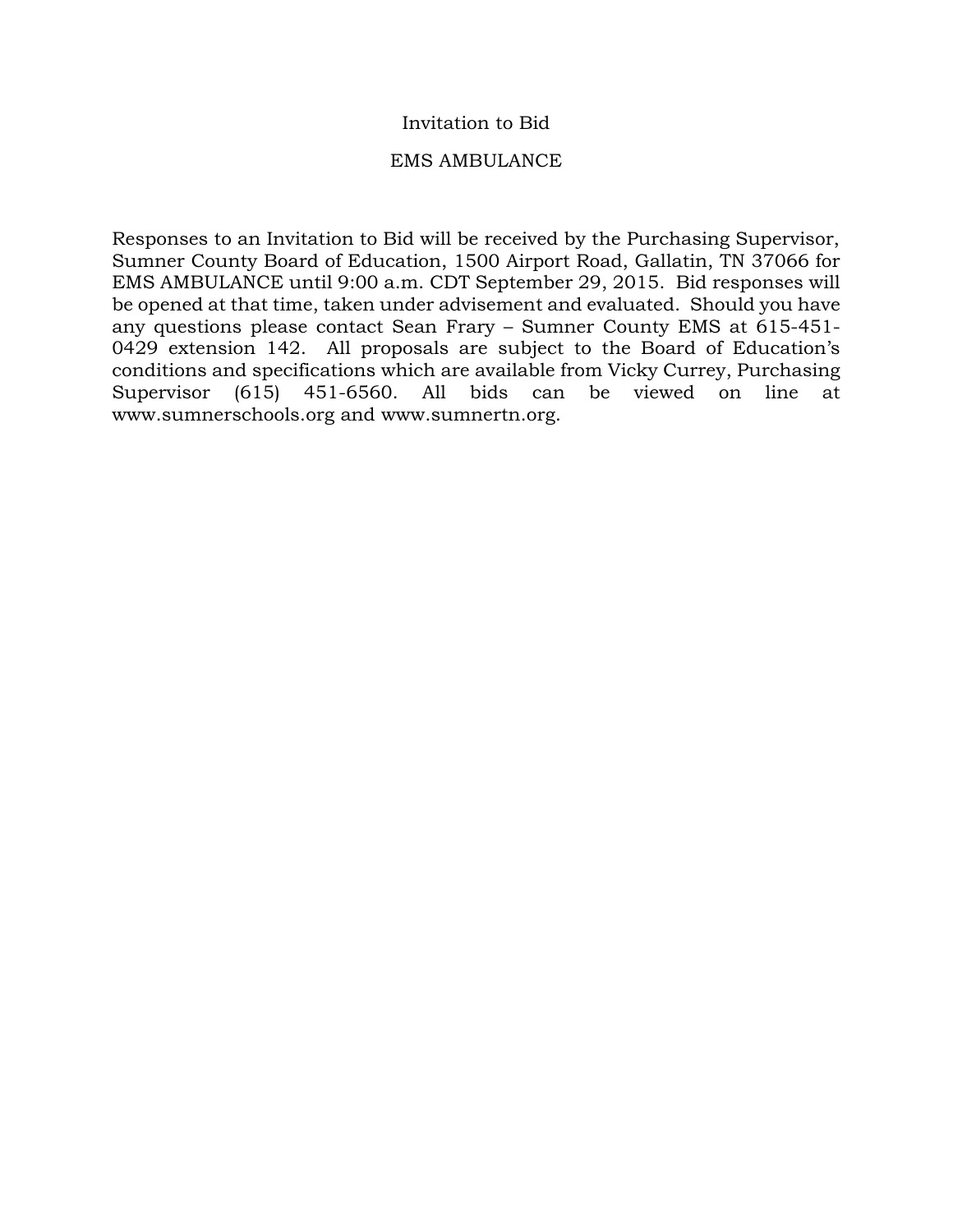#### **NOTICE TO RESPONDENTS**

Responses to an Invitation to Bid will be received by the Purchasing Supervisor in the SUPPORT SERVICE FACILITY CONFERENCE ROOM, Sumner County Board of Education, 1500 Airport Road Gallatin, TN 37066. They will be received until **9:00 A.M. Local Time SEPTEMBER 29, 2015** for **EMS AMBULANCE**, at which time the responses will be opened, taken under advisement and evaluated. *BIDS WILL BE POSTED ON www.sumnerschools.org* 

**GENERAL REQUIREMENTS AND CONDITIONS** 

-------------------------------------------------------------------------------------------------------------------------------

- 1. The Sumner County Board of Education reserves the right to accept or reject any and/or all responses in whole or in part, and to waive informalities therein.
- 2. Any responses received after the scheduled closing time for the receipt for responses will not be considered.
- 3. If a mistake is discovered after the responses are received, only the Sumner County Board of Education may allow the respondent to withdraw the entire response.
- 4. Partial payments will not be approved unless justification for such payment can be shown. Terms will be net 30 days.
- 5. Payment will not be made until the said **EMS AMBULANCE** are inspected and approved as meeting all specifications by persons appointed by the Sumner County Board of Education.
- 6. Responses submitted must be in a sealed envelope and marked on the outside as follows: **RESPONSE: EMS AMBULANCE DEADLINE: SEPTEMBER 29, 2015 @ 9:00 A.M.**
- 7. Facsimile responses will not be considered.
- 8. If a successful bidder violates any terms of their bid, the contract, school board policy or any law they may be disqualified from bidding for a period of two years for minor violations or longer for major violations. Bids from disqualified bidders will not be accepted during the period of disqualification.
- 9. Prices quoted on the response (if any) are to be considered firm and binding until the said **EMS AMBULANCE** are in the possession of the Sumner County Board of Education.
- 10. No purchase or contract is authorized or valid until the issuance of a Board Purchase Order in accordance with Board Policy. No Board Employee is authorized to purchase equipment, supplies or services prior to the issuance of such a Purchase Order.
- 11. Any deviation from these stated terms, specifications and conditions must be coordinated with and approved in writing by the Purchasing Supervisor, Vicky Currey (615) 451-6560.
- 12. All bids that exceed \$25,000 must have the Company Name, License Number, Expiration Date thereof and License Classification of Contractor listed on outside of sealed envelope. As required by State of Tennessee Code Annotated 62-6-119.
- 13. The awarded bidder will be required to post a performance and payment bond in the amount of 25% of the contract price if it exceeds \$100,000 as stated by State of Tennessee Code Annotated 12-4-201.
- 14. If the project cost in excess of \$25,000 a performance bond must be secured by the requesting party in an amount equal to the market improvement value.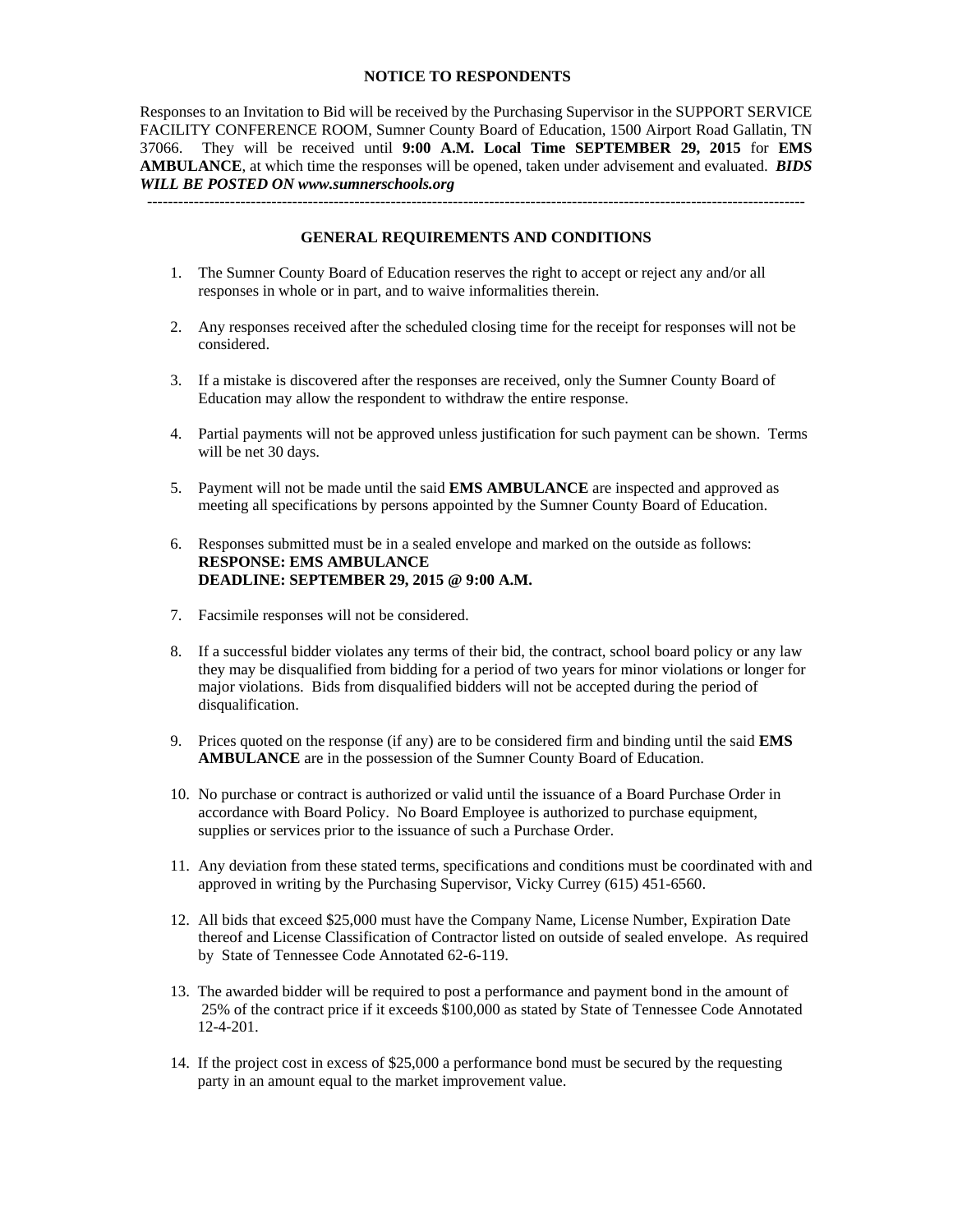# Notice of Request for Proposal

| Proposal Due Date:    | September 29, 2015 @ 9:00 a.m.                                                                        |
|-----------------------|-------------------------------------------------------------------------------------------------------|
| Proposal Bid Opening: | September 29. 2015 @ 9:00 a.m.                                                                        |
| Submit Proposals To:  | <b>Sumner County Board of Education</b><br>1500 Airport Road<br>Gallatin, TN 37066<br>$(615)451-6560$ |
| Materials or Service: | Quantity (3) – 2016 Ford F350 4x2 Type I Ambulance                                                    |

Proposals must be in the possession of Sumner County BOE at the location indicated on or prior to the time and date indicated above. Late proposals shall not be considered. Proposals must be submitted in a sealed envelope with the Request for Proposal number and the Bidder's name and address clearly indicated on the envelope. Exterior package must be marked Proposal Enclosed. All proposals must be completed in ink or typewritten. Additional instructions for preparing a proposal are provided on the following pages of this notice.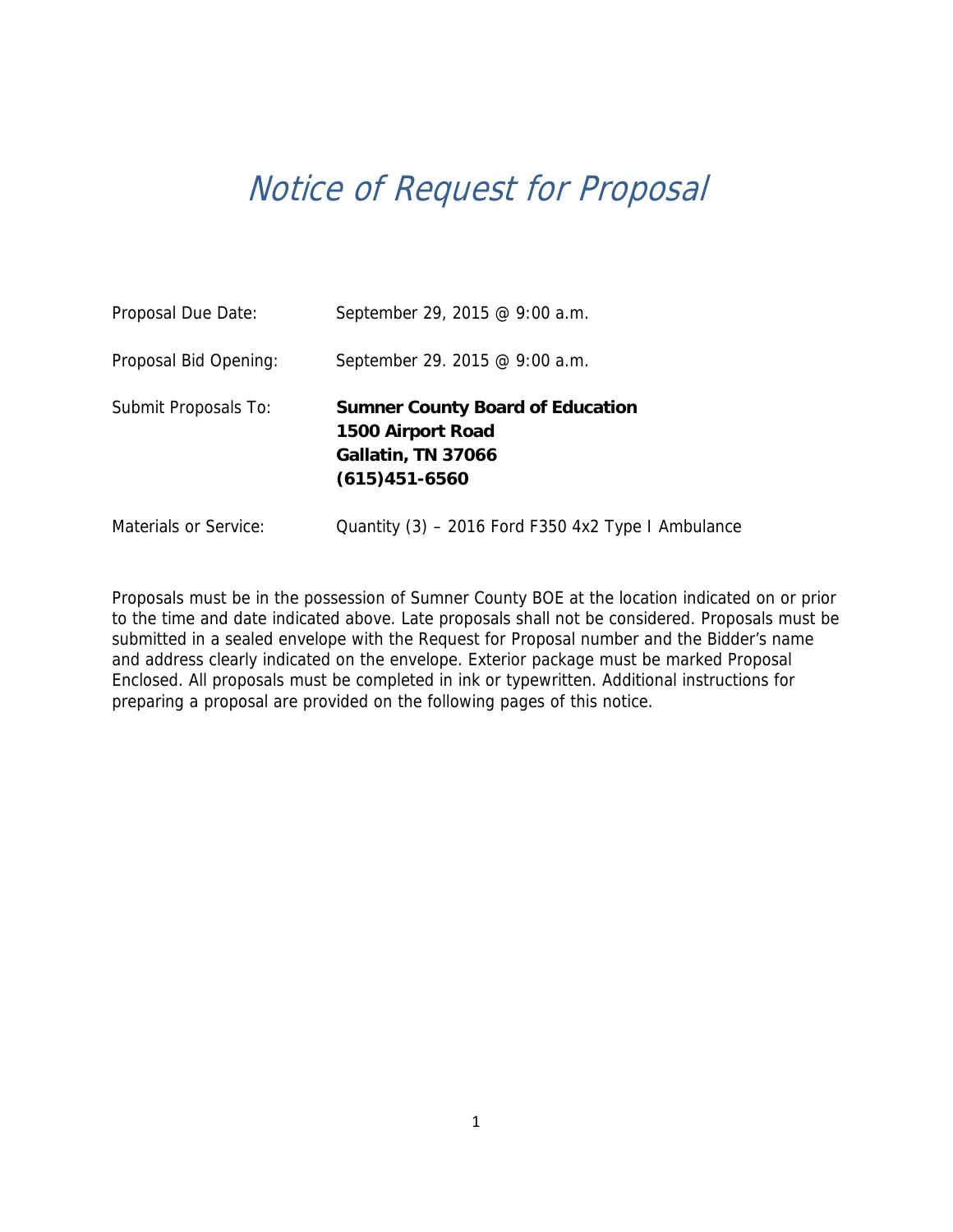### **Proposal for: EMS Ambulance**

**Bid Checklist** (Please include the following documents with your proposal)

- **QVM Compliance**
- □ Warranty Policy
- **Customer Service Policy**
- **Proposal Line Item Detail**
- $\Box$  Cad Drawings depicting all views
- □ 10 Million Product Liability
- D Letter of Certification
- $\Box$  Trade Value

### **Pricing to include the trade value of:**

- **Three (3) 2009 Ford E350 Type III Ambulances** 
	- o **VIN # 1FDWE35P19DA68294 mileage = 177,949**
	- o **VIN # 1FDWE35P79DA68297 mileage = 181,191**
	- o **VIN # 1FDWE35P19DA26305 mileage = 196859**
- **Each ambulance is mechanically operational and running at the time of this RFP. However, prospective bidders are encouraged to examine each ambulance before submitting proposal. Ambulances are being offered "AS-IS" with no warrantees written or implied.**

In compliance with the invitation to bid and subject to all terms and conditions imposed therein, the undersigned offers and agrees to furnish the items contained herein at the price stated following the terms and conditions as indicated. I certify that I am authorized to sign this bid for the Manufacture.

| Dat<br>۱۵ter |  |  |
|--------------|--|--|
|--------------|--|--|

Delivery Timeframe:  $\Box$ 

Total Price with Trade, Delivered to Sumner County Emergency Medical Services

Company Name: \_\_\_\_\_\_\_\_\_\_\_\_\_\_\_\_\_\_\_\_\_\_\_\_\_\_\_\_\_\_\_\_\_\_\_\_\_\_\_\_\_\_\_\_\_\_\_

\_\_\_\_\_\_\_\_\_\_\_\_\_\_\_\_\_\_\_\_\_\_\_\_\_\_\_\_\_\_\_\_\_\_\_\_\_\_

Address: \_\_\_\_\_\_\_\_\_\_\_\_\_\_\_\_\_\_\_\_\_\_\_\_\_\_\_\_\_\_\_\_\_\_\_\_\_\_\_\_\_\_\_\_\_\_\_\_\_\_\_\_\_\_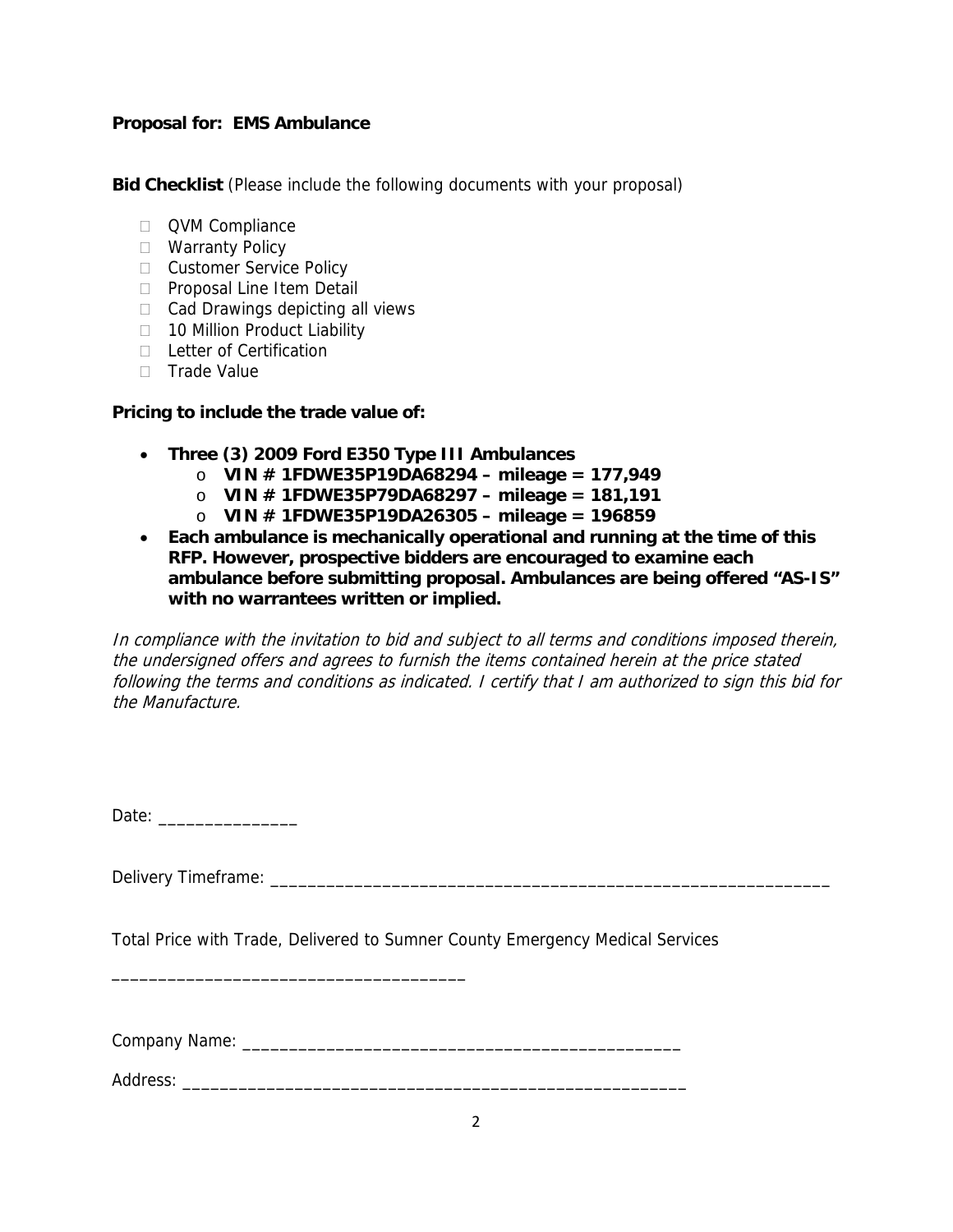## Specification Requirements

# 2016 Ford F350 4x2 Diesel, 96" x 154" Module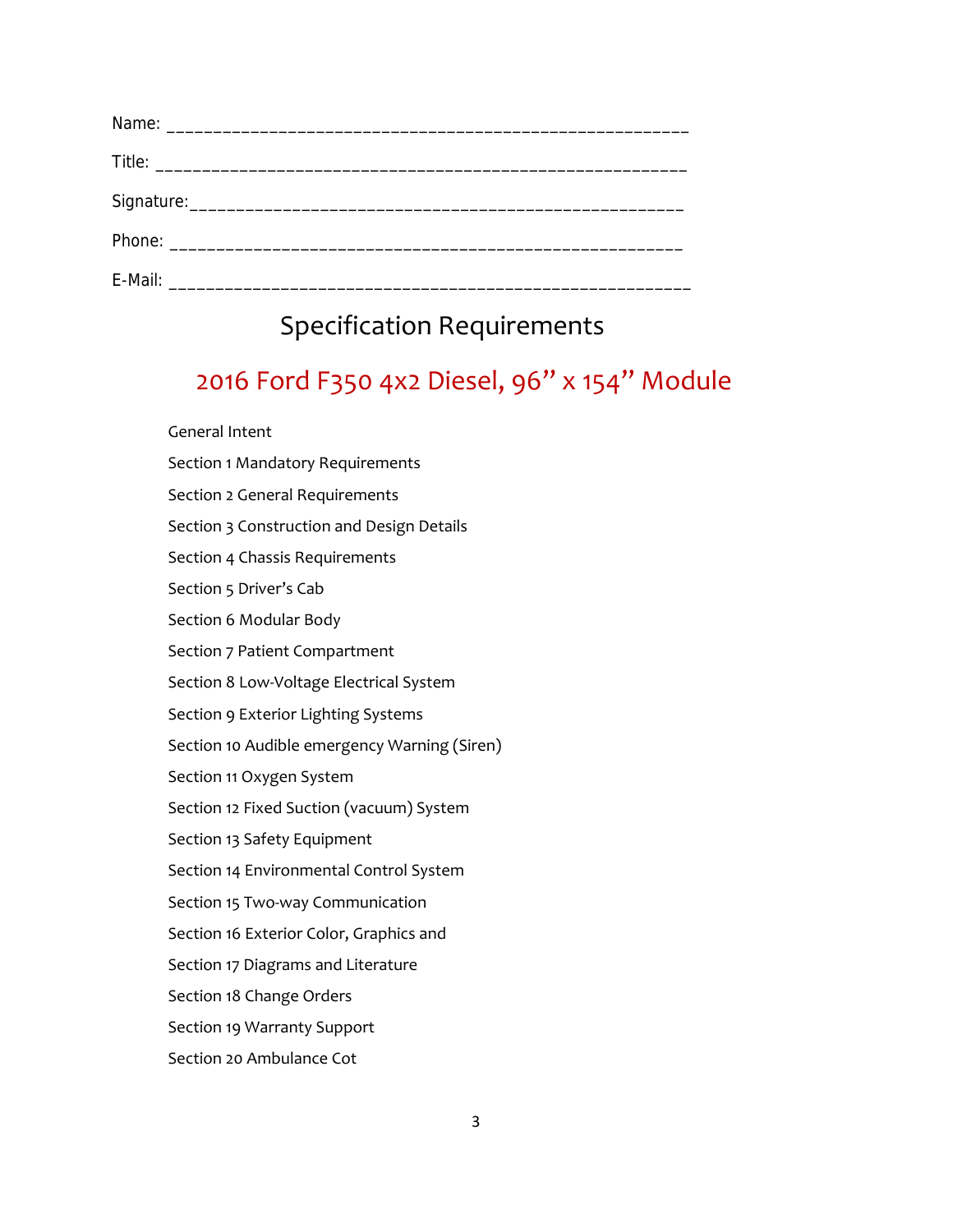#### **Intent**

The following specification describes the needs of this department relevant to the chassis requirements and the ambulance modular body design. This department requires a state of the art vehicle with sophisticated electronics and a mechanical and structural design that offers premium quality and durability. Manufacturers, who utilize prototype equipment or manufacturing processes that do not meet manufacturing criteria, will not be considered.

This specification requires an all aluminum modular exterior and interior. The compartment and cabinet sizes are critical. While it is not the intent of this specification to preclude any qualified bidder, it must be clear that any bidder deviating in any substantial way from these specifications will be rejected as noncompliant.

It is the intent of these specifications that the manufacturer of this vehicle has the ability to manufacture a completed ambulance with the exception of the chassis, within their own manufacturing facility. The basic modular body shall not be the product of a subcontractor or any company other than the manufacturer. Accessories such as light bars, sirens and other add on components are not considered as basic components of the modular body. The ambulance manufacturer must have significant experience in the construction of modular ambulance bodies and shall have manufactured a minimum of 8000 comparable units.

#### **Requirements**

This specification requires the manufacturer to provide a new, commercially produced, medical care vehicle, hereinafter referred to as an "ambulance". This vehicle shall be manufactured in accordance with the current ambulance design criteria of the National Highway Traffic Administration, U.S. Department of Transportation in Washington DC and the GSA -Federal Ambulance Specification KKK-A-1822-F.

#### **Letter of Certification**

Anyone responding to this bid invitation shall include a Letter of Certification with the bid. The Letter of Certification shall be written by a bonded independent testing laboratory nationally recognized within the ambulance industry. Certification provided shall match the chassis model  $\&$ specifications of model requested for bid. Certification by employees of the ambulance manufacturer or by the manufacturer is not acceptable. The laboratory shall certify that the ambulance required by the bid specification has been examined and tested for compliance to the KKK-A-1822F specification. Certifications should be for ambulances built on the specified chassis. Body dimensions for the certification should be comparable to the size identified in this specification. **Bids not providing certificate/letter with bid will not be considered.**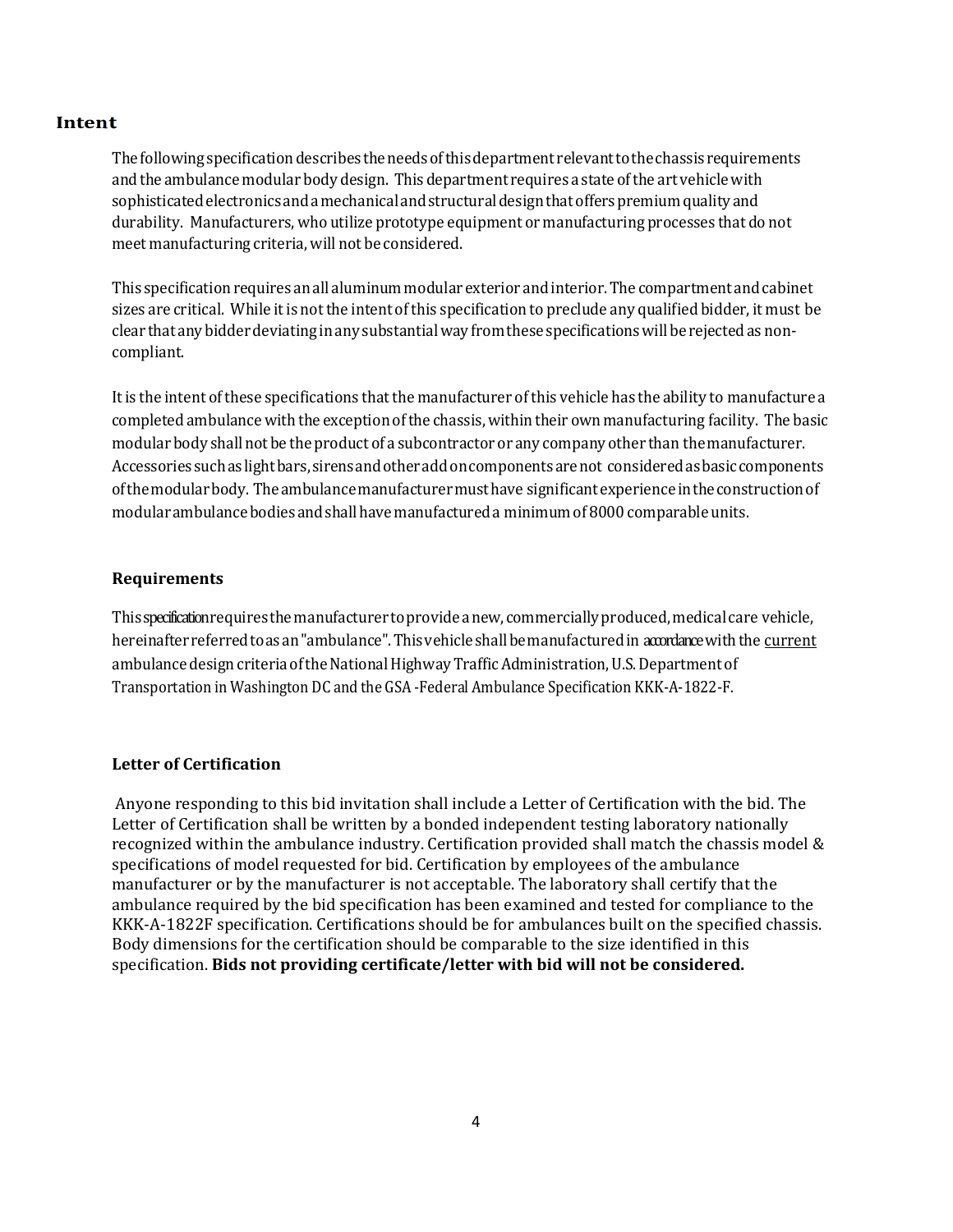#### **Performance**

This is an engineer, design, construct and delivery type specification and it is not the intention of this agency to write out vendors or manufacturers of similar or equal equipment of the types specified. It should be noted, however, that this specification is written around specific needs of this agency. With the intent to standardize certain components, therefore, in numerous places we have named specific brands of components. This has been done to establish a certain standard of quality. Other brands will be accepted providing the vendor provides documentation in the bid that the particular brand offered meets or exceeds the quality of the actual brand called for in the specification.

The ambulance and the allied equipment required by this specification shall be the manufacturer's current commercial ambulance model of the type and class specified. The ambulance shall be complete with the required options and accessories as specified herein. Items will be furnished with such modifications as may be necessary and specified to enable the ambulance to function reliably and efficiently in a strenuous, sustained operation. The design of the vehicle and the specified options shall permit accessibility for servicing, replacement and adjustment of components and accessories with minimum disturbance to other components and systems. The term "heavy-duty" as used, shall describe equipment or items that are in excess of the usual quality or capacity that is normally supplied with standard production vehicles or components.

#### **Pricing**

All bid prices shall be complete and include warranty and delivery of the completed vehicle to the purchaser. Payment shall be made in accordance with the terms, and conditions of these specifications. Payment will be made upon delivery and acceptance of the vehicle(s) and equipment specified herein.

All bid prices and conditions must be specified on the Bid Proposal Form. Bid prices shall be valid for 60 days from the date of the bid opening, or as otherwise specified in the bid proposal. Payment in full will be made as each unit is received, inspected and found to comply with these specifications. The vehicles(s) shall be free of damage and properly invoiced.

By submission of this signed bid response, the bidder certifies under penalty of perjury, that to the best of his/her knowledge that the pricing in this bid response has been prepared independently without collusion, consultation, communication, or agreement for the purpose of restricting competition, as to any matter relating to such pricing with any other bidder or competitor. The bidder also acknowledges that the pricing quoted has not been discussed with or disclosed by the bidder prior to the opening of the bid, either directly or indirectly.

#### **Liability**

The bidder's proposal packet shall include a copy of the ambulance manufacturer's current insurance certificate. The manufacturer shall provide proof of \$10 Million dollars of product liability insurance coverage.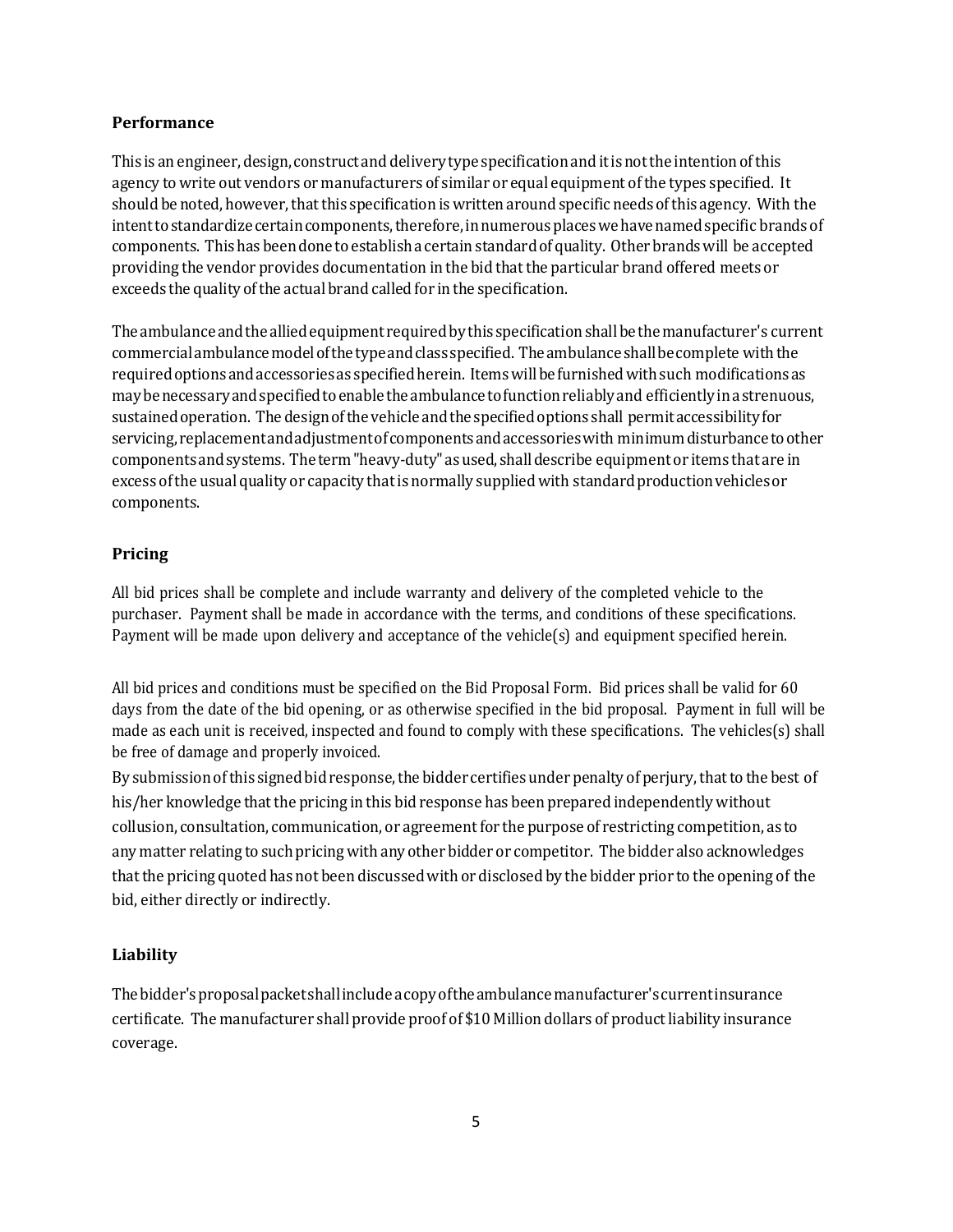#### **Delivery**

The bidder shall be obligated to provide an estimated delivery time. Estimated delivery will be based on receipt of chassis.

#### **Manufacturing**

Manufacturer shall manufacture the module at their facility. Accountability and quality of the design suffer greatly when the module construction are done off site. Safety begins with a well designed and constructed module and is considered next to the chassis the most critical element in over all safety and long-term durability.

#### **Repeatability**

It is critical that the manufacturer design 100 % of the vehicle on a CAD (Computer Aided Design) system. All components must be electronically retained so that in the event that a manufactured part has to be remade the original engineered drawing can be utilized. It is expected that 90% of the machining be done on CAM (Computer Aided Machining) capable equipment in order to maintain tight tolerances in the event of reordered parts or a new vehicle order.

#### **EngineeringSupport**

Manufacturer shall maintain a full time engineering staff with degreed engineers. Due to the complexity of the design of the vehicle, proposals will be accepted only from manufacturers that utilize well-defined engineering techniques. Computer Aided Design (CAD) drawings of both the interior of the patient area and the overall layout of the module body will be mandatory. At a minimum these drawings shall include all exterior elevations, all interior views, and a plan view of the roof/ceiling. All options and elements required within these specifications shall be depicted on the prints. The purpose of this requirement is to assure this purchaser that vehicle proposals indeed meets the stated requirements as set forth in these specifications. Generic CAD drawings are not acceptable. The drawings, as submitted, shall accurately depict the exact vehicle that is being proposed. Bidders not including the required drawings will be considered non-responsive and will, therefore, be rejected.

#### **Module Design**

It is critical that the basic module design have a proven track record and meet the following criteria for consideration of this bid. A). Have a design that maximizes the greatest possible payload without ever compromising overall structural integrity and vehicle safety. B). Have a design that has been aerodynamically tested and engineered for reduced fuel consumption and ride stability. C). A design that can easily be retrofitted to a new chassis.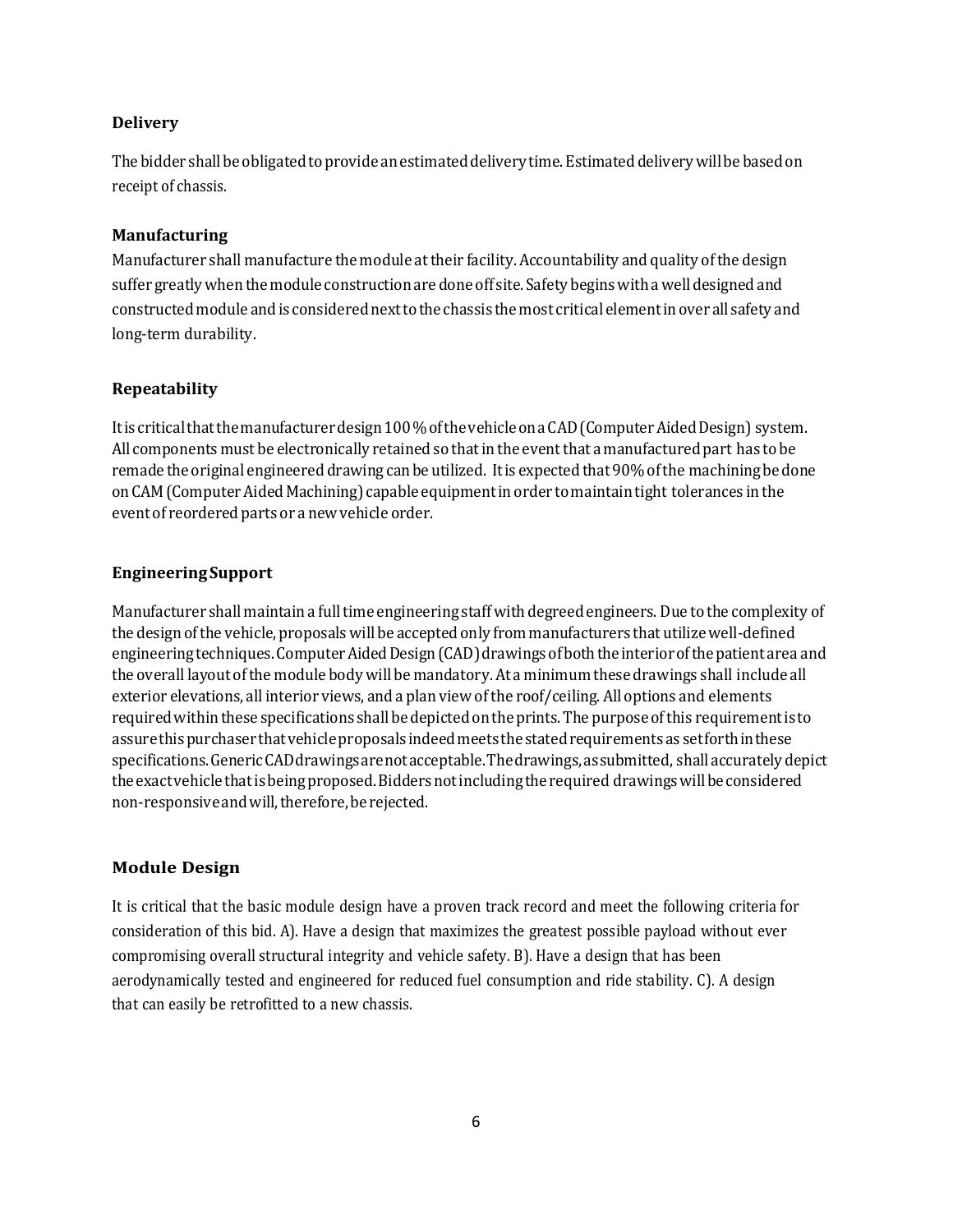#### **Safety ‐ Design**

The ambulance shall be designed and constructed to maximize the safety and security of the occupants. To the greatest extent possible, the interior walls and ceiling of the ambulance shall present a simple plane surface. This requirement applies in particular to the surfaces (cabinet fronts, doors, windows, cushion, etc.) that make up the front wall of the patient compartment. The interior of the patient and driver compartments shall be free of all sharp projections. All hangers or supports for equipment, lighting, controls and other devices shall be mounted as flush as possible with the surrounding surface. Padding (bolsters) shall be placed at all head areas and obstructions that may prove dangerous to persons moving about in the ambulance. The interior of the patient compartment shall be designed and constructed to minimize containment areas for the incubation of viruses either air borne or transmitted in fluids. All stepping surfaces (i.e. front cab and patient compartment step wells) shall be covered with anti-skid material for skid protection. All securing straps, cargo nets and other restraints shall be capable of retaining 10 times the total weight of the equipment or material they are designed to contain. Doors, hatches and covers shall be designed to contain 10 times the weight of the items stored loose behind the door, hatch or cover. Equipment installed in the cab shall be located and mounted in such a way that it shall not interfere with the operation of the driver side and/or passenger side air bag(s) if the vehicle is so equipped. In order to stop carbon monoxide emissions from entering into the interior of the ambulance, no equipment or fixtures are to be mounted on the engine cowling, unless fasteners and method of securing are specifically designed to prevent this problem. Any mounting on cowl shall be done without damaging the integrity of the cowl insulation or heat shield.

#### **Material Definitions**

All equipment, material and articles required under this specification must be new or fabricated from new materials produced from recovered materials. The term "recovered materials" means materials which have been collected or recovered from solid waste and reprocessed to become a source of raw materials, as opposed to virgin raw materials. None of the above will be interpreted to mean that the use of used or rebuilt products is allowed. The term "heavy duty", when used to describe an item, means in excess of the usual quality or capacity that is normally supplied as standard production material and represents the most durable item that is commercially available.

#### **Materials Weight**

In order to maintain the maximum payload without sacrificing structural integrity it is required that a minimum of 90% of the exterior body be made of formed sheet aluminum. Extrusions utilized for body corners and door frames tend to be heavier then formed parts as well as being more susceptible to welding cracks due to the type of joining methods used. The formed parts are lighter and more able to absorb long-term flexing of the body. (No **Exception**)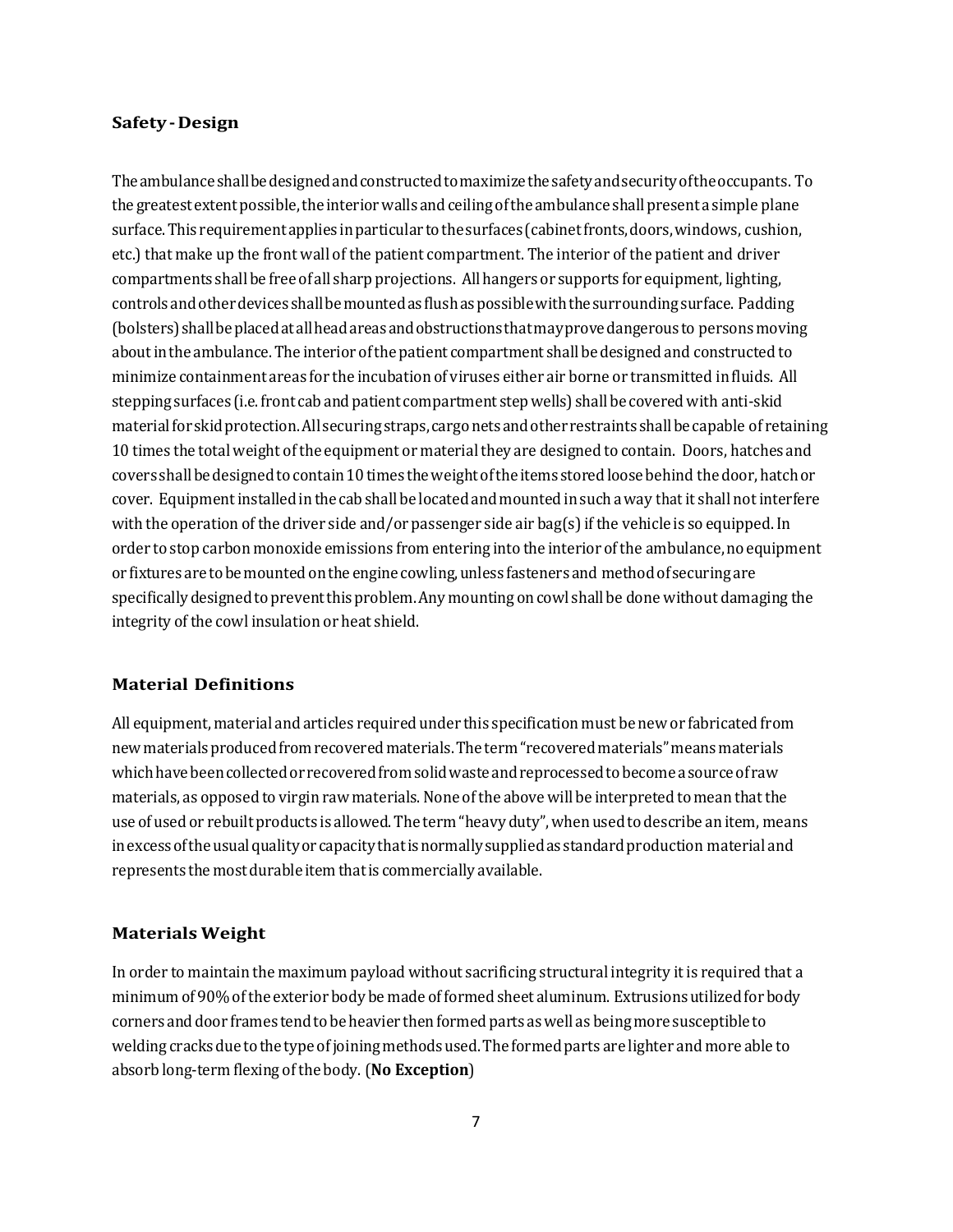## *Section 1* **Mandatory Requirements ~ the bidder will only be considered**

**where the proponent has demonstrated that a proposed unit has specifications that fully meet or exceed those requested by the purchaser.**

| <b>Item</b> | <b>Specification</b>                                                                                                                                                                                                                                                                                                                                                  | <b>Yes</b> | <b>No</b> | <b>Deviation/Explanation</b>     |
|-------------|-----------------------------------------------------------------------------------------------------------------------------------------------------------------------------------------------------------------------------------------------------------------------------------------------------------------------------------------------------------------------|------------|-----------|----------------------------------|
| No.         |                                                                                                                                                                                                                                                                                                                                                                       |            |           | (attach necessary documentation) |
| 1.2         | The Type I module shall be a non-walkthrough conversion<br>for a 2016 Ford F350 4x2 Diesel Cab and Chassis.<br>The unit, along with equipment, to be operational and                                                                                                                                                                                                  | Yes        | <b>No</b> |                                  |
|             | ready for service upon delivery.                                                                                                                                                                                                                                                                                                                                      |            |           |                                  |
| 1.3         | Module dimensions (minimum required - the intent of<br>this requirement is to maximize ergonomic workspace for<br>the attendants and the safe accommodation of patients.<br>These dimensions will also account for the safe storage of<br>personal protective equipment (PPE) and clothing for<br>firefighting duties)<br>Module dimensions:<br>Outside length - 154" | Yes        | <b>No</b> | State module dimensions here:    |
|             | Outside width - 96"<br>Head Room - 72" Interior headroom in the patient module                                                                                                                                                                                                                                                                                        |            |           | in.<br>in.<br>in.                |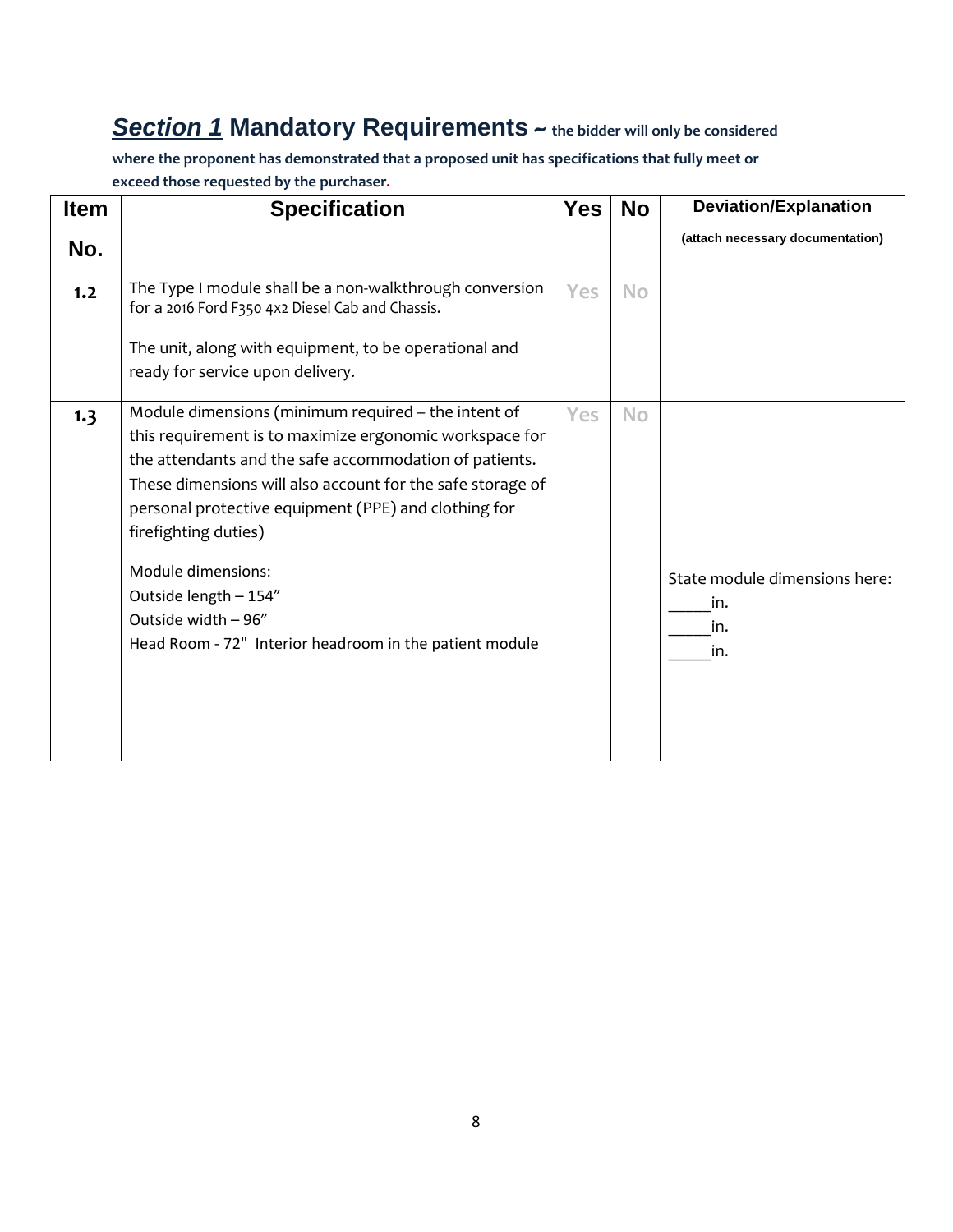# *Section 2* **General Requirements**

| <b>Item</b> | <b>Specification</b>                                                                                                                                                                                                                  | <b>Yes</b> | <b>No</b> | <b>Deviation/Explanation</b>     |
|-------------|---------------------------------------------------------------------------------------------------------------------------------------------------------------------------------------------------------------------------------------|------------|-----------|----------------------------------|
| No.         |                                                                                                                                                                                                                                       |            |           | (attach necessary documentation) |
| 2.1         | Compliance                                                                                                                                                                                                                            | <b>Yes</b> | <b>No</b> |                                  |
|             | An ambulance shall comply with the following, listed<br>in order of precedence:<br>(I) Federal Motor Vehicle Safety Standards (FMVSS);<br>(II) Ford Quality Vehicle Modifier program (QVM)                                            |            |           |                                  |
| 2.2         | <b>Versioning</b>                                                                                                                                                                                                                     | <b>Yes</b> | <b>No</b> |                                  |
|             | The documents referenced in 2.1 shall be the version of<br>those documents that was in effect no earlier than when<br>the motor vehicle chassis was manufactured and no later<br>than when the vehicle was completed as an ambulance. |            |           |                                  |
| 2.3         | Unit must have an established performance record in an<br>application as described in KKK-1822-F which includes the<br>severest climatic conditions.                                                                                  | <b>Yes</b> | <b>No</b> |                                  |
| 2.4         | Remote keyless entry and panic alarm with two copies of<br>all keys for each unit.                                                                                                                                                    | Yes        | <b>No</b> |                                  |
| 2.5         | All controls clearly and permanently labeled.                                                                                                                                                                                         | Yes        | <b>No</b> |                                  |
| 2.6         | All function controls shall be easily accessible to the<br>operator when in the "driver seat" position.                                                                                                                               | Yes        | <b>No</b> |                                  |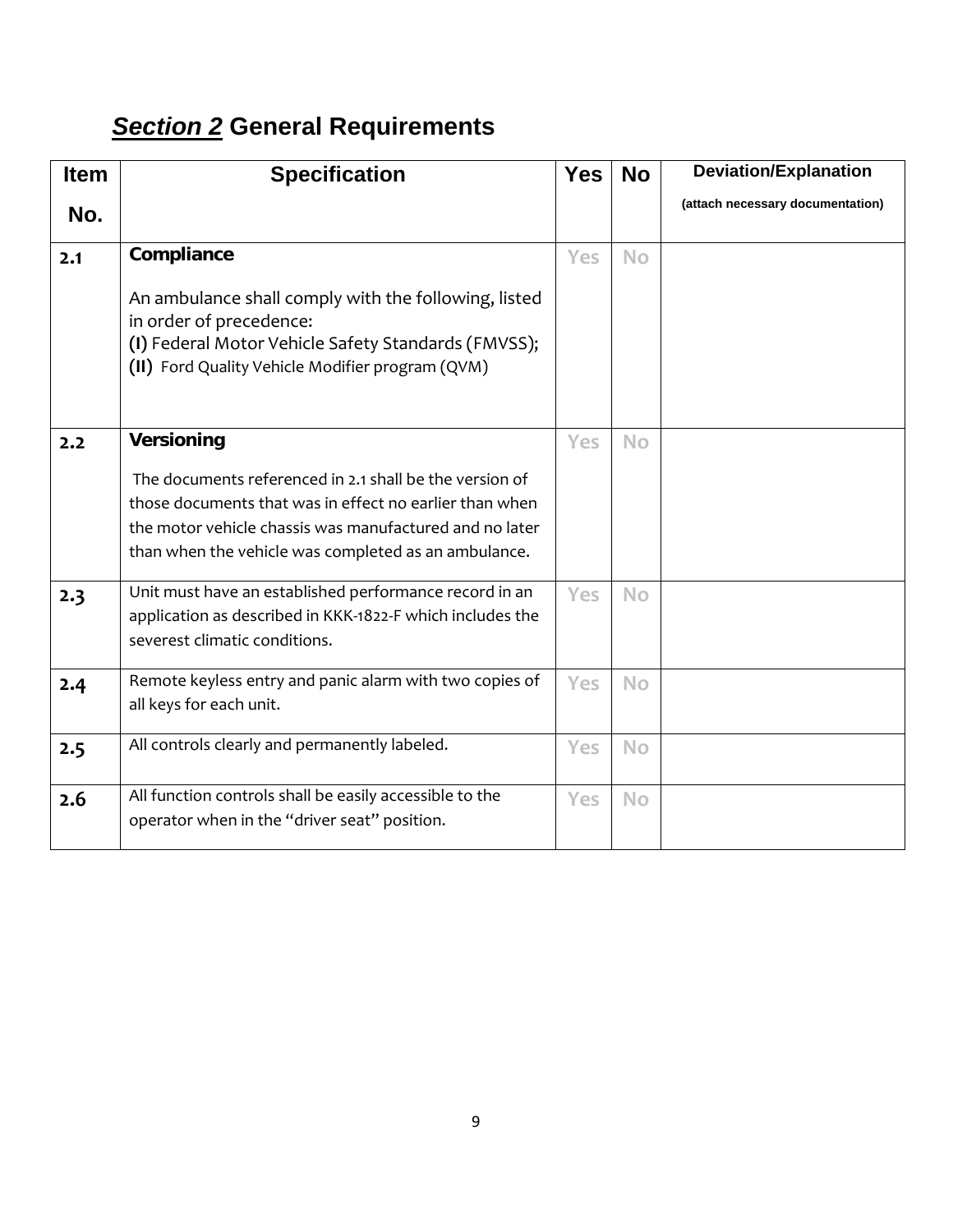# *Section 3* **Construction and Design Details**

| <b>Item</b> | <b>Specification</b>                                                          | <b>Yes</b> | <b>No</b> | <b>Deviation/Explanation</b>     |
|-------------|-------------------------------------------------------------------------------|------------|-----------|----------------------------------|
| No.         |                                                                               |            |           | (attach necessary documentation) |
|             |                                                                               |            |           |                                  |
| 3.1         | <b>Interior Safety</b>                                                        | <b>Yes</b> | <b>No</b> |                                  |
|             | A). All equipment and accessories installed must be                           |            |           |                                  |
|             | designed and affixed so as to maximize the safety, security                   |            |           |                                  |
|             | and ergonomics of the attendants, patients and passengers.                    |            |           |                                  |
|             | B). All exposed edges and corners without padding shall                       | <b>Yes</b> | <b>No</b> |                                  |
|             | be rounded with the largest possible radius or chamfer.                       |            |           |                                  |
| 3.2         | <b>Equipment Retention</b>                                                    | <b>Yes</b> | <b>No</b> |                                  |
|             | The ALS cabinet must be secured with doors that allow                         |            |           |                                  |
|             | easy access to all EMS response kits from within the                          |            |           |                                  |
|             | patient module or from curbside exterior. Doors must                          |            |           |                                  |
|             | remain secure when the ambulance is moving.                                   |            |           |                                  |
| 3.3         | <b>Cabinet Construction</b>                                                   | Yes        | <b>No</b> |                                  |
|             |                                                                               |            |           |                                  |
|             | A) All interior cabinets shall be constructed of aluminum.<br>(No Exceptions) | Yes        | <b>No</b> |                                  |
|             |                                                                               |            |           |                                  |
|             | B) Adjustable aluminum shelving shall be securely bolted                      | Yes        | <b>No</b> |                                  |
|             | to Unistrut rails. (No Exceptions)                                            |            |           |                                  |
| 3.5         | <b>Interior Finishes</b>                                                      | Yes        | <b>No</b> |                                  |
|             | To the greatest extent possible, the interior walls and                       |            |           |                                  |
|             | ceiling of the ambulance are expected to present a simple                     |            |           |                                  |
|             | plain surface. This requirement applies in particular to the                  |            |           |                                  |
|             | surfaces (cabinet fronts, doors, windows, cushions, etc.).                    |            |           |                                  |
|             | The interior of the patient and driver compartments must                      |            |           |                                  |
|             | be free of all sharp projections. All hangers or supports for                 |            |           |                                  |
|             | equipment, lighting, controls and other devices must be                       |            |           |                                  |
|             | mounted as flush as possible with the surrounding surface.                    |            |           |                                  |
|             | Padding is expected to be placed at all head areas and                        |            |           |                                  |
|             | obstructions that may prove dangerous to persons moving                       |            |           |                                  |
|             | about in the ambulance. All exposed edges will either be                      |            |           |                                  |
|             | padded or rounded to have a 1 inch mm radius.                                 |            |           |                                  |
|             |                                                                               |            |           |                                  |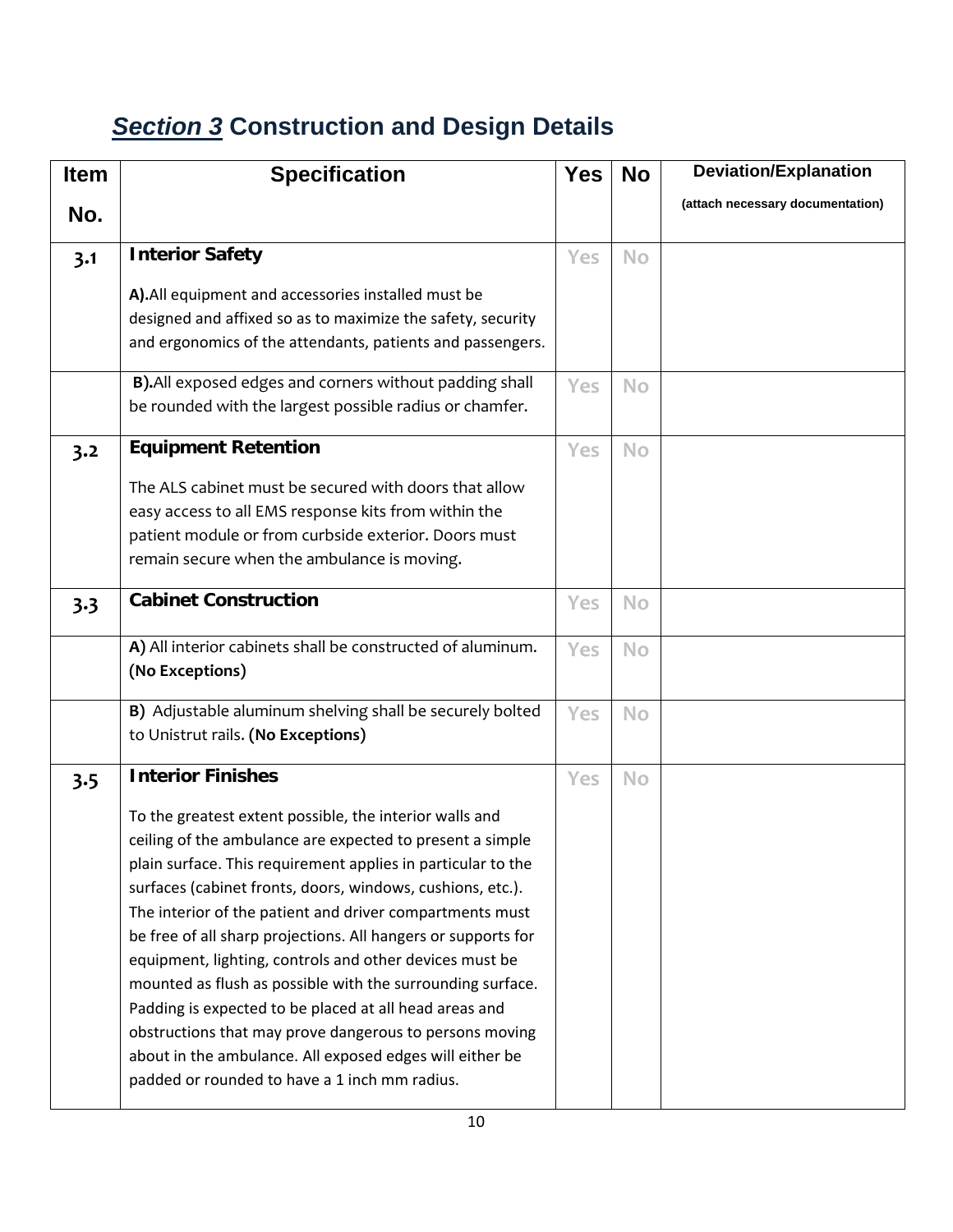|     | The interior of the ambulance must be designed and          |     |           |  |
|-----|-------------------------------------------------------------|-----|-----------|--|
|     | constructed to minimize containment areas for the           |     |           |  |
|     | incubation of pathogens - either air borne or transmitted   |     |           |  |
|     | in fluids,                                                  |     |           |  |
| 3.7 | <b>Vehicle Weight</b>                                       | Yes | <b>No</b> |  |
|     |                                                             |     |           |  |
|     | A) GVWR 14,000lbs, and to include all components and        | Yes | <b>No</b> |  |
|     | requirements included in a Ford F350 Diesel "Ambulance      |     |           |  |
|     | Prep. Pkg."                                                 |     |           |  |
|     | <b>B)</b> Wheelbase = $165$ in                              | Yes | <b>No</b> |  |
|     |                                                             |     |           |  |
|     | C) Axles:                                                   | Yes | <b>No</b> |  |
|     | - Front 7000 lbs. min. capacity - Rear, 12,000 lbs. min.    |     |           |  |
|     | capacity with limited slip rear differential.               |     |           |  |
|     | D) Springs - combined capacity at ground                    | Yes | <b>No</b> |  |
|     | - Front 5,250 lbs - Rear 9,750 lbs                          |     |           |  |
|     |                                                             |     |           |  |
|     |                                                             |     |           |  |
|     |                                                             |     |           |  |
|     |                                                             |     |           |  |
|     |                                                             |     |           |  |
|     |                                                             |     |           |  |
|     |                                                             |     |           |  |
| 3.8 | <b>Weight Distribution</b>                                  |     |           |  |
|     | A). The weight distribution of the completed EMS vehicle,   | Yes | <b>No</b> |  |
|     | when measured at curb weight, shall comply with the         |     |           |  |
|     | chassis manufacturer's requirements and the AMD 013         |     |           |  |
|     | standard. The manufacturer will attach a signed             |     |           |  |
|     | certification tag that states the system has successfully   |     |           |  |
|     | met the test requirements.                                  |     |           |  |
|     | B). In the absence of specific OEM values, the weight       | Yes | <b>No</b> |  |
|     | distribution for the completed EMS vehicle, when            |     |           |  |
|     | calculated on a level service or device, shall be such that |     |           |  |
|     | not less than 30% or more than 50% of the vehicles weight   |     |           |  |
|     | is on the front suspension.                                 |     |           |  |
|     |                                                             |     |           |  |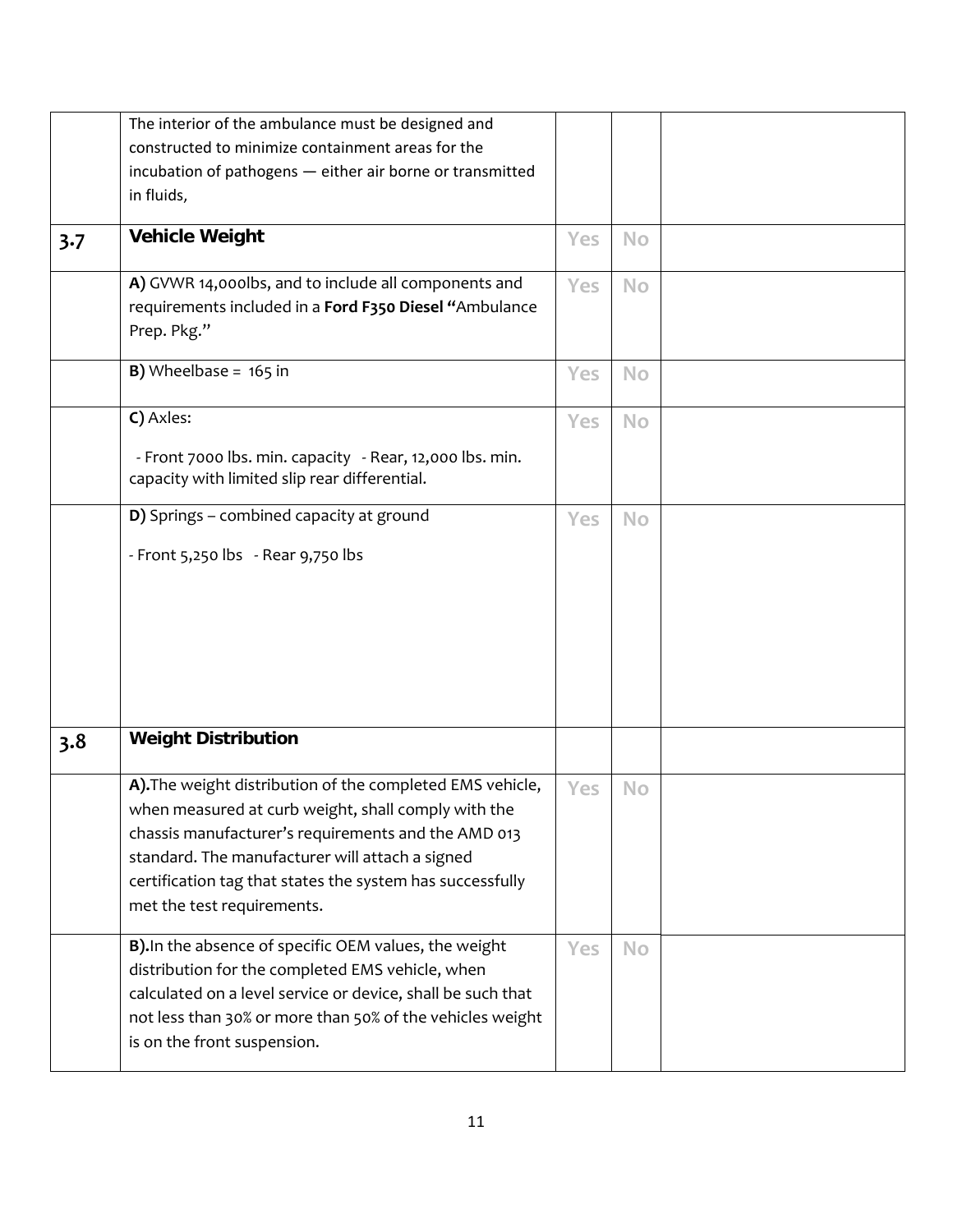| 3.9   | <b>Payload Requirements</b>                                                                                                                                                                                                                                                                                                                                                                                                                                                                                                                                                                                                                                                                                                                                                                                                                                             | Yes | <b>No</b> |                      |
|-------|-------------------------------------------------------------------------------------------------------------------------------------------------------------------------------------------------------------------------------------------------------------------------------------------------------------------------------------------------------------------------------------------------------------------------------------------------------------------------------------------------------------------------------------------------------------------------------------------------------------------------------------------------------------------------------------------------------------------------------------------------------------------------------------------------------------------------------------------------------------------------|-----|-----------|----------------------|
| 3.9.1 | A minimum of 1,750 lbs. payload allowance shall be<br>provided over and above the vehicle curb weight which is<br>to include all items in these specifications. Payload<br>consists of four persons (calculated at 175 lbs. per<br>occupant) and appropriately distributed support supplies<br>and devices.<br>Bidder to complete the following:<br>Estimated Ambulance Weights at Delivery<br>Curb Weight - Front<br>Curb Weight - Rear Axles<br><b>Calculated Payload Capacity</b>                                                                                                                                                                                                                                                                                                                                                                                    | Yes | No        | lbs.<br>lbs.<br>lbs. |
| 3.9.2 | The vehicle payload shall meet or exceed that called for in<br>the current KKK-A-1822 specification. The vehicle<br>manufacturer shall, upon notice by this purchaser,<br>provide a written statement from an independent<br>engineer that the model being offered has met this set of<br>criteria. Before delivery of the completed unit the<br>manufacturer shall weigh the vehicle. A written<br>statement of those weights shall be affixed to the inside<br>of the street side mid body compartment door. This<br>purchaser reserves the right to have the finished vehicle<br>weighed independently upon delivery. If it is found that<br>the written statement of weight provided by the<br>manufacturer is inaccurate beyond what may be<br>reasonably explained as a slight difference in the<br>calibration of the scales, then the vehicle will be rejected. | Yes | <b>No</b> |                      |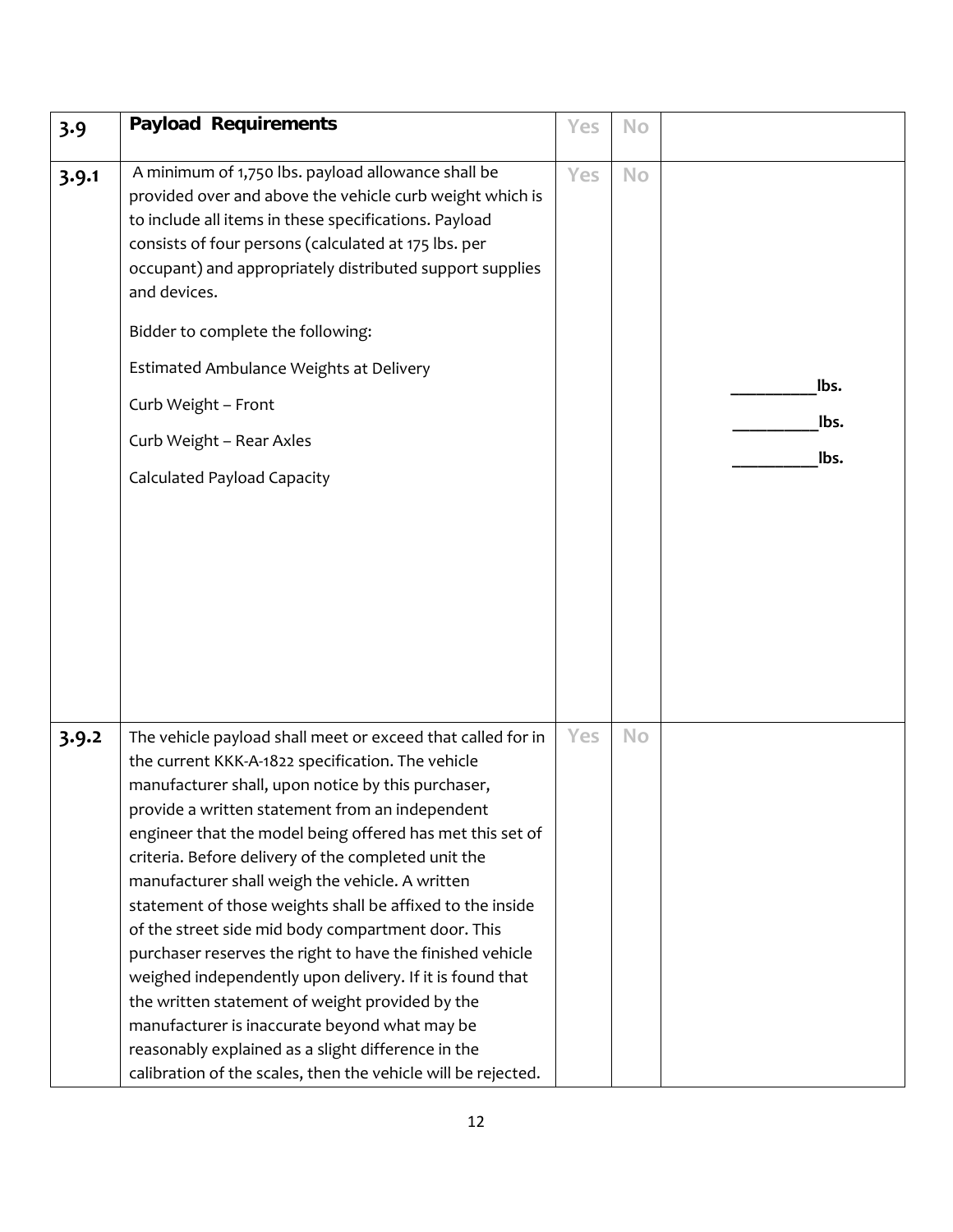|       | It should be noted that this purchaser, while interested in<br>attaining the greatest possible payload, is unwilling to<br>compromise on the structural requirements of a strong,<br>durable, and safe body. All bidders must understand<br>these factors supersede concern over payload, and that<br>the lightest body (greatest payload) will not necessarily<br>be deemed sufficient to meet the stringent quality and<br>safety requirements set forth herein. |     |           |  |
|-------|--------------------------------------------------------------------------------------------------------------------------------------------------------------------------------------------------------------------------------------------------------------------------------------------------------------------------------------------------------------------------------------------------------------------------------------------------------------------|-----|-----------|--|
| 3.9.3 | Upon delivery, each ambulance is to include a weight<br>distribution report showing front, rear, left, right analysis<br>and total weight of the vehicle.                                                                                                                                                                                                                                                                                                          | Yes | <b>No</b> |  |
| 3.9.4 | Weight distribution for the completed vehicle shall be<br>such that the weight between the right and left wheel, of<br>a given axle, shall be within 5% of each other.                                                                                                                                                                                                                                                                                             | Yes | <b>No</b> |  |
| 3.9.5 | This tolerance is calculated as follows:<br>1. Obtain the curb weight of each wheel on a given axle:<br>i) Divide the weight of each wheel by the total curb<br>weight of the axle.<br>Times(X) 100 = the % of weight on each side;<br>ii) Subtract the smaller percentage from the larger result;<br>iii) If the difference is 5% or less then the vehicle has<br>complied with the required weight distribution.                                                 | Yes | <b>No</b> |  |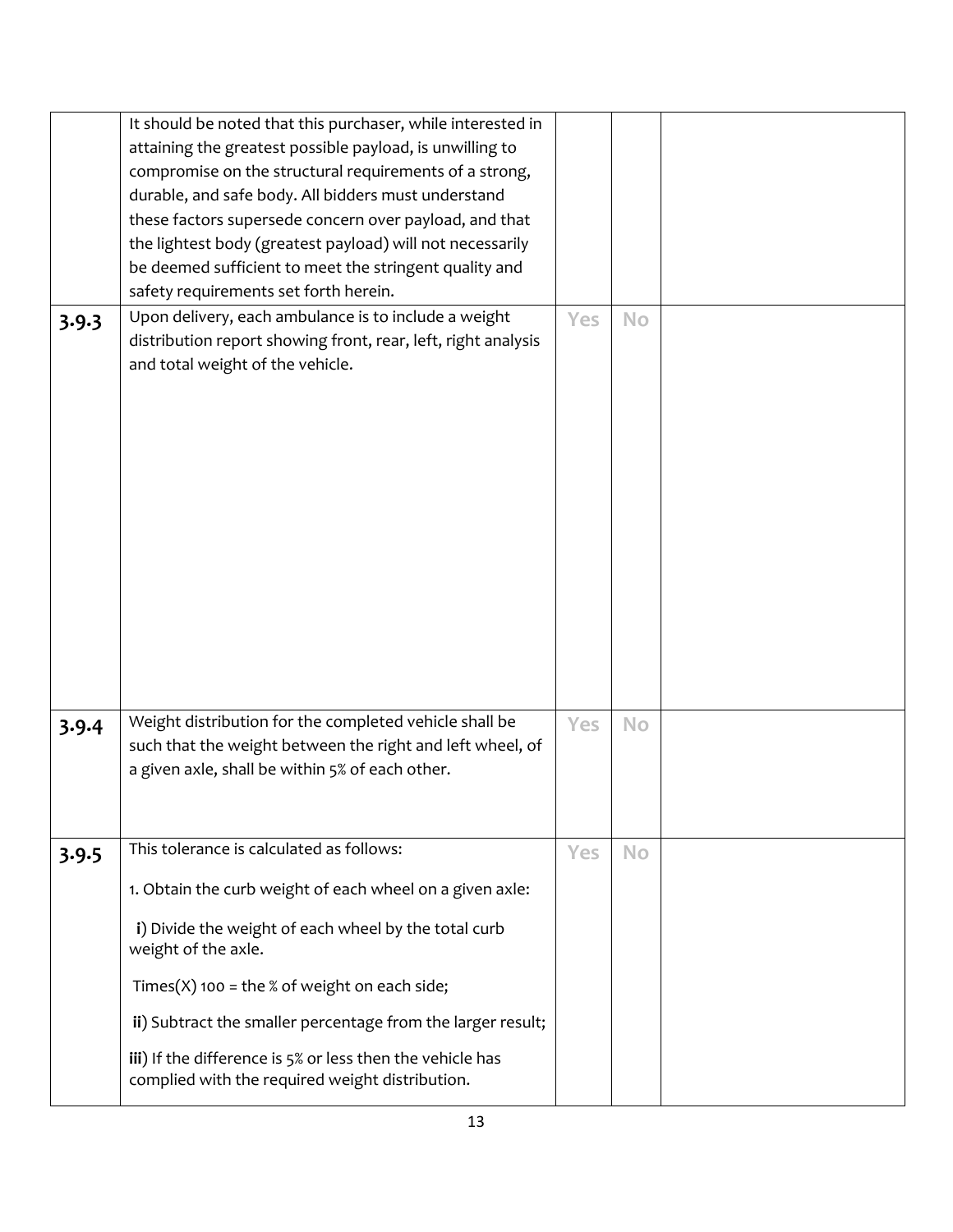| 3.9.6 | Center of Gravity - the manufacturer shall determine the                                                         | Yes        | <b>No</b> |  |
|-------|------------------------------------------------------------------------------------------------------------------|------------|-----------|--|
|       | center of gravity of the fully converted EMS vehicle and                                                         |            |           |  |
|       | confirm in this bid that it complies with the "CG"                                                               |            |           |  |
|       | parameters as set out by the original producer of the                                                            |            |           |  |
|       | chassis.                                                                                                         |            |           |  |
|       |                                                                                                                  |            |           |  |
| 3.10  | <b>Loading Height</b>                                                                                            | Yes        | <b>No</b> |  |
|       | The loading height from the ground to the floor of the<br>module will meet KKK-1822F certification requirements. | Yes        | <b>No</b> |  |
|       |                                                                                                                  |            |           |  |
|       |                                                                                                                  |            |           |  |
| 3.11  | <b>Bumper and Steps</b>                                                                                          | Yes        | <b>No</b> |  |
|       | Mounted on the rear of the vehicle shall be an all aluminum                                                      | <b>Yes</b> | No        |  |
|       | step bumper. The bumper shall be impact absorbing and                                                            |            |           |  |
|       | the center section to be a flip-up step. Step surface shall be                                                   |            |           |  |
|       | slip resistant. Bumper shall be fully welded and constructed                                                     |            |           |  |
|       | to withstand the following forces:                                                                               |            |           |  |
|       | The bumper shall be designed in such a way that in case of                                                       |            |           |  |
|       | minor impact the bumper will slide underneath the module                                                         |            |           |  |
|       | and reduce the chances of damage to the module itself. The                                                       |            |           |  |
|       | bumper shall also be designed to be completely bolted to                                                         |            |           |  |
|       | the chassis frame and not welded, so that for maintenance                                                        |            |           |  |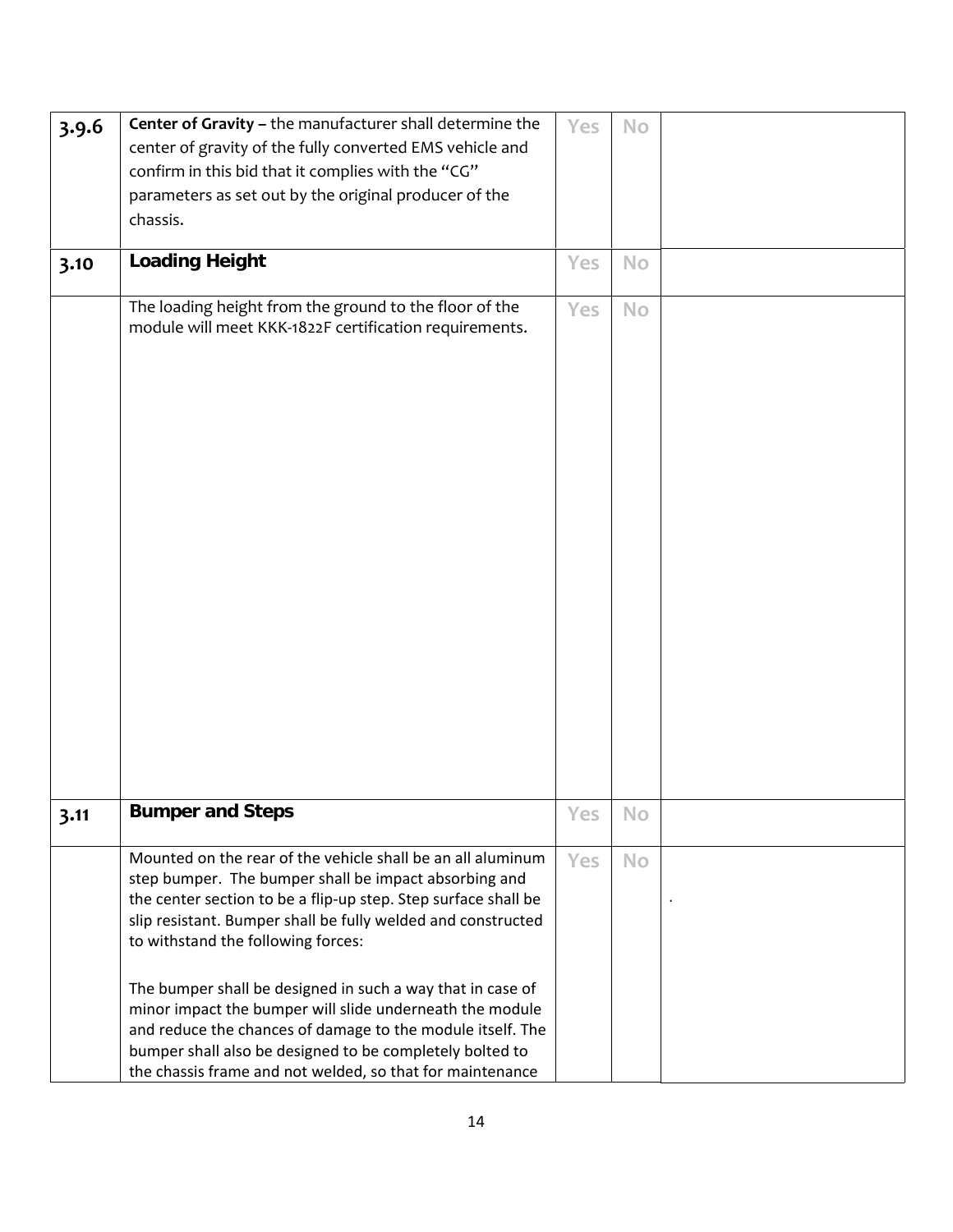|      | repairs the bumper can be easily removed and replaced.                                                                                                                                                                                                                                                                                                                                                                                                   |            |           |  |
|------|----------------------------------------------------------------------------------------------------------------------------------------------------------------------------------------------------------------------------------------------------------------------------------------------------------------------------------------------------------------------------------------------------------------------------------------------------------|------------|-----------|--|
|      | Bumper shall be constructed of all aluminum materials to<br>maintain weight savings. It shall be fully welded utilizing 2 X<br>2 inch and 2 X 3 inch tubes, 2 X 3 inch association channel.<br>Also included for added strength will be formed 1/4 inch<br>gusset plates. The outside corners shall be 2 X 2 inch tubes<br>formed with an 8 inch radius for added strength. The<br>outside corners shall be covered in .100 aluminum diamond<br>plate.   |            |           |  |
|      | The center section will be made of 10 inch non skid<br>aluminum step material. This center section shall have<br>pivot hinges that allow the step to flip up for patient<br>loading,                                                                                                                                                                                                                                                                     |            |           |  |
|      | The bumper shall be bolted directly to the chassis frame.<br>Welding additional steel to the chassis frame rails will not<br>be acceptable as it adds additional weight and welding<br>tends to weaken the steel frame rail. In addition an<br>isolation material must be supplied between the aluminum<br>bumper and steel frame for electrolysis prevention. The<br>distance between the top of the step and the ground shall<br>not be less than 16". |            |           |  |
|      |                                                                                                                                                                                                                                                                                                                                                                                                                                                          |            |           |  |
| 3.12 | <b>Rear Bumper Guard</b>                                                                                                                                                                                                                                                                                                                                                                                                                                 | <b>Yes</b> | <b>No</b> |  |
|      | Bolted to the bumper shall be two (2) hard rubber dock<br>bumper guards. They shall measure approximately 2 X 4<br>inches                                                                                                                                                                                                                                                                                                                                |            |           |  |
| 3.13 | <b>Tow Hooks</b>                                                                                                                                                                                                                                                                                                                                                                                                                                         | Yes        | <b>No</b> |  |
|      | Welded to the bumper frame shall be two (2) Tow Hooks.                                                                                                                                                                                                                                                                                                                                                                                                   |            |           |  |
| 3.14 | <b>Side Entry Step</b>                                                                                                                                                                                                                                                                                                                                                                                                                                   |            |           |  |
|      | Entry through curbside patient door. There shall be a<br>recessed step well located at the curbside module entrance<br>door. The step well shall include Dual 9 inch deep, polished<br>aluminum diamond plate steps. A continuous three sided<br>kick plate consisting of polished aluminum diamond plate                                                                                                                                                | Yes        | <b>No</b> |  |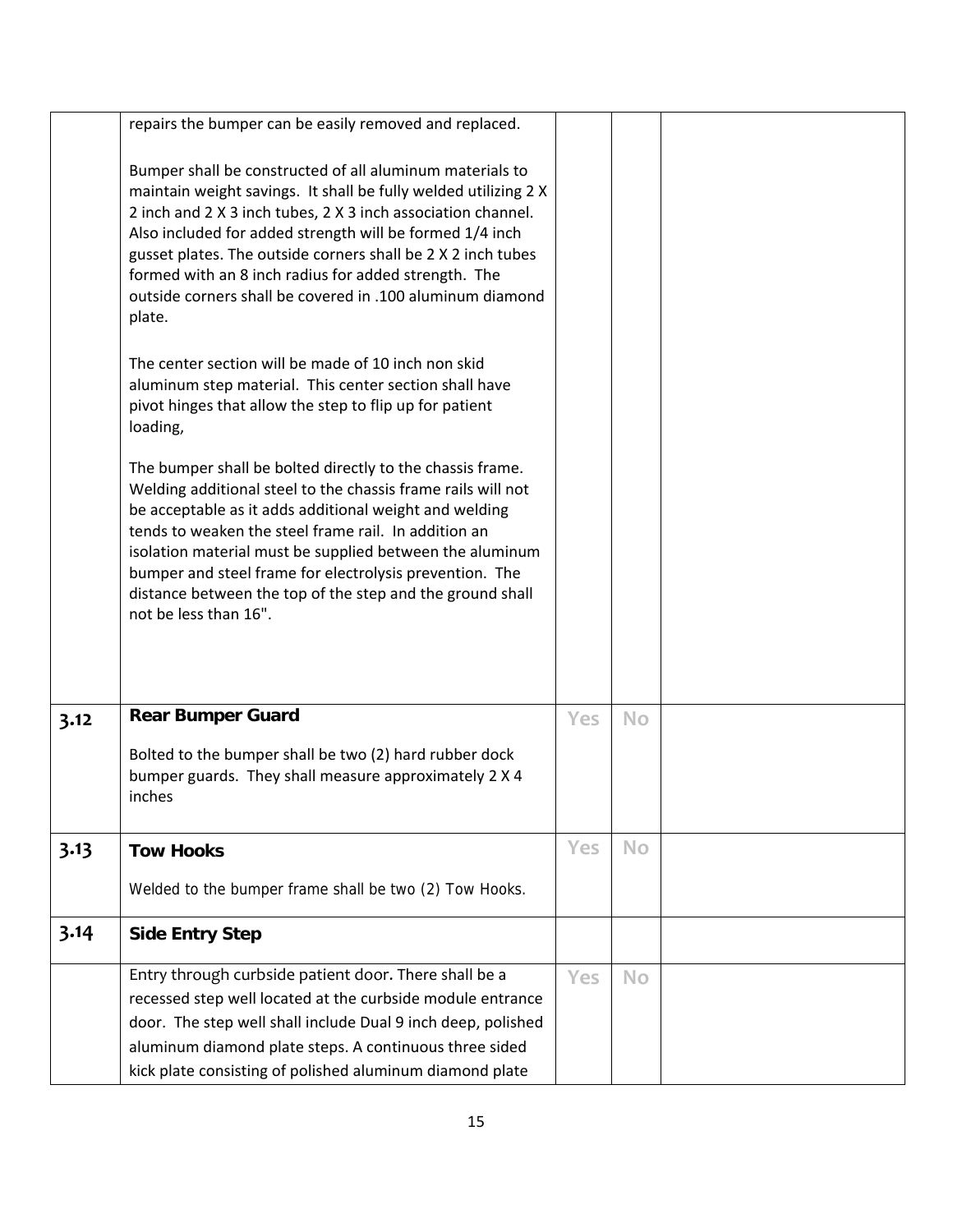|      | shall be installed on the sides and rise to the height of the                                                                                                                                                                                                                                                                                                                               |     |           |  |
|------|---------------------------------------------------------------------------------------------------------------------------------------------------------------------------------------------------------------------------------------------------------------------------------------------------------------------------------------------------------------------------------------------|-----|-----------|--|
|      | interior floor. The step shall include an LED light.                                                                                                                                                                                                                                                                                                                                        |     |           |  |
| 3.15 | <b>Running Boards</b>                                                                                                                                                                                                                                                                                                                                                                       |     |           |  |
|      | A combination running board and splash guard shall be<br>constructed for the front of the module. It shall be made of<br>10 inch wide high traction grip strut and .100 diamond plate.<br>It shall be welded as a complete assembly then bolted to the<br>chassis. Running Boards must have a minimum of 11.0"<br>clearance between the bottom edge of the running board<br>and the ground. | Yes | <b>No</b> |  |
| 3.16 | <b>Fuel Filler</b><br>Mounted to the side of module shall be an all aluminum gas<br>filler housing. Housing shall be attached using plastic<br>grommets.<br>DEF filler housing shall be a lockable Cast Products<br>housing. (No Exceptions)                                                                                                                                                | Yes | <b>No</b> |  |
| 3.17 | <b>Fuel Filler Protection</b>                                                                                                                                                                                                                                                                                                                                                               | Yes | <b>No</b> |  |
|      | The area below the chassis fuel fill shall be covered with a<br>stainless steel splash shield. This shield shall be completely<br>sealed.                                                                                                                                                                                                                                                   |     |           |  |
| 3.18 | <b>Stone Guards - Front</b>                                                                                                                                                                                                                                                                                                                                                                 | Yes | <b>No</b> |  |
|      | The front of the module shall be supplied with polished<br>aluminum diamond plate stone guards. They shall be<br>formed to match the vehicle radius and be 10" high. They<br>shall be attached to the module with isolating grommets.                                                                                                                                                       |     |           |  |
| 3.20 | <b>Stone Guards - Rear</b>                                                                                                                                                                                                                                                                                                                                                                  | Yes | <b>No</b> |  |
|      | The rear of the module shall be supplied with 10 inch high<br>polished aluminum diamond plate stone guard. It shall be<br>one continuous piece and shall be formed to match the<br>vehicle radius. It shall be attached to the module using<br>nutserts.                                                                                                                                    |     |           |  |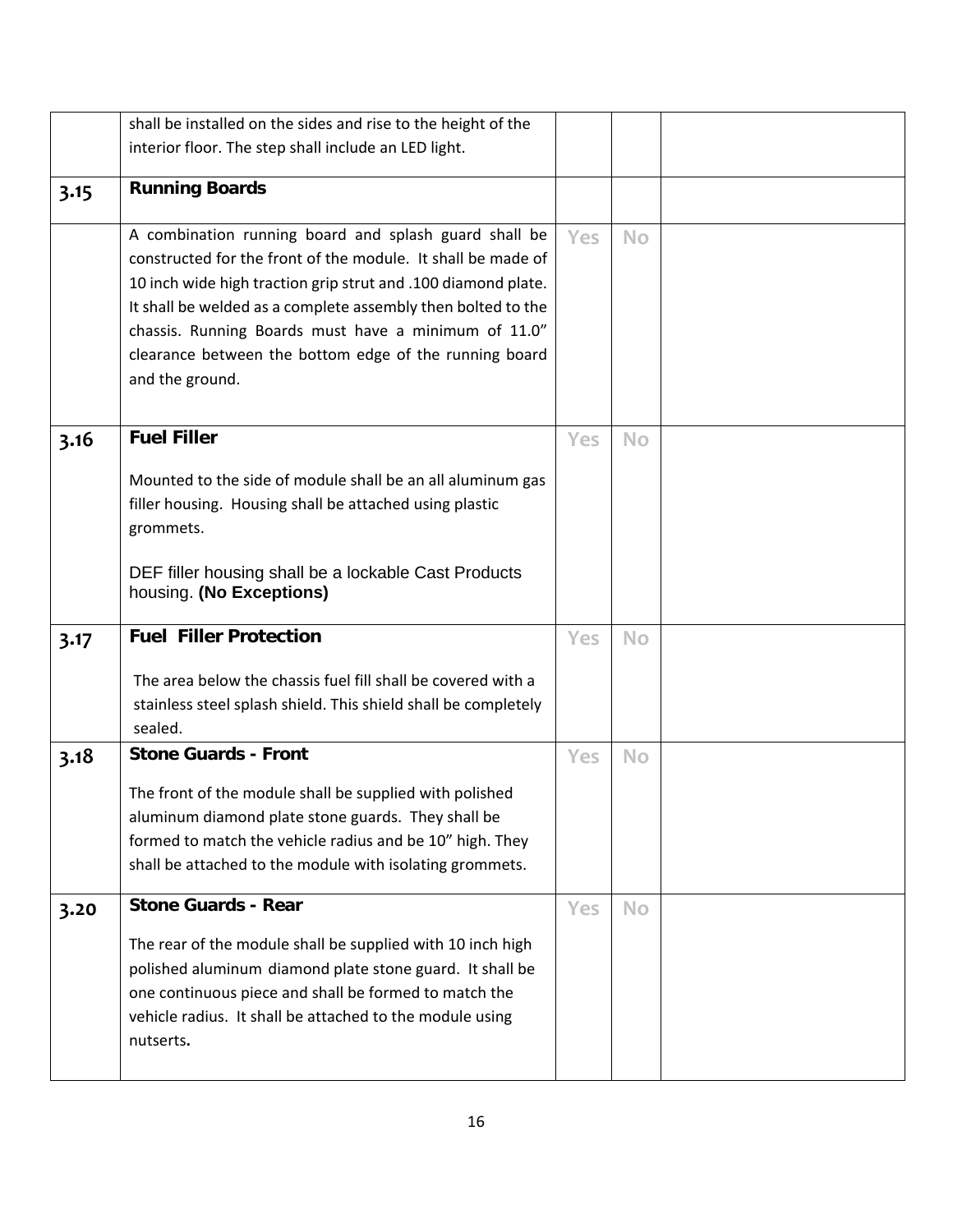|      | Wheel well liners shall be fully welded aluminum and lined<br>with Astro Turf like material to reduce road noise. Chassis<br>manufacturer's wheel and jounce clearance must not be<br>violated. (No Exceptions)                                                                                                |     |     |  |
|------|----------------------------------------------------------------------------------------------------------------------------------------------------------------------------------------------------------------------------------------------------------------------------------------------------------------|-----|-----|--|
| 3.21 | <b>Crash Rail</b><br>Heavy Duty Pan Formed Diamond Plate Crash Rails shall be<br>installed on each side of the body. Crash Rails shall be<br>installed with spacers between the rail and the body to<br>allow for impact. Securing of the rails to the body shall take<br>into consideration for electrolysis. | Yes | No. |  |

**Section 4 Chassis Requirements**  $\sim$  Modifications or additions to the OEM chassis must be completed using approved OEM practices and all modified equipment must meet or exceed OEM performance characteristics. Modifications or additions to the OEM chassis should be OEM approved. Any

modifications or additions to the OEM chassis should not decrease the value of the OEM chassis warranty.

| <b>Item</b> | <b>Specification</b>                                                                                                                                                                                 | <b>Yes</b> | <b>No</b> | <b>Deviation/Explanation</b>     |
|-------------|------------------------------------------------------------------------------------------------------------------------------------------------------------------------------------------------------|------------|-----------|----------------------------------|
| No.         |                                                                                                                                                                                                      |            |           | (attach necessary documentation) |
| 4.1         | <b>Chassis Requirements</b>                                                                                                                                                                          | Yes        | <b>No</b> |                                  |
|             | A) 2016 Ford F350, Dual Rear Wheel 4x2, 89" Cab to Axle,<br>165" Wheel Base, Chassis Cab. Chassis is to be ordered<br>with the 47 loption package. Ambulance Prep PKG with<br>Special Emissions(LPO) | <b>Yes</b> | <b>No</b> |                                  |
|             | <b>B) Engine:</b> Ford - 6.7 liter Powerstroke V8 Turbocharged<br>Diesel. 300@ 2,800 RPM SAE net HP, 660 foot pounds @<br>1,600 RPM SAE net Torque.                                                  | Yes        | <b>No</b> |                                  |
|             | C) Transmission: Heavy-duty 6 speed automatic Select<br>Shift transmission with Tow/Haul Mode.                                                                                                       | <b>Yes</b> | <b>No</b> |                                  |
|             | D) Oil Cooler-Additional transmission oil cooler/OEM                                                                                                                                                 | Yes        | <b>No</b> |                                  |
|             | E) Gear Ratio-4.10 Limited Slip Differential                                                                                                                                                         | Yes        | <b>No</b> |                                  |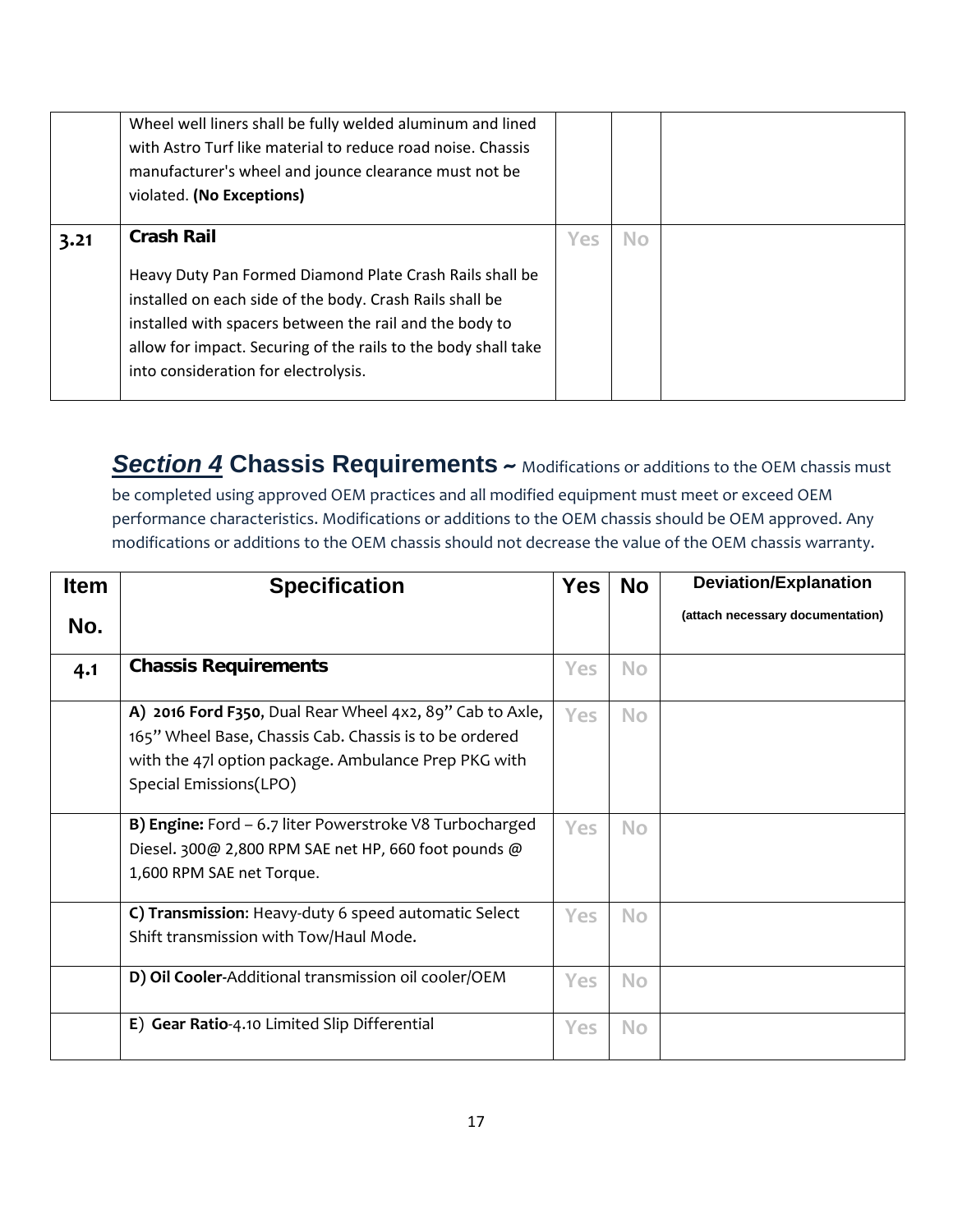| F) Power Door Locks, Keyless Entry, Power windows and<br>cruise control.                                                                                                                                                                                            | Yes | No        |  |
|---------------------------------------------------------------------------------------------------------------------------------------------------------------------------------------------------------------------------------------------------------------------|-----|-----------|--|
| G) Shock absorbers - Heavy Duty front for Type I<br>ambulance stability, control and handling.                                                                                                                                                                      | Yes | <b>No</b> |  |
| H) Stabilizer Bar - will have heavy-duty stabilizer bars<br>providing increased load stabilization as per<br>manufacturer's heavy duty suspension package                                                                                                           | Yes | No        |  |
| I) Steering - Power steering system c/w tilt steering<br>wheel.                                                                                                                                                                                                     | Yes | No        |  |
| J) Wheels $-(6)$ 17"x6.5" - 10 hole, stamped disc suitable<br>for tubeless radial 10 ply (E rated) tires.                                                                                                                                                           | Yes | <b>No</b> |  |
| K) Wheel Covers, (4) stainless steel                                                                                                                                                                                                                                |     |           |  |
| L) Tires $-$ (6) required LT245/75R x 17E high-performance<br>tubeless steel belted radials with all weather tread.                                                                                                                                                 | Yes | <b>No</b> |  |
| P) Valve Extension kit, stainless steel braided lines for<br>inside dual wheels.                                                                                                                                                                                    | Yes | <b>No</b> |  |
| Q) Battery - Dual 12V - no less than 84 Amp Hours each<br>per OEM spec. CCA combined rating 1540 amps. @ 0°F (-<br>18° C) Reserve capacity per SAE J537, 180 min.                                                                                                   | Yes | <b>No</b> |  |
| R) Alternators - Dual Combined 357 Amp capable of<br>handling the total vehicle amperage draw.                                                                                                                                                                      | Yes | <b>No</b> |  |
| S) Headlights - will be dual composite halogen with<br>daytime running and "Headlights On" alerting.                                                                                                                                                                | Yes | <b>No</b> |  |
| T) Lights - Lighting to meet requirements of Ambulance<br>Vehicle Standards Code, including daytime running lights<br>and courtesy light switches at all doors.                                                                                                     | Yes | <b>No</b> |  |
| U) Mirrors - Powered dual external rear view, remote<br>heated mirror; size 6.25 x 9.5 in below eye level "swing<br>out". Split glass mirror head, upper flat glass (62sq. in<br>minimum) and lower full width glass (30 sq. in min) c/w<br>outboard signal lights. | Yes | <b>No</b> |  |
| V) Heater/Defroster/Air Conditioner.                                                                                                                                                                                                                                | Yes | <b>No</b> |  |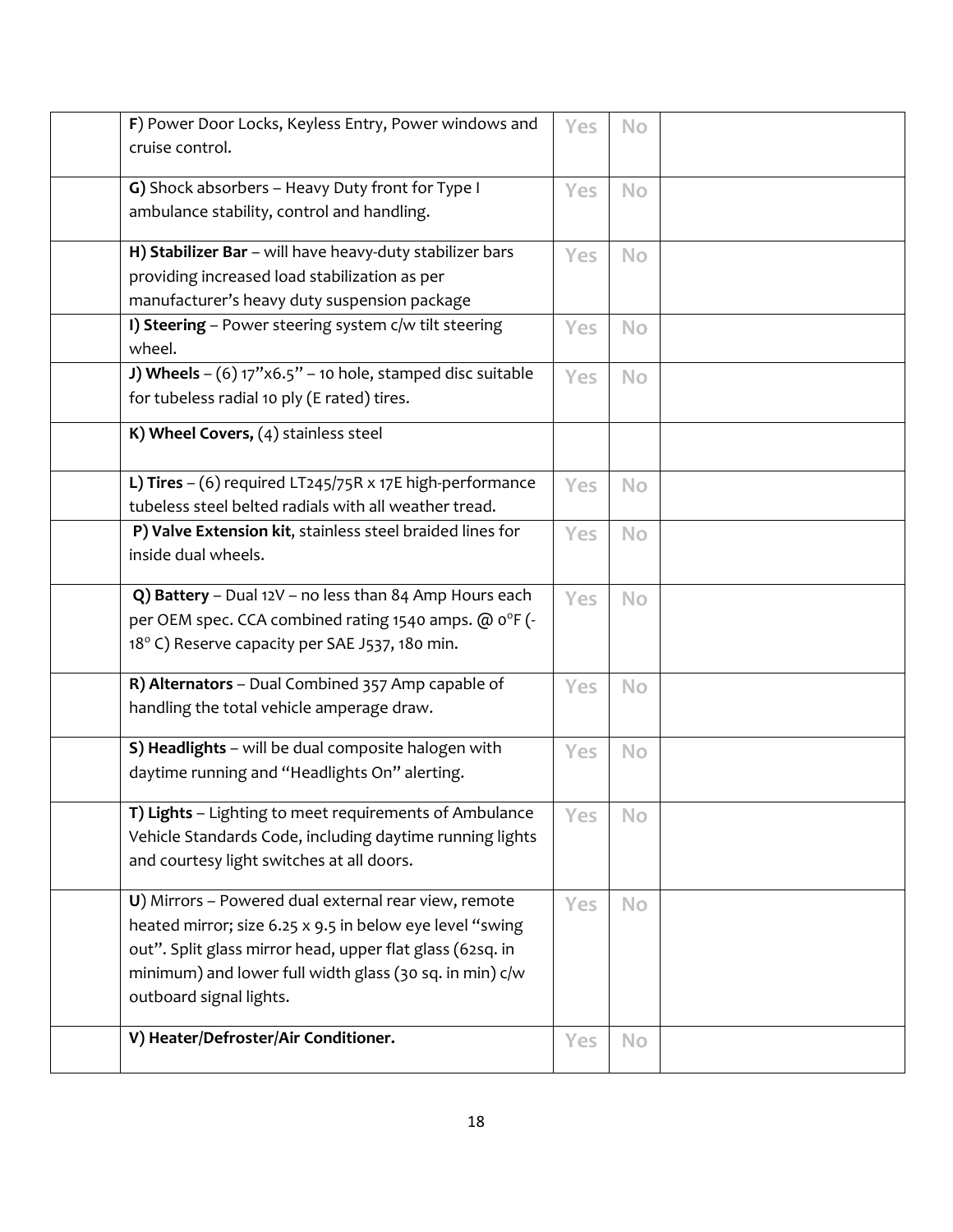|     | W) Gauges - will have all gauges: oil, fuel, temperature, | Yes | No        |  |
|-----|-----------------------------------------------------------|-----|-----------|--|
|     | ammeter and engine hours as supplied by OEM.              |     |           |  |
|     |                                                           |     |           |  |
|     | Y) Front tow hooks.                                       | Yes | <b>No</b> |  |
|     |                                                           |     |           |  |
|     | Z) Fuel Tank - The Chassis shall have a single corrosion- | Yes | <b>No</b> |  |
|     | resistant fuel tank with a minimum 40 gallon capacity.    |     |           |  |
|     | AA) DEF System should have convenient access for filling. | Yes | <b>No</b> |  |
|     | Shall be placed on outside of module in locking CPI       |     |           |  |
|     | housing.                                                  |     |           |  |
|     | BB) Block heater - A 1000 Watt capacity heater and not    | Yes | <b>No</b> |  |
|     | to be wired into shoreline on separate circuit.           |     |           |  |
|     |                                                           |     |           |  |
|     |                                                           |     |           |  |
|     |                                                           |     |           |  |
|     |                                                           |     |           |  |
|     |                                                           |     |           |  |
| 4.2 | <b>Automatic Engine High-Idle Speed Control</b>           | Yes | <b>No</b> |  |
|     | The chassis OEM throttle control must be pre-programmed   |     |           |  |
|     | to meet OEM program requirements.                         |     |           |  |
|     | This device must be "normally on", i.e., it must be in    |     |           |  |
|     | operating mode whenever the engine is running, vehicle    |     |           |  |
|     | is in park and the Emergency brake is set. The device     |     |           |  |
|     | must be preset so that, when activated, it will operate   |     |           |  |
|     | the engine at the appropriate RPM based on voltage        |     |           |  |
|     | sensing.                                                  |     |           |  |
|     | The device must be activated automatically whenever the   |     |           |  |
|     | voltage of the OEM or the conversion battery falls below  |     |           |  |
|     | 12.5 volts.                                               |     |           |  |
|     | <b>Backup Alarm</b>                                       | Yes | No        |  |
| 4.3 |                                                           |     |           |  |
|     | There shall be a back-up alarm with a minimum db rating   | Yes | <b>No</b> |  |
|     | of 97 to be activated when the transmission is placed in  |     |           |  |
|     | reverse. To warn bystanders when the vehicle is backing   |     |           |  |
|     | up, a heavy duty reverse warning signal must be installed |     |           |  |
|     | to operate when the gear selector is in "REVERSE".        |     |           |  |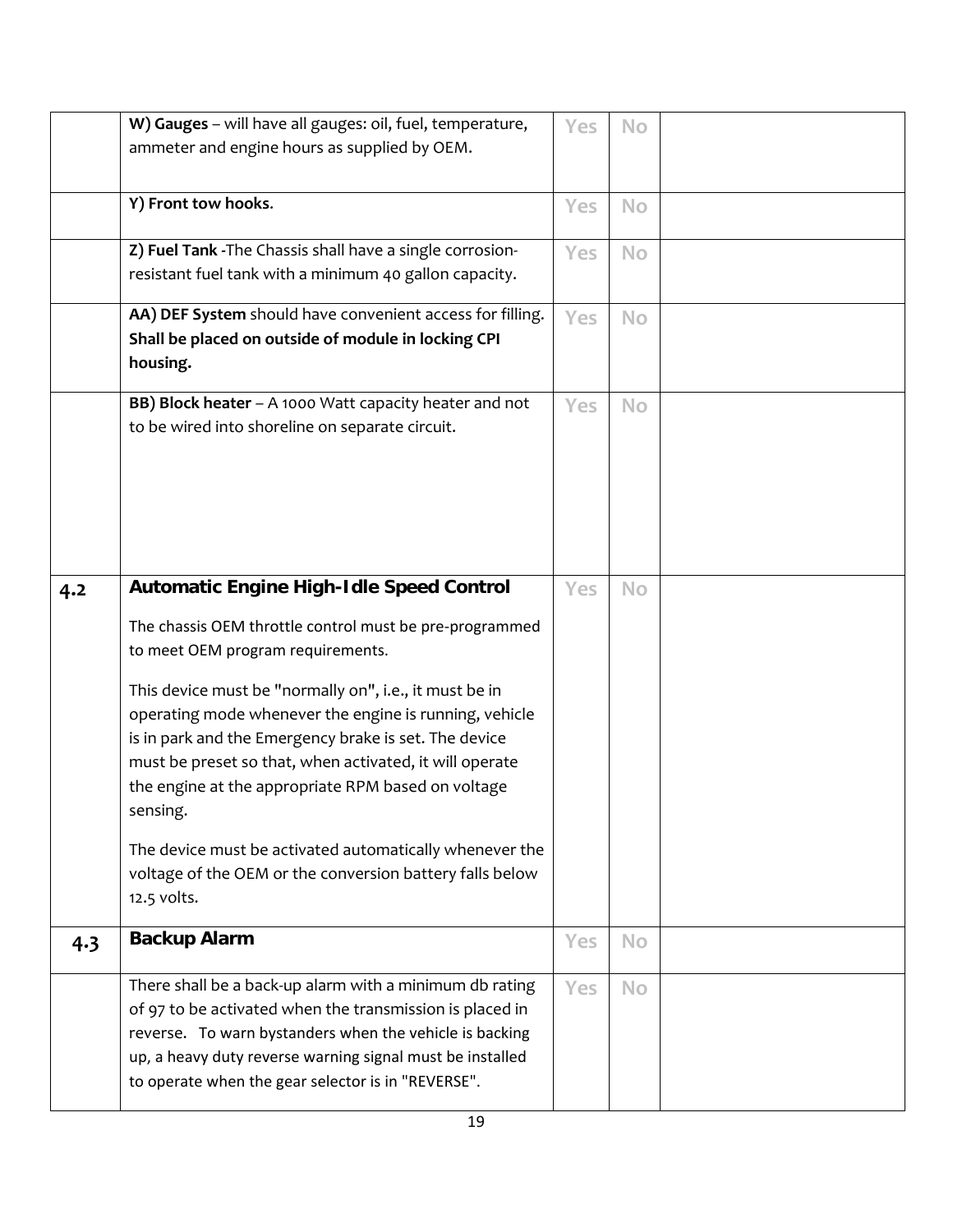|     | Provide a momentary backup alarm defeat switch on the<br>driver's console.                  |     |           |  |
|-----|---------------------------------------------------------------------------------------------|-----|-----------|--|
| 4.4 | <b>Backup Camera</b>                                                                        | Yes | <b>No</b> |  |
|     | A. 7" Color Monitor shall be installed between the cab<br>visors to monitor for backing up. |     |           |  |
|     | The camera when going into Reverse switches to the<br>exterior rearview of vehicle.         |     |           |  |

**Section 5 Driver's Cab**  $\sim$  Any modifications or additions to the driver's cab must be completed using approved OEM practices and all modifications and equipment must meet or exceed OEM performance characteristics

| <b>Item</b> | <b>Specification</b>                                     | <b>Yes</b> | <b>No</b> | <b>Deviation/Explanation</b>     |
|-------------|----------------------------------------------------------|------------|-----------|----------------------------------|
| No.         |                                                          |            |           | (attach necessary documentation) |
| 5.1         | <b>Driver's Cab General</b>                              | Yes        | <b>No</b> |                                  |
|             | A) The driver and passenger seat - high back cloth       | <b>Yes</b> | <b>No</b> |                                  |
|             | bucket seats, lumbar support, inboard arm-rest, 3-point  |            |           |                                  |
|             | harness.                                                 |            |           |                                  |
|             | B) Supplemental Restraint System (SRS) - The driver's    | Yes        | <b>No</b> |                                  |
|             | side and passenger side should each be equipped with an  |            |           |                                  |
|             | air bag.                                                 |            |           |                                  |
|             | C) Floor covering in the cab interior shall be rubber    | Yes.       | <b>No</b> |                                  |
|             | supplied by the OEM, or equivalent for ease of cleaning, |            |           |                                  |
|             | non porous and microbe resistant.                        |            |           |                                  |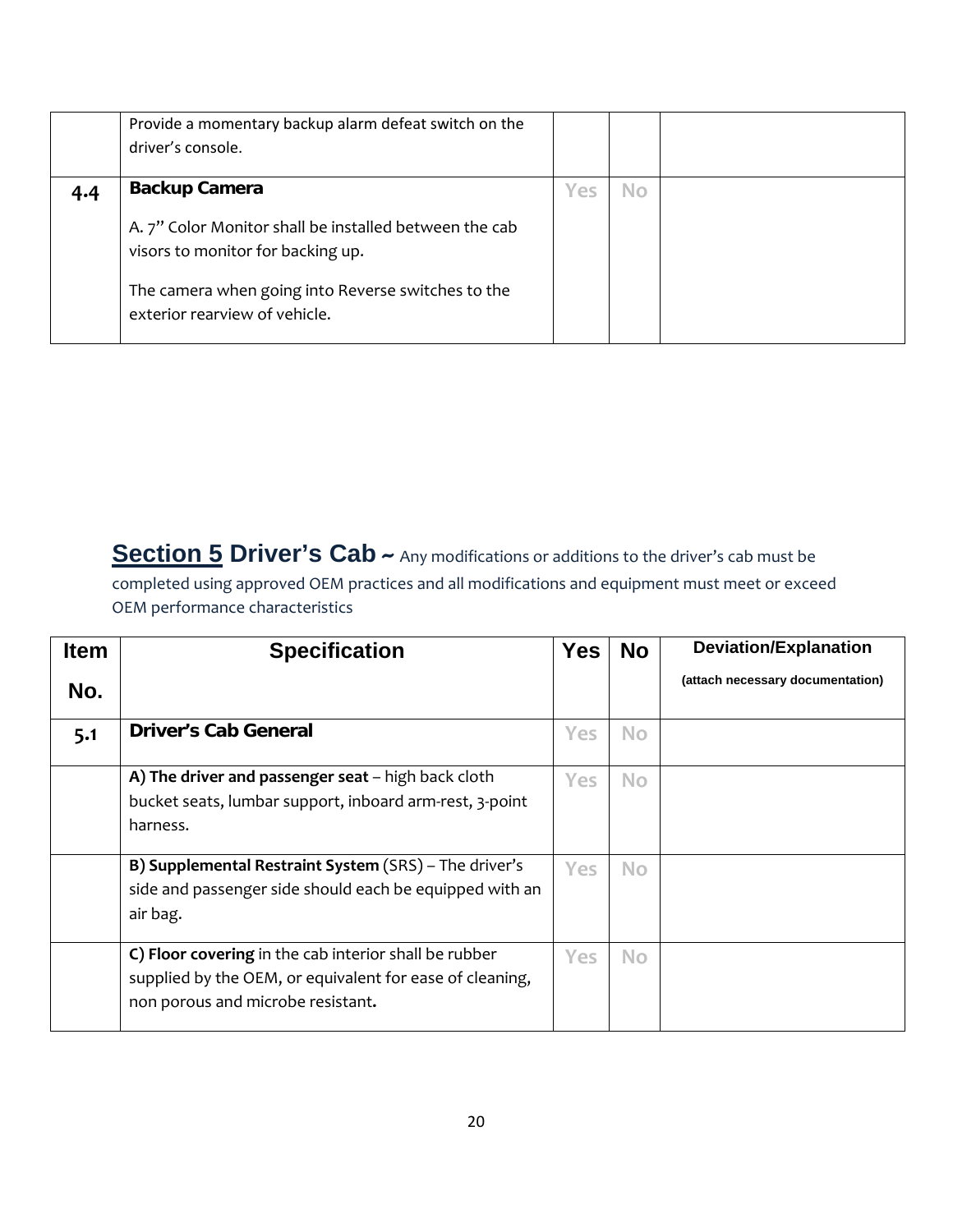|       | D) Vehicle clearance plaque showing height dimension                                                                 | Yes        | <b>No</b> |     |
|-------|----------------------------------------------------------------------------------------------------------------------|------------|-----------|-----|
|       | measurements to be located easily visible to the driver.                                                             |            |           |     |
|       | State the overall height.                                                                                            |            |           | In. |
|       | E) The driver's side and passenger side should each have                                                             |            |           |     |
|       | access to a safely placed coat hook.                                                                                 | Yes        | <b>No</b> |     |
|       |                                                                                                                      |            |           |     |
|       | F) Audio System - OEM/AM/FM/CD - MP3 Stereo with                                                                     | <b>Yes</b> | <b>No</b> |     |
|       | front door speakers and a rear speaker in patient module.                                                            |            |           |     |
|       |                                                                                                                      |            |           |     |
|       | G) Map Light - LED Map Light, Red/White over passenger                                                               | Yes        | <b>No</b> |     |
|       | seat with switch on console.                                                                                         |            |           |     |
|       | H) 2,000,000 Spotlight, hand held with coiled cord on right                                                          | Yes        | <b>No</b> |     |
|       | front of driver's console.                                                                                           |            |           |     |
|       |                                                                                                                      |            |           |     |
|       |                                                                                                                      |            |           |     |
|       |                                                                                                                      |            |           |     |
|       |                                                                                                                      |            |           |     |
|       |                                                                                                                      |            |           |     |
|       |                                                                                                                      |            |           |     |
| 5.2   | <b>Driver's Console</b>                                                                                              | Yes        | No        |     |
| 5.2.1 | <b>Control Panel and Console</b>                                                                                     | Yes        | <b>No</b> |     |
|       |                                                                                                                      |            |           |     |
|       | A console shall be installed in the cab. The console shall be                                                        |            |           |     |
|       | constructed of aluminum and powder coated Black. It shall                                                            |            |           |     |
|       | house the recessed emergency control panel and integral<br>digital display. Under no circumstances shall the console |            |           |     |
|       | interfere with the OEM vehicle controls or gauges. This                                                              |            |           |     |
|       | console includes RAM Mounts and shall allow for siren and                                                            |            |           |     |
|       | radio head installation.                                                                                             |            |           |     |
|       |                                                                                                                      |            |           |     |
|       | The front console shall include LED flashing warning                                                                 |            |           |     |
|       | indicators designed to warn the driver of open access                                                                |            |           |     |
|       | doors (red flashing) or open exterior compartment doors                                                              |            |           |     |
|       | (amber flashing). All switches shall be Carling style LED                                                            |            |           |     |
|       | rocker switches of the same design as the attendant's                                                                |            |           |     |
|       | control panel. The driver's control panel meters and switch                                                          |            |           |     |
|       | legends shall have backlighting. The switch function                                                                 |            |           |     |
|       | legends shall be screen printed from the back for durability                                                         |            |           |     |
|       | and shall be white on black to prevent bleed out. The                                                                |            |           |     |
|       | standard front switch panel shall include, at a minimum,                                                             |            |           |     |
|       | one spare switch                                                                                                     |            |           |     |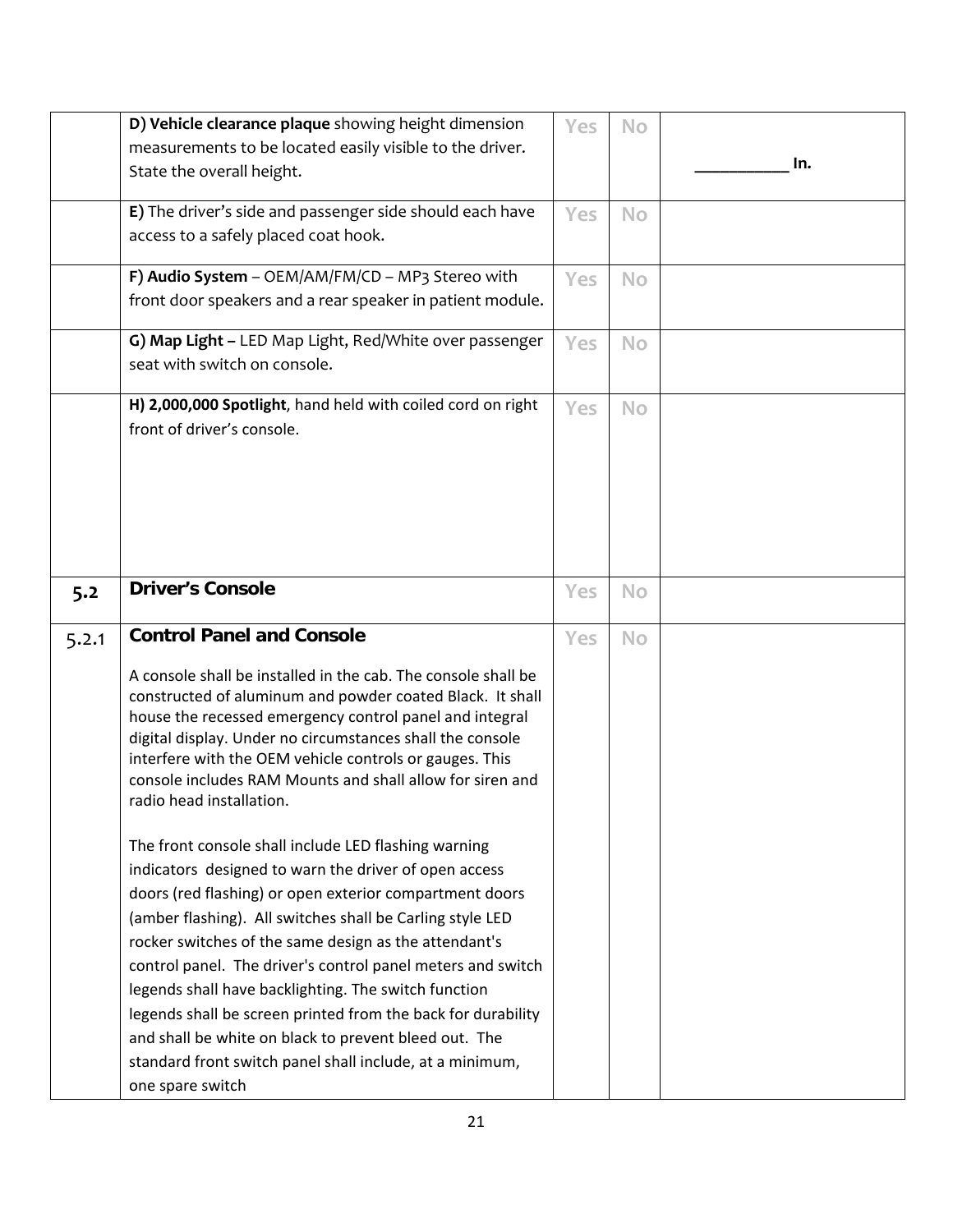|       | Switches used shall be electro mechanical rocker type that<br>fits into a standard switch footprint (Carling style). They<br>shall be rated for a minimum 50,000 cycles and have LED<br>indicator lights.<br>For fast identification the switches shall be grouped by<br>function:<br>A. Emergency Functions<br>B. Non Emergency Lights<br>C. Vehicle and Non Emergency Functions<br>D. Battery Functions<br>The face plate, when removed for servicing, must have<br>sufficient wire lengths to allow the plate to be turned over<br>and have all connections remain attached.<br>The edges of the face plate must present a smooth<br>rounded surface such that the edge will not cause injury to<br>anyone accessing items on the face plate. |     |           |  |
|-------|--------------------------------------------------------------------------------------------------------------------------------------------------------------------------------------------------------------------------------------------------------------------------------------------------------------------------------------------------------------------------------------------------------------------------------------------------------------------------------------------------------------------------------------------------------------------------------------------------------------------------------------------------------------------------------------------------------------------------------------------------|-----|-----------|--|
|       |                                                                                                                                                                                                                                                                                                                                                                                                                                                                                                                                                                                                                                                                                                                                                  |     |           |  |
| 5.2.2 | The driver's switch panel shall include the following                                                                                                                                                                                                                                                                                                                                                                                                                                                                                                                                                                                                                                                                                            | Yes | <b>No</b> |  |
|       | switches:                                                                                                                                                                                                                                                                                                                                                                                                                                                                                                                                                                                                                                                                                                                                        |     |           |  |
|       | a) Ambulance Connect (Master)<br>b) Primary/Secondary Emergency lighting activation<br>c) Wig Wag warning light activation<br>d) Horn/siren and steering wheel activation<br>e) Left Scene lights<br>Rear Scene lights<br>f)<br>g) Right Scene lights<br>h) 3- Way Cot lights<br>i)<br>Map light<br>j)<br>Reverse Alarm<br>Antitheft<br>k)<br>Sure Start (Battery Boost)<br>$\vert$<br>m) Battery Boost<br>Door/Compartment ajar visible/audible warning<br>n)                                                                                                                                                                                                                                                                                   |     |           |  |
| 5.3   |                                                                                                                                                                                                                                                                                                                                                                                                                                                                                                                                                                                                                                                                                                                                                  | Yes | <b>No</b> |  |
|       | <b>Cab Map Bin</b>                                                                                                                                                                                                                                                                                                                                                                                                                                                                                                                                                                                                                                                                                                                               |     |           |  |
|       | There shall be an aluminum map bin installed between the<br>rear wall and the floor console and seats in the cab. This<br>box shall be approx. 5" x 12" and shall be powder paint<br>coated Black. There shall also be (2) cup holders located at                                                                                                                                                                                                                                                                                                                                                                                                                                                                                                |     |           |  |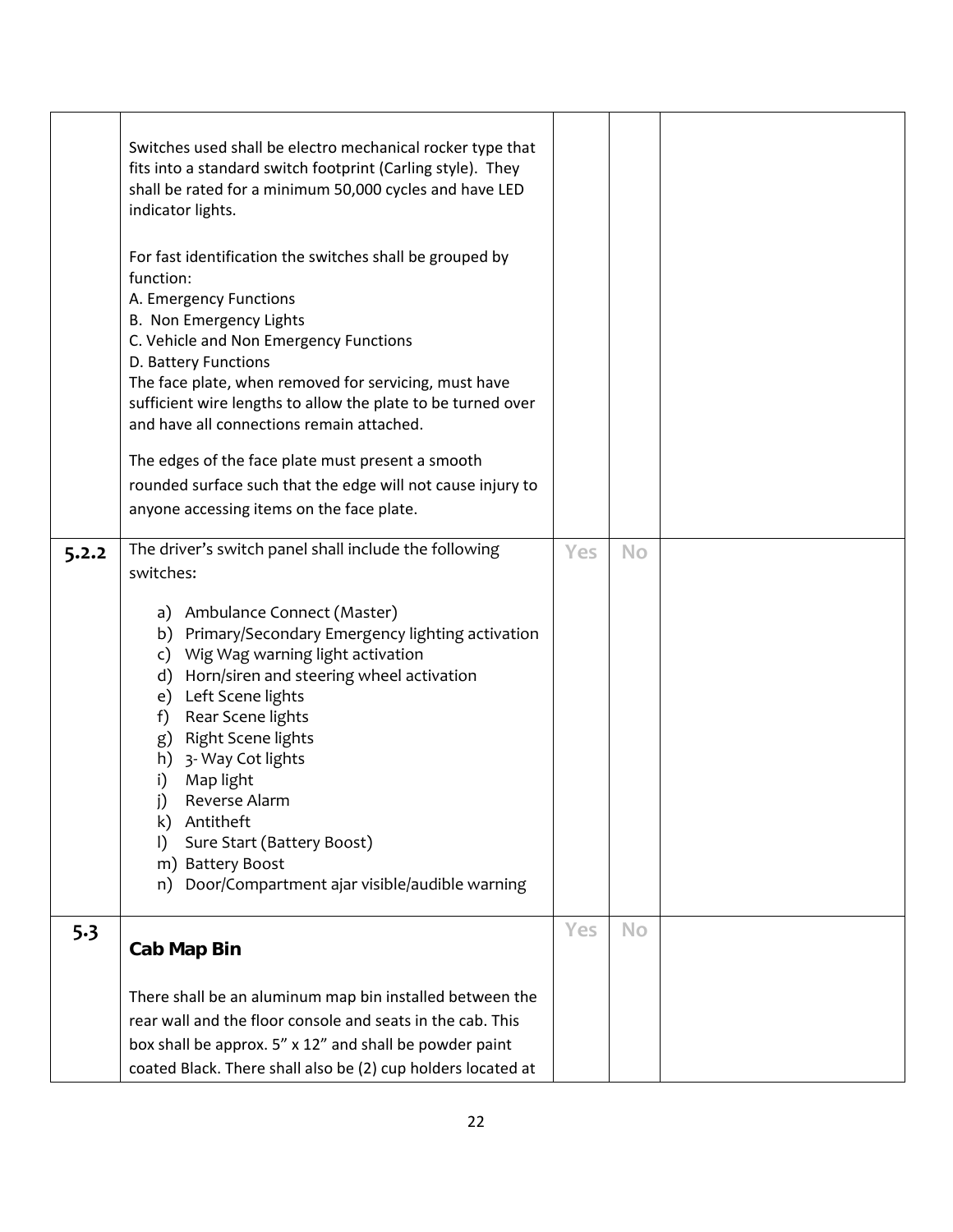|     | the rear of the console.                                                                                                                                      |            |           |  |
|-----|---------------------------------------------------------------------------------------------------------------------------------------------------------------|------------|-----------|--|
| 5.4 | <b>Door Open Warning</b>                                                                                                                                      | Yes        | <b>No</b> |  |
|     | Door ajar warning light on driver's console for all entry/exit<br>doors including: the cab doors, patient module doors and<br>for exterior compartment doors. | <b>Yes</b> | <b>No</b> |  |
| 5.5 | <b>Bulkhead Partition</b>                                                                                                                                     | Yes        | <b>No</b> |  |
|     | The design of the cab and module shall be a non-<br>walkthrough. The cab and the patient compartment shall<br>be separated by a window opening.               | <b>Yes</b> | <b>No</b> |  |

### **Section 6 Modular Body Type <sup>I</sup>‐AD (Additional duty) Ambulance (14,000 GVWR),** Class I,

Floor Plan A for Advanced Life Support Services in accordance with USA Federal Specifications for Ambulance KKK‐A‐1822F as well as the following minimum requirements:

| (attach necessary documentation) |
|----------------------------------|
|                                  |
|                                  |
|                                  |
|                                  |
|                                  |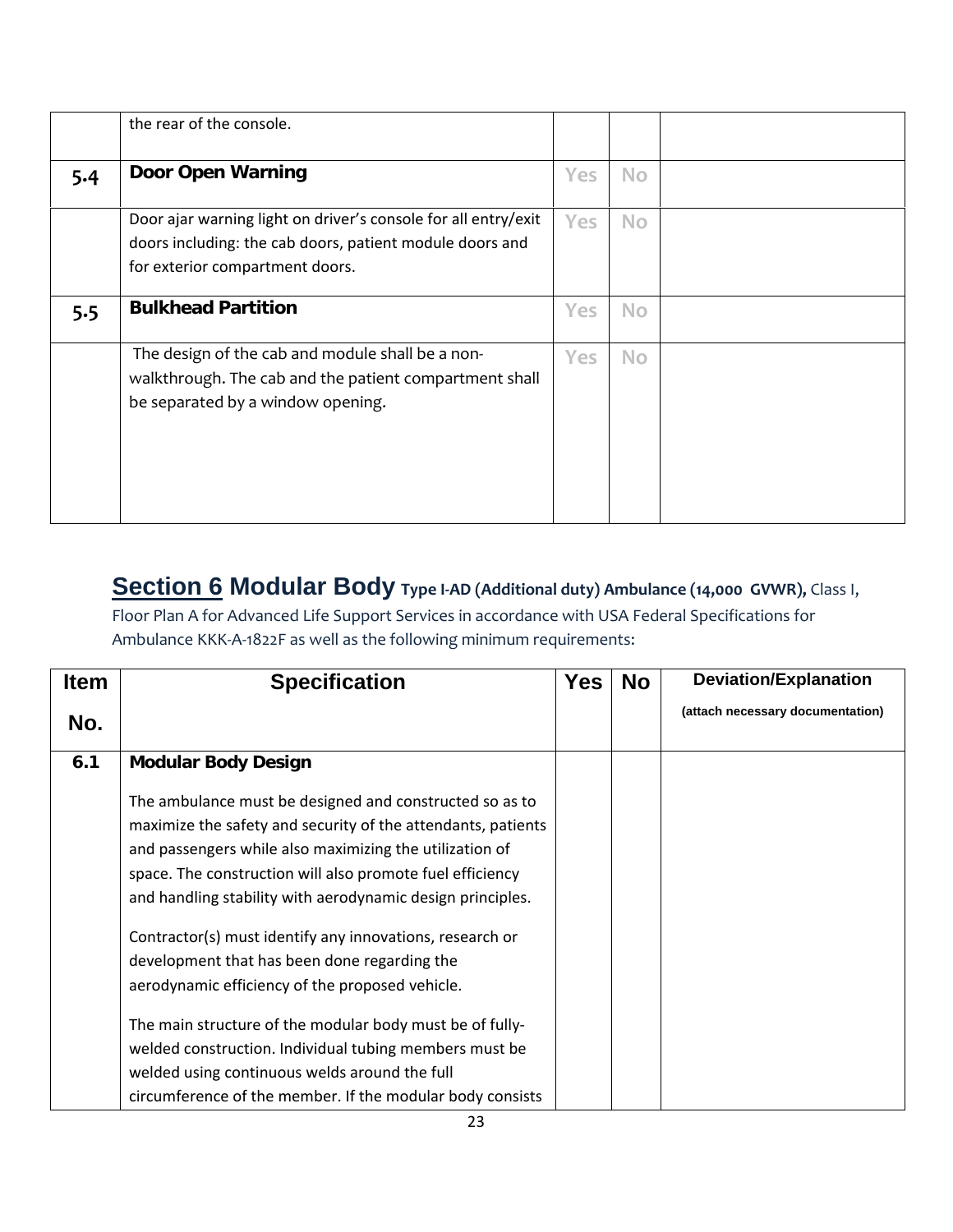|     | of wall or roof sub-assemblies, these sub-assemblies must<br>be joined with continuous welds on all exposed surfaces.<br>Tack welds are NOT acceptable for joining sub-assemblies<br>The modular body's front, rear and side walls, should be<br>comprised of a one-piece seamless sheet of aluminum.<br>There should be NO butt welded or putty-filled seams on<br>the exterior walls.<br>The roof must be sheeted with no more than two (2) pieces<br>of aluminum which are joined by a continuous weld. All<br>panels and sheeting must be welded and sealed with<br>adhesive sealant (acceptance standard is Silaprene). The<br>roof panels must also integrate rain gutters into the<br>sheeting itself. Mechanically attached rain gutters are not<br>permitted due to their corrosion potential. |     |           |  |
|-----|---------------------------------------------------------------------------------------------------------------------------------------------------------------------------------------------------------------------------------------------------------------------------------------------------------------------------------------------------------------------------------------------------------------------------------------------------------------------------------------------------------------------------------------------------------------------------------------------------------------------------------------------------------------------------------------------------------------------------------------------------------------------------------------------------------|-----|-----------|--|
|     | The wall sheeting must be attached and sealed with an<br>adhesive sealant to give a clean, smooth appearance.                                                                                                                                                                                                                                                                                                                                                                                                                                                                                                                                                                                                                                                                                           |     |           |  |
| 6.2 | <b>Modular Body Construction</b><br>The general dimensions of the body are to be 154" long by<br>96" wide with 72" Headroom.<br>The modular body must be designed to eliminate exterior<br>extrusions to increase the strength of the body as well as<br>reduce the potential of corrosion, not only in the general<br>construction of the body frame but also the framing of each<br>entry door and exterior compartment door. The body is to<br>be designed using a 4 inch radius, 2"x2" roll cage all-<br>aluminum frame covered by seamless .125" aluminum<br>sheeting. The aluminum sheeting is to be CNC cut and bent<br>to form integrated exterior door jambs thus eliminating<br>seams and welding that could potentially cause body<br>corrosion. No Exceptions                               | Yes | <b>No</b> |  |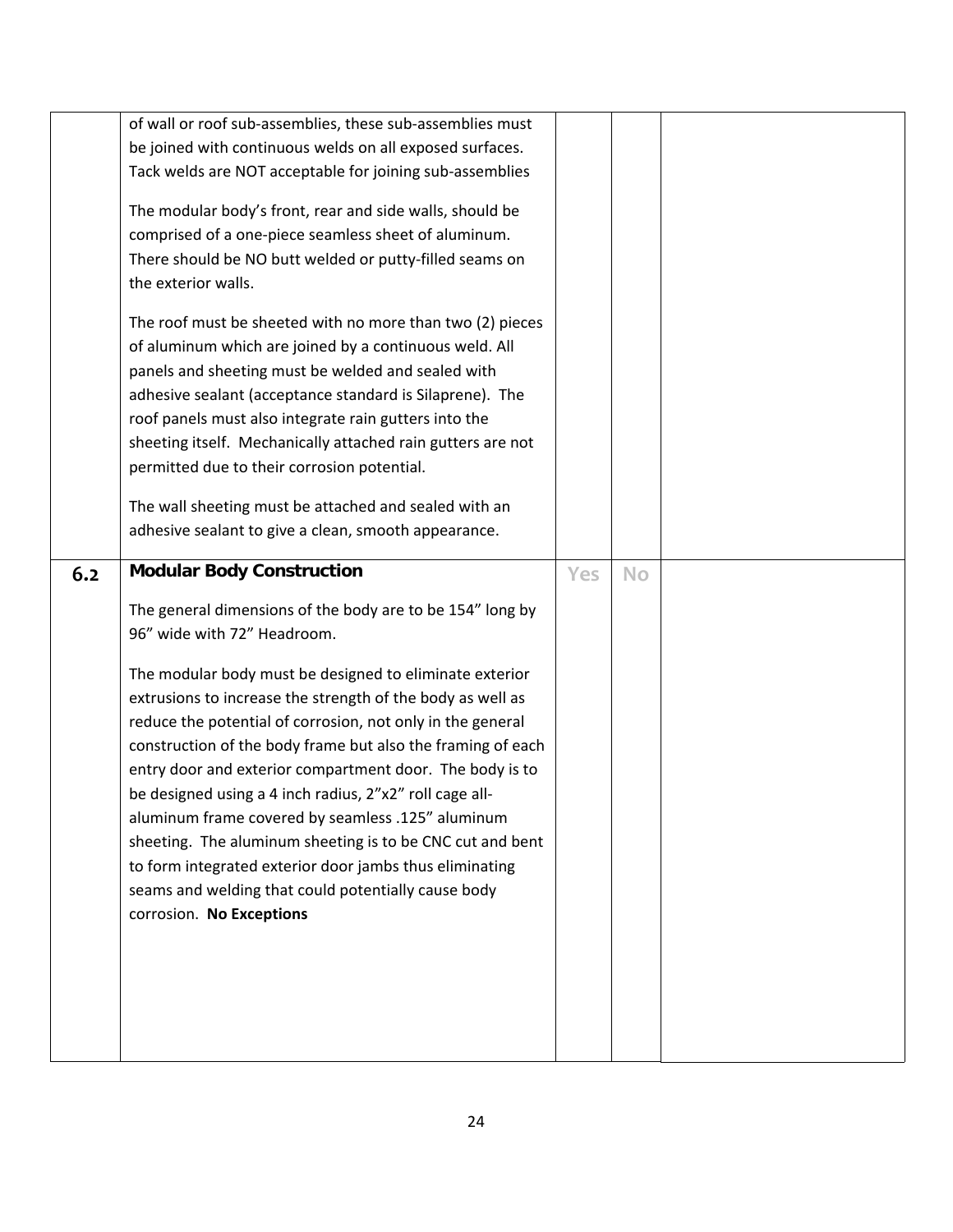| 6.3 | <b>Exterior Module</b>                                                                                                                                                                                                                                                                                                                                                                                                                             | Yes | <b>No</b> |  |
|-----|----------------------------------------------------------------------------------------------------------------------------------------------------------------------------------------------------------------------------------------------------------------------------------------------------------------------------------------------------------------------------------------------------------------------------------------------------|-----|-----------|--|
|     | In order to maintain consistency and long-term durability it<br>is required that all aluminum used in the construction of<br>the exterior module skin be of the identical alloy and<br>hardness.<br>Module Exterior: Wall Thickness = .125", Alloy = 5052-H32<br>Roof Skin: = .090", Alloy = 5052-H32<br>Exterior Compartment Bottoms: = .125", Alloy = 5052-H32<br><b>Exterior Compartment Walls:</b><br>Wall Thickness = .125", Alloy = 5052-H32 |     |           |  |
|     | Module and Exterior Compartment Doors:<br>Door Skin Thickness = .125", Alloy = 5052-H32<br>Internal Bracing Thickness = .090", Alloy = 5052-H32                                                                                                                                                                                                                                                                                                    |     |           |  |
|     | <b>Structural Tubing Sizes</b><br>Wall and Roof Tube Size: = $2''$ X $2''$ X .125", Alloy = 6061-T6                                                                                                                                                                                                                                                                                                                                                |     |           |  |
| 6.4 | <b>Module Sub Floor</b><br>Sub Floor Tubes and Channels:<br>3 X 2 X .125 inches, Alloy 60601-T6<br>2 X 2 X .125 inches Alloy 60601-T6<br>1 X 2 X .125 inches Alloy 60601-T6                                                                                                                                                                                                                                                                        | Yes | <b>No</b> |  |
| 6.5 | <b>Sub Floor Mounting Plates</b><br>Cot Mount Plate: .250 Minimum Sheet Thickness Aluminum<br>Alloy = 5052-H32<br>Attendant Seat Mounts: .250 Minimum Sheet Thickness<br>Aluminum Alloy = 5052-H32<br>Body Mount Plates: .5 X 3 inch Minimum Thickness<br>Aluminum Alloy 60601-T6<br>Seat Belt Mounts: .250 X 4 inch Minimum Thickness<br>Aluminum Alloy 60601-T6 Heat Shield: .040 Continuous                                                     | Yes | <b>No</b> |  |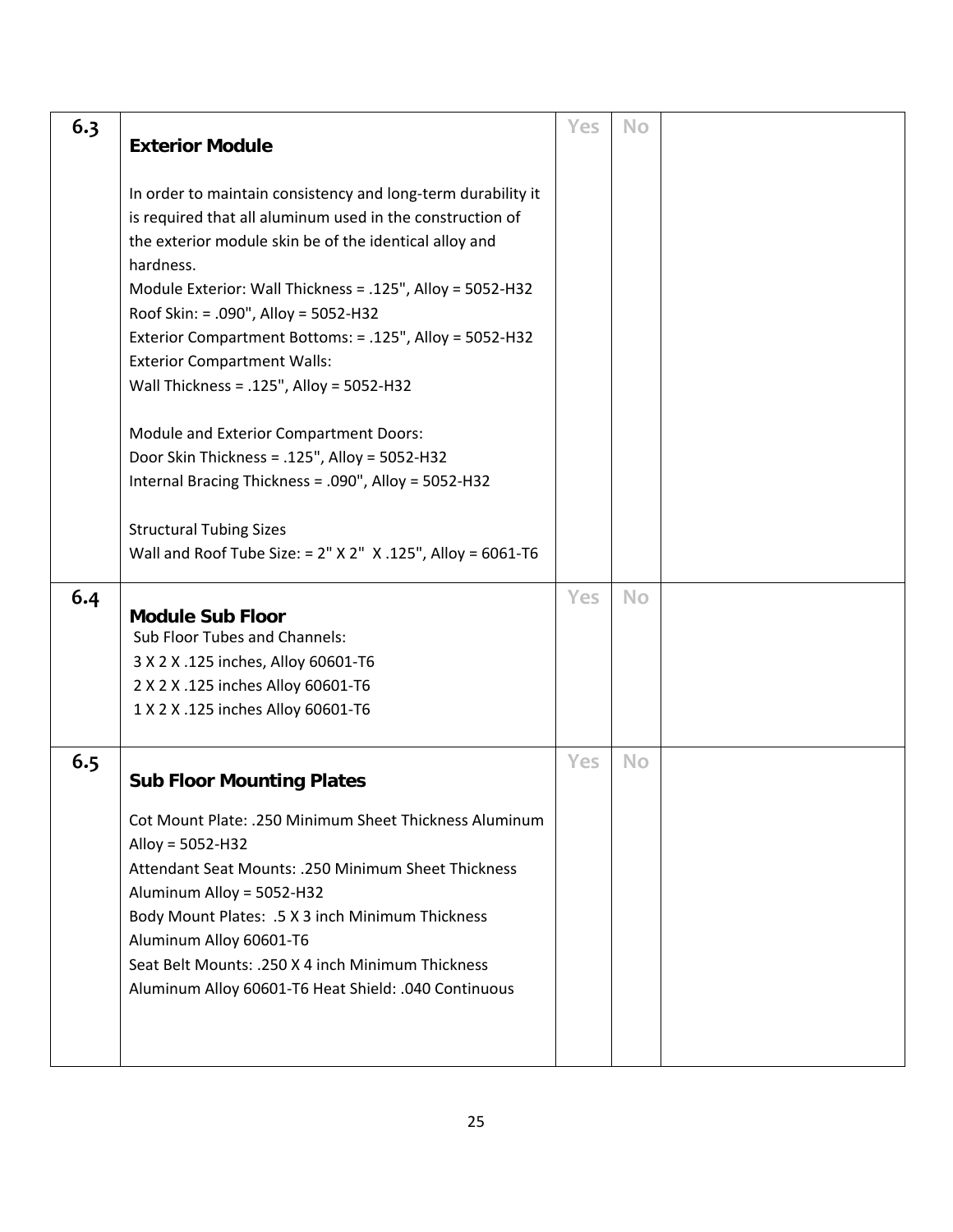| 6.6 | <b>Interior Cabinets:</b><br>Minimum Sheet Thickness = .091 inches Aluminum Alloy =<br>5052-H32 Wall Panels: Minimum Sheet Thickness<br><b>No Exceptions</b>                                                                                                                                                                                                                                                                                                                                                                                                     | Yes | <b>No</b> |  |
|-----|------------------------------------------------------------------------------------------------------------------------------------------------------------------------------------------------------------------------------------------------------------------------------------------------------------------------------------------------------------------------------------------------------------------------------------------------------------------------------------------------------------------------------------------------------------------|-----|-----------|--|
|     |                                                                                                                                                                                                                                                                                                                                                                                                                                                                                                                                                                  |     |           |  |
| 6.7 | <b>Structural Tubes</b><br>Tubes shall be structural type In order to have more<br>strength and to create a more consistent gap for weld<br>filling. All ceiling and wall tubes shall have a .375 inch<br>radius. Tubes that have square corners (architectural) are<br>not as strong and do not allow enough weld gap thus<br>reducing weld penetration.                                                                                                                                                                                                        | Yes | <b>No</b> |  |
| 6.8 | <b>Module - Construction</b>                                                                                                                                                                                                                                                                                                                                                                                                                                                                                                                                     | Yes | <b>No</b> |  |
|     | In order to reduce corrosion potential, aid in decal and<br>stripe adhesion and create a more consistence appearance,<br>all panels comprising the exterior module shall be<br>constructed in such a way that the completed module shall<br>be seamless. This can be achieved through forming<br>techniques, precision welding and/or strategic seam<br>placement. The end result shall be a modular with no<br>visible seams.                                                                                                                                   |     |           |  |
| 6.9 | <b>Structural Framing - Roll Cage</b>                                                                                                                                                                                                                                                                                                                                                                                                                                                                                                                            | Yes | <b>No</b> |  |
|     | Independent of the module skin shall be a structural roll<br>cage. This structure shall consist of 2 X 2 X .125 inch tubes<br>6061-T6, which are welded together creating a continuous<br>structure from floor to ceiling. The ceiling tubes shall be<br>one continuous formed tube that traverse the entire<br>module from side to side and is welded to a horizontal<br>longitudinal tube that traverse the full perimeter of the<br>module body. For added strength the outside radius shall<br>be formed into all the ceiling tubes. At the vertical corners |     |           |  |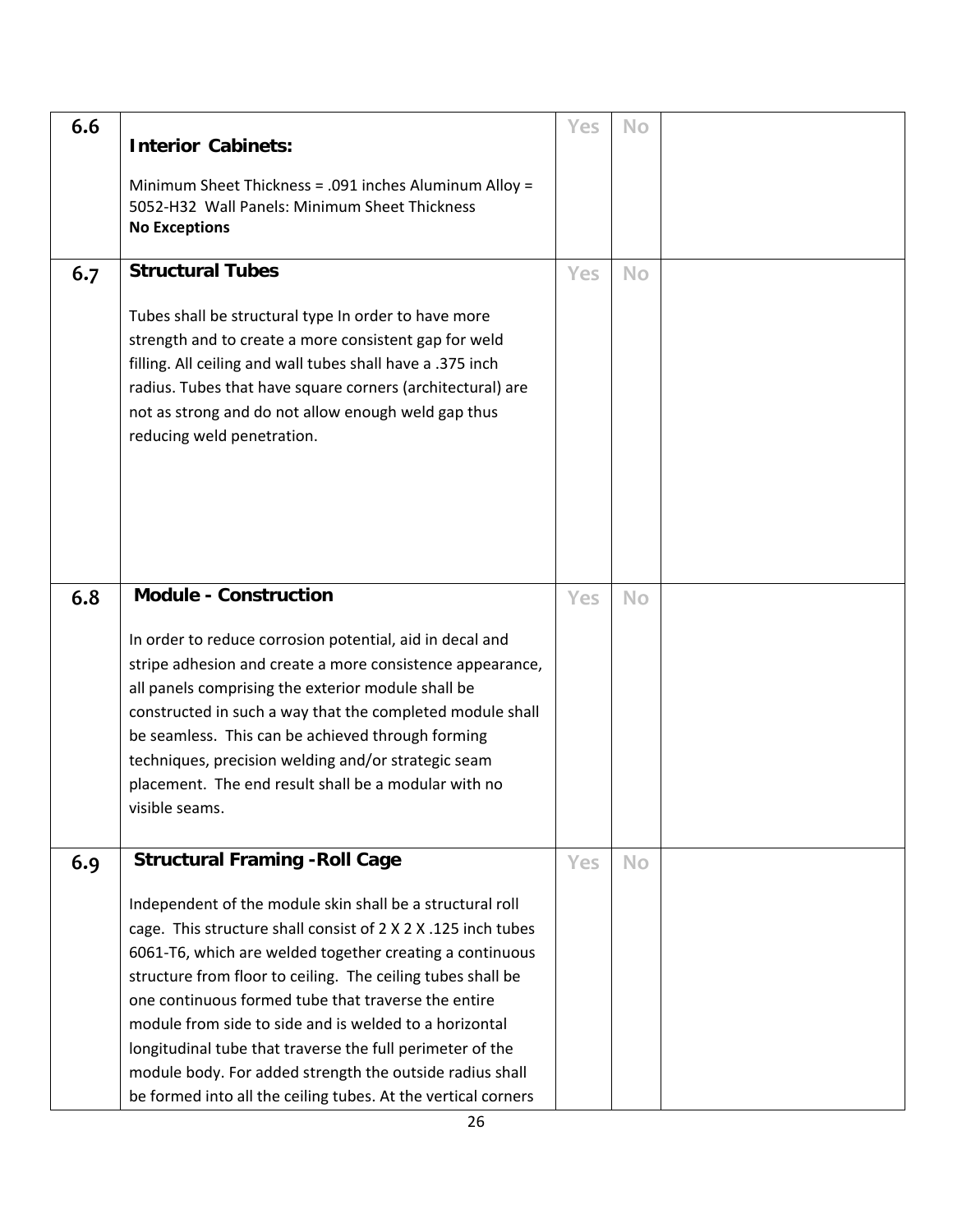|      | in the top and at floor level shall also be a 2 X 2 X .125 inch<br>tubes 6061-T6, which is formed to the body radius. . The<br>lateral spacing of framing members shall be a maximum<br>average of 16" on center for superior strength throughout.                                                                                                                                                                                                                                                                                                                                                                                                                                                                                                                                                                                                                                                                                                                                                                                                                                                 |     |           |  |
|------|----------------------------------------------------------------------------------------------------------------------------------------------------------------------------------------------------------------------------------------------------------------------------------------------------------------------------------------------------------------------------------------------------------------------------------------------------------------------------------------------------------------------------------------------------------------------------------------------------------------------------------------------------------------------------------------------------------------------------------------------------------------------------------------------------------------------------------------------------------------------------------------------------------------------------------------------------------------------------------------------------------------------------------------------------------------------------------------------------|-----|-----------|--|
| 6.10 | <b>Structural Framing - Tube Welding</b><br>The tubing shall be welded at every intersection and on<br>three sides creating a minimum of 4 inches of weld length.                                                                                                                                                                                                                                                                                                                                                                                                                                                                                                                                                                                                                                                                                                                                                                                                                                                                                                                                  | Yes | <b>No</b> |  |
| 6.11 | <b>Body Panels</b><br>The entire exterior module shall be constructed of .125" x<br>5052-H32, corrosion resistant sheet aluminum. The module<br>side wall, front and rear wall panels shall each be CNC cut<br>and machine formed to provide a seamless sidewall. All<br>body panels shall be box pan formed construction. Entrance<br>doors and exterior compartments shall be formed into the<br>body panels. Extruded frames; due to the fact that they<br>cause seams and are of a different alloy will not be<br>accepted. Body panels shall be welded to the body<br>structure in non exposed areas. The body panels shall be<br>adhered to the structural tubes utilizing structural<br>adhesives and when completed shall have a smooth flat<br>appearance. Flat sheet style construction that slides into or<br>under an extrusion shall not be acceptable due to the<br>difficulty in preventing oxidation and/or electrolysis where<br>visible, exposed joints are present and to eliminate the<br>inferior structural properties that can develop during<br>dynamic stress situations. | Yes | <b>No</b> |  |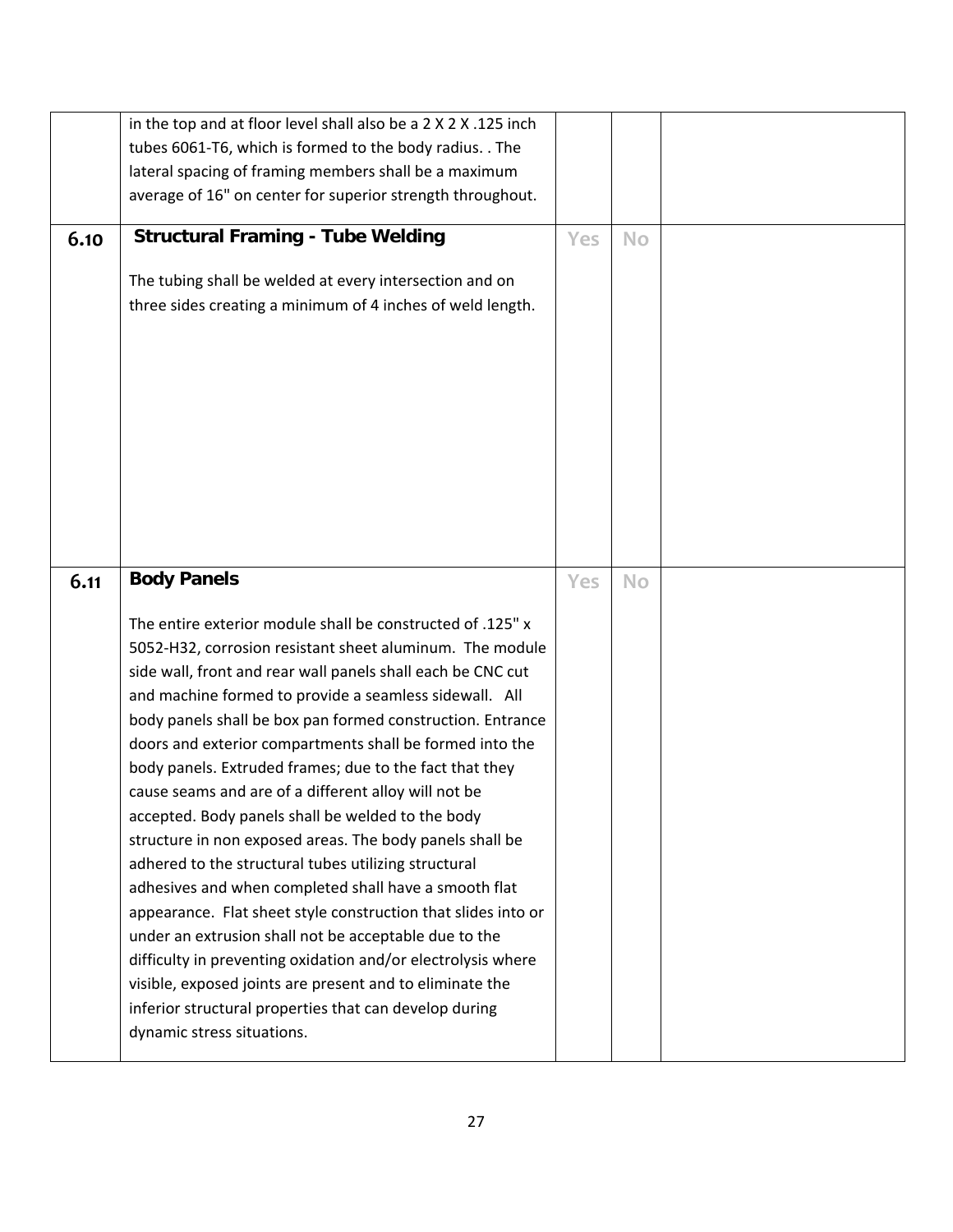|      | To eliminate the potential for seam seal cracks or the                                                              |            |           |  |
|------|---------------------------------------------------------------------------------------------------------------------|------------|-----------|--|
|      | appearance of any sidewall body cracks, the manufacturer                                                            |            |           |  |
|      | shall provide full length welds along seams at any door                                                             |            |           |  |
|      | opening. The welds shall be ground smooth and the body                                                              |            |           |  |
|      | work will provide a seamless unbroken appearance when                                                               |            |           |  |
|      | painted.                                                                                                            |            |           |  |
|      |                                                                                                                     |            |           |  |
|      | The module side wall, front and rear wall panels shall each                                                         |            |           |  |
|      | be CNC cut and machine formed to create the side and rear                                                           |            |           |  |
|      | entrance door jamb openings. Door openings shall be free                                                            |            |           |  |
|      | of any overlapping frames or plastic filler material. The                                                           |            |           |  |
|      | return flange of the door jambs shall accept the weather-                                                           |            |           |  |
|      | stripping that is applied to the door.                                                                              |            |           |  |
| 6.12 | <b>Body Panels - Panel Attachment</b>                                                                               | <b>Yes</b> | <b>No</b> |  |
|      |                                                                                                                     |            |           |  |
|      | Each sidewall shall be manufactured in an environment                                                               |            |           |  |
|      | designed to prevent the waviness that can occur during the                                                          |            |           |  |
|      | assembly process. The body panels shall be welded to the                                                            |            |           |  |
|      | tube structure at all door and compartment openings. They                                                           |            |           |  |
|      | shall also be welded to the tube structure at both the upper                                                        |            |           |  |
|      | and lower horizontal perimeter tubes. In areas that will be                                                         |            |           |  |
|      | covered the body panels shall be attached to the tubes by                                                           |            |           |  |
|      | either welding or mechanical fasteners. Note: It is critical to                                                     |            |           |  |
|      | achieve as many attachment points as possible between the                                                           |            |           |  |
|      | body panel and the tube structure However the seamless                                                              |            |           |  |
|      | body is paramount importance. Therefore exposed                                                                     |            |           |  |
|      | fasteners, weld distortions or extraneous body trim will not                                                        |            |           |  |
|      | be allowed.                                                                                                         |            |           |  |
|      |                                                                                                                     |            |           |  |
| 6.13 | <b>Welding Equipment</b>                                                                                            | Yes        | <b>No</b> |  |
|      | Repeatability is of utmost importance. Consequently we                                                              |            |           |  |
|      | require that the manufacture demonstrate their ability to                                                           |            |           |  |
|      | provide highly consistent welds. Welds are critical to the                                                          |            |           |  |
|      |                                                                                                                     |            |           |  |
|      | durability and safety of the product. The manufacturer<br>must supply appropriate documentation of their ability to |            |           |  |
|      |                                                                                                                     |            |           |  |
|      | achieve highly consistent welds. We will accept two types                                                           |            |           |  |
|      | of methodologies: 1. All welding is performed with digital                                                          |            |           |  |
|      | welding equipment that is programmed to the specific                                                                |            |           |  |
|      | type of weld, direction, and metal thickness. 2. They                                                               |            |           |  |
|      | produce documentation that all welders are tested every                                                             |            |           |  |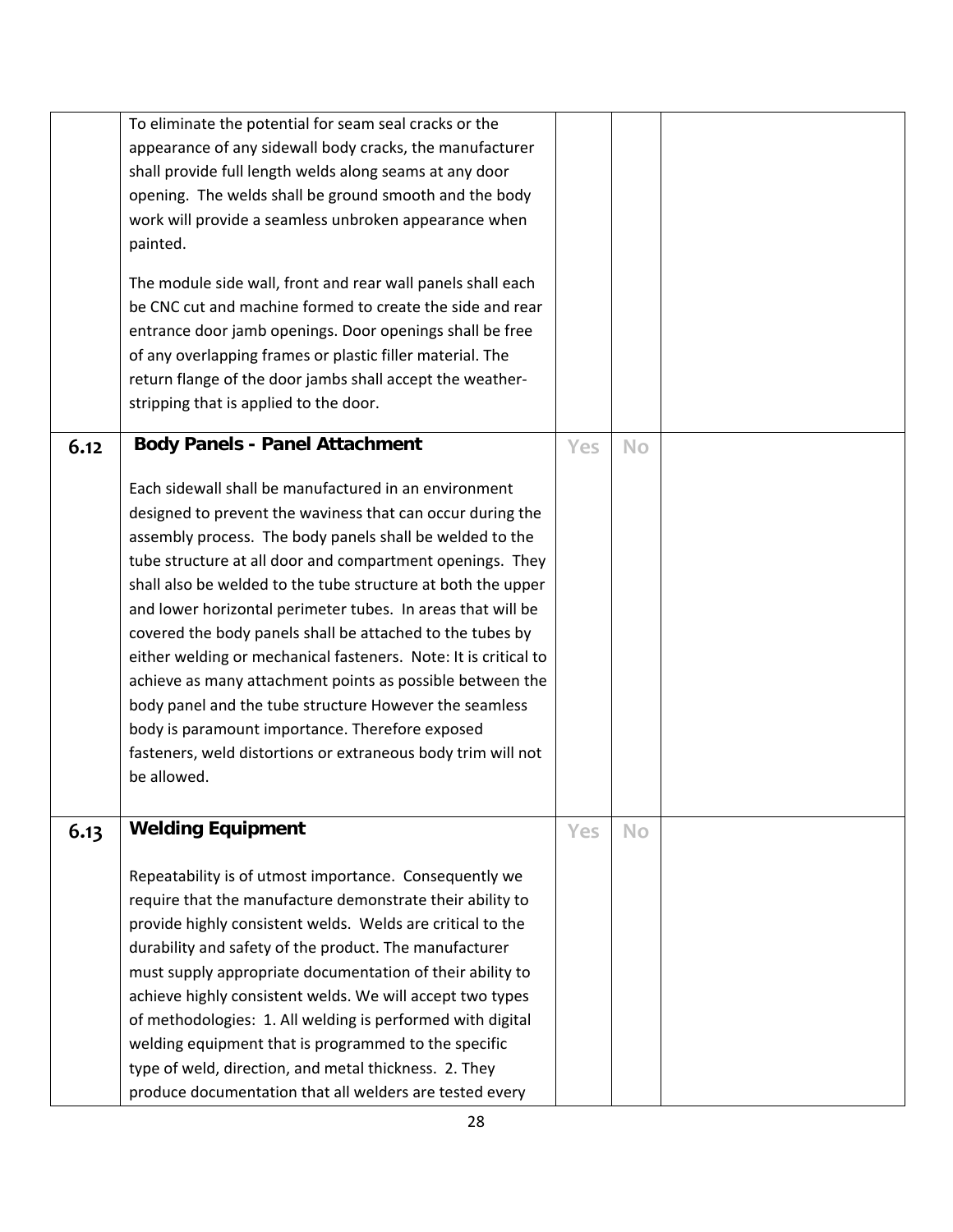|      | six months and quality weld samples are tested every<br>month.                                                            |     |           |  |
|------|---------------------------------------------------------------------------------------------------------------------------|-----|-----------|--|
|      |                                                                                                                           |     |           |  |
|      |                                                                                                                           |     |           |  |
|      |                                                                                                                           |     |           |  |
|      |                                                                                                                           |     |           |  |
|      |                                                                                                                           |     |           |  |
|      |                                                                                                                           |     |           |  |
|      |                                                                                                                           |     |           |  |
| 6.14 | <b>Body Panels - Panel Adhesion</b>                                                                                       | Yes | <b>No</b> |  |
|      |                                                                                                                           |     |           |  |
|      | Body panels shall also be adhered to the module tubes<br>utilizing two types of adhesives. The first adhesive shall be    |     |           |  |
|      | used for structural attachment. It shall be an industrial                                                                 |     |           |  |
|      | panel bonding adhesive that meets FMVSS 301 and Fords                                                                     |     |           |  |
|      | Stress Durability test BV-101-07. It shall be used                                                                        |     |           |  |
|      | intermittently throughout the module at all high stress                                                                   |     |           |  |
|      | points. The second adhesive shall be a Silaprene brand<br>urethane adhesive (or equivalent) and shall be applied          |     |           |  |
|      | throughout the module on both sides of each tube and in                                                                   |     |           |  |
|      | all the area's where the body meets the subfloor.                                                                         |     |           |  |
|      |                                                                                                                           |     |           |  |
|      |                                                                                                                           |     |           |  |
| 6.15 | <b>Body Panels - Drip Rail</b>                                                                                            | Yes | <b>No</b> |  |
|      | Because it is required to have the entire module                                                                          |     |           |  |
|      | constructed of the same alloy and to eliminate as many                                                                    |     |           |  |
|      | seams as possible the drip rails shall be formed into the                                                                 |     |           |  |
|      | body panels. It shall run the full length of the module (less                                                             |     |           |  |
|      | the radius) and shall extend a minimum of .75 inches from<br>the module. Drip rail shall be on both sides and rear of the |     |           |  |
|      | module.                                                                                                                   |     |           |  |
|      |                                                                                                                           |     |           |  |
| 6.16 | <b>Isolators</b>                                                                                                          | Yes | <b>No</b> |  |
|      |                                                                                                                           |     |           |  |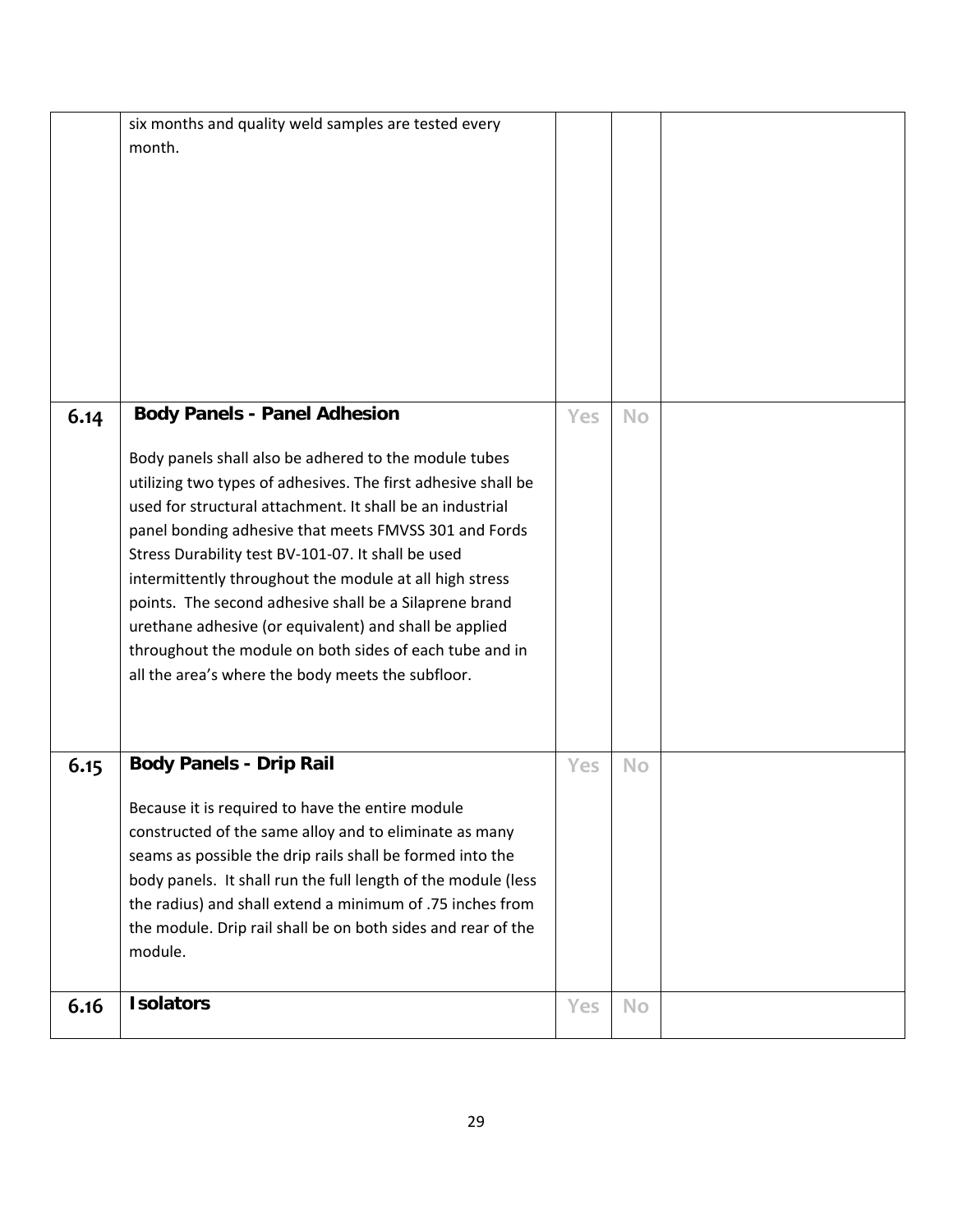|      | It is absolutely critical that every component attached to   |     |           |  |
|------|--------------------------------------------------------------|-----|-----------|--|
|      | the exterior module have a specifically designed isolation   |     |           |  |
|      | process, methodology or component. Because of this it is     |     |           |  |
|      | required that 100 percent of all body holes be cut prior to  |     |           |  |
|      | paint/coating of the exterior module. Isolators and inserts  |     |           |  |
|      | have very tight tolerances and consequently all holes must   |     |           |  |
|      | be machine cut on a strippet or milling machine, laser or    |     |           |  |
|      | water jet cutter, or CNC high speed router. Holes that are   |     |           |  |
|      | hand drilled or cut will not be acceptable. No Exceptions    |     |           |  |
|      |                                                              |     |           |  |
|      |                                                              |     |           |  |
|      |                                                              |     |           |  |
|      |                                                              |     |           |  |
|      |                                                              |     |           |  |
| 6.17 | <b>Sub Floor System - Construction</b>                       | Yes | <b>No</b> |  |
|      |                                                              |     |           |  |
|      | Sub floor shall be constructed of aluminum tubes and         |     |           |  |
|      | channels that have a minimum of 4 inches of weld at          |     |           |  |
|      | every intersection. Extrusions shall be 6061-T6, the         |     |           |  |
|      | dimensional requirements are: 3 X 2 X .125 Tube 2 X 2 X      |     |           |  |
|      | .125 Tube 1 X 1 X .125 Tube 3 X 2 X .250 Channel It is       |     |           |  |
|      | required that the entire floor be sequentially welded so     |     |           |  |
|      | as not to introduce metal fatigue or structural              |     |           |  |
|      | deformation due to excessive heat. There shall be a          |     |           |  |
|      | minimum of eight (8) lateral structural members that         |     |           |  |
|      | run the full width of the module less the perimeter          |     |           |  |
|      | tube. It is critical that these lateral members are          |     |           |  |
|      | continuous full width sections in order to maintain long     |     |           |  |
|      | term side to side stability and structural integrity. Tying  |     |           |  |
|      | theses structural members together shall be four (4) .5      |     |           |  |
|      | X 3 inch aluminum longitudinal bars. These longitudinal      |     |           |  |
|      | bars shall run parallel to the chassis frame rails and       |     |           |  |
|      | shall act as the chassis to module mounting support          |     |           |  |
|      | plates.                                                      |     |           |  |
| 6.18 | Sub Floor System - Pre-stressing                             | Yes | <b>No</b> |  |
|      |                                                              |     |           |  |
|      | In order to provide minimum weight and maximum               |     |           |  |
|      | strength the sub floor structure shall be designed and built |     |           |  |
|      | in a mechanical pre-stressed manner. This can be             |     |           |  |
|      | accomplished with a jigged welding fixture or preformed      |     |           |  |
|      | sub floor components. The subfloor shall be assembled        |     |           |  |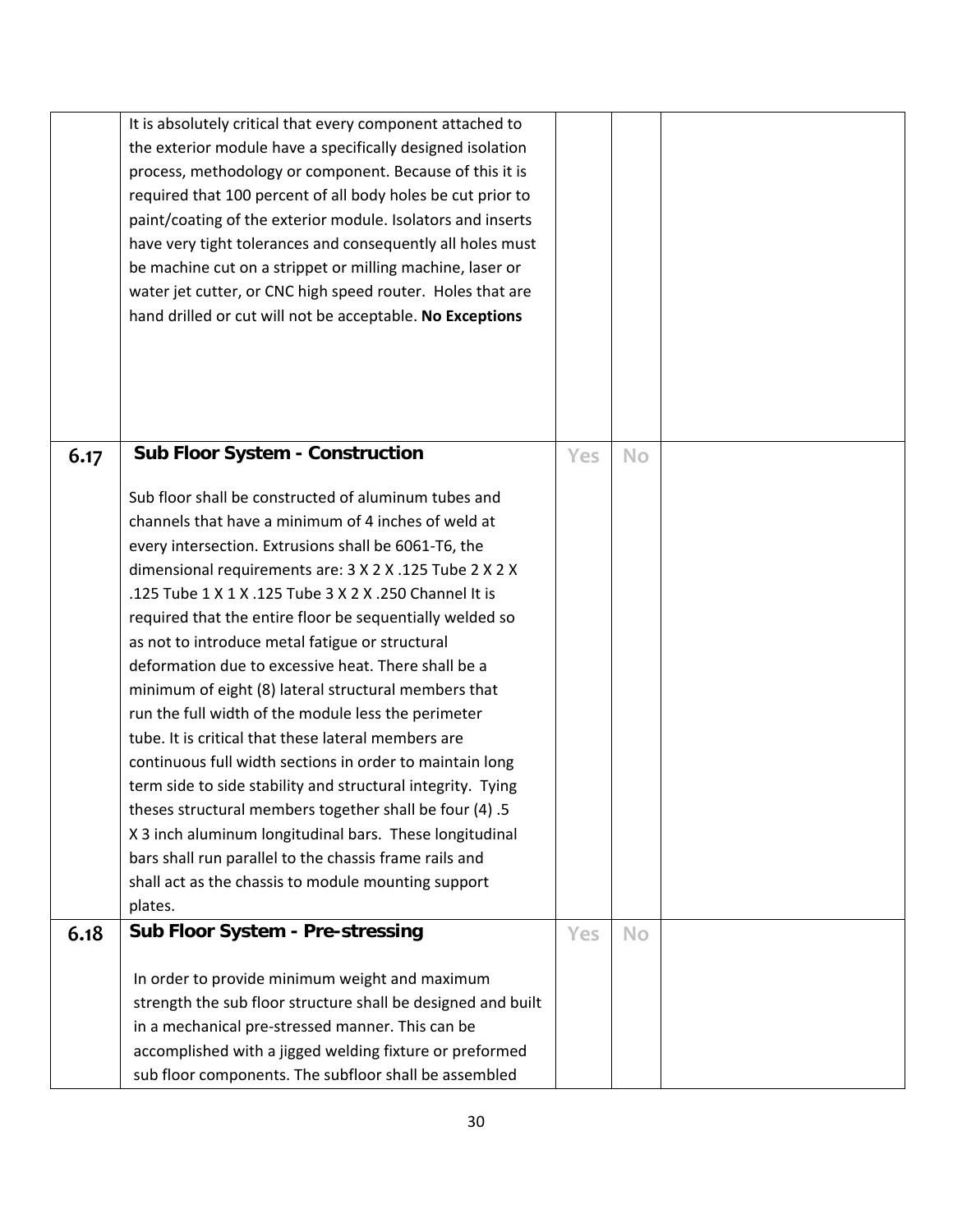| entire floor is welded together it is expected that the floor<br>shall be flat and level.<br><b>Mounting Hardware</b><br>6.19<br>Yes<br><b>No</b><br>Areas of the subfloor where cot mount hardware and<br>attendant seat pedestal are bolted shall be supplied with<br>.250 inch aluminum plate. These plates shall be securely<br>welded to the aluminum substructure.<br>Sub Floor System - Perimeter Crash<br>6.20<br>Yes<br><b>No</b><br><b>Protection</b><br>Surrounding the entire perimeter of the sub floor shall be<br>aluminum tubes and or channels to act as energy<br>absorbing structures in the event of a collision. It is<br>especially critical that this crash protection barrier form<br>around all four corners of the module. These tubes shall be<br>formed with the same radius as the body corners<br><b>No Exceptions</b><br>Sub Floor System - Skirt Supports<br>6.21<br>Yes<br><b>No</b><br>Areas where there is not a compartment, wheel well, or<br>step well shall have a formed tube that extends to the<br>bottom of the body panel for additional structural support.<br><b>Sub Floor System - Covering</b><br>6.22<br><b>No</b><br>Yes<br>Covering the entire aluminum sub floor shall be a single<br>sheet of .040 aluminum. Due to moisture and carbon<br>monoxide concerns smaller sheets with seams will not be<br>acceptable. It shall be attached to the subfloor frame | with a Silaprene adhesive.<br>Sub Floor System - Panel<br>6.23<br><b>Yes</b><br><b>No</b><br>The subfloor, above the aluminum sheet shall be specially | with a small degree of arch in the overall shape. After the |  |  |
|-------------------------------------------------------------------------------------------------------------------------------------------------------------------------------------------------------------------------------------------------------------------------------------------------------------------------------------------------------------------------------------------------------------------------------------------------------------------------------------------------------------------------------------------------------------------------------------------------------------------------------------------------------------------------------------------------------------------------------------------------------------------------------------------------------------------------------------------------------------------------------------------------------------------------------------------------------------------------------------------------------------------------------------------------------------------------------------------------------------------------------------------------------------------------------------------------------------------------------------------------------------------------------------------------------------------------------------------------------------------------------------------------------------------|--------------------------------------------------------------------------------------------------------------------------------------------------------|-------------------------------------------------------------|--|--|
|                                                                                                                                                                                                                                                                                                                                                                                                                                                                                                                                                                                                                                                                                                                                                                                                                                                                                                                                                                                                                                                                                                                                                                                                                                                                                                                                                                                                                   |                                                                                                                                                        |                                                             |  |  |
|                                                                                                                                                                                                                                                                                                                                                                                                                                                                                                                                                                                                                                                                                                                                                                                                                                                                                                                                                                                                                                                                                                                                                                                                                                                                                                                                                                                                                   |                                                                                                                                                        |                                                             |  |  |
|                                                                                                                                                                                                                                                                                                                                                                                                                                                                                                                                                                                                                                                                                                                                                                                                                                                                                                                                                                                                                                                                                                                                                                                                                                                                                                                                                                                                                   |                                                                                                                                                        |                                                             |  |  |
|                                                                                                                                                                                                                                                                                                                                                                                                                                                                                                                                                                                                                                                                                                                                                                                                                                                                                                                                                                                                                                                                                                                                                                                                                                                                                                                                                                                                                   |                                                                                                                                                        |                                                             |  |  |
|                                                                                                                                                                                                                                                                                                                                                                                                                                                                                                                                                                                                                                                                                                                                                                                                                                                                                                                                                                                                                                                                                                                                                                                                                                                                                                                                                                                                                   |                                                                                                                                                        |                                                             |  |  |
|                                                                                                                                                                                                                                                                                                                                                                                                                                                                                                                                                                                                                                                                                                                                                                                                                                                                                                                                                                                                                                                                                                                                                                                                                                                                                                                                                                                                                   |                                                                                                                                                        |                                                             |  |  |
|                                                                                                                                                                                                                                                                                                                                                                                                                                                                                                                                                                                                                                                                                                                                                                                                                                                                                                                                                                                                                                                                                                                                                                                                                                                                                                                                                                                                                   |                                                                                                                                                        |                                                             |  |  |
|                                                                                                                                                                                                                                                                                                                                                                                                                                                                                                                                                                                                                                                                                                                                                                                                                                                                                                                                                                                                                                                                                                                                                                                                                                                                                                                                                                                                                   |                                                                                                                                                        |                                                             |  |  |
|                                                                                                                                                                                                                                                                                                                                                                                                                                                                                                                                                                                                                                                                                                                                                                                                                                                                                                                                                                                                                                                                                                                                                                                                                                                                                                                                                                                                                   |                                                                                                                                                        |                                                             |  |  |
|                                                                                                                                                                                                                                                                                                                                                                                                                                                                                                                                                                                                                                                                                                                                                                                                                                                                                                                                                                                                                                                                                                                                                                                                                                                                                                                                                                                                                   |                                                                                                                                                        |                                                             |  |  |
|                                                                                                                                                                                                                                                                                                                                                                                                                                                                                                                                                                                                                                                                                                                                                                                                                                                                                                                                                                                                                                                                                                                                                                                                                                                                                                                                                                                                                   |                                                                                                                                                        |                                                             |  |  |
|                                                                                                                                                                                                                                                                                                                                                                                                                                                                                                                                                                                                                                                                                                                                                                                                                                                                                                                                                                                                                                                                                                                                                                                                                                                                                                                                                                                                                   |                                                                                                                                                        |                                                             |  |  |
|                                                                                                                                                                                                                                                                                                                                                                                                                                                                                                                                                                                                                                                                                                                                                                                                                                                                                                                                                                                                                                                                                                                                                                                                                                                                                                                                                                                                                   |                                                                                                                                                        |                                                             |  |  |
|                                                                                                                                                                                                                                                                                                                                                                                                                                                                                                                                                                                                                                                                                                                                                                                                                                                                                                                                                                                                                                                                                                                                                                                                                                                                                                                                                                                                                   |                                                                                                                                                        |                                                             |  |  |
|                                                                                                                                                                                                                                                                                                                                                                                                                                                                                                                                                                                                                                                                                                                                                                                                                                                                                                                                                                                                                                                                                                                                                                                                                                                                                                                                                                                                                   |                                                                                                                                                        |                                                             |  |  |
|                                                                                                                                                                                                                                                                                                                                                                                                                                                                                                                                                                                                                                                                                                                                                                                                                                                                                                                                                                                                                                                                                                                                                                                                                                                                                                                                                                                                                   |                                                                                                                                                        |                                                             |  |  |
|                                                                                                                                                                                                                                                                                                                                                                                                                                                                                                                                                                                                                                                                                                                                                                                                                                                                                                                                                                                                                                                                                                                                                                                                                                                                                                                                                                                                                   |                                                                                                                                                        |                                                             |  |  |
|                                                                                                                                                                                                                                                                                                                                                                                                                                                                                                                                                                                                                                                                                                                                                                                                                                                                                                                                                                                                                                                                                                                                                                                                                                                                                                                                                                                                                   |                                                                                                                                                        |                                                             |  |  |
|                                                                                                                                                                                                                                                                                                                                                                                                                                                                                                                                                                                                                                                                                                                                                                                                                                                                                                                                                                                                                                                                                                                                                                                                                                                                                                                                                                                                                   |                                                                                                                                                        |                                                             |  |  |
|                                                                                                                                                                                                                                                                                                                                                                                                                                                                                                                                                                                                                                                                                                                                                                                                                                                                                                                                                                                                                                                                                                                                                                                                                                                                                                                                                                                                                   |                                                                                                                                                        |                                                             |  |  |
|                                                                                                                                                                                                                                                                                                                                                                                                                                                                                                                                                                                                                                                                                                                                                                                                                                                                                                                                                                                                                                                                                                                                                                                                                                                                                                                                                                                                                   |                                                                                                                                                        |                                                             |  |  |
|                                                                                                                                                                                                                                                                                                                                                                                                                                                                                                                                                                                                                                                                                                                                                                                                                                                                                                                                                                                                                                                                                                                                                                                                                                                                                                                                                                                                                   |                                                                                                                                                        |                                                             |  |  |
|                                                                                                                                                                                                                                                                                                                                                                                                                                                                                                                                                                                                                                                                                                                                                                                                                                                                                                                                                                                                                                                                                                                                                                                                                                                                                                                                                                                                                   |                                                                                                                                                        |                                                             |  |  |
|                                                                                                                                                                                                                                                                                                                                                                                                                                                                                                                                                                                                                                                                                                                                                                                                                                                                                                                                                                                                                                                                                                                                                                                                                                                                                                                                                                                                                   |                                                                                                                                                        |                                                             |  |  |
|                                                                                                                                                                                                                                                                                                                                                                                                                                                                                                                                                                                                                                                                                                                                                                                                                                                                                                                                                                                                                                                                                                                                                                                                                                                                                                                                                                                                                   |                                                                                                                                                        |                                                             |  |  |
|                                                                                                                                                                                                                                                                                                                                                                                                                                                                                                                                                                                                                                                                                                                                                                                                                                                                                                                                                                                                                                                                                                                                                                                                                                                                                                                                                                                                                   |                                                                                                                                                        |                                                             |  |  |
|                                                                                                                                                                                                                                                                                                                                                                                                                                                                                                                                                                                                                                                                                                                                                                                                                                                                                                                                                                                                                                                                                                                                                                                                                                                                                                                                                                                                                   |                                                                                                                                                        |                                                             |  |  |
|                                                                                                                                                                                                                                                                                                                                                                                                                                                                                                                                                                                                                                                                                                                                                                                                                                                                                                                                                                                                                                                                                                                                                                                                                                                                                                                                                                                                                   |                                                                                                                                                        |                                                             |  |  |
|                                                                                                                                                                                                                                                                                                                                                                                                                                                                                                                                                                                                                                                                                                                                                                                                                                                                                                                                                                                                                                                                                                                                                                                                                                                                                                                                                                                                                   |                                                                                                                                                        |                                                             |  |  |
|                                                                                                                                                                                                                                                                                                                                                                                                                                                                                                                                                                                                                                                                                                                                                                                                                                                                                                                                                                                                                                                                                                                                                                                                                                                                                                                                                                                                                   |                                                                                                                                                        |                                                             |  |  |
|                                                                                                                                                                                                                                                                                                                                                                                                                                                                                                                                                                                                                                                                                                                                                                                                                                                                                                                                                                                                                                                                                                                                                                                                                                                                                                                                                                                                                   |                                                                                                                                                        |                                                             |  |  |
|                                                                                                                                                                                                                                                                                                                                                                                                                                                                                                                                                                                                                                                                                                                                                                                                                                                                                                                                                                                                                                                                                                                                                                                                                                                                                                                                                                                                                   |                                                                                                                                                        |                                                             |  |  |
|                                                                                                                                                                                                                                                                                                                                                                                                                                                                                                                                                                                                                                                                                                                                                                                                                                                                                                                                                                                                                                                                                                                                                                                                                                                                                                                                                                                                                   |                                                                                                                                                        |                                                             |  |  |
|                                                                                                                                                                                                                                                                                                                                                                                                                                                                                                                                                                                                                                                                                                                                                                                                                                                                                                                                                                                                                                                                                                                                                                                                                                                                                                                                                                                                                   | constructed to provide both acoustic and thermal                                                                                                       |                                                             |  |  |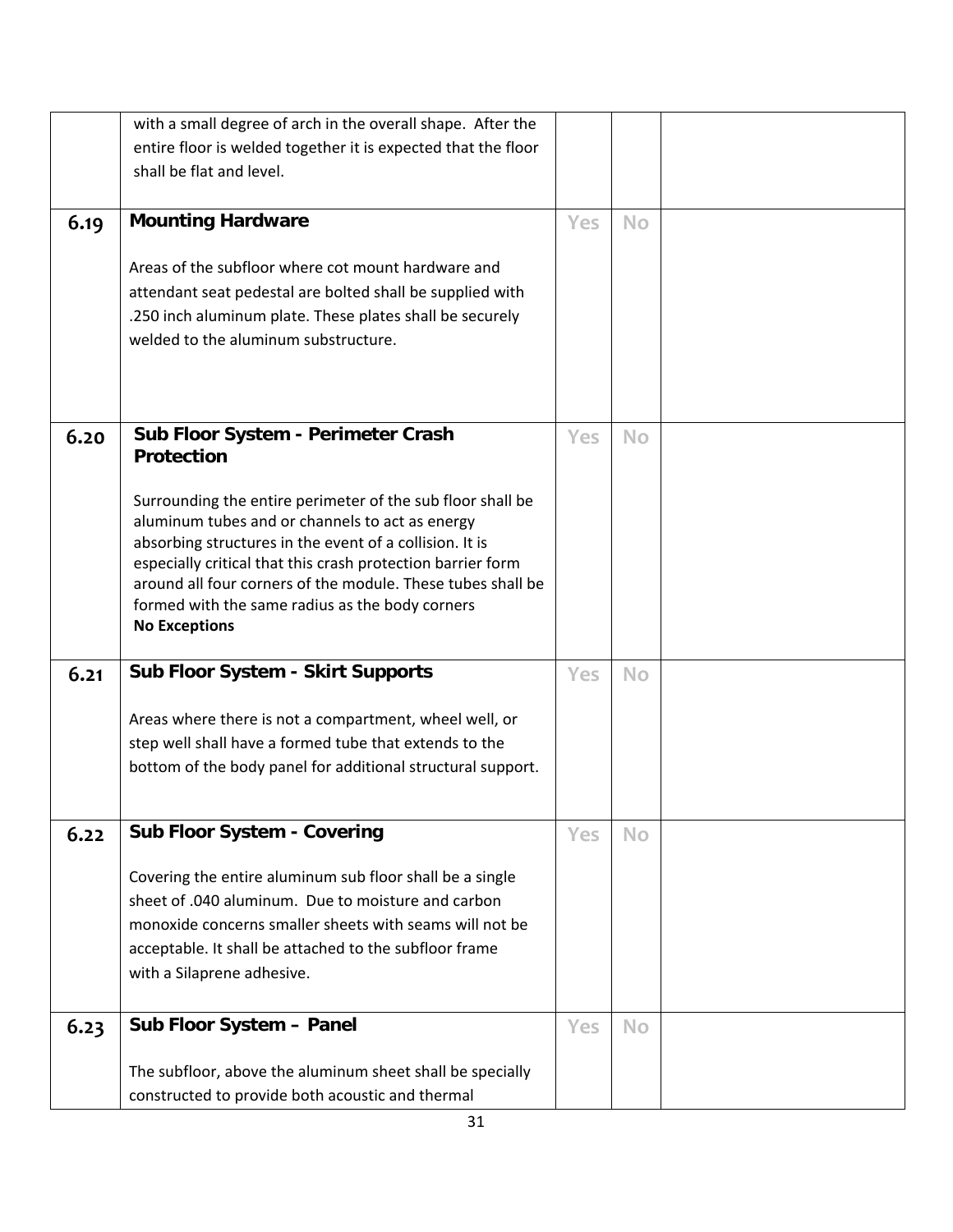|      | protection for the patient interior.<br>The composite floor panel shall be installed flush with the<br>top of the longitudinal channel structure. The composite<br>insert shall be secured in place with a two part self-etching,<br>high-strength epoxy. All other open areas of the exposed<br>sub floor not being filled by compartments or wheel wells<br>shall have the same composite floor panel material installed<br>to fill the openings. All seams and the entire perimeter of<br>the sub floor shall be completely sealed with Sikaflex<br>sealant adhesive or a spray-in-place foam material to create<br>a watertight, dust free environment.                                                                                                                                                                                                                                                                                                                                                                                                                  |            |    |  |
|------|------------------------------------------------------------------------------------------------------------------------------------------------------------------------------------------------------------------------------------------------------------------------------------------------------------------------------------------------------------------------------------------------------------------------------------------------------------------------------------------------------------------------------------------------------------------------------------------------------------------------------------------------------------------------------------------------------------------------------------------------------------------------------------------------------------------------------------------------------------------------------------------------------------------------------------------------------------------------------------------------------------------------------------------------------------------------------|------------|----|--|
| 6.24 | <b>Insulation - Materials</b>                                                                                                                                                                                                                                                                                                                                                                                                                                                                                                                                                                                                                                                                                                                                                                                                                                                                                                                                                                                                                                                | Yes        | No |  |
|      | It is critical that the entire module be completely insulated<br>and sealed. This includes the ceiling, all four side walls, the<br>floor and doors. It is required that the various types of<br>insulation be carefully chosen based upon the specific<br>location and the performance required. A one size fits all<br>approach will not be acceptable. Below is a list of the<br>insulation materials and their individual R ratings. These R<br>ratings should be considered a minimum requirement. If an<br>equivalent substitute is being proposed you must submit<br>samples and R value documentation from the supplier.<br>Ceiling: 2 inch Fiberglass Foil backed Knuff Insulation Board<br>with Ecose $-1.6$ lbs/cu ft -R 8.3<br>Walls: 2 inch Fiberglass Foil backed Knuff Insulation Board<br>with Ecose $-1.6$ lbs/cu ft -R 8.3<br>Floor: 5/8 inch Atlas Energy Shield Polyiso Sheeting - R-4.1<br>Doors: 3/4 inch Armaflex Sheet - R 3.1<br>Tubes to Wall and Ceiling panels : 1/8 inch Armaflex Sheet -<br>R.51 Tubes to Wall panels: 1/8 inch Armaflex Sheet |            |    |  |
| 6.25 | <b>Insulation - Sealers</b>                                                                                                                                                                                                                                                                                                                                                                                                                                                                                                                                                                                                                                                                                                                                                                                                                                                                                                                                                                                                                                                  | <b>Yes</b> | No |  |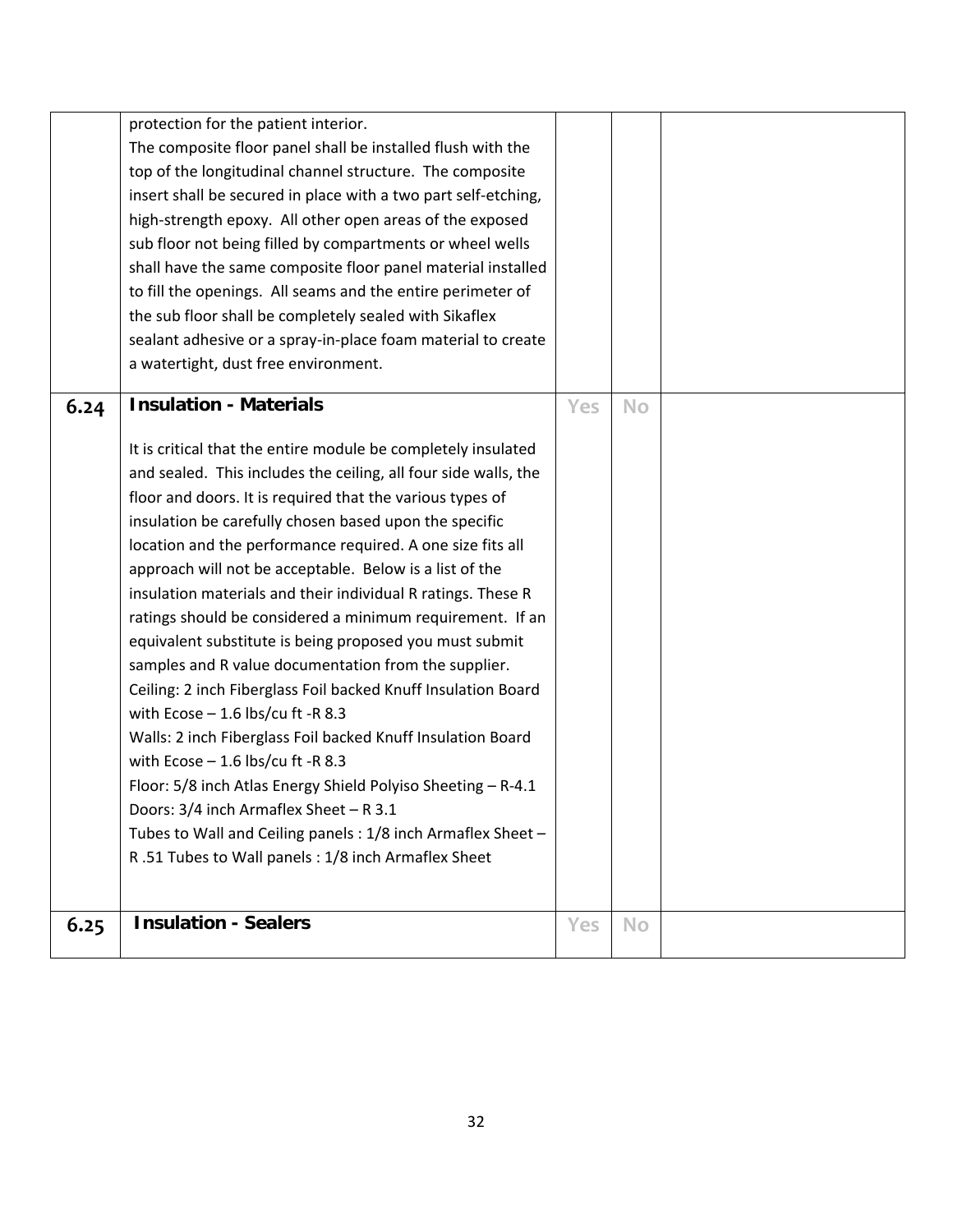|      | In an effort to make the module as thermally efficient as<br>possible it must be completely sealed on the interior. This<br>includes using a urethane sealer on the entire interior<br>including the full perimeter where the floor and walls<br>meet. There shall be a designated area where the<br>underbody harnesses come up from the floor. It shall<br>have a flanged trim ring to prevent harness chaffing an<br>enable more complete ceiling. Harnesses running up<br>corner radius that are then stuffed with material will not<br>be acceptable. |     |           |  |
|------|------------------------------------------------------------------------------------------------------------------------------------------------------------------------------------------------------------------------------------------------------------------------------------------------------------------------------------------------------------------------------------------------------------------------------------------------------------------------------------------------------------------------------------------------------------|-----|-----------|--|
| 6.26 | Undercoating                                                                                                                                                                                                                                                                                                                                                                                                                                                                                                                                               | Yes | <b>No</b> |  |
|      | All surfaces, edges, corners and joints that can be exposed                                                                                                                                                                                                                                                                                                                                                                                                                                                                                                |     |           |  |
|      | to any fluid must be sealed by an approved waterproof<br>bonding material.                                                                                                                                                                                                                                                                                                                                                                                                                                                                                 |     |           |  |
|      | The vehicle must be undercoated for sound deadening,                                                                                                                                                                                                                                                                                                                                                                                                                                                                                                       |     |           |  |
|      | corrosion and stone damage protection. An undercoating<br>material must be applied to the under body, under chassis                                                                                                                                                                                                                                                                                                                                                                                                                                        |     |           |  |
|      | and sheet metal surfaces; except to the drive shaft, drain                                                                                                                                                                                                                                                                                                                                                                                                                                                                                                 |     |           |  |
|      | holes, lubrication points, engine crankcase, heavy castings,                                                                                                                                                                                                                                                                                                                                                                                                                                                                                               |     |           |  |
|      | suspension components, heat shields, heat diffusing<br>devices, catalytic converters, brake cables, backup alarm,                                                                                                                                                                                                                                                                                                                                                                                                                                          |     |           |  |
|      | auxiliary air conditioning and heater line and areas 10" from                                                                                                                                                                                                                                                                                                                                                                                                                                                                                              |     |           |  |
|      | the exhaust system(s).                                                                                                                                                                                                                                                                                                                                                                                                                                                                                                                                     |     |           |  |
|      | Copies of the specifications and warranties for the                                                                                                                                                                                                                                                                                                                                                                                                                                                                                                        |     |           |  |
|      |                                                                                                                                                                                                                                                                                                                                                                                                                                                                                                                                                            |     |           |  |
|      |                                                                                                                                                                                                                                                                                                                                                                                                                                                                                                                                                            |     |           |  |
|      | application of undercoating.                                                                                                                                                                                                                                                                                                                                                                                                                                                                                                                               |     |           |  |
|      | Application instructions given by the manufacturer of the                                                                                                                                                                                                                                                                                                                                                                                                                                                                                                  |     |           |  |
|      | undercoating products must be followed.                                                                                                                                                                                                                                                                                                                                                                                                                                                                                                                    |     |           |  |
|      | proposed undercoating products must be included with the<br>Vehicle Manual. The Contractor(s) must adhere to any<br>instructions/guidelines issued by the OEM concerning<br>Two (2) applications of undercoating must be provided:                                                                                                                                                                                                                                                                                                                         |     |           |  |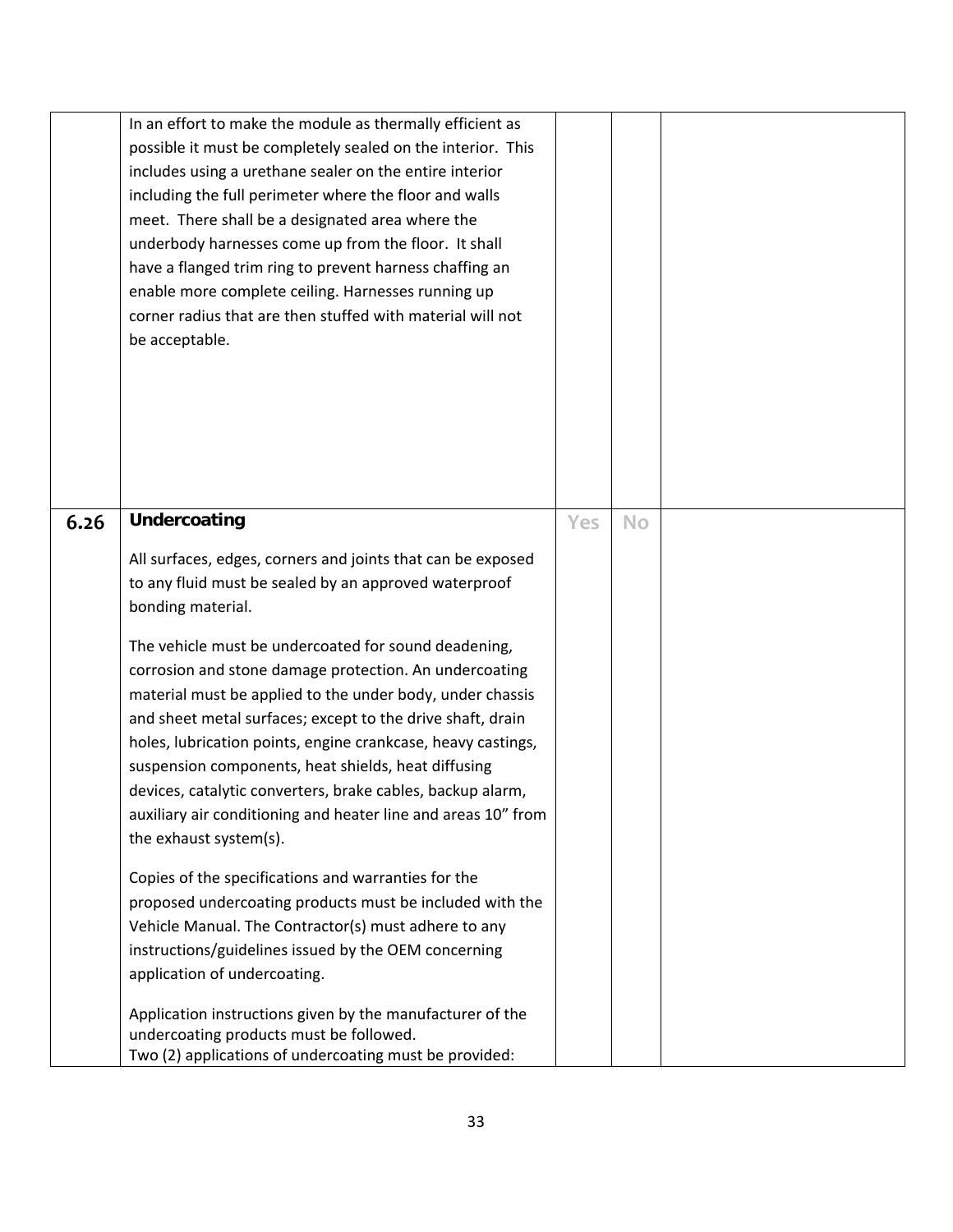|      | 1)-After welding the reinforcing steel bar, step well, body<br>structural components, etc., all interior areas subject to rust<br>and/or corrosion must be undercoated; and<br>2)- On completion of the total conversion package, an<br>undercoating material must be applied to the under body,<br>under chassis and sheet metal surfaces; except to the drive<br>shaft, drain holes, lubrication points, engine crankcase,<br>heavy castings, suspension components, heat shields, heat<br>diffusing devices, catalytic converters, brake cables, backup<br>alarm, auxiliary air conditioning and heater lines and areas<br>two hundred fifty (250) mm or less from the exhaust<br>system(s).<br>Caution must be exercised regarding over-spray of<br>undercoating. The Contractor(s) is responsible for final<br>cleaning of all areas. |     |           |  |
|------|--------------------------------------------------------------------------------------------------------------------------------------------------------------------------------------------------------------------------------------------------------------------------------------------------------------------------------------------------------------------------------------------------------------------------------------------------------------------------------------------------------------------------------------------------------------------------------------------------------------------------------------------------------------------------------------------------------------------------------------------------------------------------------------------------------------------------------------------|-----|-----------|--|
| 6.27 | <b>Module Coating - Electrolysis Prevention</b>                                                                                                                                                                                                                                                                                                                                                                                                                                                                                                                                                                                                                                                                                                                                                                                            | Yes | <b>No</b> |  |
|      | All external materials and fasteners shall be chosen to                                                                                                                                                                                                                                                                                                                                                                                                                                                                                                                                                                                                                                                                                                                                                                                    |     |           |  |
|      | prevent electrolysis and corrosion due to dissimilar<br>materials, exposure to the elements and moisture                                                                                                                                                                                                                                                                                                                                                                                                                                                                                                                                                                                                                                                                                                                                   |     |           |  |
|      | entrapment.                                                                                                                                                                                                                                                                                                                                                                                                                                                                                                                                                                                                                                                                                                                                                                                                                                |     |           |  |
|      | Rubber, plastic or Mylar insulating material shall be                                                                                                                                                                                                                                                                                                                                                                                                                                                                                                                                                                                                                                                                                                                                                                                      |     |           |  |
|      | installed under all lighting, all exterior compartment and<br>entrance door handles, exterior door hinges, rear door hold                                                                                                                                                                                                                                                                                                                                                                                                                                                                                                                                                                                                                                                                                                                  |     |           |  |
|      | opens, fuel filler, crash rails, windows and between the cab                                                                                                                                                                                                                                                                                                                                                                                                                                                                                                                                                                                                                                                                                                                                                                               |     |           |  |
|      | and module.                                                                                                                                                                                                                                                                                                                                                                                                                                                                                                                                                                                                                                                                                                                                                                                                                                |     |           |  |
|      | To prevent long term electrolytic paint corrosion all                                                                                                                                                                                                                                                                                                                                                                                                                                                                                                                                                                                                                                                                                                                                                                                      |     |           |  |
|      | components to be mounted on the module exterior shall be<br>cut out prior to painting. All exterior fasteners used to                                                                                                                                                                                                                                                                                                                                                                                                                                                                                                                                                                                                                                                                                                                      |     |           |  |
|      | mount emergency lighting to the outside of the module                                                                                                                                                                                                                                                                                                                                                                                                                                                                                                                                                                                                                                                                                                                                                                                      |     |           |  |
|      | shall be completely isolated from the painted module by                                                                                                                                                                                                                                                                                                                                                                                                                                                                                                                                                                                                                                                                                                                                                                                    |     |           |  |
|      | using a nonferrous collapsible blind insert that is reusable.<br>Crash rails and fender rings shall be secured to the module                                                                                                                                                                                                                                                                                                                                                                                                                                                                                                                                                                                                                                                                                                               |     |           |  |
|      | body utilizing an attachment method that does not use                                                                                                                                                                                                                                                                                                                                                                                                                                                                                                                                                                                                                                                                                                                                                                                      |     |           |  |
|      | dissimilar metals. No Exceptions                                                                                                                                                                                                                                                                                                                                                                                                                                                                                                                                                                                                                                                                                                                                                                                                           |     |           |  |
|      |                                                                                                                                                                                                                                                                                                                                                                                                                                                                                                                                                                                                                                                                                                                                                                                                                                            |     |           |  |
|      |                                                                                                                                                                                                                                                                                                                                                                                                                                                                                                                                                                                                                                                                                                                                                                                                                                            |     |           |  |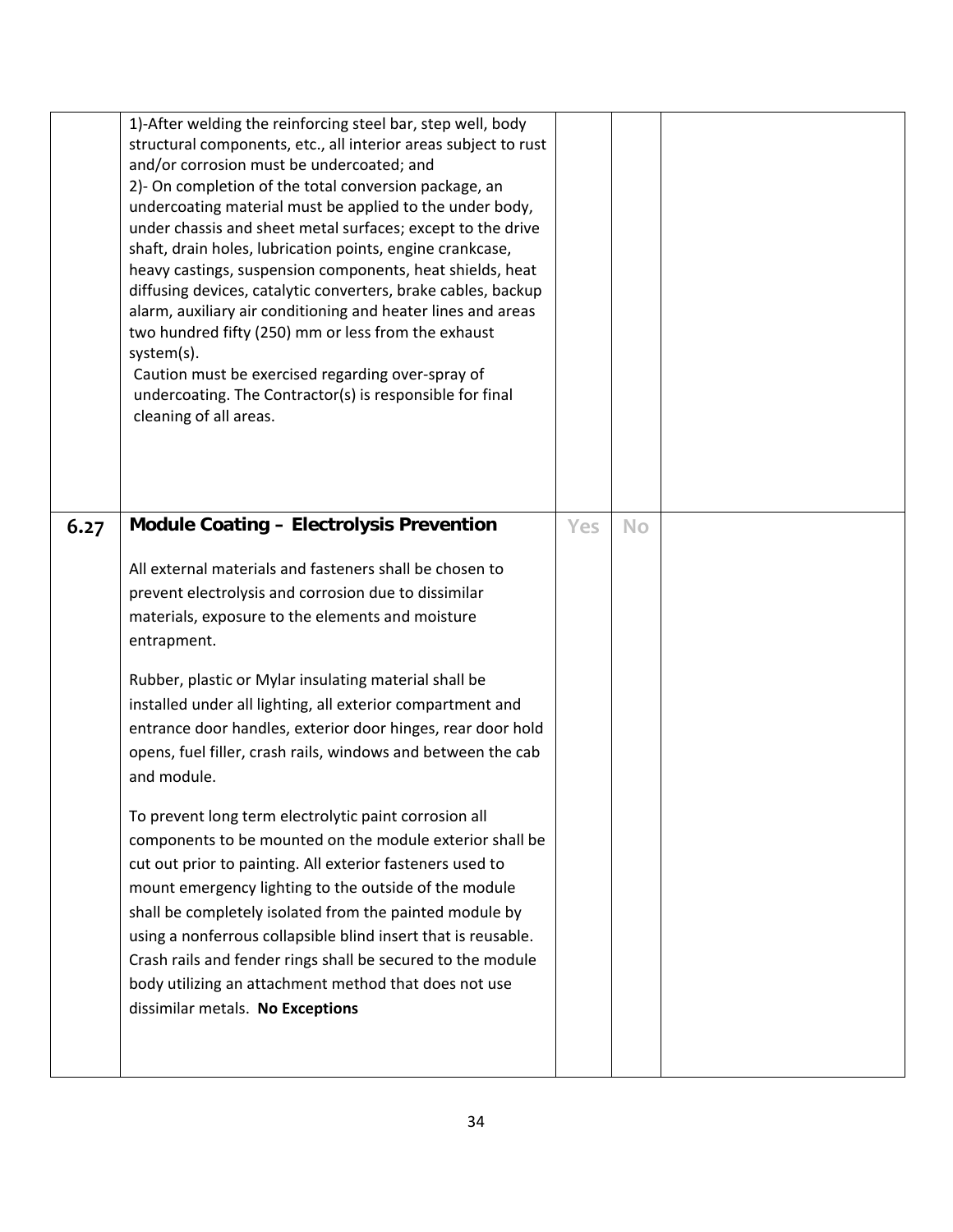| 6.28 | <b>Module to Chassis Mounting System - Body</b><br><b>Mounts</b><br>The module shall be mounted to the chassis frame with<br>minimum of ten (10) tie down locations, five (5) down each<br>side symmetrically located. Each mounting location shall<br>consist of a rubber doughnut type system that is securely<br>bolted to the OEM manufacturers frame and the 1/2 inch<br>thick X 3 inch wide aluminum plate that is a welded<br>component of the module sub floor. The bolts utilized shall<br>be 1/2 inch Grade 8 (or equivalent). In order to make the<br>vehicle easier to remount the mounts shall be bolted in<br>such a way as to allow the bolt to be easily removed from<br>the underside of the vehicle without having to cut or<br>modify the bolt, mount or substructure.<br>On top of these transverse connecting plates shall be a 1/8<br>inch anti-friction pad to prevent electrolysis and vibration<br>transmission from the frame to the module. The module<br>sub floor 'C' channels shall rest only on these anti-friction<br>pads, and be securely fastened to the transverse connecting<br>plates with high strength grade 5; 5/8 inch zinc plated steel<br>bolts. | Yes | <b>No</b> |  |
|------|----------------------------------------------------------------------------------------------------------------------------------------------------------------------------------------------------------------------------------------------------------------------------------------------------------------------------------------------------------------------------------------------------------------------------------------------------------------------------------------------------------------------------------------------------------------------------------------------------------------------------------------------------------------------------------------------------------------------------------------------------------------------------------------------------------------------------------------------------------------------------------------------------------------------------------------------------------------------------------------------------------------------------------------------------------------------------------------------------------------------------------------------------------------------------------------------|-----|-----------|--|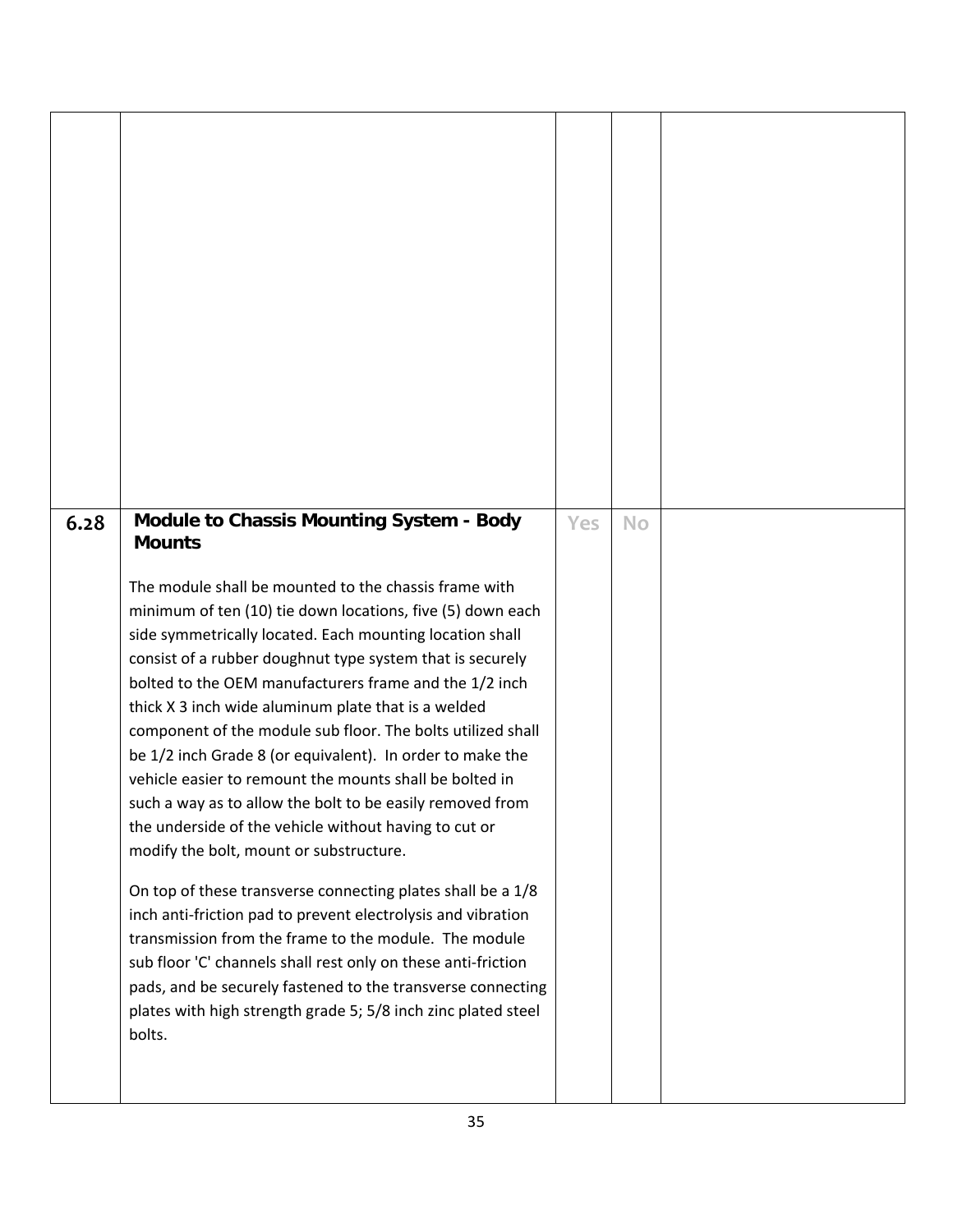| 6.29 | <b>Entrance Door Design</b>                                                                                                                                                                                                                                                                                                                                                                                                                                                                                                                                                                                                                                                                                                                                                                                                                                                                                                                                              | Yes | <b>No</b> |  |
|------|--------------------------------------------------------------------------------------------------------------------------------------------------------------------------------------------------------------------------------------------------------------------------------------------------------------------------------------------------------------------------------------------------------------------------------------------------------------------------------------------------------------------------------------------------------------------------------------------------------------------------------------------------------------------------------------------------------------------------------------------------------------------------------------------------------------------------------------------------------------------------------------------------------------------------------------------------------------------------|-----|-----------|--|
|      | Hinges must be full length, stainless steel piano hinges with<br>a stainless steel pin. The hinge must be designed to provide<br>ease in servicing and adjustments.<br>Door latches must be automotive style with a two-stage<br>catch mechanism.<br>When doors are opened, the hinges, latches and door-<br>checks must not protrude into the access area. The<br>following must be installed on the inside of each door; a<br>handle to facilitate closing; door stops to prevent damage<br>to body sides; and an inside door release handle on each<br>door. On the exterior of each rear patient compartment<br>door, door stops must be installed to prevent body damage<br>and be of a suitable strength.<br>All patient compartment entry doors must have an<br>emergency release mechanism in each door. These releases<br>must be attached to the door lock mechanism. The door<br>release mechanism must be easy to access and operate<br><b>No Exceptions</b> |     |           |  |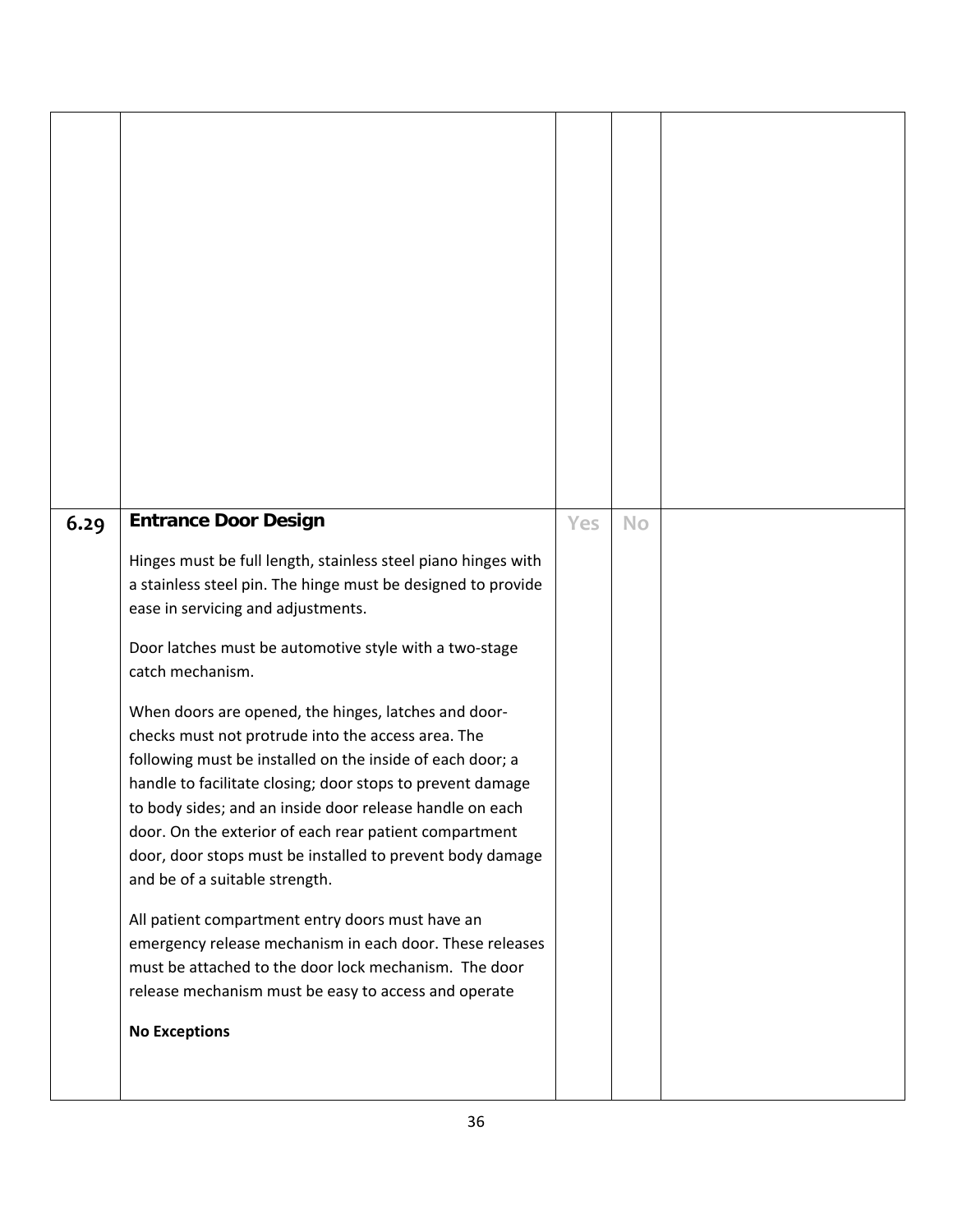| 6.30 | <b>Patient Entrance Doors</b>                                                                                                                                                                                                                                                                                  | Yes | <b>No</b> |  |
|------|----------------------------------------------------------------------------------------------------------------------------------------------------------------------------------------------------------------------------------------------------------------------------------------------------------------|-----|-----------|--|
|      | Door openings to the patient compartment must be<br>provided at the rear of the body and on the curb side ahead<br>of the right rear wheel. Each door must have effective<br>neoprene seal compression or overlapping seals to prevent<br>water leakage, dust penetration and reduce siren and road<br>noises. |     |           |  |
|      | There must be dual rear doors complete with vertical<br>hinges that must provide a minimum clear opening of 46"<br>wide by the maximum height obtainable with consideration<br>for the rear emergency lighting. Consideration should be<br>given in designing the doors for the removal of the primary<br>cot. |     |           |  |
|      | The curb side rear door opening must be of sufficient size to<br>accommodate the emergency removal of patients on the<br>main cot.                                                                                                                                                                             |     |           |  |
|      | The window in the curb side door must be vented to<br>provide air circulation, should mechanical systems be non-<br>operational. The window must be equipped with a screen<br>and be lockable. The rear door windows must be fixed and<br>non-vented.                                                          |     |           |  |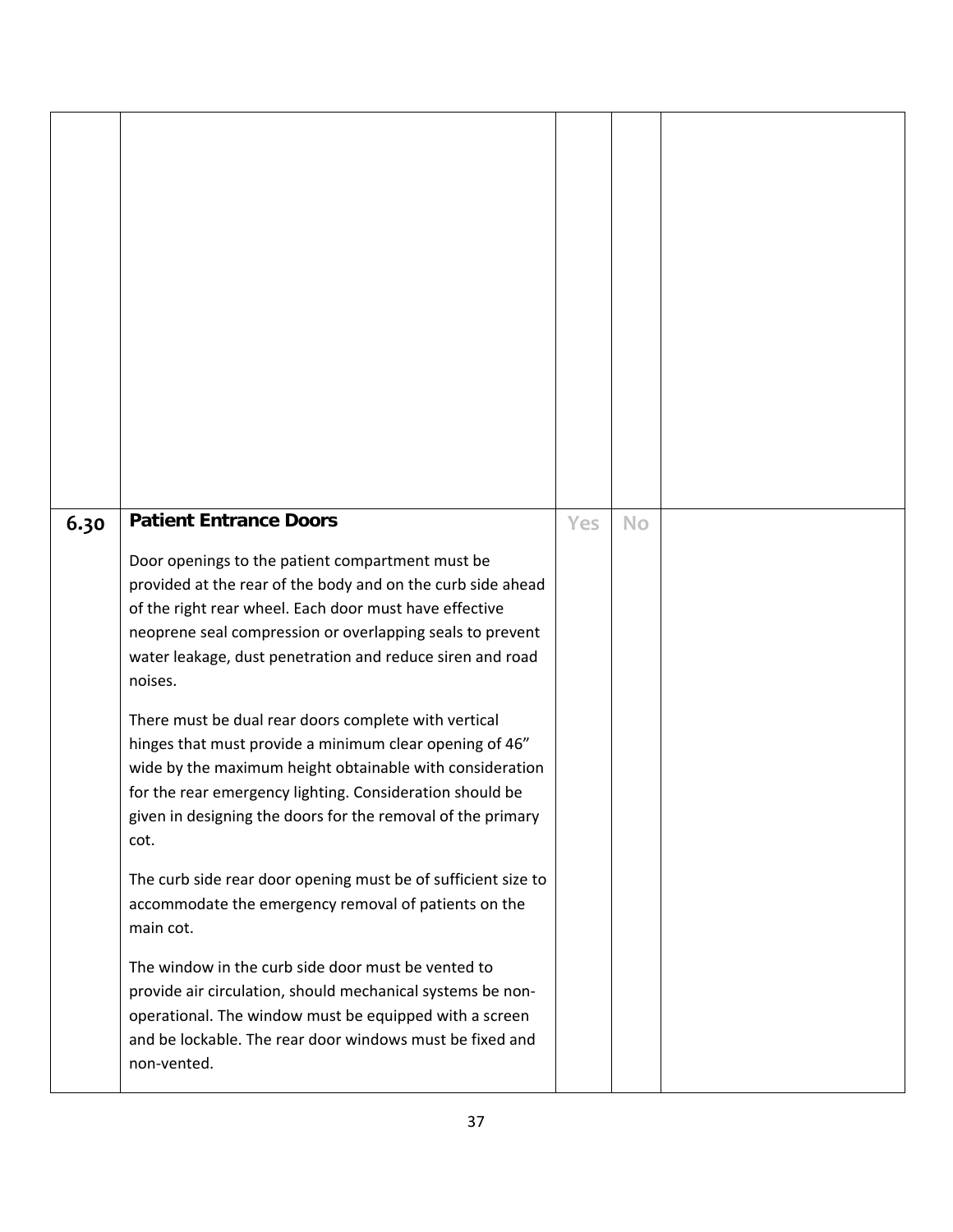| 6.31 | <b>Entrance Doors - Rear Doors</b>                                                                                                                                                | Yes | <b>No</b> |  |
|------|-----------------------------------------------------------------------------------------------------------------------------------------------------------------------------------|-----|-----------|--|
|      | Rear Entrance doors shall be designed to allow for medic<br>ease of access when not loading a patient. Therefore the<br>curbside rear door shall be approximately 20% larger than |     |           |  |
|      | the street side rear door. The rear doors opening height                                                                                                                          |     |           |  |
|      | clearance shall be 65 inches. The rear doors opening width                                                                                                                        |     |           |  |
|      | clearance shall be 46 inches. No Exceptions                                                                                                                                       |     |           |  |
| 6.32 | <b>Entrance Doors - Side Door</b>                                                                                                                                                 | Yes | <b>No</b> |  |
|      | The side door opening height clearance shall be 67 inches.                                                                                                                        |     |           |  |
|      | The side door opening width clearance shall be 30 inches.                                                                                                                         |     |           |  |
|      |                                                                                                                                                                                   |     |           |  |
|      |                                                                                                                                                                                   |     |           |  |
|      |                                                                                                                                                                                   |     |           |  |
|      | <b>Entrance Doors - Construction</b>                                                                                                                                              | Yes | No        |  |
| 6.33 |                                                                                                                                                                                   |     |           |  |
|      | Doors shall be double box pan formed of a single sheet .125                                                                                                                       |     |           |  |
|      | inch 5052-H32 aluminum and shall be a maximum of 2.25                                                                                                                             |     |           |  |
|      | inches thick. They shall be fully welded and ground smooth                                                                                                                        |     |           |  |
|      | to provide a seamless door. For added strength the doors                                                                                                                          |     |           |  |
|      | shall also have box pan formed braces that are welded to                                                                                                                          |     |           |  |
|      | the door in such a manner that they do not show weld                                                                                                                              |     |           |  |
|      | distortion marks on the exterior door surface.                                                                                                                                    |     |           |  |
|      | A full perimeter air core weather seal to be securely                                                                                                                             |     |           |  |
|      | fastened to the exterior door pan so that the paddle                                                                                                                              |     |           |  |
|      | handles, rotary latches and all connecting hardware are                                                                                                                           |     |           |  |
|      | protected from the elements and the seal is protected from                                                                                                                        |     |           |  |
|      | damage.                                                                                                                                                                           |     |           |  |
| 6.34 | <b>All Doors - Handles</b>                                                                                                                                                        | Yes | <b>No</b> |  |
|      |                                                                                                                                                                                   |     |           |  |
|      | The doors shall be fitted with Eberhard E-Grabber door                                                                                                                            |     |           |  |
|      | handles. The handle shall be designed with a floating cam                                                                                                                         |     |           |  |
|      | so when the doors are locked, no stress will be placed on                                                                                                                         |     |           |  |
|      | the door rod linkage when the paddle handle is operated.                                                                                                                          |     |           |  |
|      | The surface finish of the handles and the handle housing                                                                                                                          |     |           |  |
|      | shall provide polished chrome, bright finish. The paddle                                                                                                                          |     |           |  |
|      | handles and housings shall be tested for adhesion, chemical                                                                                                                       |     |           |  |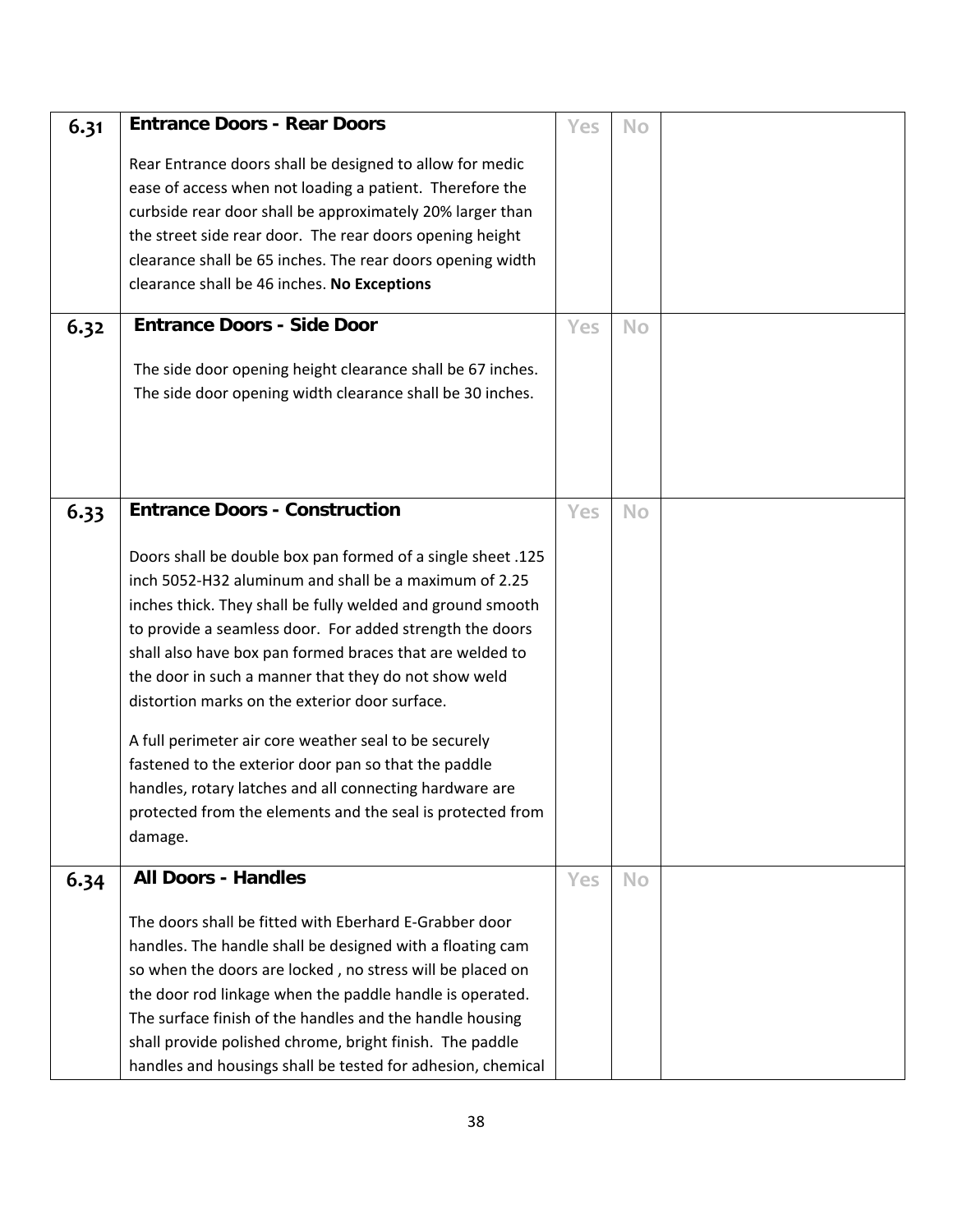|      | resistance, salt spray abrasion and accelerated weathering.                                                                                                                                                                                                                                                                                                                                             |            |           |  |
|------|---------------------------------------------------------------------------------------------------------------------------------------------------------------------------------------------------------------------------------------------------------------------------------------------------------------------------------------------------------------------------------------------------------|------------|-----------|--|
|      | The interior side of each module entrance doors shall<br>include a flush mount paddle handles. The interior door<br>assembly shall include a locking lever for the side entrance<br>door and the curbside rear locking door.                                                                                                                                                                            |            |           |  |
|      | Non stainless parts shall have a yellow zinc chromate finish.<br>The door rods shall have formed ends that fit over the pull<br>mechanism in a manner that even if the locking pin were to<br>fail the rod will remain attached to the door pin. Door rods<br>shall be threaded for fine tune adjustments. Cables, fixed<br>length rods, or rods with bends will not be acceptable.                     |            |           |  |
|      |                                                                                                                                                                                                                                                                                                                                                                                                         |            |           |  |
| 6.35 | <b>Entrance Doors - Hardware</b>                                                                                                                                                                                                                                                                                                                                                                        | <b>Yes</b> | <b>No</b> |  |
|      | The module entrance doors shall be equipped with two<br>stage rotary latches constructed of high strength, heat<br>treated, steel latch components. This latch must be certified<br>to FMVSS 206 Standards for Personnel restraint Applications.<br>Components shall be zinc electroplated and coated with<br>Everlube or equivalent. Latches shall be bolted in place with<br>5/16 inch grade 8 bolts. |            |           |  |
|      | All of the internal door hardware, paddle handles and<br>latches, shall be sprayed with a petroleum based lubricant<br>material. The locking pawl shall be secured to the paddle<br>handle with removable LockTite. The Paddle handle shall be<br>secured with machined bolts utilizing anti-seize. "NO<br><b>EXCEPTIONS"</b>                                                                           |            |           |  |
|      | There lower portion of the interior door panel shall be<br>removable to gain access to the rotary latches for routine<br>maintenance.                                                                                                                                                                                                                                                                   |            |           |  |
|      | All compartment and module entry door paddle handles<br>shall be keyed alike. The paddle latches mounted in each<br>locking door shall include a double cut, non-directional<br>tumbler assembly designed to accept a key that does not<br>require a specific orientation for actuation. Single cut                                                                                                     |            |           |  |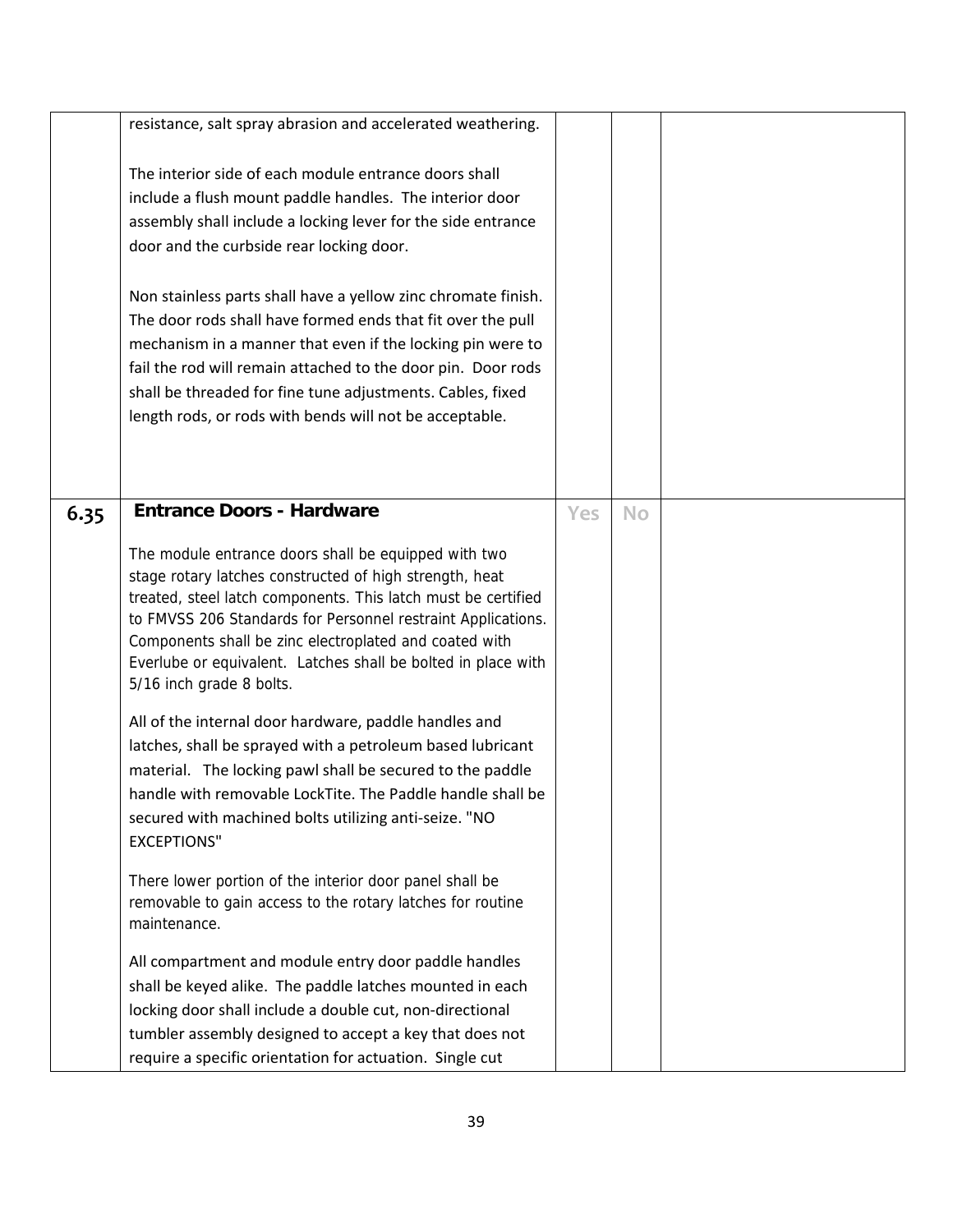|      | tumbler assemblies that require a specific orientation for    |     |           |  |
|------|---------------------------------------------------------------|-----|-----------|--|
|      | operation are not acceptable.                                 |     |           |  |
|      |                                                               |     |           |  |
|      | All rotary door latches shall engage Nader pin striker posts  |     |           |  |
|      | made of high strength steel, plated with clear chromate and   |     |           |  |
|      | inserted through a synthetic isolation washer designed to     |     |           |  |
|      | prevent corrosion around Nader pins. The Nader pins shall     |     |           |  |
|      | have a shoulder to prevent the latch mechanism from being     |     |           |  |
|      | pulled over the top of the pin in a dynamic crash situation.  |     |           |  |
|      | The Nader pins shall be fastened with a securing nut          |     |           |  |
|      | designed to function like a blind fastener, allowing the      |     |           |  |
|      | Nader pin to be adjusted and re-tightened without having      |     |           |  |
|      |                                                               |     |           |  |
|      | to access the nut. The interior side of each module entrance  |     |           |  |
|      | doors shall include a flush mount paddle handles. The         |     |           |  |
|      | interior door assembly shall include a locking lever for the  |     |           |  |
|      | side entrance door and the curbside rear locking door.        |     |           |  |
|      | <b>Entrance Doors - Hinges</b>                                | Yes |           |  |
| 6.36 |                                                               |     | <b>No</b> |  |
|      |                                                               |     |           |  |
|      | The doors shall be fitted with stainless steel hinges with a  |     |           |  |
|      | minimum pin diameter of .250 inches and a minimum leaf        |     |           |  |
|      | size of 1 inch. Hinge knuckles shall be peened to keep pin    |     |           |  |
|      | from coming out. The doors shall be fitted with 1/4-20        |     |           |  |
|      | nutserts for bolting of hinges. These nutserts shall be       |     |           |  |
|      | applied to both the doors and the door frames. The doors      |     |           |  |
|      | shall be bolted to the body structure with 1/4" x 20          |     |           |  |
|      | stainless steel truss head machine screws. Bidders must       |     |           |  |
|      | submit, with their bids, test documentation demonstrating     |     |           |  |
|      | compliance with FMVSS #206.                                   |     |           |  |
|      |                                                               |     |           |  |
|      | There shall be an insulating material installed along the     |     |           |  |
|      | length of the hinge where the hinge meets the door frame      |     |           |  |
|      | to separate the stainless hinge from the aluminum body.       |     |           |  |
|      | This material shall be transparent so as not to be visible at |     |           |  |
|      | any point while the door is being used.                       |     |           |  |
|      |                                                               |     |           |  |
|      |                                                               |     |           |  |
|      | <b>Entrance Doors - Insulation</b>                            |     |           |  |
| 6.37 |                                                               | Yes | <b>No</b> |  |
|      |                                                               |     |           |  |
|      | Doors shall be lined with a 3/4 inch thick high density       |     |           |  |
|      | closed cell foam that has both insulation and sound           |     |           |  |
|      | attenuation qualities. It is noted that the entrance          |     |           |  |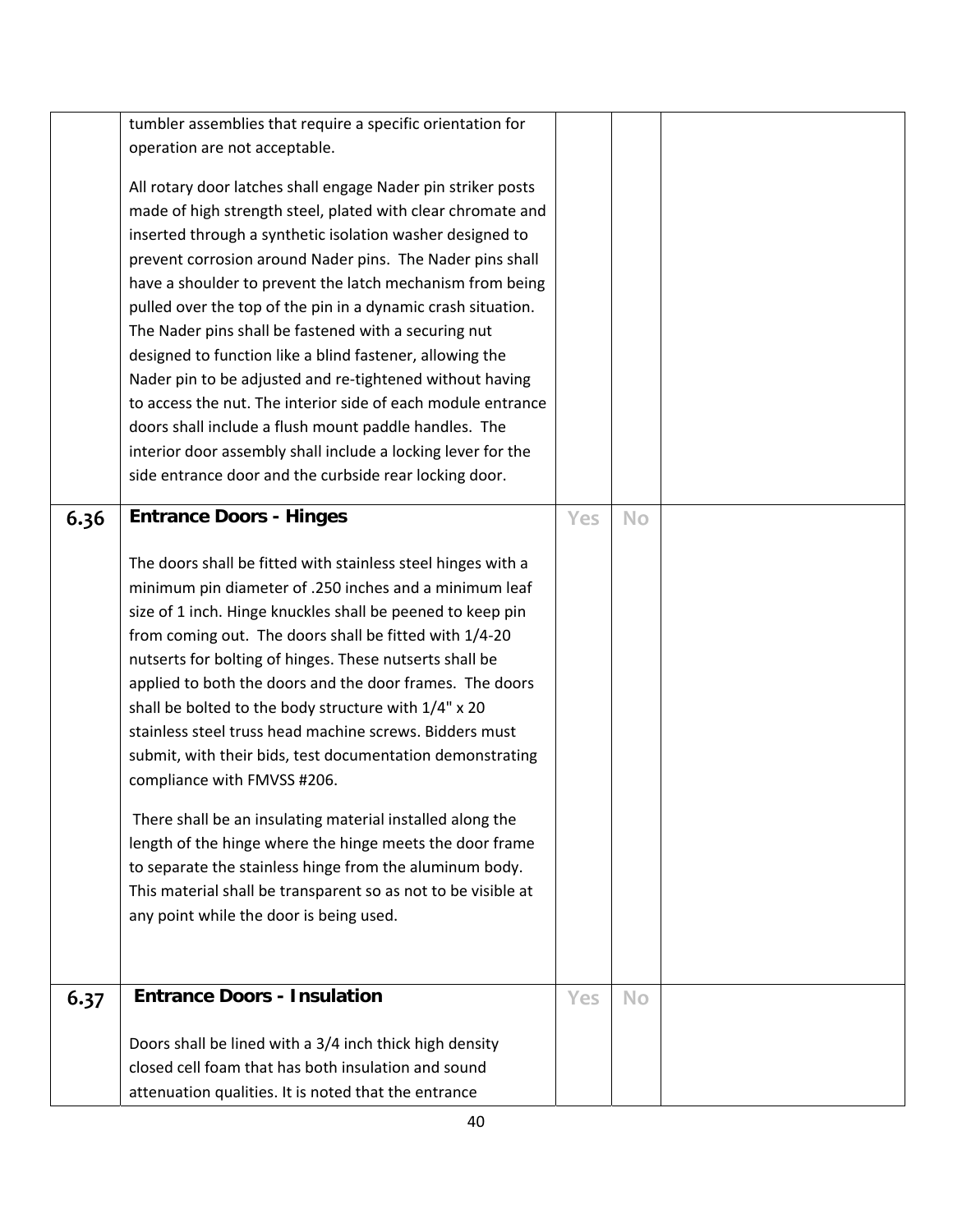|      | doors are constantly being exposed to moisture.<br>Therefore door insulation shall also have an anti-<br>microbial treatment (Microban or equivalent).                                                                                                                                                                                                                                                                                                                                                                                                                                                                                                                                                                                                                                                                                                                                                                                                                                                                                                                                                                                                                                                                                                                  |     |           |  |
|------|-------------------------------------------------------------------------------------------------------------------------------------------------------------------------------------------------------------------------------------------------------------------------------------------------------------------------------------------------------------------------------------------------------------------------------------------------------------------------------------------------------------------------------------------------------------------------------------------------------------------------------------------------------------------------------------------------------------------------------------------------------------------------------------------------------------------------------------------------------------------------------------------------------------------------------------------------------------------------------------------------------------------------------------------------------------------------------------------------------------------------------------------------------------------------------------------------------------------------------------------------------------------------|-----|-----------|--|
| 6.39 | <b>Entrance Doors - Hold Opens</b><br>The rear doors shall use Cast Products (or equivalent)<br>aluminum hold opens with high-density replaceable rubber<br>inserts. They shall hold the doors open at a 130 degree<br>angle. Because the high cycle time of the doors the<br>components shall be bolted to both the door and the<br>module with 1/4 20 nutserts. To eliminate long term failure<br>the receiver shall be bolted into a body structure tube.<br>The curbside entrance door shall incorporate a spring<br>driven device capable of holding the door open at 90<br>degrees. The rod assembly shall be 1/2" diameter minimum.<br>Due to the extreme stresses exerted on the door at the<br>hold open attachment point, the attachment bolts must be<br>anchored to the door using 1/4" x 20 stainless steel bolts<br>through nut inserts that are secured into a support gusset<br>welded into the upper corner of the door structure. Screw<br>type attachments will not be acceptable. NO EXCEPTIONS<br>The curbside and rear entrance door headers shall have<br>removable, vinyl covered foam cushions to provide<br>protection for emergency personnel when entering or<br>exiting the vehicle. Vinyl color shall be Yellow for additional<br>safety. | Yes | <b>No</b> |  |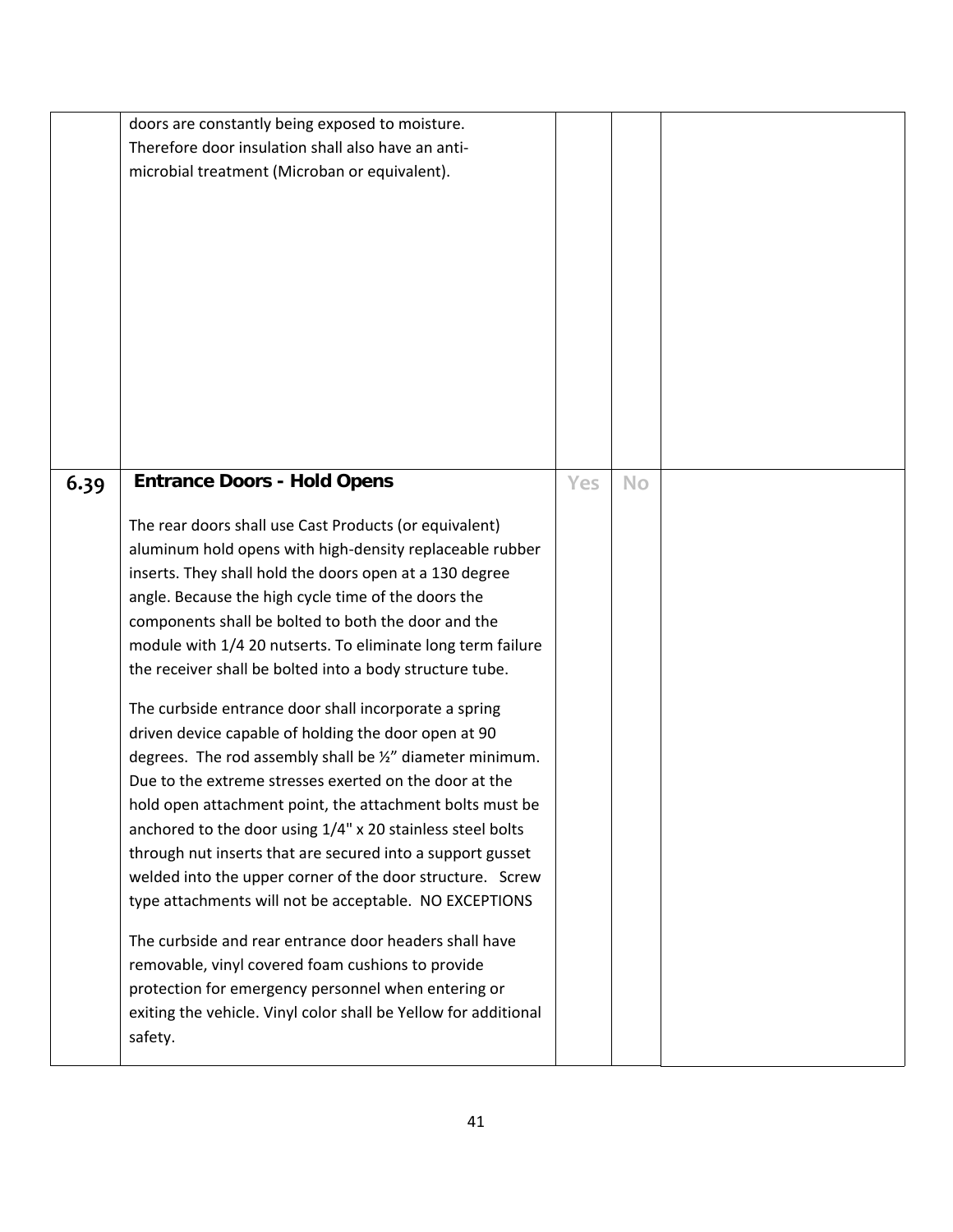| 6.40 | <b>Entrance Doors - Door Panels</b>                                                                                                                                                                                                                                                                                                                                                                                                                                                                                                                                                                                                                                                     | Yes        | <b>No</b> |  |
|------|-----------------------------------------------------------------------------------------------------------------------------------------------------------------------------------------------------------------------------------------------------------------------------------------------------------------------------------------------------------------------------------------------------------------------------------------------------------------------------------------------------------------------------------------------------------------------------------------------------------------------------------------------------------------------------------------|------------|-----------|--|
|      | The entrance door interior panels shall be .090 aluminum<br>5052-H32. They shall be white to match the interior. The<br>door itself shall be fitted with nutserts approximately every<br>12 inches. The door panel shall be bolted in place with<br>White bolts and isolation washers.<br>There lower portion of the interior door panel shall be<br>removable to gain access to the rotary latches for routine<br>maintenance.                                                                                                                                                                                                                                                         |            |           |  |
| 6.41 | <b>Entrance Doors - Seals</b><br>It is critical to keep moisture out of the interior of the<br>module. Each entrance door shall be equipped a door seal.<br>A full perimeter air core weather seal shall be securely<br>fastened to the exterior door pan so that the paddle<br>handles, rotary latches and all connecting hardware are<br>protected from the elements and the seal is protected from<br>damage. This flange shall also include small plates at the<br>nader pins to ensure that the seal completely surrounds the<br>nader pin opening. Since this seal is more susceptible to<br>long term wear and tear it shall be mechanically fastened<br>and be easily replaced. | Yes        | <b>No</b> |  |
| 6.42 | <b>Entrance Doors - Maintenance</b><br>Entrance doors shall be equipped with reflectors. These<br>reflectors shall be removable and placed in a location that<br>allows for maintenance to the door rods.                                                                                                                                                                                                                                                                                                                                                                                                                                                                               | Yes        | <b>No</b> |  |
| 6.43 | <b>Entrance Doors - Wire Routing</b>                                                                                                                                                                                                                                                                                                                                                                                                                                                                                                                                                                                                                                                    | <b>Yes</b> | <b>No</b> |  |
|      | All doors that require wire routing shall be equipped with<br>stainless steel spring conduits. They shall be .625 inches in                                                                                                                                                                                                                                                                                                                                                                                                                                                                                                                                                             |            |           |  |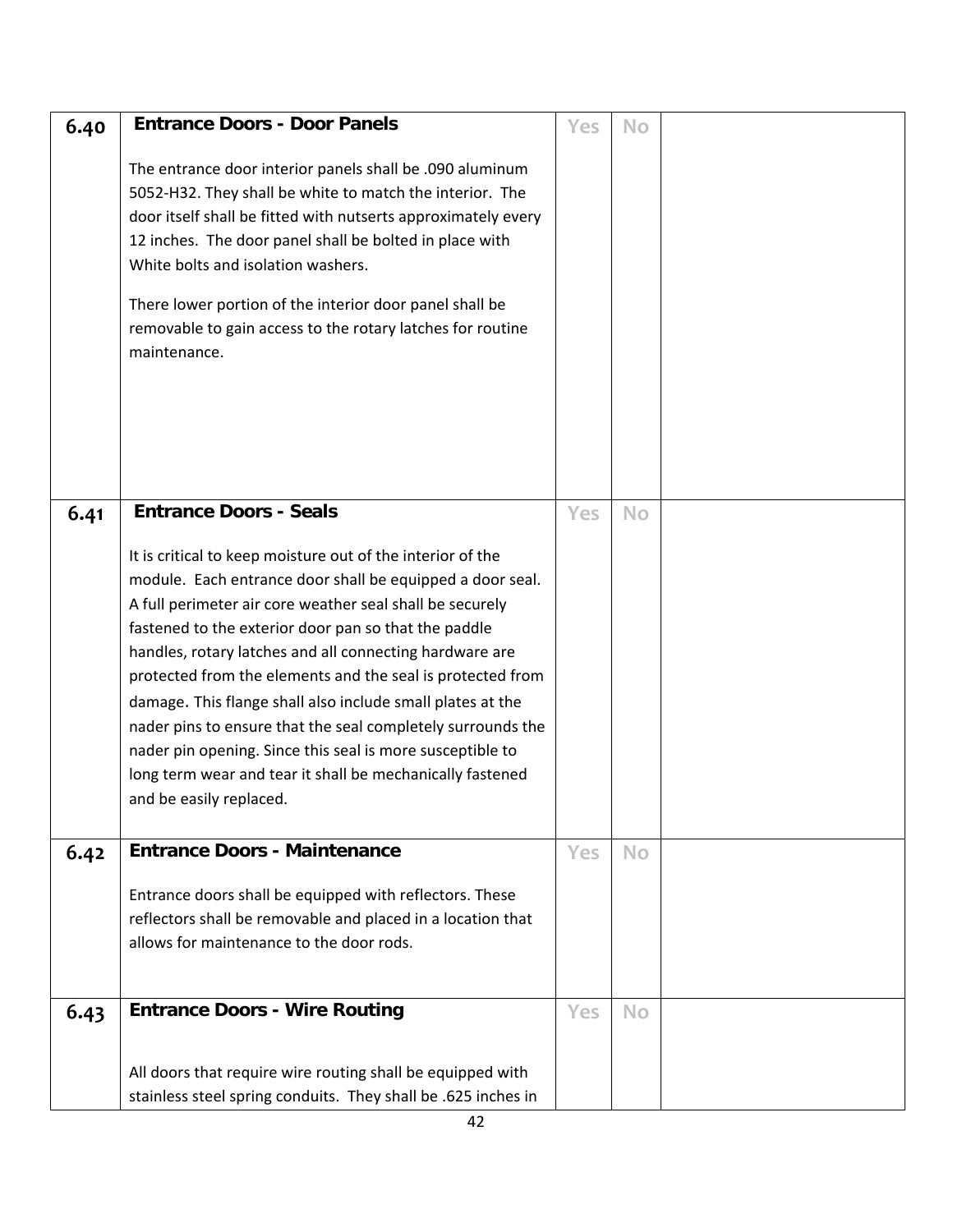| 6.44 | diameter and be equipped with a receptacle that allows the<br>spring to easily slide into the door cavity when closed. All<br>wire routing through doors must be done in this manner.<br>No Exceptions.<br><b>Entrance Doors - Safety Exit</b>                                                                                                                                                                                                                                                                                                                                                                                                                                                                                                                                                                                                                                                                                                                                                                                                                 | Yes        | <b>No</b> |  |
|------|----------------------------------------------------------------------------------------------------------------------------------------------------------------------------------------------------------------------------------------------------------------------------------------------------------------------------------------------------------------------------------------------------------------------------------------------------------------------------------------------------------------------------------------------------------------------------------------------------------------------------------------------------------------------------------------------------------------------------------------------------------------------------------------------------------------------------------------------------------------------------------------------------------------------------------------------------------------------------------------------------------------------------------------------------------------|------------|-----------|--|
|      | In the event of an accident and the door linkage is damaged<br>to the extent the occupant can no longer open the door, the<br>manufacture shall install a safety release at the top and<br>bottom of all entrance doors. No Exceptions.                                                                                                                                                                                                                                                                                                                                                                                                                                                                                                                                                                                                                                                                                                                                                                                                                        |            |           |  |
| 6.45 | <b>Door Windows</b><br>The windows combined shall have a minimum of 650<br>square inches of glass. They shall be approximately 30<br>inches tall and have the same width proportion as the doors<br>themselves. The glass shall be dual pane insulated (single<br>pane glass will not be acceptable). Surrounding the glass<br>shall be an aluminum extrusion.<br>The side entrance door shall include a sliding window with a<br>positive latch and screen. The window shall be<br>approximately 13"W x 30"L.<br>The rear entry doors shall have fixed glass windows to<br>prevent the possibility of carbon monoxide from entering<br>the patient compartment. The Streetside door shall be<br>approximately 13"W x 30"H and the Curbside door shall be<br>17"W x 30"H<br>All windows shall be from the same window manufacturer,<br>and shall be tinted safety glass with black aluminum<br>extruded frames inside and out. Windows shall meet and<br>incorporate the required stamp and serial number per<br>F.M.V.S.S. regulation #571.205. No Exceptions | <b>Yes</b> | <b>No</b> |  |
| 6.46 | <b>Assist Handles</b>                                                                                                                                                                                                                                                                                                                                                                                                                                                                                                                                                                                                                                                                                                                                                                                                                                                                                                                                                                                                                                          | <b>Yes</b> | <b>No</b> |  |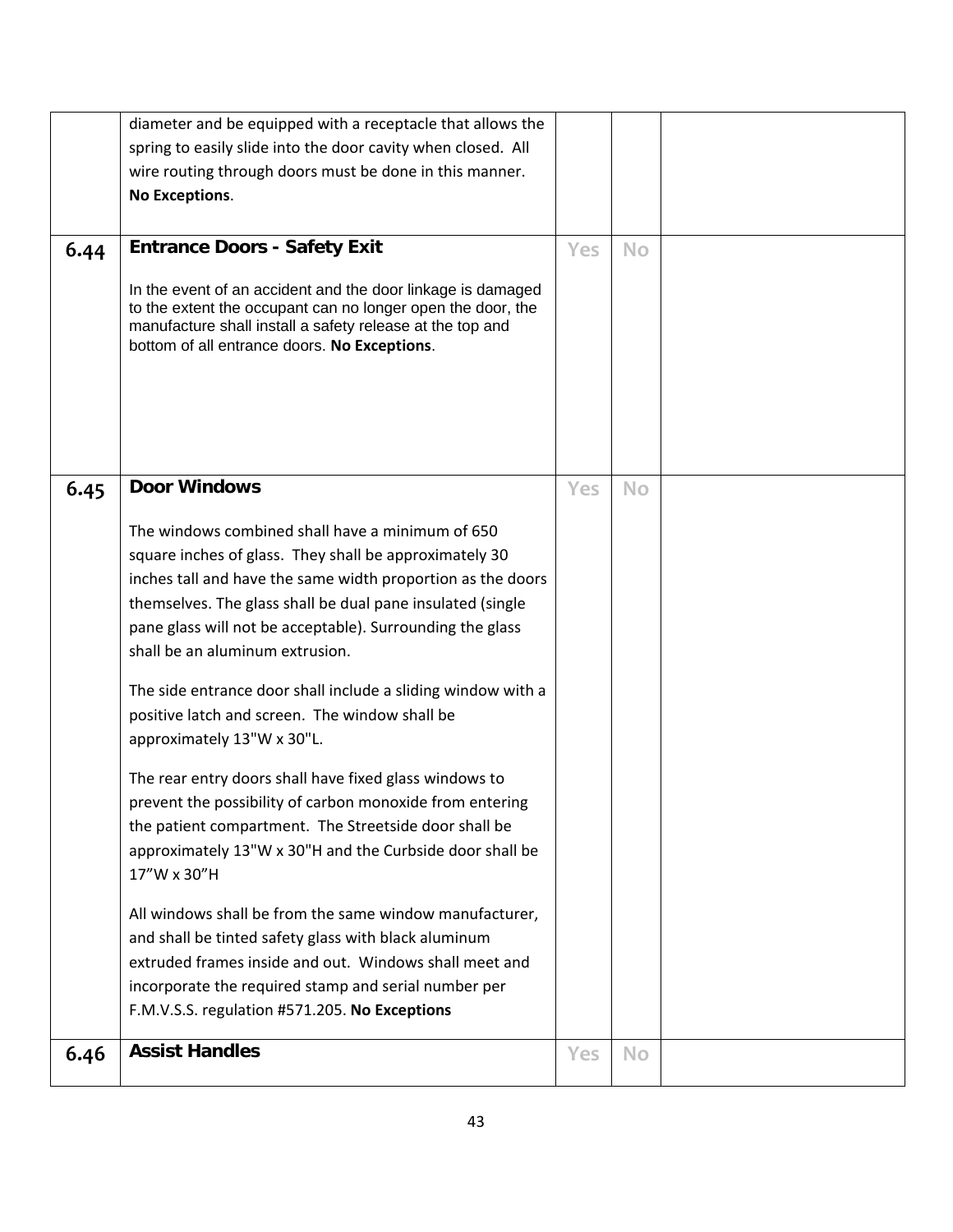|      | The module entry doors shall be equipped with 1" diameter<br>"L" shaped assist handles. The handles shall be Yellow with<br>Anti-Microbial coating. Each side and rear entry door<br>handle shall be mounted so that the horizontal portion of<br>the handle extends along the lower edge of the window<br>and the vertical portion of the handle extends up and along<br>the outer edge of the window on each door.                                                                                                                                                                                                                                                                  |     |           |  |
|------|---------------------------------------------------------------------------------------------------------------------------------------------------------------------------------------------------------------------------------------------------------------------------------------------------------------------------------------------------------------------------------------------------------------------------------------------------------------------------------------------------------------------------------------------------------------------------------------------------------------------------------------------------------------------------------------|-----|-----------|--|
| 6.47 | <b>Exterior Compartment Construction -</b><br>All compartment sidewalls and ceilings shall be constructed<br>of .125" x 5052-H32 aluminum. Compartment floors shall<br>be constructed of .125" x 5052H32 aluminum that is raised<br>to provide a smooth sweep out floor. The complete formed<br>and welded compartment assemblies shall be securely<br>welded to the sub-floor structure and sidewall structural<br>framing of the module. All compartment construction<br>joints that are not sealed by weld shall be sealed with an<br>automotive grade seam sealer before final finishing of the<br>compartments.                                                                  | Yes | <b>No</b> |  |
| 6.48 | <b>Exterior Compartment Doors</b><br>The exterior compartment door panel shall be single sheet,<br>double box pan formed .125 inch aluminum and precision<br>welded to provide a seamless door. The door pans to have<br>the corners fully welded and ground smooth.<br>There shall be reflectors strategically placed on the door for<br>door rod maintenance.<br>All rotary door latches shall engage Nader pin striker posts<br>made of high strength steel, plated with clear chromate and<br>inserted through a synthetic isolation washer designed to<br>prevent corrosion around Nader pins. The Nader pins shall<br>have a shoulder to prevent the latch mechanism from being | Yes | <b>No</b> |  |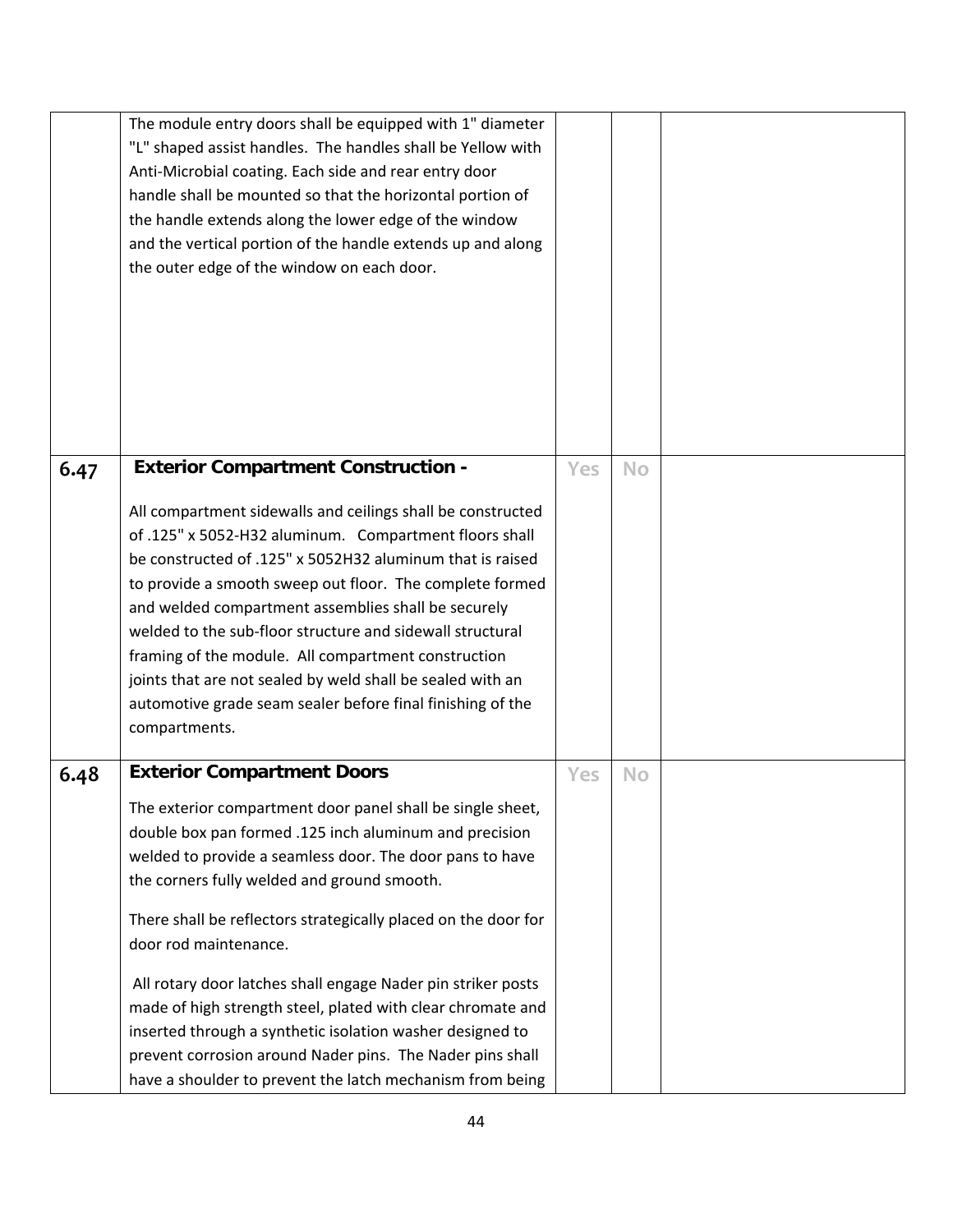| 6.50 | <b>Exterior Compartment Doors - Hinges</b>                                                                                                                                                                                                                                                                                                                                                                                                                                                                                                                                                                                                   | Yes | <b>No</b> |  |
|------|----------------------------------------------------------------------------------------------------------------------------------------------------------------------------------------------------------------------------------------------------------------------------------------------------------------------------------------------------------------------------------------------------------------------------------------------------------------------------------------------------------------------------------------------------------------------------------------------------------------------------------------------|-----|-----------|--|
|      | All compartment and module entry door paddle handles<br>shall be keyed alike. The paddle latches mounted in each<br>locking door shall include a double cut, non-directional<br>tumbler assembly designed to accept a key that does not<br>require a specific orientation for actuation. Single cut<br>tumbler assemblies that require a specific orientation for<br>operation are not acceptable.                                                                                                                                                                                                                                           |     |           |  |
|      | The doors shall be fitted with all stainless steel polished<br>Eberhard E-Grabber door handles. The handle shall be<br>designed with a floating cam so when the doors are locked,<br>no stress will be placed on the door rod linkage when the<br>paddle handle is operated. The handle housings shall have<br>a die cut rubber gasket separating the paddle handle from<br>the door. The surface finish of the handles and the handle<br>housing shall provide polished chrome, bright finish. The<br>paddle handles and housings shall be tested for adhesion,<br>chemical resistance, salt spray, abrasion and accelerated<br>weathering. |     |           |  |
| 6.49 | <b>Exterior Compartment Doors - Handles</b>                                                                                                                                                                                                                                                                                                                                                                                                                                                                                                                                                                                                  | Yes | <b>No</b> |  |
|      | The exterior compartment doors over 36 inches shall be<br>equipped with two stage rotary latches constructed of high<br>strength, heat treated, steel latch components.<br>Components shall be zinc electroplated and coated with<br>Everlube. Latches shall be bolted in place with 5/16 inch<br>grade 8 bolts.                                                                                                                                                                                                                                                                                                                             |     |           |  |
|      | pulled over the top of the pin in a dynamic crash situation.<br>The Nader pins shall be fastened with a securing nut<br>designed to function like a blind fastener, allowing the<br>Nader pin to be adjusted and re-tightened without having<br>to access the nut. All of the internal door hardware, paddle<br>handles and latches, shall be sprayed with a petroleum<br>based lubricant material.                                                                                                                                                                                                                                          |     |           |  |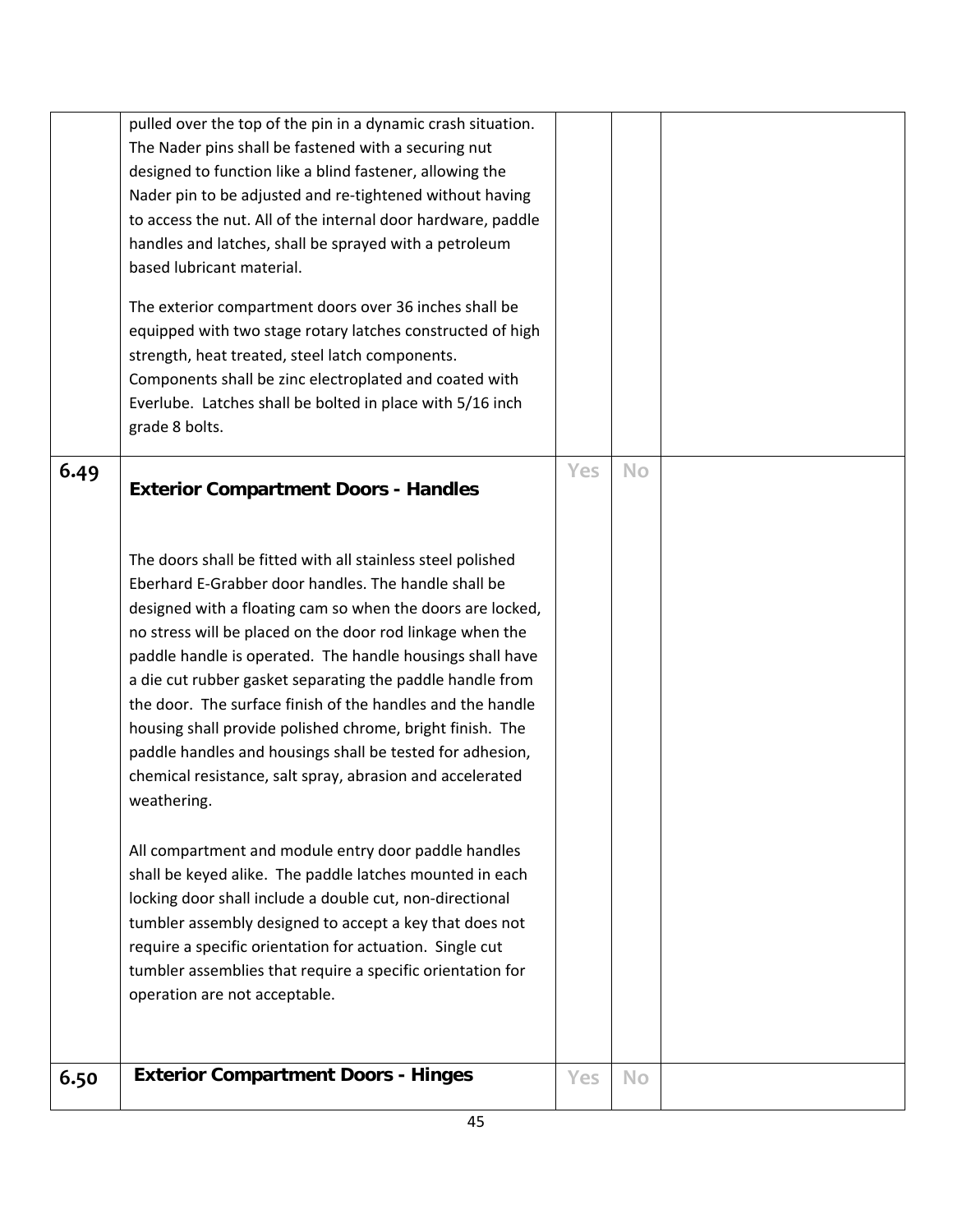|      | The doors shall be fitted with stainless steel hinges with a<br>minimum pin diameter of .250 inches and a minimum leaf<br>size of 1 inch. Hinge knuckles shall be peened to keep pin<br>from coming out. The door hinges shall be fitted with 1/4"<br>x 20 stainless steel truss head machine screws. Bidders<br>must submit, with their bids, test documentation<br>demonstrating compliance with FMVSS #206.                                                             |     |           |  |
|------|----------------------------------------------------------------------------------------------------------------------------------------------------------------------------------------------------------------------------------------------------------------------------------------------------------------------------------------------------------------------------------------------------------------------------------------------------------------------------|-----|-----------|--|
| 6.51 | <b>Exterior Compartment Doors - Insulation</b>                                                                                                                                                                                                                                                                                                                                                                                                                             | Yes | <b>No</b> |  |
|      | Doors shall be lined with a 3/4 inch thick high density closed<br>cell foam that has both insulation and sound attenuation<br>qualities. It is noted that the doors are constantly being<br>exposed to moisture. Therefore door insulation shall also<br>have an anti - microbial treatment (Microban or<br>equivalent).                                                                                                                                                   |     |           |  |
| 6.52 | <b>Exterior Compartment Doors - Hold Opens</b>                                                                                                                                                                                                                                                                                                                                                                                                                             | Yes | <b>No</b> |  |
|      | The exterior compartment doors shall incorporate Suspa<br>45# gas filled spring hold open device capable of holding<br>the door open at 90 degrees. Due to the extreme stresses<br>exerted on the door at the hold open attachment point, the<br>attachment bolts must be anchored to the door using 1/4"<br>x 20 stainless steel bolts through nut inserts that are<br>secured into a support gusset welded into the upper corner<br>of the door structure. No Exceptions |     |           |  |
| 6.53 | <b>Exterior Compartment Doors - Panels</b>                                                                                                                                                                                                                                                                                                                                                                                                                                 | Yes | <b>No</b> |  |
|      | The entrance door interior panels shall be .090 aluminum<br>5052-H32. They shall be fully White to match the interior.<br>The door itself shall be fitted with nutserts approximately<br>every 12 inches. The door panel shall be bolted in place<br>with White bolts and isolation washers.                                                                                                                                                                               |     |           |  |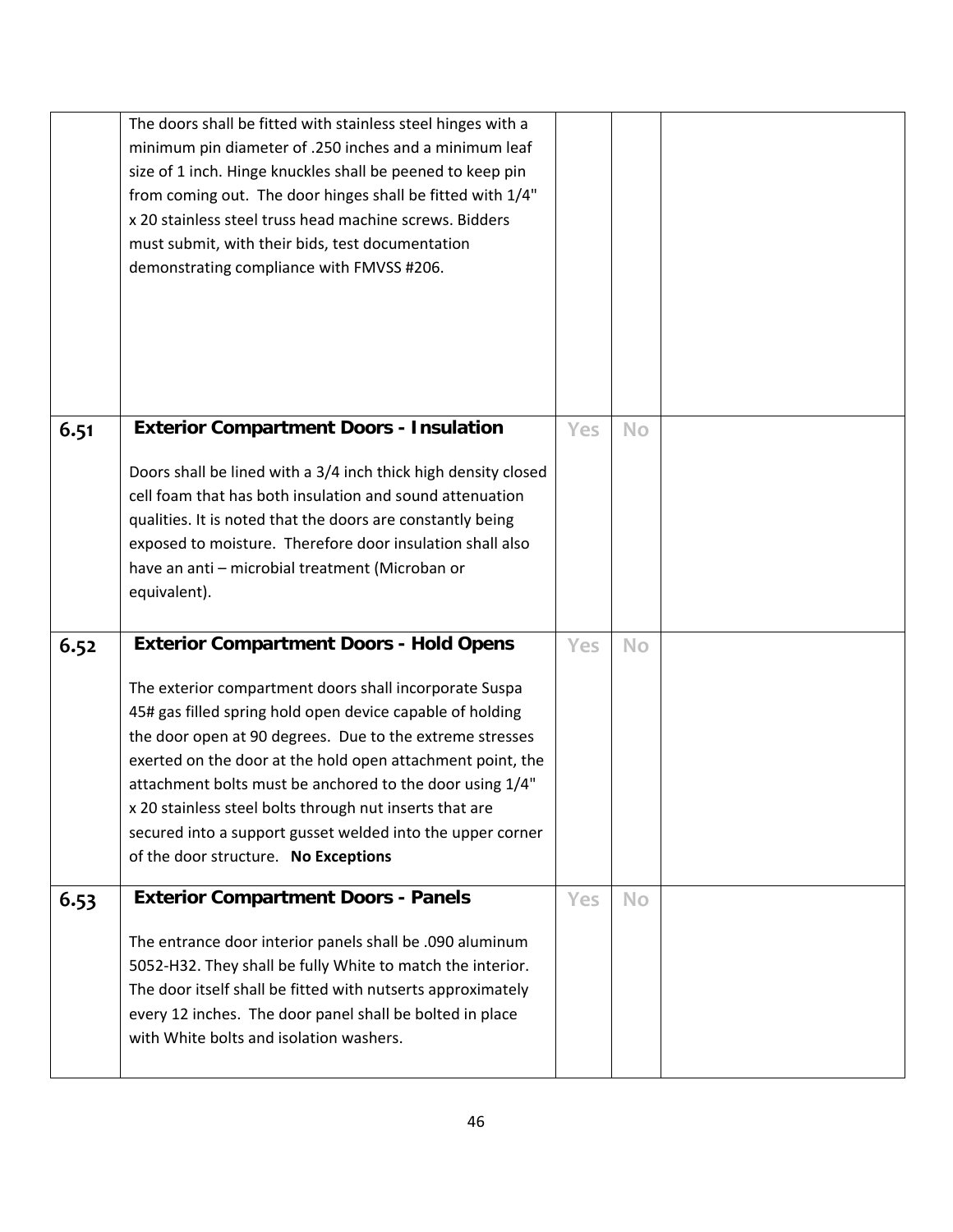| 6.54 | <b>Exterior Compartment Doors - Seals</b><br>A full perimeter air core weather seal to be securely<br>fastened to the exterior door pan so that the paddle<br>handles, rotary latches and all connecting hardware are<br>protected from the elements and the seal is protected from<br>damage. No Exceptions                                                                                                                                                                                                                                      | Yes        | <b>No</b> |  |
|------|---------------------------------------------------------------------------------------------------------------------------------------------------------------------------------------------------------------------------------------------------------------------------------------------------------------------------------------------------------------------------------------------------------------------------------------------------------------------------------------------------------------------------------------------------|------------|-----------|--|
| 6.55 | <b>Exterior Compartment Doors - Maintenance</b><br>All exterior compartment doors shall have two red<br>reflectors mechanically attached to the inside of the door<br>panels. These reflectors shall be removable and placed in a<br>location that allows for maintenance access to the door<br>rods. No Exceptions                                                                                                                                                                                                                               | Yes        | <b>No</b> |  |
| 6.56 | <b>Exterior Compartment Doors - Switching</b><br>Each exterior compartment shall be independently<br>switched and will energize one compartment only. The<br>door switch shall activate a common flashing Amber light<br>located in the front switch panel to notify the driver when<br>any door is open.<br>The exterior compartments shall be illuminated by LED strip<br>lighting with dedicated ground wires<br>The switch utilized shall be a Ford door switch that requires<br>no maintenance yet is still easily accessible for replacing. | <b>Yes</b> | <b>No</b> |  |
| 6.57 | <b>Exterior Compartment - Coating Finish</b><br>The exterior compartment interiors, doors and door backs<br>shall be the identical material and process used for the<br>exterior module. No Exceptions                                                                                                                                                                                                                                                                                                                                            | Yes        | <b>No</b> |  |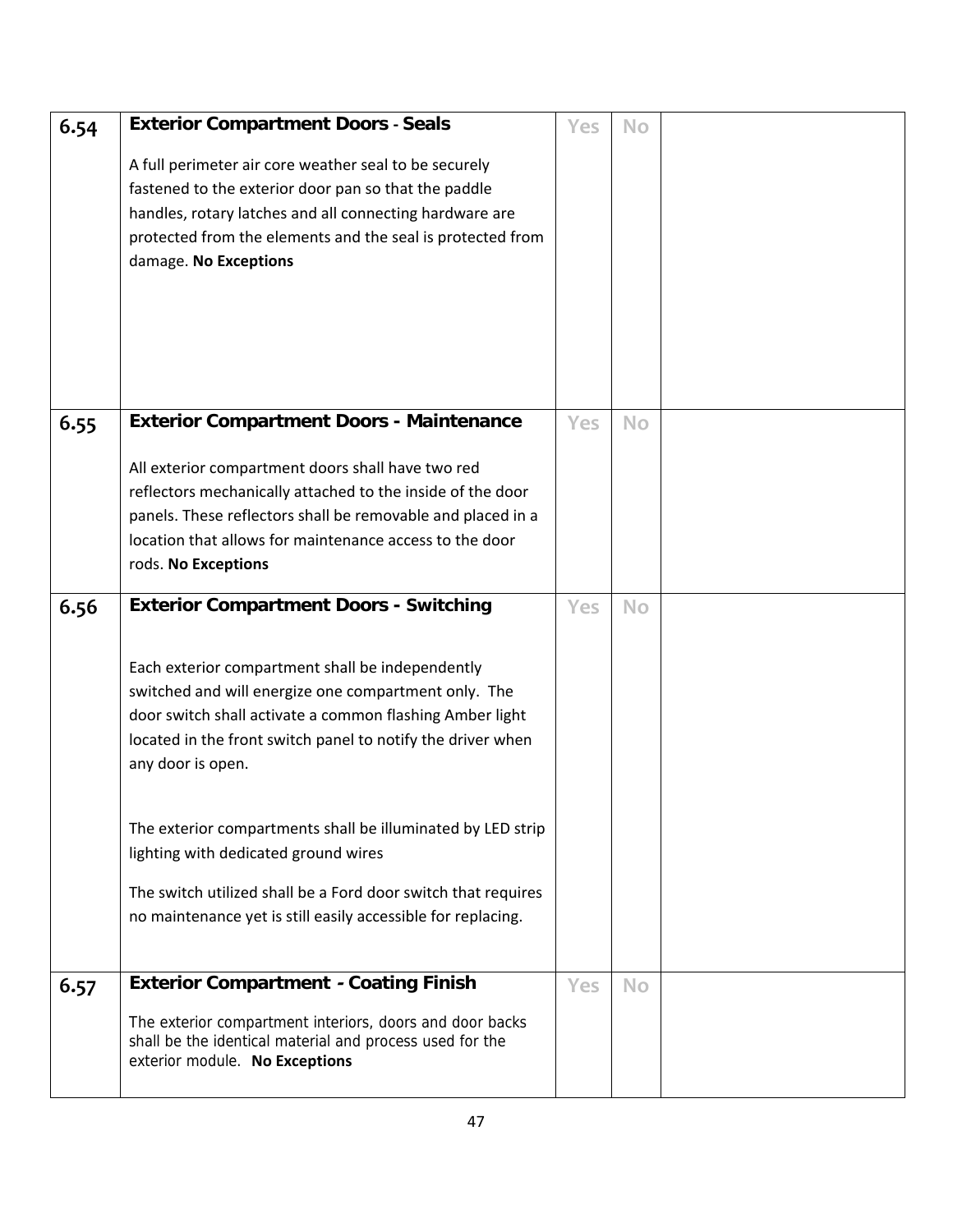| 6.59 | <b>Exterior Compartment Lights</b>                             | Yes | <b>No</b> |  |
|------|----------------------------------------------------------------|-----|-----------|--|
|      | Exterior compartment lights shall be LED strip lights and      |     |           |  |
|      | shall be rated for 50,000 hours                                |     |           |  |
|      |                                                                |     |           |  |
|      |                                                                |     |           |  |
|      |                                                                |     |           |  |
|      |                                                                |     |           |  |
|      |                                                                |     |           |  |
|      |                                                                |     |           |  |
|      |                                                                |     |           |  |
| 6.60 | <b>Exterior Compartment Layout</b>                             |     |           |  |
|      |                                                                |     |           |  |
|      | Street-side Forward Compartment 1: Main outside<br>A)          | Yes | <b>No</b> |  |
|      | Oxygen cylinder storage and access.                            |     |           |  |
|      | This shall be the forward most compartment on the street       |     |           |  |
|      | side of the module and will be full height. This               |     |           |  |
|      | compartment shall be for main oxygen tank and additional       |     |           |  |
|      | 'D' or 'E' cylinders. It shall be externally vented with a     |     |           |  |
|      | marine grade Chrome Cowl Vent.                                 |     |           |  |
|      |                                                                |     |           |  |
|      | This compartment shall contain a ramp system and a<br>B)       | Yes | <b>No</b> |  |
|      | two wheel cart to facilitate loading the oxygen tank           |     |           |  |
|      | without lifting                                                |     |           |  |
|      | C) Street-side Mid-Body Compartment 2: Electrical              | Yes | <b>No</b> |  |
|      | Component Compartment for vehicle electronics.                 |     |           |  |
|      | This compartment shall be just forward of the curbside         |     |           |  |
|      | wheel well and will be full height. This compartment shall     |     |           |  |
|      | be for all power distribution and all electrical components    |     |           |  |
|      | for ease of maintenance. The upper portion shall be for        |     |           |  |
|      | power distribution, relays, circuit breakers, etc. There shall |     |           |  |
|      | be a shelf below the upper area to accommodate an              |     |           |  |
|      | Inverter and larger components. The lower portion of this      |     |           |  |
|      | compartment shall be for miscellaneous equipment               |     |           |  |
|      | storage.                                                       |     |           |  |
|      | A five Ib ABC fire extinguisher mounted inside the left-       |     |           |  |
|      | hand door.                                                     |     |           |  |
|      |                                                                |     |           |  |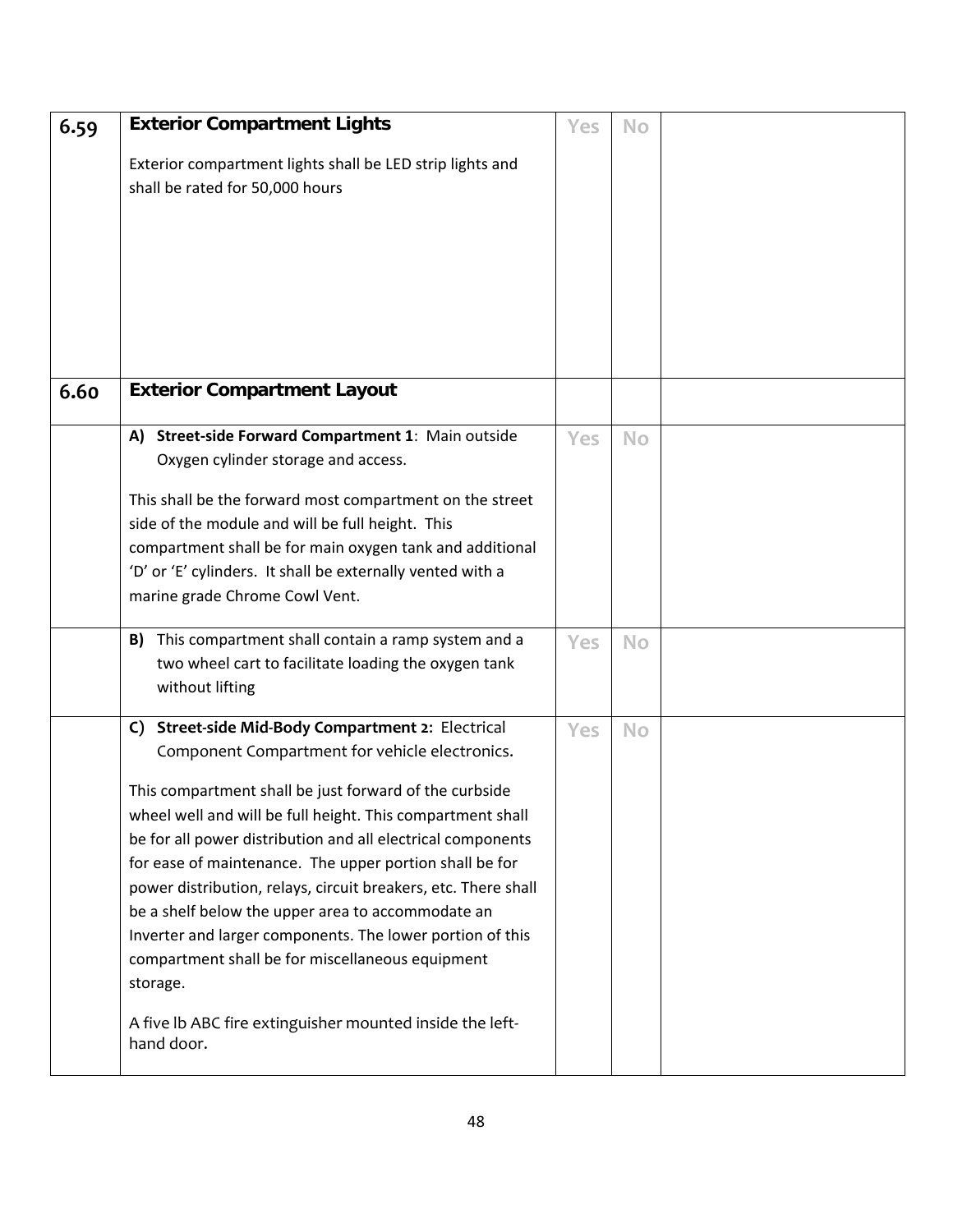| C) Street-side Rearmost Compartment 3: Storage for<br>spare tire and miscellaneous equipment.<br>This compartment shall be the rearward most compartment<br>on the street side of the vehicle.<br>The center storage area of this compartment shall have<br>inside/outside access and shall have a fixed shelf above and<br>below the opening. Below the inside/outside area shall be<br>an adjustable shelf. | <b>Yes</b> | <b>No</b> |  |
|---------------------------------------------------------------------------------------------------------------------------------------------------------------------------------------------------------------------------------------------------------------------------------------------------------------------------------------------------------------------------------------------------------------|------------|-----------|--|
| D) Curb-side Rearmost Compartment 5: Storage for<br>Backboards, Stair Chair,<br>This compartment shall be located at the curbside rear<br>of the module. The compartment shall be configured<br>for the vertical storage of backboards and a stair chair<br>and shall include one full height fixed divider. Above the<br>stair chair storage shall be a fixed shelf for<br>miscellaneous storage.            | Yes        | <b>No</b> |  |
| E) Curb-side Forward Compartment 8: Storage for Jump<br>kits.<br>This compartment shall be the forward most compartment<br>on the curbside of the module allowing interior / exterior<br>access to the interior ALS cabinet. Interior ALS cabinet shall<br>have hinged Lexan doors, non-locking flush mount slam<br>latches and (3) adjustable shelves.                                                       | Yes        | <b>No</b> |  |
| F) Curb-side Compartment 9: Ventilated multi-battery<br>slide-out tray.<br>This compartment shall be located below the upper<br>inside/outside ALS cabinet. It shall be an isolated storage<br>compartment for the vehicle batteries. This compartment<br>shall include a slide out drawer to accommodate up to (4)<br>batteries. (3) Batteries standard.                                                     | Yes        | <b>No</b> |  |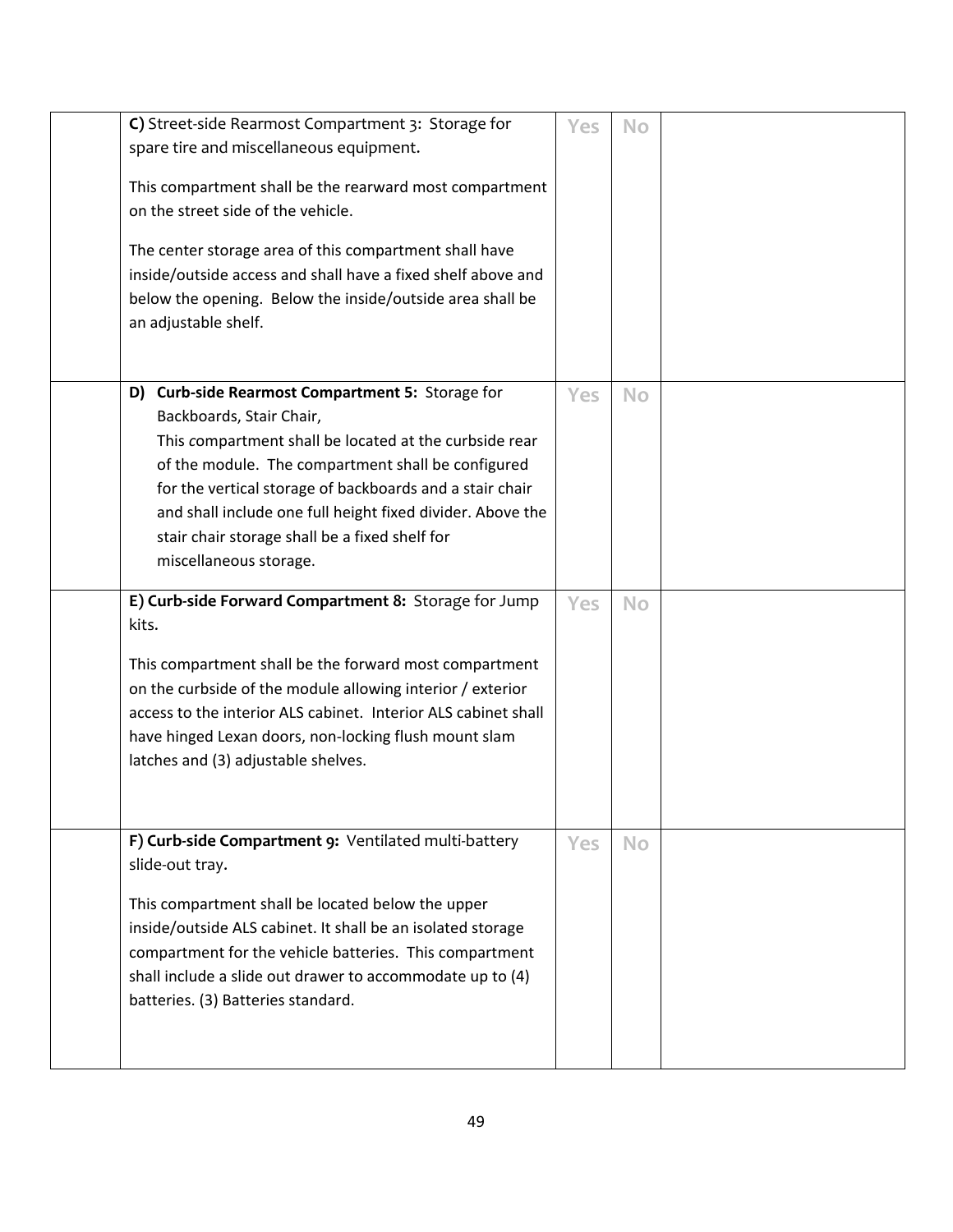| 6.61 | <b>Exterior Compartment Shelving</b>                                                                                                                                                                                                                                              | Yes | <b>No</b> |  |
|------|-----------------------------------------------------------------------------------------------------------------------------------------------------------------------------------------------------------------------------------------------------------------------------------|-----|-----------|--|
|      | Where specified, exterior adjustable shelves shall be box<br>pan formed of a minimum .125 inch aluminum. The<br>exterior compartment shelves shall be of the identical<br>material and process used for the exterior module. The<br>shelves shall be securely bolted to Unistrut. |     |           |  |
| 6.62 | <b>Door Sill Protection</b>                                                                                                                                                                                                                                                       |     |           |  |
|      | There shall be stainless steel door sill protection on the                                                                                                                                                                                                                        |     |           |  |
|      | lower edge of all compartment and patient entrance door                                                                                                                                                                                                                           |     |           |  |
|      | frames.                                                                                                                                                                                                                                                                           |     |           |  |
| 6.63 | <b>Dri-Deck</b>                                                                                                                                                                                                                                                                   |     |           |  |
|      | Dri Deck shall be installed on all exterior shelves and<br>compartment bottoms.                                                                                                                                                                                                   |     |           |  |

## **Section 7 Patient Compartment**

| 7.1 | <b>General Characteristics</b>                                                                                                                                                                                                                                                                                                                                                                                                                          | Yes | No. |  |
|-----|---------------------------------------------------------------------------------------------------------------------------------------------------------------------------------------------------------------------------------------------------------------------------------------------------------------------------------------------------------------------------------------------------------------------------------------------------------|-----|-----|--|
|     | Storage cabinets must be easily opened, but will not come<br>open in transit or as the result of a vehicle collision.<br>Tie-downs are required to anchor the interior<br>compartments/cabinets to the side of the vehicle. These<br>must be welded to the top of the vehicle's uprights and<br>must be of sufficient size to retain cabinetry during a<br>vehicle collision. The compartments must be secured to the<br>tie-downs with nuts and bolts. |     |     |  |
|     | Each section of cabinetry must be sealed at floor, side and<br>ceiling.                                                                                                                                                                                                                                                                                                                                                                                 |     |     |  |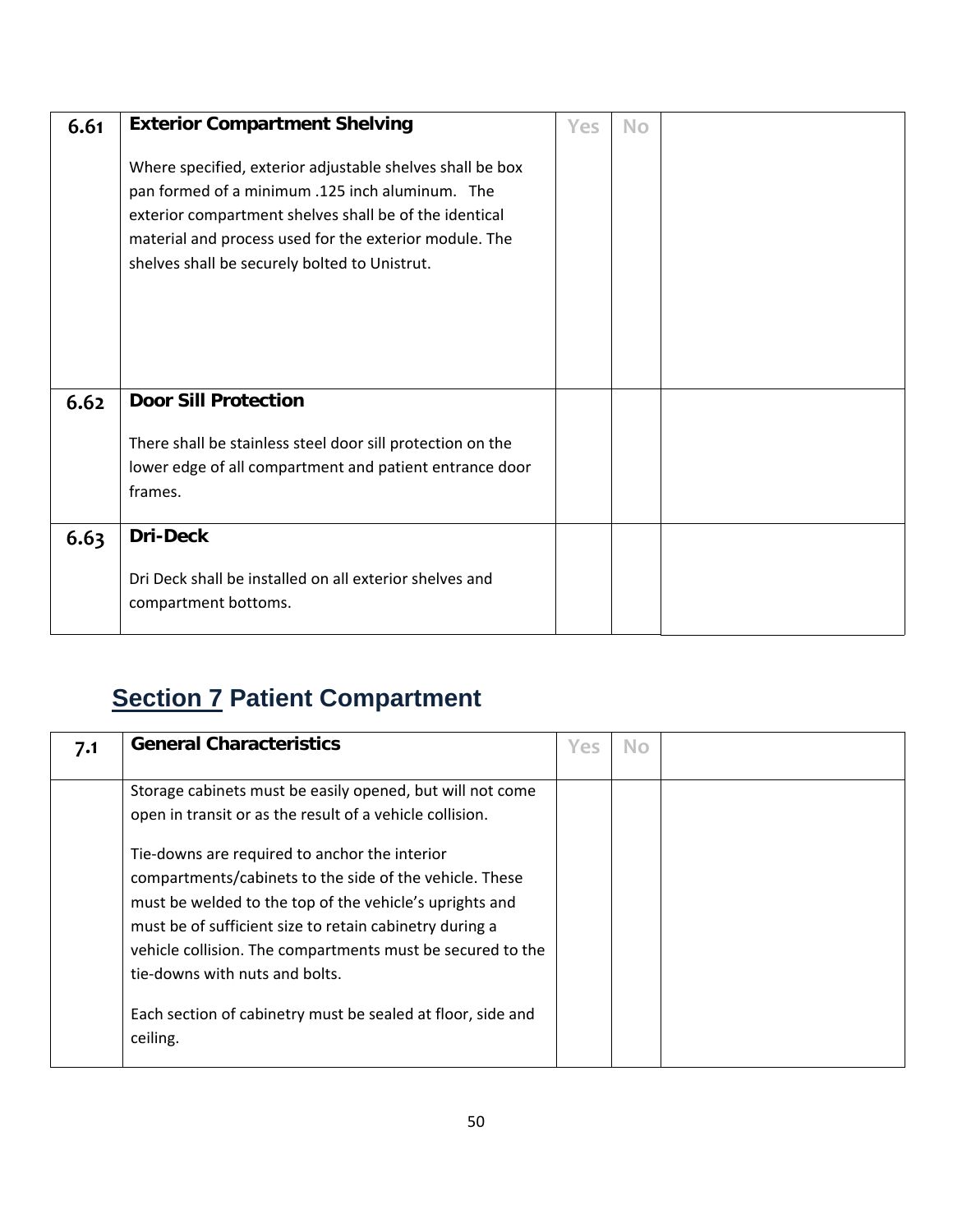|     | For rapid identification of contents, medical supply cabinets |     |    |  |
|-----|---------------------------------------------------------------|-----|----|--|
|     | at the level of the patient(s) and above must have            |     |    |  |
|     | shatterproof, lightly tinted, transparent sliding doors.      |     |    |  |
|     |                                                               |     |    |  |
|     | All sliding Lexan door frames to be extruded aluminum         |     |    |  |
|     | with full length extruded aluminum handles. Lexan sliding     |     |    |  |
|     | doors must be 3/8" thick and must bear a permanent            |     |    |  |
|     | identifying mark certifying compliance with current           |     |    |  |
|     | Transport Regulations for motor vehicle glazing.              |     |    |  |
|     |                                                               |     |    |  |
|     | Open shelves or compartments must be provided with            |     |    |  |
|     | easily opened or removable belts or cargo nets designed to    |     |    |  |
|     | contain ten (10) times the weight of the items stored loose   |     |    |  |
|     | on the shelf or in the compartment. (Belts provided shall be  |     |    |  |
|     | seat belt style with metal bayonet style connectors or        |     |    |  |
|     | demonstrated equivalent. Velcro fastening for restraining     |     |    |  |
|     | belts is not acceptable).                                     |     |    |  |
|     |                                                               |     |    |  |
|     | To maximize the utility of storage space, the design must     |     |    |  |
|     | include positive features, such as reasonably wide and tall   |     |    |  |
|     | openings, rectangular spaces and interior dimensions that     |     |    |  |
|     | are suitable for accepting stacking containers.               |     |    |  |
|     | Shelves must be adjustable, removable and capable of          |     |    |  |
|     | loads of 48 pounds.                                           |     |    |  |
|     |                                                               |     |    |  |
|     | Tops of shelves must be bordered or surrounded by a lip of    |     |    |  |
|     | not less than 34" in height. Cabinet shelves must be secured  |     |    |  |
|     | to Unistrut using bolts and lock washer.                      |     |    |  |
|     |                                                               |     |    |  |
| 7.2 | <b>Cabinet Construction - Materials</b>                       | Yes | No |  |
|     | Cabinets shall be constructed of sheet aluminum 5050-H32.     |     |    |  |
|     | In order to maintain maximum payload and still meet           |     |    |  |
|     | structural requirements sheet thickness will vary in size     |     |    |  |
|     | dependent upon the specific function of each cabinet.         |     |    |  |
|     |                                                               |     |    |  |
|     | Cabinets shall be constructed as independent modular units    |     |    |  |
|     | completely assembled outside the vehicle then secured to      |     |    |  |
|     | the module structure, thereby enhancing the overall           |     |    |  |
|     | structural integrity of the module. Cabinets created or       |     |    |  |
|     | assembled in the vehicle as a dependent part of the module    |     |    |  |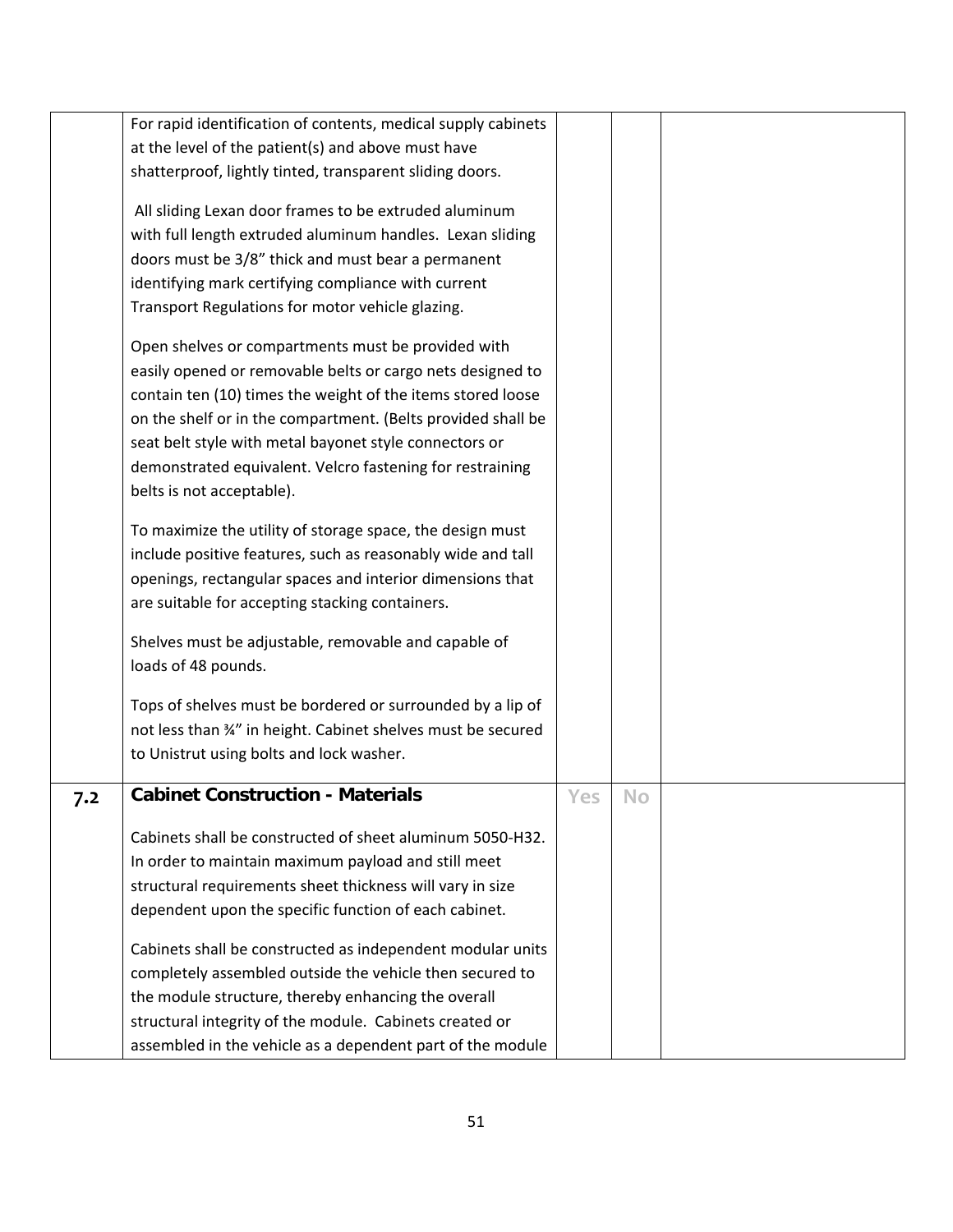|     | structure shall not be acceptable due to their inability to |            |           |  |
|-----|-------------------------------------------------------------|------------|-----------|--|
|     | enhance the overall structural integrity of the module.     |            |           |  |
|     |                                                             |            |           |  |
| 7.3 | <b>Cabinet Windows - Track</b>                              | <b>Yes</b> | <b>No</b> |  |
|     | The sliding window track shall be an aluminum extrusion     |            |           |  |
|     | and shall be designed to minimize fluid contamination. For  |            |           |  |
|     | this reason the track opening width shall be a maximum of   |            |           |  |
|     | 30 % larger than the thickness of the window itself. For    |            |           |  |
|     | example if the window is .250 inches thick the track        |            |           |  |
|     | opening cannot be larger than .325 inches. The track        |            |           |  |
|     | extrusion shall surround all four sides of the cabinet      |            |           |  |
|     | opening and be lined to prevent rattles and to assist in    |            |           |  |
|     | keeping the windows in the closed position during           |            |           |  |
|     | transport                                                   |            |           |  |
|     |                                                             |            |           |  |
| 7.4 | <b>Cabinet Windows - Safety</b>                             | <b>Yes</b> | <b>No</b> |  |
|     |                                                             |            |           |  |
|     | Windows shall be made of .1875 Lexan high strength          |            |           |  |
|     | polycarbonate. Windows shall have full length extruded      |            |           |  |
|     | aluminum handles for additional strength and ease of        |            |           |  |
|     | opening.                                                    |            |           |  |
|     |                                                             |            |           |  |
| 7.5 | <b>Cabinet Doors - Hinged</b>                               | Yes        | <b>No</b> |  |
|     |                                                             |            |           |  |
|     | All interior hinged aluminum doors shall be boxed pan       |            |           |  |
|     | formed. They shall be made of .090 inch Aluminum 5052-      |            |           |  |
|     | H32. They shall be welded and ground smooth and shall be    |            |           |  |
|     | coated with acrylic urethane All interior hinged Lexan      |            |           |  |
|     | doors shall be .250 or .5 high strength polycarbonate.      |            |           |  |
|     |                                                             |            |           |  |
|     | All hinged doors shall have chrome hinges and Southco, 2"   |            |           |  |
|     | round stainless steel slam latches with pull ring.          |            |           |  |
|     |                                                             |            |           |  |
|     |                                                             |            |           |  |
| 7.6 | <b>Cabinet Shelves - Construction</b>                       | Yes        | <b>No</b> |  |
|     | Interior cabinet shelves shall be constructed of boxed pan  |            |           |  |
|     | formed .091 aluminum and shall be adjustable. They shall    |            |           |  |
|     | be coated with acrylic urethane. To keep the shelves from   |            |           |  |
|     | rattling the manufacture shall securely bolt the shelves to |            |           |  |
|     |                                                             |            |           |  |
|     | unistrut. No Exceptions                                     |            |           |  |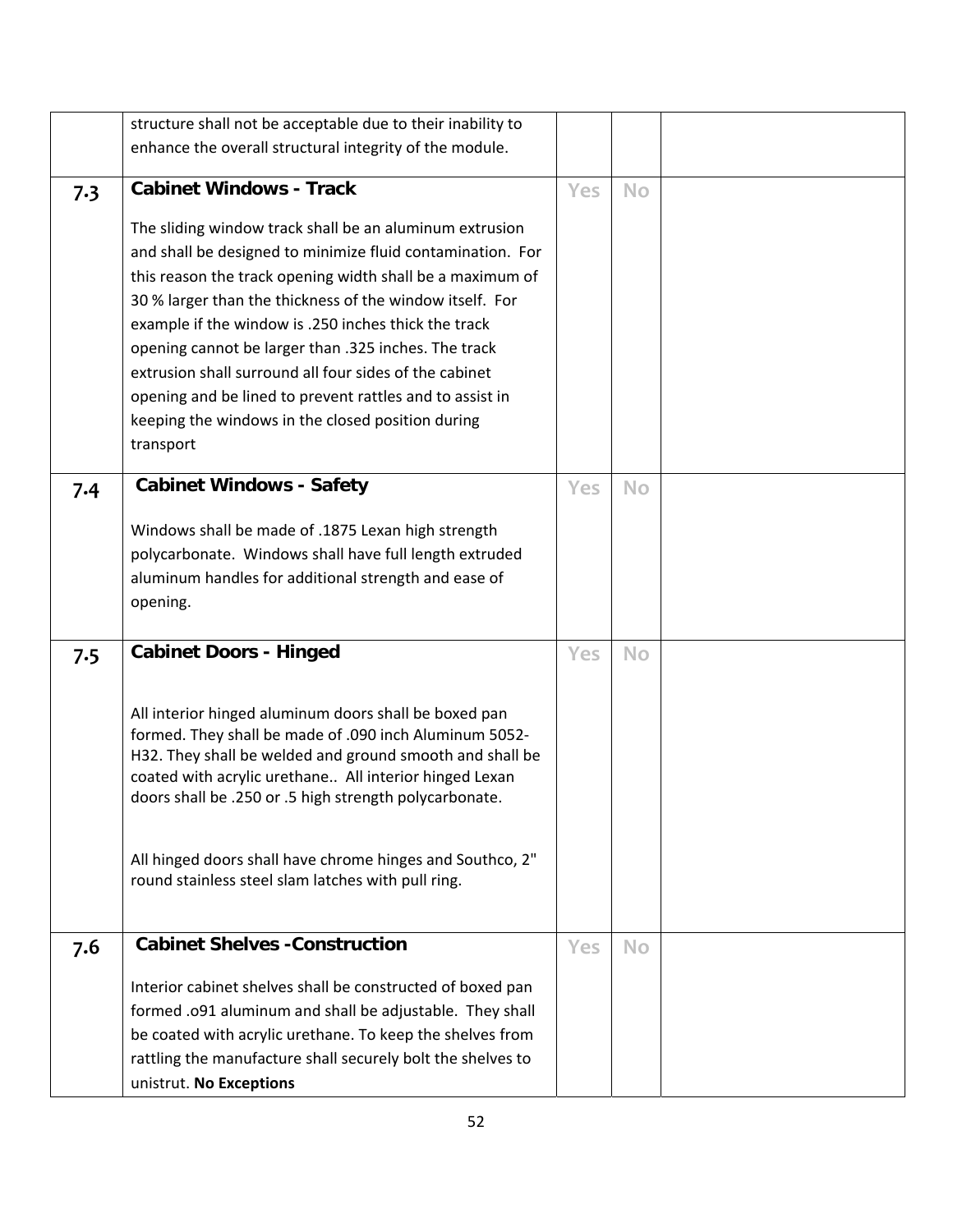| 7.7  | <b>Cabinet Lights</b>                                                                                                                                                                                                                                                                                                                                                                                                                                                                                                                                  | Yes        | <b>No</b> |  |
|------|--------------------------------------------------------------------------------------------------------------------------------------------------------------------------------------------------------------------------------------------------------------------------------------------------------------------------------------------------------------------------------------------------------------------------------------------------------------------------------------------------------------------------------------------------------|------------|-----------|--|
|      | Interior cabinets shall have LED strip lighting mounted<br>vertically on inside the cabinet just behind the window.<br>They shall be rated for 50,000 hours. There shall be a<br>switch at the Action Wall to control the lights.<br><b>No Exceptions</b>                                                                                                                                                                                                                                                                                              |            |           |  |
| 7.8  | <b>Ceiling - Construction</b>                                                                                                                                                                                                                                                                                                                                                                                                                                                                                                                          | Yes        | <b>No</b> |  |
|      | The interior ceiling shall be constructed of .090 inch<br>aluminum 5052-H32. It shall be the full length and width of<br>the module and shall fit under all cabinets, trim pieces and<br>safety cushions. All light holes, IV holders, hardware and<br>mounting holes shall be cut out prior to coating. It shall be<br>coated with acrylic urethane. No Exceptions<br>Installed as standard shall be (2) cast aluminum IV Hangers,<br>(1) oxygen outlet (10) LED lights, (1) full length grab rail (2)<br>grab handles and (3) antenna access plates. |            |           |  |
| 7.9  | <b>Ceiling - Attachment</b>                                                                                                                                                                                                                                                                                                                                                                                                                                                                                                                            | <b>Yes</b> | <b>No</b> |  |
|      | Ceiling panel shall be attached to the roof structural tubes<br>utilizing White head truss self tapping fasteners. Prior to<br>mounting the ceiling tubes shall be covered with 1/8 inch<br>foam insulation barrier to prevent heat transfer and noise,<br>due to vibration and rattling.                                                                                                                                                                                                                                                              |            |           |  |
| 7.10 | <b>Flooring Installation</b>                                                                                                                                                                                                                                                                                                                                                                                                                                                                                                                           | Yes        | <b>No</b> |  |
|      | Flooring shall be cut from one continuous piece of vinyl<br>flooring. It shall be 100 percent cut prior to installation to<br>prevent small scale cracks and over cuts. These tend to<br>show up over time as the flooring shrinks and can become<br>an area for fluid accumulation and absorption. It shall be<br>secured to the subfloor with structural adhesive that has                                                                                                                                                                           |            |           |  |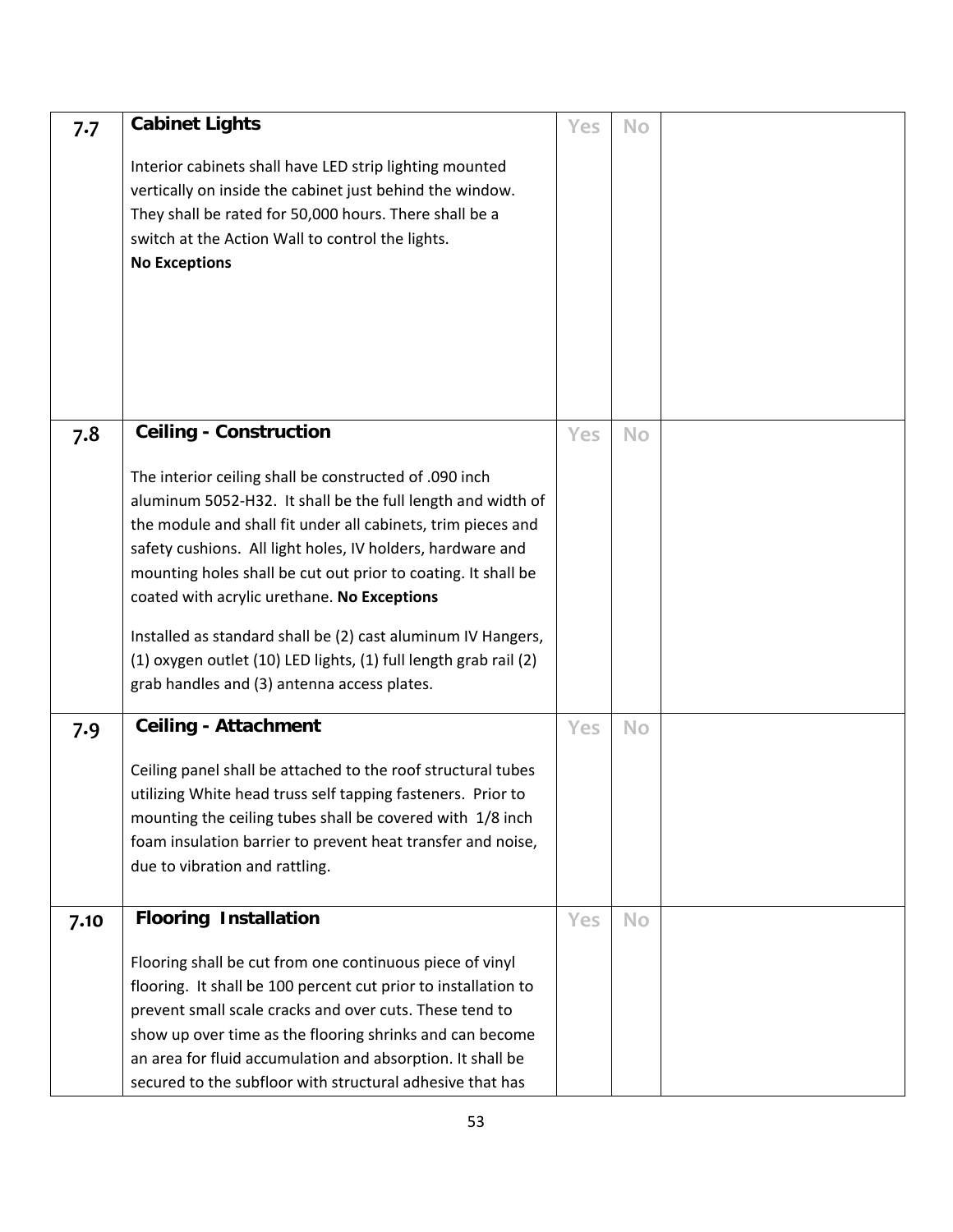|      | zero (O) VOC's                                             |            |           |  |
|------|------------------------------------------------------------|------------|-----------|--|
| 7.11 | <b>Flooring Roll Up Walls</b>                              | <b>Yes</b> | <b>No</b> |  |
|      | The flooring shall roll up three inches on the main street |            |           |  |
|      | side cabinet wall and the curbside squad bench. The        |            |           |  |
|      | flooring running up the side shall be trimmed off with an  |            |           |  |
|      | aluminum trim with no exposed fasteners and sealed to      |            |           |  |
|      | prevent fluids from accumulating behind the flooring.      |            |           |  |
|      |                                                            |            |           |  |
|      |                                                            |            |           |  |
| 7.12 | <b>Flooring - Material</b>                                 | Yes        | <b>No</b> |  |
|      | The patient compartment standard flooring shall be         |            |           |  |
|      | commercial grade, anti-skid, anti-bacterial flooring       |            |           |  |
|      | material, Lon Plate II Gunmetal #424. Flooring shall be    |            |           |  |
|      | sanitary and seamless and shall meet FMVSS 302. It shall   |            |           |  |
|      | be installed per the technical specifications and          |            |           |  |
|      | recommendations of the floor manufacture.                  |            |           |  |
| 7.13 | <b>Rear Threshold</b>                                      | Yes        | <b>No</b> |  |
|      | The rear door threshold shall be 18 gauge stainless steel. |            |           |  |
|      | The threshold will be permanently installed with a         |            |           |  |
|      | sealant/adhesive. The sealant/adhesive material will both  |            |           |  |
|      | secure the threshold and provide a full perimeter seal to  |            |           |  |
|      | prevent fluid borne contamination. There shall be no holes |            |           |  |
|      | drilled in the stainless and no screw type attachments     |            |           |  |
|      | required.                                                  |            |           |  |
| 7.14 | <b>Wall Panels - Construction</b>                          | Yes        | <b>No</b> |  |
|      |                                                            |            |           |  |
|      | Wall panels shall be constructed of .090 inch aluminum     |            |           |  |
|      | 5052-H32. They shall be coated with acrylic urethane.      |            |           |  |
| 7.15 | <b>Attachment</b>                                          | Yes        | <b>No</b> |  |
|      |                                                            |            |           |  |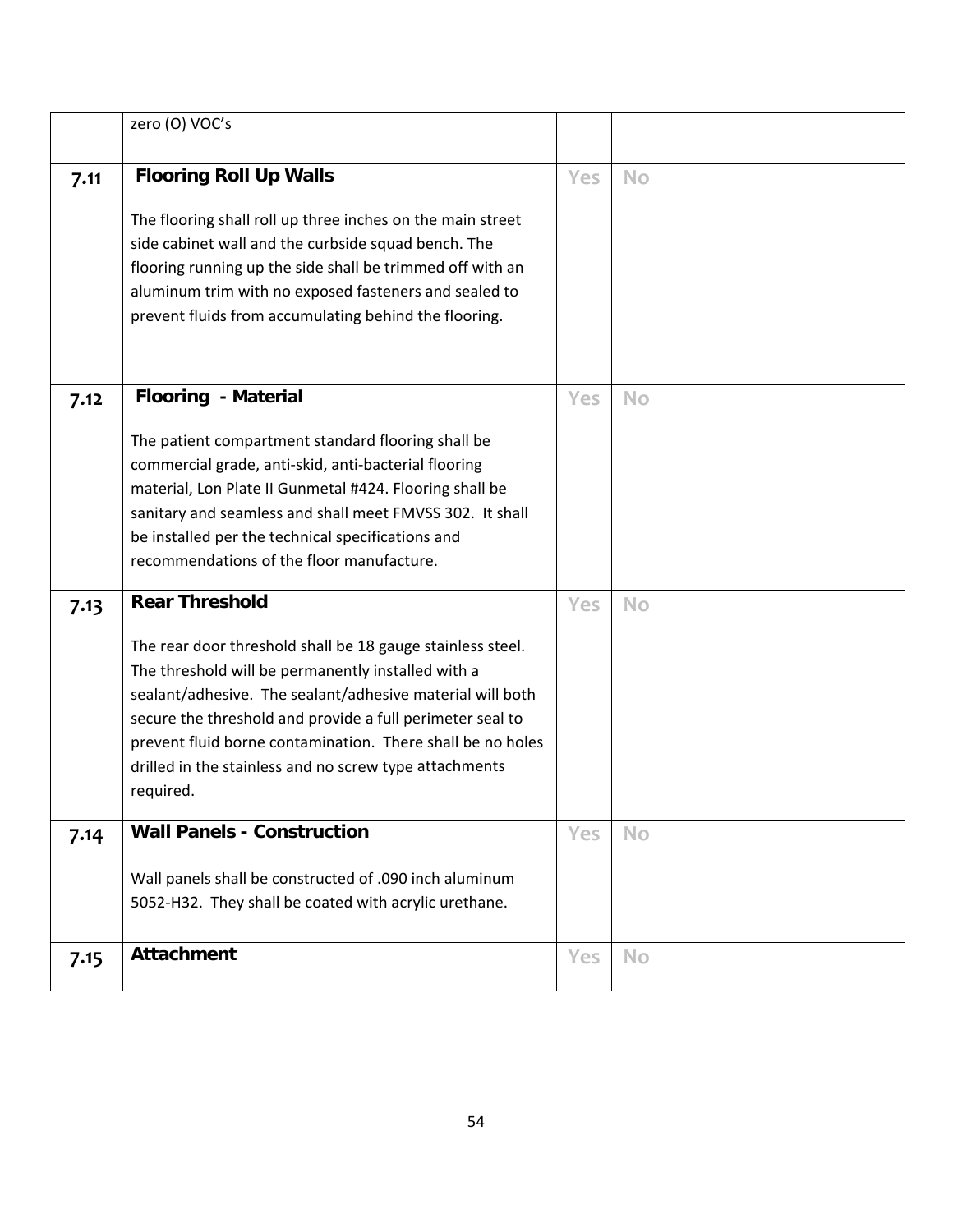|      | Wall panels shall be attached to the structural wall tubes        |            |           |  |
|------|-------------------------------------------------------------------|------------|-----------|--|
|      | utilizing White head truss fasteners that are drilled and         |            |           |  |
|      | tapped. Prior to mounting the wall tubes shall be covered         |            |           |  |
|      | with a 1/8 inch foam insulation barrier to prevent heat           |            |           |  |
|      | transfer and noise, due to vibration and handling                 |            |           |  |
|      |                                                                   |            |           |  |
| 7.16 | <b>Patient Compartment Dimensions</b>                             | <b>Yes</b> | <b>No</b> |  |
|      | A) Approximately (72") between the finished floor and<br>ceiling. | <b>Yes</b> | <b>No</b> |  |
|      | B) Approximately (91.5") between the interior curbside wall       | <b>Yes</b> | <b>No</b> |  |
|      | and the interior opposite/roadside compartment wall.              |            |           |  |
|      |                                                                   |            |           |  |
|      |                                                                   |            |           |  |
| 7.17 | <b>Interior Cabinets</b>                                          |            |           |  |
|      |                                                                   |            |           |  |
| 7.18 | <b>Bulkhead Cabinet Upper</b>                                     | <b>Yes</b> | <b>No</b> |  |
|      |                                                                   |            |           |  |
|      | Located above the cab to module opening shall be a                |            |           |  |
|      | cabinet with a hinged Lexan door. See Drawings                    |            |           |  |
| 7.19 | <b>Bulkhead Lower</b>                                             |            |           |  |
|      |                                                                   |            |           |  |
|      | There is to be 4 Glove Box Holders mounted below upper            |            |           |  |
|      | bulkhead and above pass-thru window.                              |            |           |  |
|      | See Drawings                                                      |            |           |  |
| 7.20 | <b>Streetside Forward Cabinet</b>                                 | Yes        | <b>No</b> |  |
|      |                                                                   |            |           |  |
|      | Located behind the attendant seat shall be the heating and        |            |           |  |
|      | air conditioning unit in the upper portion of cabinet.            |            |           |  |
|      | See Drawings                                                      |            |           |  |
| 7.21 | <b>Streetside Forward Cabinet Upper</b>                           | <b>Yes</b> | <b>No</b> |  |
|      |                                                                   |            |           |  |
|      | Located above the medical control center Action Wall shall        |            |           |  |
|      | be a full size cabinet. It shall have two (2) adjustable          |            |           |  |
|      | shelves and sliding lexan doors with aluminum extruded            |            |           |  |
|      | frames. See Drawings                                              |            |           |  |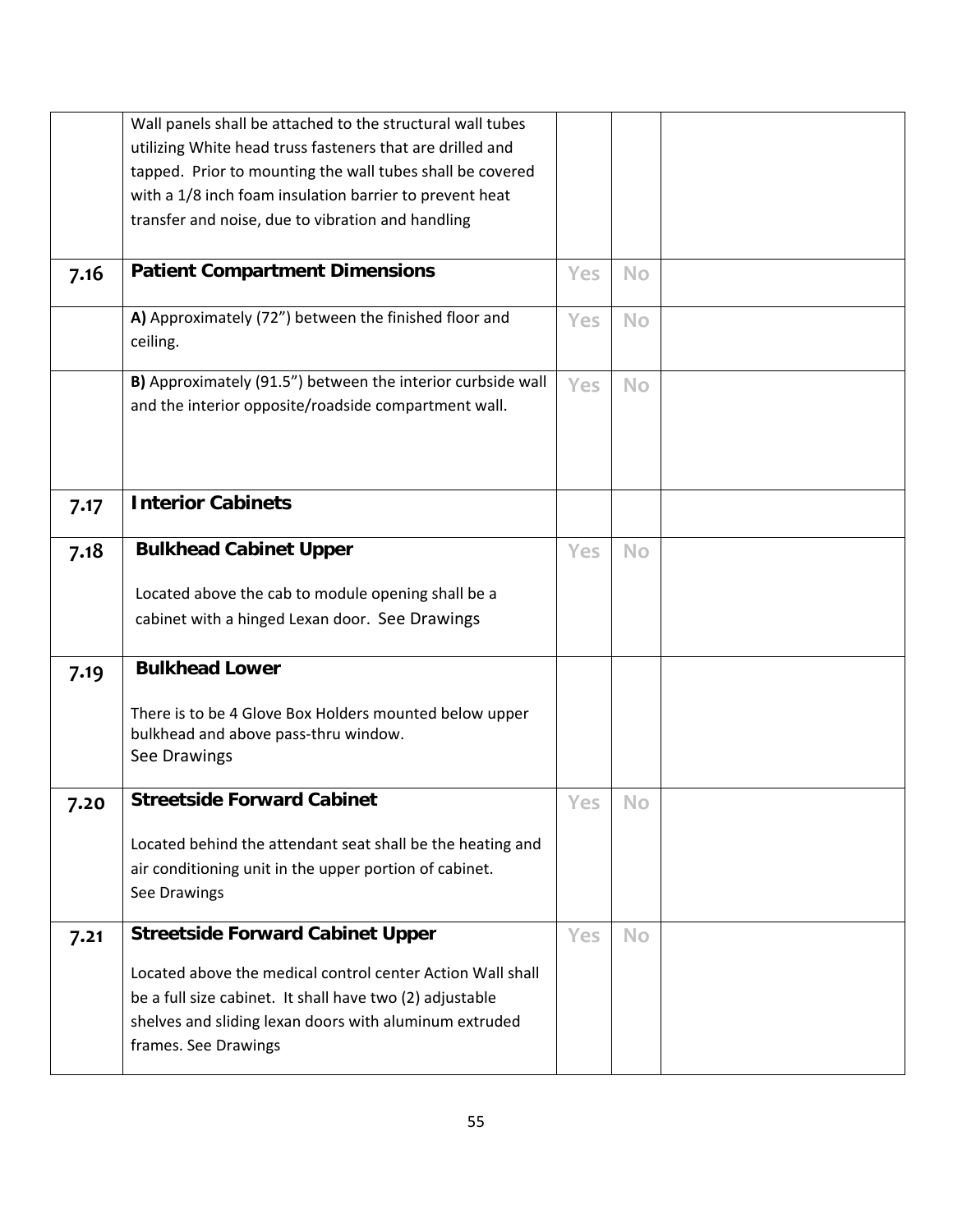| 7.22 | <b>Medical Control Center - Action Wall</b>                                                                                                                                                                                                         | Yes        | No        |  |
|------|-----------------------------------------------------------------------------------------------------------------------------------------------------------------------------------------------------------------------------------------------------|------------|-----------|--|
|      | A medical control center shall be provided at the forward<br>street side of the patient compartment area. It shall be in<br>close proximity to the rear facing attendant seat. Mounted<br>in this area shall be the Oxygen and Suction System, Rear |            |           |  |
|      | Attendant Control Panel, 12 and 110 volt outlets, Control<br>Thermostat for Rear Heat/AC unit and other equipment as                                                                                                                                |            |           |  |
|      | specified. Exact arrangement will be determined after bid                                                                                                                                                                                           |            |           |  |
|      | award. The attendant switch panel and environmental                                                                                                                                                                                                 |            |           |  |
|      | controls shall be built into a separate angled section below<br>the upper cabinet. See Drawings                                                                                                                                                     |            |           |  |
|      |                                                                                                                                                                                                                                                     |            |           |  |
| 7.23 | <b>Action Wall Counter</b>                                                                                                                                                                                                                          | <b>Yes</b> | <b>No</b> |  |
|      |                                                                                                                                                                                                                                                     |            |           |  |
|      | Below the action wall shall be a counter constructed of a<br>stainless steel material and shall include a retaining lip on                                                                                                                          |            |           |  |
|      | two sides. It shall be completely sealed to the action wall                                                                                                                                                                                         |            |           |  |
|      | and forward compartment.                                                                                                                                                                                                                            |            |           |  |
| 7.24 | <b>Suction Canister Cabinet</b>                                                                                                                                                                                                                     | <b>Yes</b> | <b>No</b> |  |
|      | Above the action wall counter shall be the SSCOR suction                                                                                                                                                                                            |            |           |  |
|      | canister                                                                                                                                                                                                                                            |            |           |  |
|      |                                                                                                                                                                                                                                                     |            |           |  |
| 7.25 | <b>Glove Box Cabinet</b>                                                                                                                                                                                                                            | Yes        | <b>No</b> |  |
|      | Located over the Curbside Entrance Door shall be a cabinet<br>with drop down loading door for (3) Glove Box's.                                                                                                                                      |            |           |  |
|      |                                                                                                                                                                                                                                                     |            |           |  |
| 7.26 | <b>Streetside Mid Cabinet</b>                                                                                                                                                                                                                       | Yes        | <b>No</b> |  |
|      |                                                                                                                                                                                                                                                     |            |           |  |
|      | Above the counter shall be a cabinet with two adjustable                                                                                                                                                                                            |            |           |  |
|      | shelves and sliding Lexan doors with aluminum extruded                                                                                                                                                                                              |            |           |  |
|      | frames.                                                                                                                                                                                                                                             |            |           |  |
|      | Below countertop there is to be a cabinet with aluminum                                                                                                                                                                                             |            |           |  |
|      | extruded frames. See Drawings                                                                                                                                                                                                                       |            |           |  |
|      |                                                                                                                                                                                                                                                     |            |           |  |
| 7.27 | <b>Streetside Rear Cabinets - Rear Stack</b>                                                                                                                                                                                                        | <b>Yes</b> | <b>No</b> |  |
|      | Located rearward of the mid cabinet stack shall be                                                                                                                                                                                                  |            |           |  |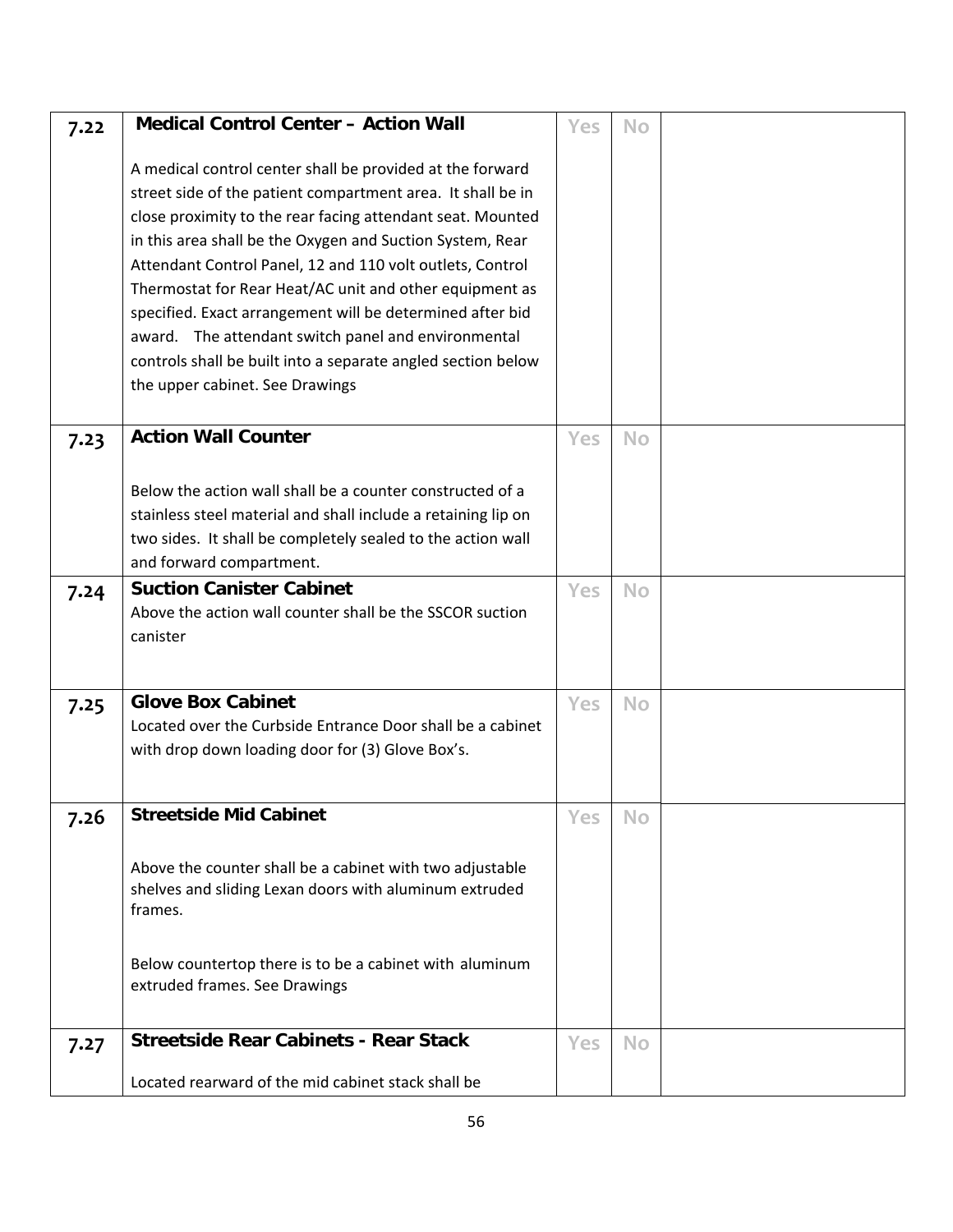|      | inside/outside access to the rear exterior compartment. It  |            |           |  |
|------|-------------------------------------------------------------|------------|-----------|--|
|      | shall have one adjustable shelf and sliding Lexan doors as  |            |           |  |
|      | described.                                                  |            |           |  |
|      |                                                             |            |           |  |
|      | Above the inside/outside access shall be a cabinet with a   |            |           |  |
|      |                                                             |            |           |  |
|      | hinged Lexan door with aluminum extruded frames.            |            |           |  |
|      | See Drawings                                                |            |           |  |
|      |                                                             |            |           |  |
|      |                                                             |            |           |  |
|      |                                                             |            |           |  |
|      |                                                             |            |           |  |
|      |                                                             |            |           |  |
|      |                                                             |            |           |  |
|      |                                                             |            |           |  |
| 7.28 | <b>Curbside Jump Kit Cabinet - Access</b>                   | <b>Yes</b> | <b>No</b> |  |
|      |                                                             |            |           |  |
|      | At the curbside front of the vehicle shall be a cabinet     |            |           |  |
|      | supplied with (3) adjustable shelves for storage of jump    |            |           |  |
|      | kits. For ease of access and quick functionality these      |            |           |  |
|      | shelves shall be open on two sides. Access shall be         |            |           |  |
|      | provided on the interior forward of the squad bench and     |            |           |  |
|      | on the exterior curbside though an access door. The         |            |           |  |
|      |                                                             |            |           |  |
|      | location of this cabinet is critical to how the crew        |            |           |  |
|      | functions.                                                  |            |           |  |
|      |                                                             |            |           |  |
| 7.29 | <b>Curbside Jump Kit Cabinet - Shelves</b>                  | Yes        | <b>No</b> |  |
|      |                                                             |            |           |  |
|      | Shelves shall be heavy duty and box pan formed of .125      |            |           |  |
|      | inch Aluminum 5052-H32. They shall have a return flange     |            |           |  |
|      | on four sides and shall be welded, ground smooth and        |            |           |  |
|      | coated as described. The shelves shall be securely bolted   |            |           |  |
|      | to Unistrut.                                                |            |           |  |
|      |                                                             |            |           |  |
|      | <b>Locking Drug Cabinet</b>                                 | <b>Yes</b> | <b>No</b> |  |
| 7.30 |                                                             |            |           |  |
|      | Above the Jump Kit Cabinet shall be a locking Drug Cabinet. |            |           |  |
|      | It shall have dual hinged aluminum doors and shall be 37"W  |            |           |  |
|      |                                                             |            |           |  |
|      | x 24"D.                                                     |            |           |  |
|      | Also within this cabinet shall be another locking cabinet   |            |           |  |
|      | 13" W x 11D". See Drawings                                  |            |           |  |
| 7.31 | <b>Curbside Squad Bench Cabinet</b>                         | <b>Yes</b> | <b>No</b> |  |
|      |                                                             |            |           |  |
|      | Above the Squad Bench shall be a triple wall cabinet. The   |            |           |  |
|      |                                                             |            |           |  |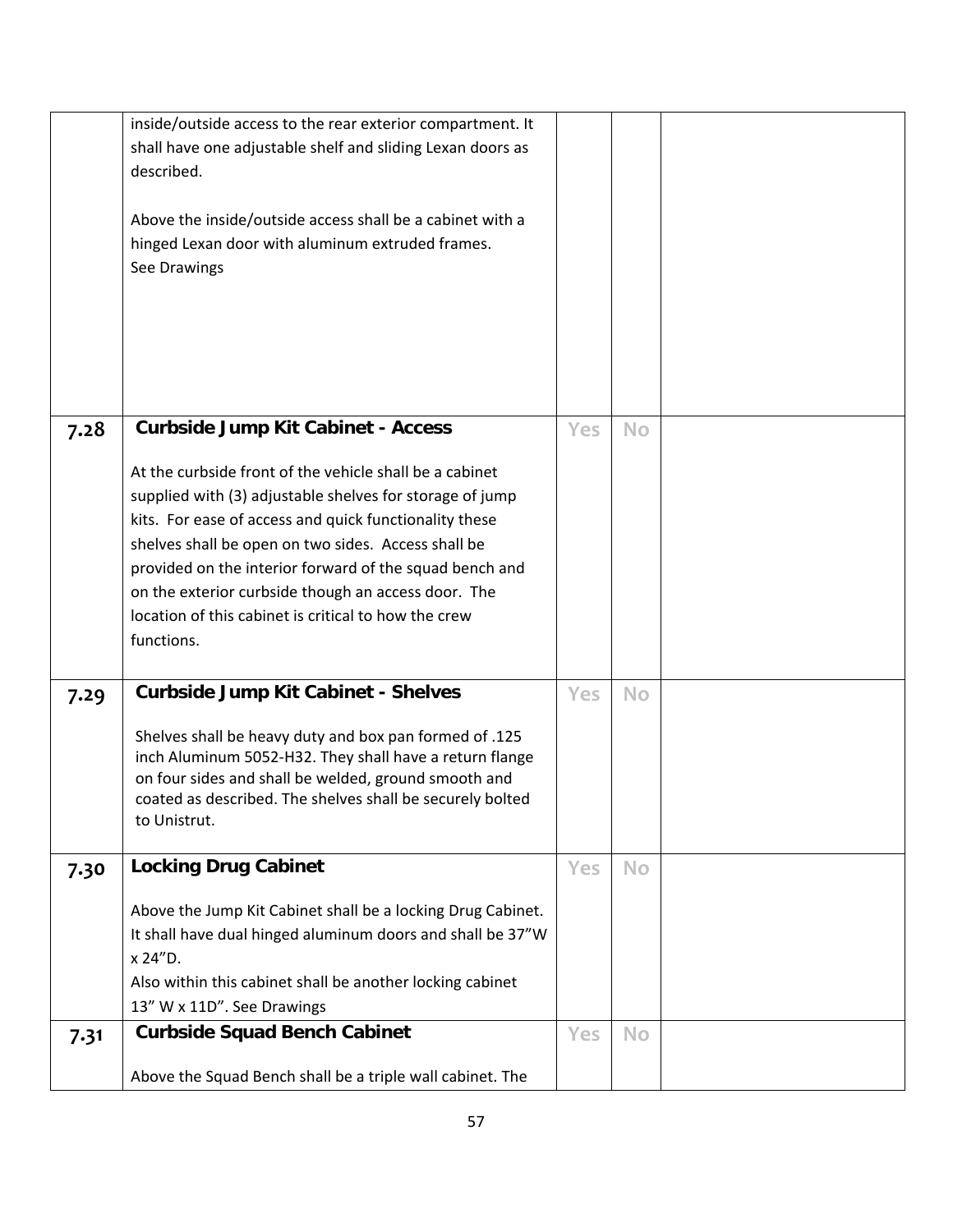|        | cabinet shall have (3) top hinged Lexan doors with<br>pneumatic hold opens and Southco, 2" round stainless steel<br>slam latches with pull ring. The height of this cabinet shall<br>take into consideration KKK-1822F for distance between<br>bottom of cabinet and Squad bench cushion.                                                                                                                                                                                                                                                                                                                                                                                                                                                                                                                                                                                                                                                                        |     |           |  |
|--------|------------------------------------------------------------------------------------------------------------------------------------------------------------------------------------------------------------------------------------------------------------------------------------------------------------------------------------------------------------------------------------------------------------------------------------------------------------------------------------------------------------------------------------------------------------------------------------------------------------------------------------------------------------------------------------------------------------------------------------------------------------------------------------------------------------------------------------------------------------------------------------------------------------------------------------------------------------------|-----|-----------|--|
| 7.30.1 | <b>Tip-Out Waste Cabinet</b><br>Below the forward end of the Squad Bench shall be a Tip-<br>Out waste cabinet constructed of aluminum. This cabinet<br>shall include a waste container. Sharps container shall be<br>mounted on wall aft of squadbench.                                                                                                                                                                                                                                                                                                                                                                                                                                                                                                                                                                                                                                                                                                          | Yes | <b>No</b> |  |
| 7.31   | <b>Patient Compartment Seating</b>                                                                                                                                                                                                                                                                                                                                                                                                                                                                                                                                                                                                                                                                                                                                                                                                                                                                                                                               | Yes | <b>No</b> |  |
|        | A) Squad Bench - A squad bench shall be provided on the<br>curbside of the vehicle with seating capacity for three<br>people. The bench shall be box pan formed of minimum<br>.090 inch aluminum. It shall be welded, ground smooth and<br>coated as described. The bench cushions shall be 2 inch<br>thick high density flame retardant foam, covered with high<br>grade color coordinated vinyl. There shall be a single piece<br>lid hinged for internal storage, and shall open to not less<br>than 70 degrees and have pneumatic lifting supports on<br>each side. The squad bench lid shall include an automatic<br>latch that shall secure the squad bench lid when in the<br>down position. The lid shall be constructed of durable light<br>weight materials. The interior of the squad bench shall<br>provide additional storage, be completely sealed and<br>coated to create a seamless interior for easy and thorough<br>cleaning and disinfecting. |     |           |  |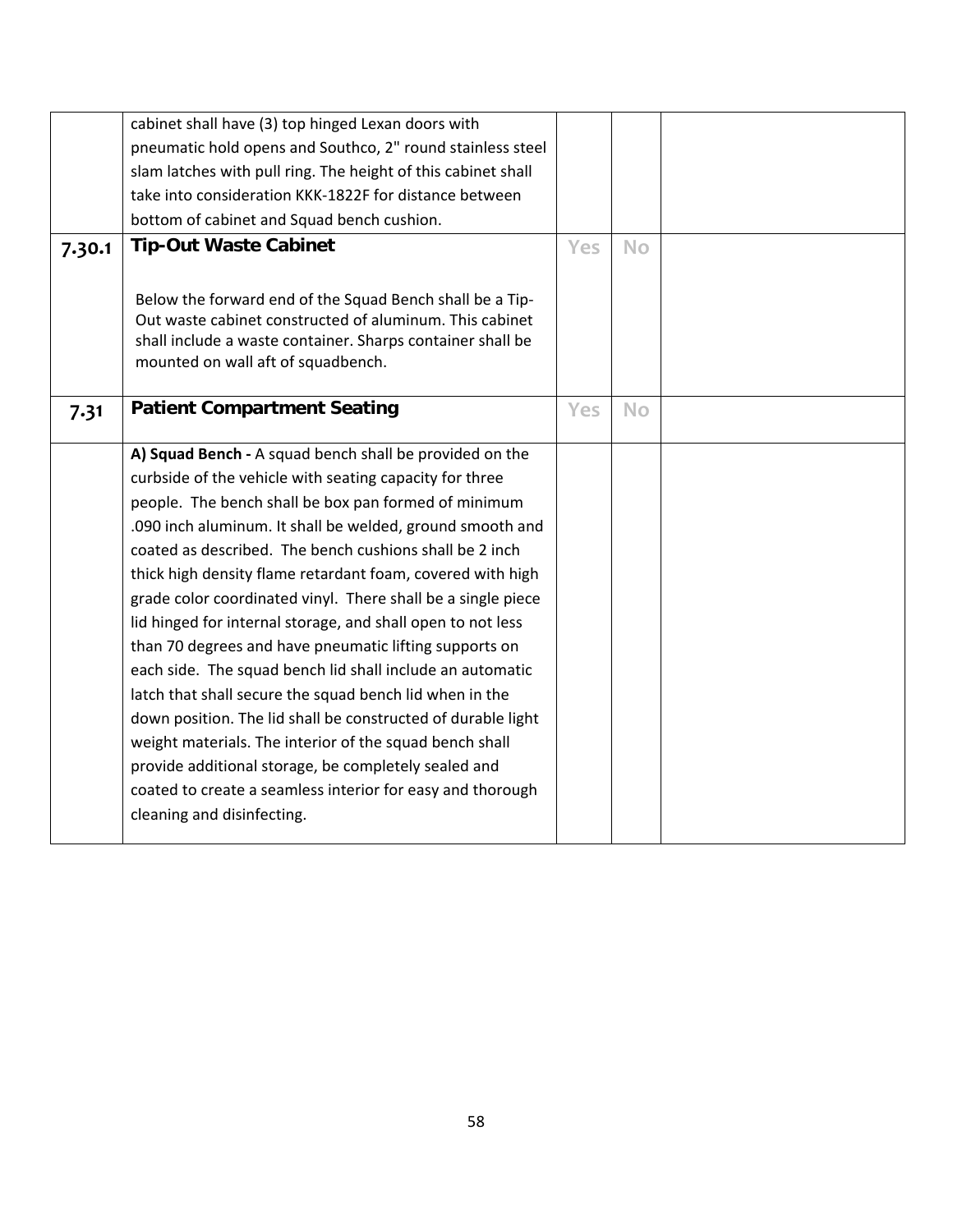| Three sets of self retracting, auto lock style seat belts      |     |           |  |
|----------------------------------------------------------------|-----|-----------|--|
| conforming to federal regulation F.M.V.S.S. #571.209 shall     |     |           |  |
| be mounted along the curbside wall above the squad bench       |     |           |  |
| Seat belts shall be secured to a minimum .250 inch             |     |           |  |
| aluminum plate. The plate shall be continuous from front to    |     |           |  |
| back and mounted in vertical slots that are cut into the       |     |           |  |
| structural tubes. We require this type of construction in      |     |           |  |
| order to ensure seat belt compliance and to also have the      |     |           |  |
| seat belt retention plate act as a free floating crash barrier |     |           |  |
| in the event of a side collision. Manufacture must supply      |     |           |  |
| design drawings with bid.                                      |     |           |  |
| The manufacturer shall provide a minimum of three              |     |           |  |
| restraint strap receivers on the face of the squad bench       |     |           |  |
| that work in conjunction with the squad bench seat belts       |     |           |  |
| for securing a patient lying on the squad bench.               |     |           |  |
|                                                                |     |           |  |
| All retention devises must conform to all FMVSS regulation:    |     |           |  |
| #571.207, #510.210 and #571.209 at a minimum.                  |     |           |  |
|                                                                |     |           |  |
|                                                                |     |           |  |
|                                                                |     |           |  |
|                                                                |     |           |  |
| B) Attendant Seat. The patient compartment shall be            | Yes | <b>No</b> |  |
| supplied with a rear facing attendant seat. Seat shall be a    |     |           |  |
| high back automotive style captain's chair with a minimum      |     |           |  |
| of 6 inches seat travel forward and backward. Seat shall be    |     |           |  |
| vacuum formed heavy grade vinyl with no seams and come         |     |           |  |
| provided with two fold down armrests. This seat,               |     |           |  |
| positioned at the head of cot shall provide shall provide      |     |           |  |
| easy access to all of the action wall controls and outlets. It |     |           |  |
| shall be supplied with a three point seat belt.                |     |           |  |
|                                                                |     |           |  |
| The attendant's seat shall be mounted on a swivel base and     |     |           |  |
| will have full 360 degree swivel and 4 inches of travel.       |     |           |  |
|                                                                |     |           |  |
| The attendant's seat base shall be installed with four (4)     |     |           |  |
| 7/16" grade 8 bolts inserted through 2" support bushings       |     |           |  |
| mounted in the subfloor and through a 1/4" reinforcement       |     |           |  |
| plate welded to the 'C' channel floor substructure.            |     |           |  |
|                                                                |     |           |  |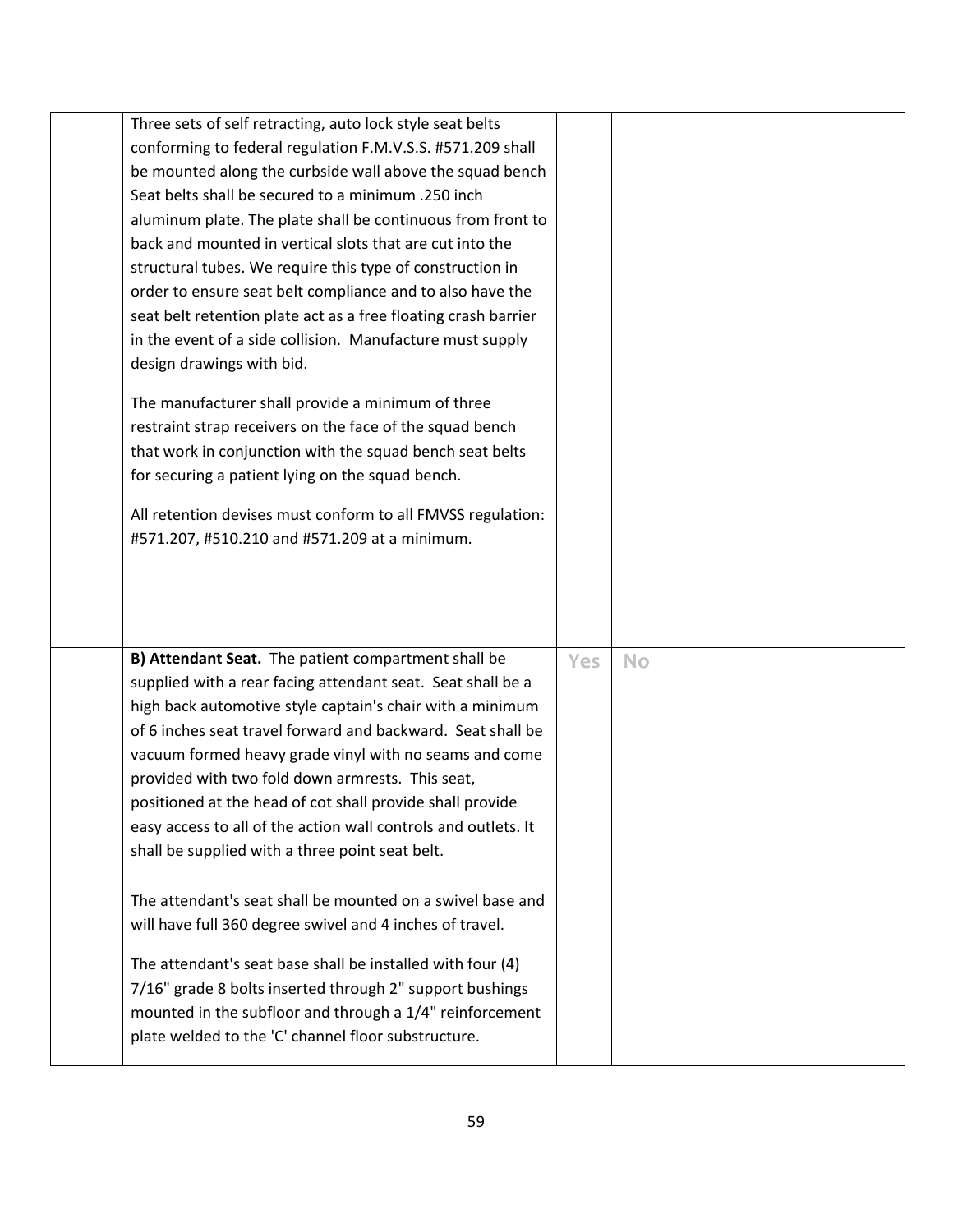|      | The seat, base and all retention devices must conform to all                                                                                                                                                                                                                                                                                                                                                                                                                                                                                                                                                                                                                                                                                                                                                                                                                                                              |     |           |  |
|------|---------------------------------------------------------------------------------------------------------------------------------------------------------------------------------------------------------------------------------------------------------------------------------------------------------------------------------------------------------------------------------------------------------------------------------------------------------------------------------------------------------------------------------------------------------------------------------------------------------------------------------------------------------------------------------------------------------------------------------------------------------------------------------------------------------------------------------------------------------------------------------------------------------------------------|-----|-----------|--|
|      | FMVSS regulation: #571.207, #510.210 and #571.209.                                                                                                                                                                                                                                                                                                                                                                                                                                                                                                                                                                                                                                                                                                                                                                                                                                                                        |     |           |  |
|      | "Action Area Countertop" There is no CPR seat<br>E)<br>requirement within this specification. Extend<br>countertop rearward.<br>Bidder must supply and install a Ferno P-300 Monitor<br>Bracket on aft portion of action area countertop.<br>See Drawings.                                                                                                                                                                                                                                                                                                                                                                                                                                                                                                                                                                                                                                                                | Yes | <b>No</b> |  |
|      | Install a pullout drawer under action area countertop<br>F)<br>above recess suction unit.<br>See Drawings                                                                                                                                                                                                                                                                                                                                                                                                                                                                                                                                                                                                                                                                                                                                                                                                                 | Yes | <b>No</b> |  |
| 7.32 | <b>Restraints Passenger</b><br>All seating positions must be provided with seat belts. Seat<br>and seat belt installations must comply with current<br>FMVSS/CMVSS. Where there is no regulation under<br>FMVSS/CMVSS, as with the side facing seat, the installation<br>must use materials and designs which meet the spirit of the<br>FMVSS/CMVSS regulations for passenger restraints.<br>Installations must be tested to relevant FMVSS/CMVSS. The<br>geometry of any seat belt arrangement must provide pelvic<br>restraint designed to remain on the pelvis of the occupant<br>under all conditions.<br>The Squad Bench requires a net located at the front edge of<br>the seat area. This device is intended to prevent the<br>occupant(s) of the seat from moving forward during rapid<br>deceleration. The net must be attached in a minimum of<br>four (4) points utilizing aircraft-style, low profile latches | Yes | <b>No</b> |  |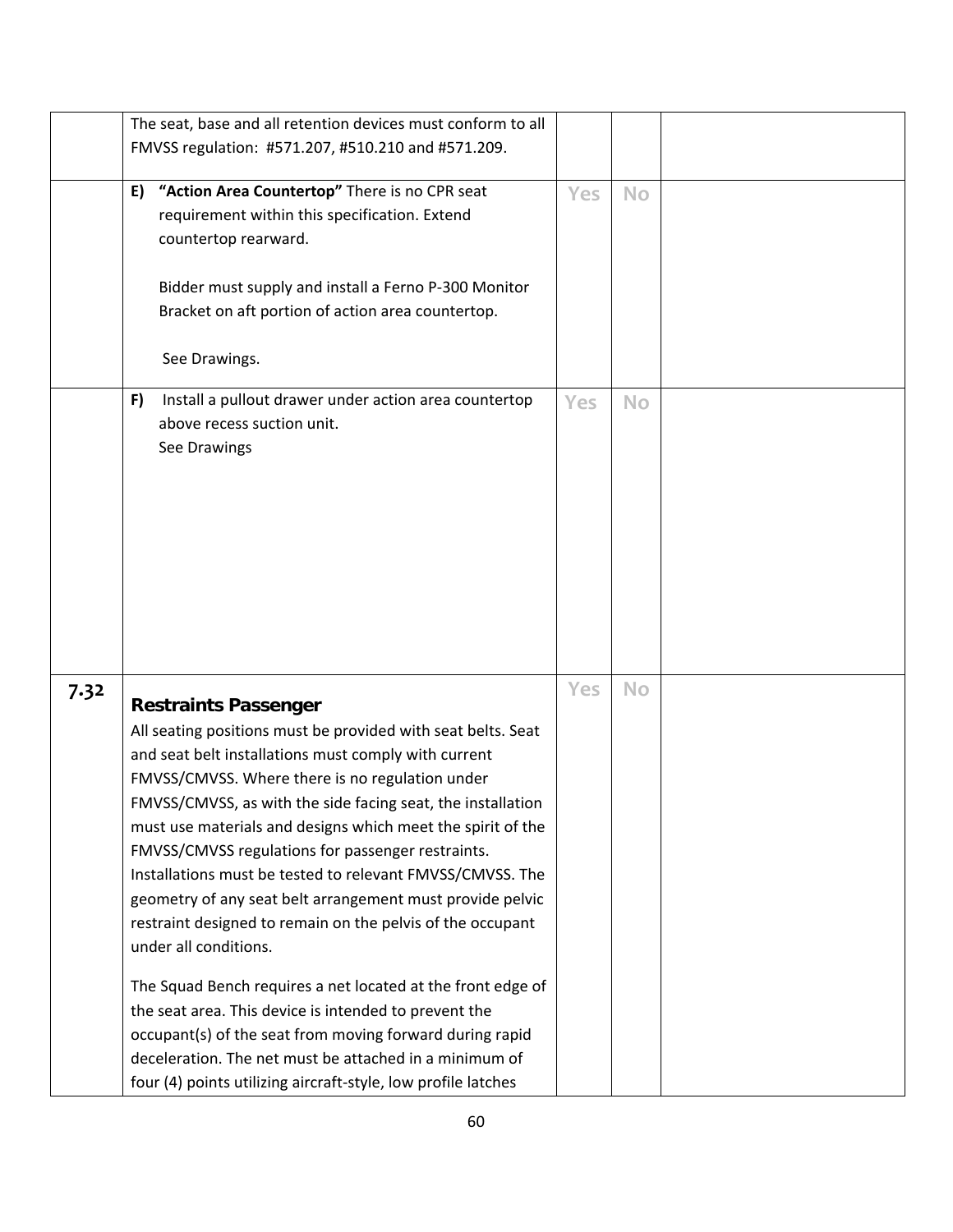|        | which allow the net to be removed quickly and easily. The   |     |           |  |
|--------|-------------------------------------------------------------|-----|-----------|--|
|        | net must be made from suitably-colored cargo strapping      |     |           |  |
|        | that can be cleaned if required. The approximate width of   |     |           |  |
|        | the net must be five hundred thirty (530) mm. This device   |     |           |  |
|        | must restrain the occupant(s) along the side of their body  |     |           |  |
|        | and head to prevent extensive flexing of the spine or neck. |     |           |  |
|        | This device must withstand a test load of 13,344 Newtons.   |     |           |  |
|        |                                                             |     |           |  |
| 7.33   | <b>Cot Fastener</b>                                         | Yes | <b>No</b> |  |
|        | A).A Stryker 6377 cot fastener shall be supplied and        |     |           |  |
|        | installed for the left and center dual main position.       |     |           |  |
|        |                                                             |     |           |  |
|        | It must include the rear door threshold safety hook         |     |           |  |
|        | required for either a Ferno or Stryker cot.                 |     |           |  |
|        | Threaded fasteners, which are used to adjust the cot        |     |           |  |
|        | mounts to different positions, must be coated with anti-    |     |           |  |
|        | seizing lubricant to enable easy removal.                   |     |           |  |
|        |                                                             |     |           |  |
| 7.33.1 | B). In addition to the sub-structure that is provided for   |     |           |  |
|        | the traditional Stryker cot, there shall be structure in    |     |           |  |
|        | place for future installation of a Stryker Power Load.      |     |           |  |
|        |                                                             |     |           |  |
| 7.33.2 | C). The loading height from the ground to the deck/floor of | Yes | <b>No</b> |  |
|        | the module where the cot and cot retention system will sit  |     |           |  |
|        | must be 34.0 inches or less when the vehicle is unloaded.   |     |           |  |
| 7.34   | <b>Action Wall Switch Panel</b>                             | Yes | <b>No</b> |  |
|        |                                                             |     |           |  |
| 7.34.1 | The action wall switch panel shall include the following    | Yes | <b>No</b> |  |
|        | switches:                                                   |     |           |  |
|        | Left Cot lights (high-off-low)<br>a)                        |     |           |  |
|        | Right Cot lights (high-off-low)<br>b)                       |     |           |  |
|        | Center ceiling lights (3-Way, high, cab to module)<br>C)    |     |           |  |
|        | Cabinet lights (interior cabinets)<br>d)                    |     |           |  |
|        | Exhaust Fan<br>e)                                           |     |           |  |
|        | <b>Electric Suction</b><br>f)                               |     |           |  |
|        | Attendant light<br>g)                                       |     |           |  |
|        |                                                             |     |           |  |
|        | Other control switches or functions at the action wall      | Yes | <b>No</b> |  |
| 7.34.2 | should minimally include:                                   |     |           |  |
|        | a) Inverter Panel                                           |     |           |  |
|        |                                                             |     |           |  |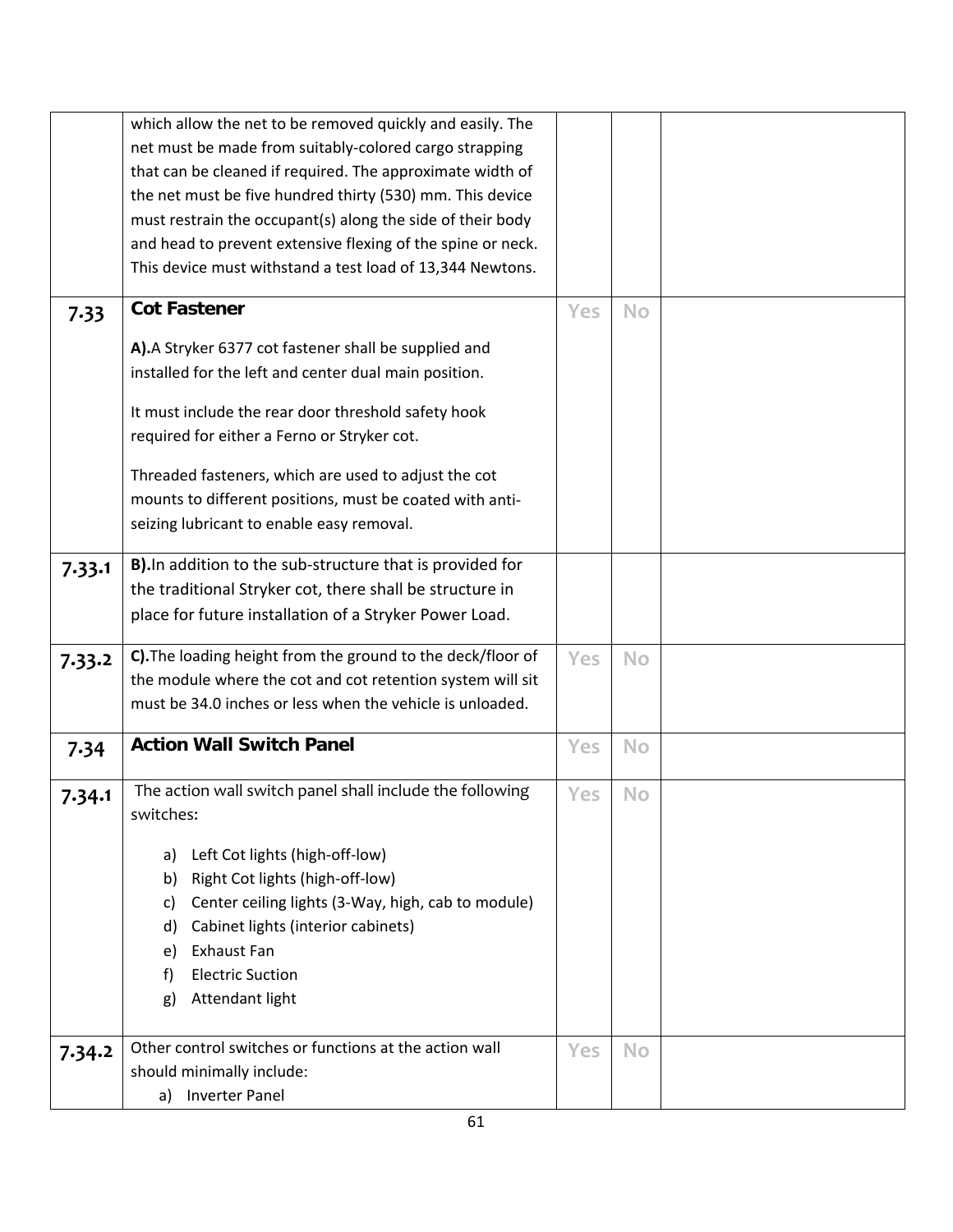|        | Heater/AC thermostat and fan<br>b)                           |     |           |  |
|--------|--------------------------------------------------------------|-----|-----------|--|
|        | Stereo volume control<br>$\mathsf{C}$                        |     |           |  |
|        | Digital clock - 24 hour digital wall clock showing<br>d)     |     |           |  |
|        | minutes and seconds.                                         |     |           |  |
| 7.34.3 | The action wall shall have (2) 12 volt DC (plug-in style,    | Yes | <b>No</b> |  |
|        | accessory type) and (1) 110 volt AC lighted outlet.          |     |           |  |
|        |                                                              |     |           |  |
|        |                                                              |     |           |  |
|        |                                                              |     |           |  |
|        |                                                              |     |           |  |
|        |                                                              |     |           |  |
|        |                                                              |     |           |  |
|        |                                                              |     |           |  |
|        |                                                              |     |           |  |
|        |                                                              |     |           |  |
|        |                                                              |     |           |  |
|        |                                                              |     |           |  |
|        |                                                              |     |           |  |
|        |                                                              |     |           |  |
|        |                                                              |     |           |  |
|        |                                                              |     |           |  |
|        |                                                              |     |           |  |
| 7.35   | <b>Interior Lighting</b>                                     | Yes | <b>No</b> |  |
|        |                                                              |     |           |  |
|        | A). Interior ceiling shall have a minimum of ten (10)        | Yes | <b>No</b> |  |
|        | interior dome lights. Lights shall be LED and shall be       |     |           |  |
|        | completely flush with the ceiling surface when mounted.      |     |           |  |
|        | They shall be rated for 50,000 hours and have a maximum      |     |           |  |
|        | draw of 1 amp at 12 VDC per light.                           |     |           |  |
|        | There shall be (4) over the primary cot and (4) over the     |     |           |  |
|        | squad bench switched Hi/Off/LO from the rear switch          |     |           |  |
|        | panel. The four lights over the primary cot shall also be    |     |           |  |
|        | activated when the side or rear module entrance doors are    |     |           |  |
|        | opened or when the 15 minute restocking timer is             |     |           |  |
|        | activated.                                                   |     |           |  |
|        |                                                              |     |           |  |
|        | There shall be (2) in the center of the ceiling and shall be |     |           |  |
|        | controlled by a 3-Way circuit between the cab and patient    |     |           |  |
|        | compartment.                                                 |     |           |  |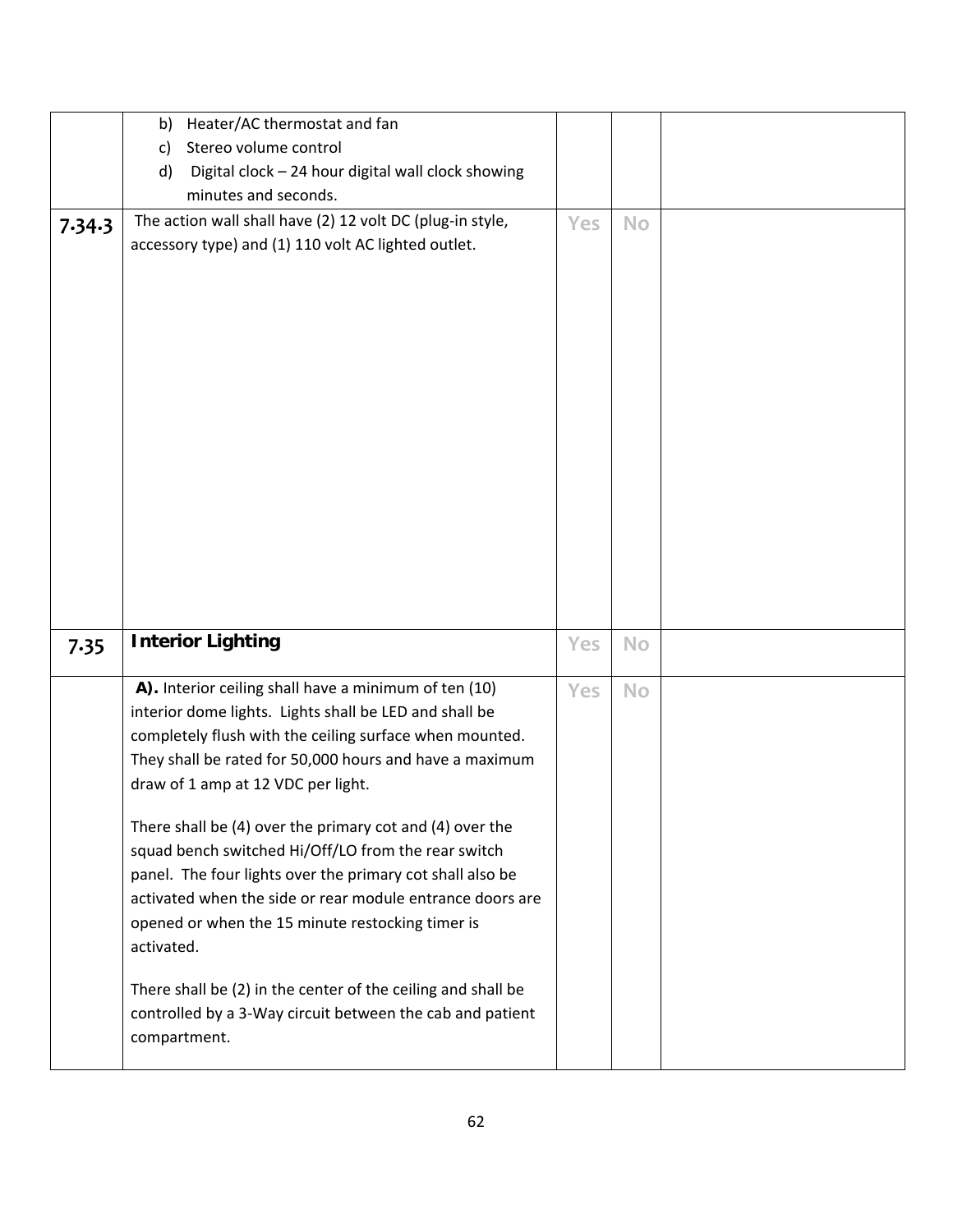|        | B). The patient compartment shall be equipped with a<br>fifteen (15) minute timer, wired direct to battery, to allow<br>operation of the module dome lights while the vehicle is<br>off. This feature will enable personnel to clean and restock<br>the vehicle, but eliminates the risk of leaving the lights on<br>and draining the batteries. This switch shall be located on<br>the curbside wall near the side entrance door. | Yes | <b>No</b> |  |
|--------|------------------------------------------------------------------------------------------------------------------------------------------------------------------------------------------------------------------------------------------------------------------------------------------------------------------------------------------------------------------------------------------------------------------------------------|-----|-----------|--|
| 7.35.1 | Attendant light, LED with switch at the action wall                                                                                                                                                                                                                                                                                                                                                                                | Yes | <b>No</b> |  |
|        |                                                                                                                                                                                                                                                                                                                                                                                                                                    |     |           |  |
| 7.36   | <b>Cabinet Lights</b>                                                                                                                                                                                                                                                                                                                                                                                                              | Yes | <b>No</b> |  |
|        | Interior cabinets shall include LED strip lights and controlled<br>by a switch on the Action Wall switch panel.                                                                                                                                                                                                                                                                                                                    |     |           |  |
|        |                                                                                                                                                                                                                                                                                                                                                                                                                                    |     |           |  |
|        |                                                                                                                                                                                                                                                                                                                                                                                                                                    |     |           |  |
|        |                                                                                                                                                                                                                                                                                                                                                                                                                                    |     |           |  |

## **Section 8 Low-voltage Electrical System**

| <b>Item</b> | <b>Specification</b>                                                                                                                                                                                                                                                                                                                                                   | <b>Yes</b> | <b>No</b> | <b>Deviation/Explanation</b>     |
|-------------|------------------------------------------------------------------------------------------------------------------------------------------------------------------------------------------------------------------------------------------------------------------------------------------------------------------------------------------------------------------------|------------|-----------|----------------------------------|
| No.         |                                                                                                                                                                                                                                                                                                                                                                        |            |           | (attach necessary documentation) |
| 8.1         | General                                                                                                                                                                                                                                                                                                                                                                | Yes        | <b>No</b> |                                  |
| 8.2         | <b>System Standards</b>                                                                                                                                                                                                                                                                                                                                                | <b>Yes</b> | <b>No</b> |                                  |
|             | The converter added electrical system must<br>meet all current KKK ambulance design<br>standards. The converter added electrical<br>system has proven to sometimes be the<br>most complex and troublesome system on<br>this type of vehicle. A system is desired that<br>is simple in design so that electrical problem<br>diagnosis and repair time can be minimized. |            |           |                                  |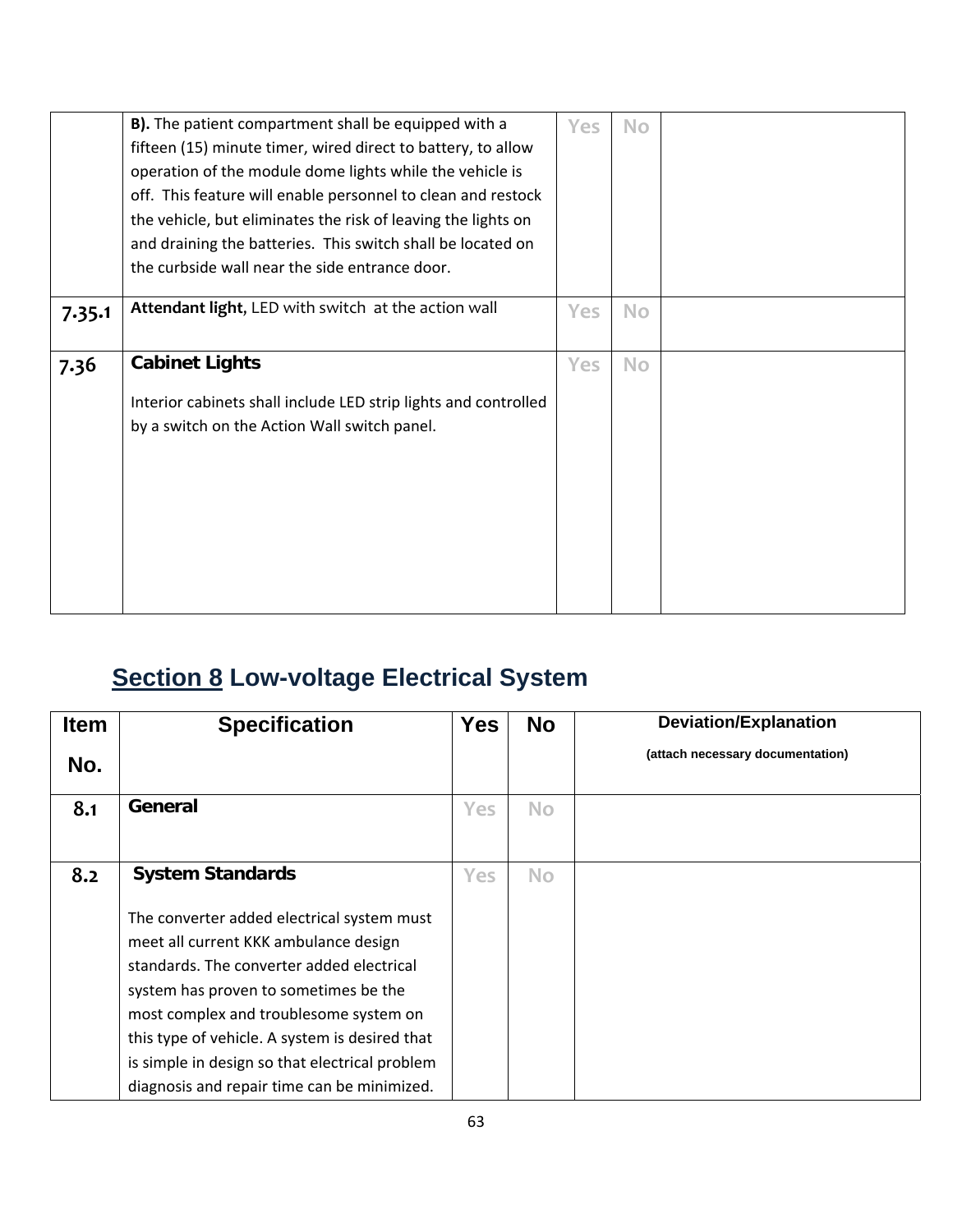|     | The electrical system must be thoroughly<br>engineered and manufactured to allow<br>simple personnel operation. Finally, the<br>system must be designed so that the<br>probability of experiencing dead batteries,<br>shorted electrical components and engaging<br>in lengthy troubleshooting procedures will<br>be reduced.                                                                                                                                                                                                                                                                                                                                                                      |            |           |  |
|-----|----------------------------------------------------------------------------------------------------------------------------------------------------------------------------------------------------------------------------------------------------------------------------------------------------------------------------------------------------------------------------------------------------------------------------------------------------------------------------------------------------------------------------------------------------------------------------------------------------------------------------------------------------------------------------------------------------|------------|-----------|--|
| 8.3 | <b>Load and Design Parameters -</b><br>Design<br>All wires, switches, outlets and related<br>components shall be rated to carry a<br>minimum 125% of the maximum ampere<br>load for which the circuit is designed (circuit<br>breakers being the one exception). The<br>system shall be designed to have the module<br>power supplied independently of the chassis<br>power supply.                                                                                                                                                                                                                                                                                                                | Yes        | <b>No</b> |  |
| 8.4 | General<br>All added body and chassis electrical<br>equipment shall be served by circuits<br>separate and distinct from the chassis<br>circuits. All vehicle 12VDC wiring shall be<br>copper crosslink polyethylene wiring (GXL) or<br>SGX rated to 250 degrees Fahrenheit, and<br>conform to all SAE J1128 requirements. The<br>wiring shall be color coded, numbered, and<br>function imprinted every six (6) for<br>permanent identification and<br>correspondence with the electrical<br>schematics. Any circuits protected below 6<br>amps shall use an ATC type fuse and holder.<br>Any circuits requiring wiring larger than 10<br>gauge shall include crimped and soldered<br>copper lugs. | <b>Yes</b> | <b>No</b> |  |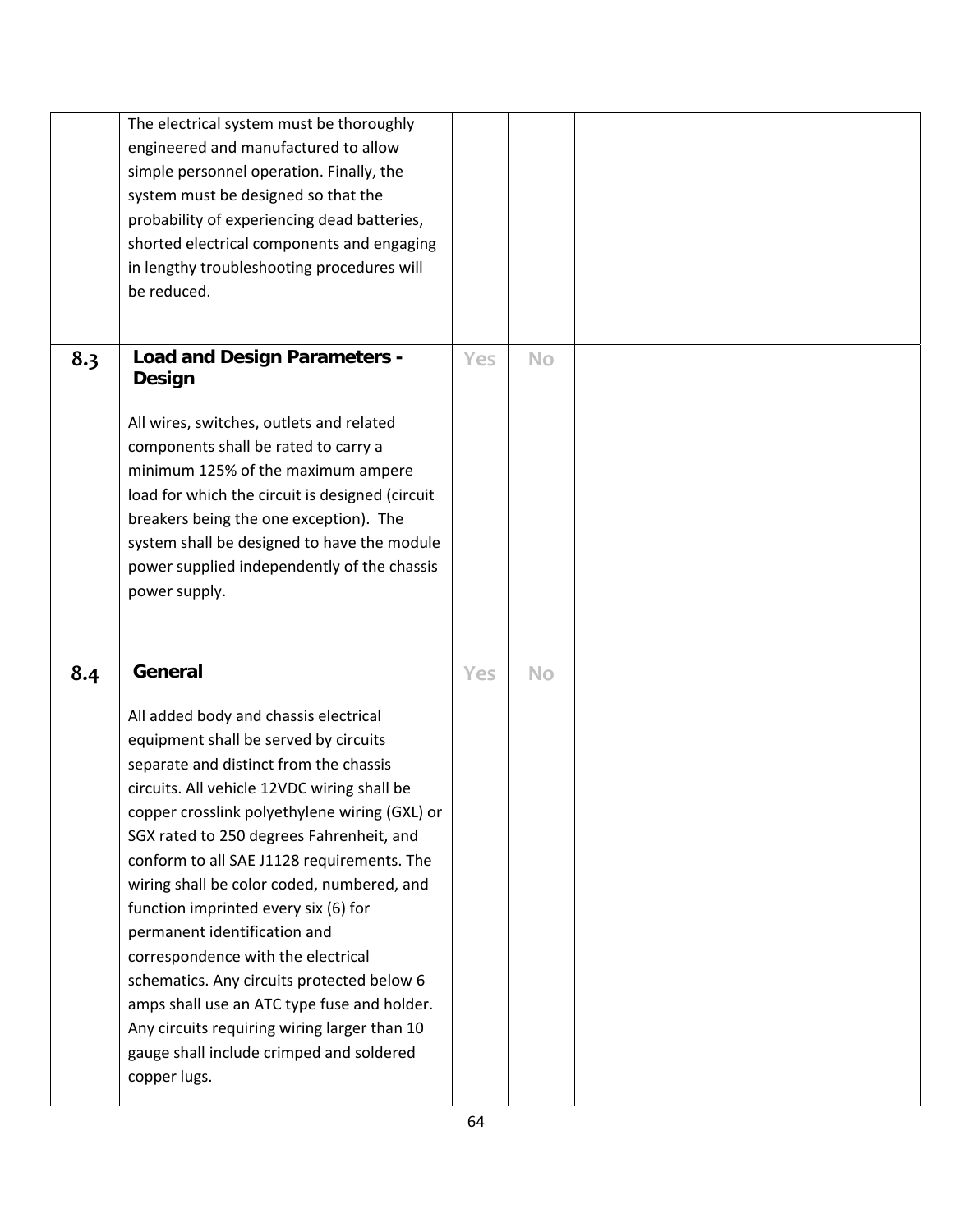| 8.5 | Grounding                                                                                                                                                                                                                                                                                                                         | Yes        | <b>No</b> |  |
|-----|-----------------------------------------------------------------------------------------------------------------------------------------------------------------------------------------------------------------------------------------------------------------------------------------------------------------------------------|------------|-----------|--|
|     | All components shall have ground wires<br>returning to the ECC (Electrical Control<br>Center). There shall be no components that<br>are grounded to the module.                                                                                                                                                                   |            |           |  |
| 8.6 | <b>Service Loop</b>                                                                                                                                                                                                                                                                                                               | <b>Yes</b> | <b>No</b> |  |
|     | At the connection points of all components<br>and devices shall be a minimum seven (7)<br>inch service loop. There shall be sufficient<br>length for two terminal changes on<br>components in the power distribution area.                                                                                                        |            |           |  |
| 8.7 | <b>Harness - Design</b>                                                                                                                                                                                                                                                                                                           | <b>Yes</b> | <b>No</b> |  |
|     | Generic harnesses with numerous wires or<br>wires marked with functions that are not on<br>this vehicle will not be accepted. All<br>harnesses are to be assembled to this<br>specific vehicle. They shall be wrapped in<br>protective loom and securely fastened along<br>the module structure prior to cabinet<br>installation. |            |           |  |
| 8.8 | <b>Color coded harness wiring</b>                                                                                                                                                                                                                                                                                                 | Yes        | <b>No</b> |  |
|     | All wiring must be copper, with CSA/ULC<br>approved insulation. Wiring sizes #8 or<br>smaller must conform to current SAE<br>standards and must have minimum SXL or<br>GXL type insulation, if approved by the OEM<br>chassis manufacturer conforming to current<br>SAE standards. Sizes larger than #8 gauge                     |            |           |  |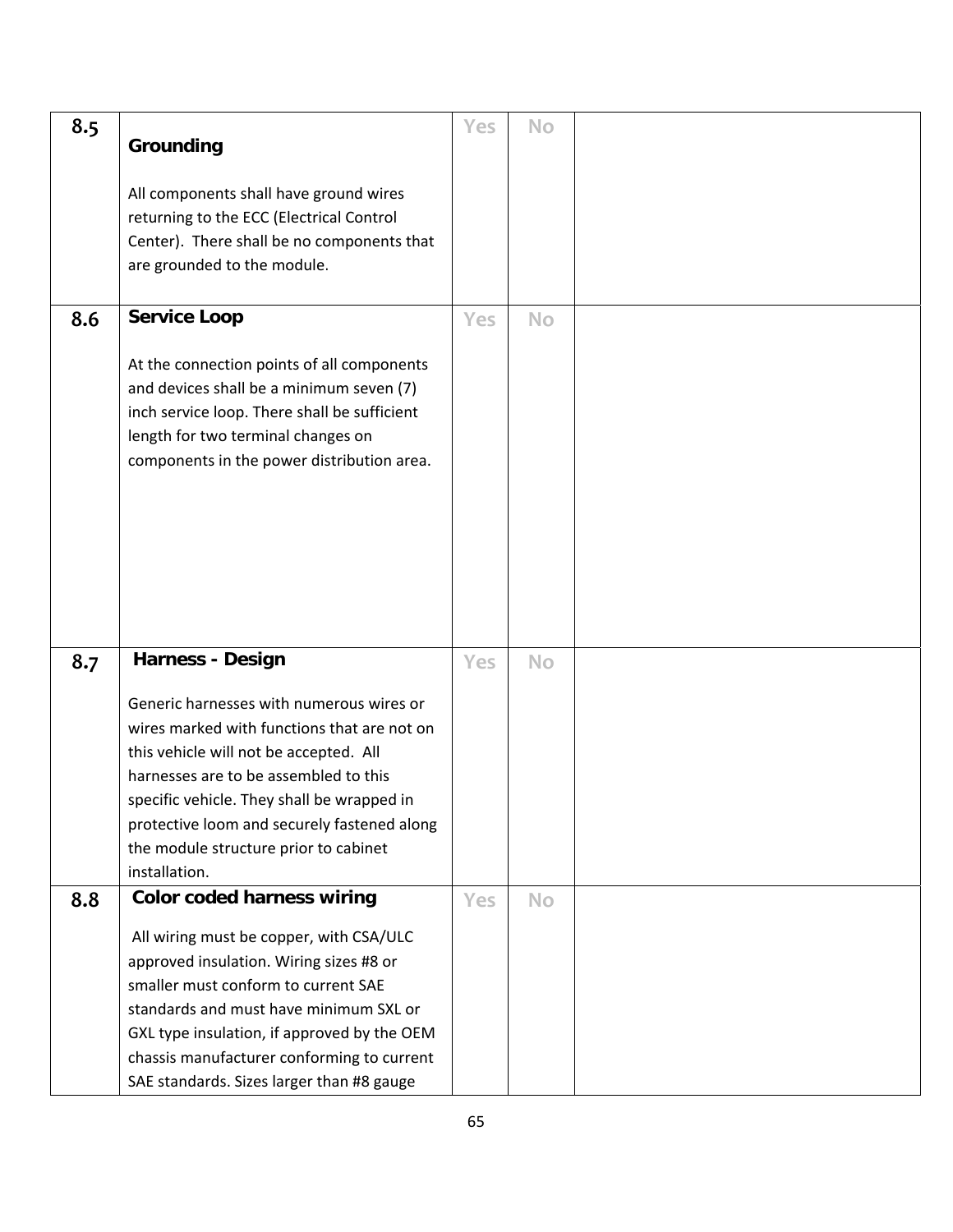| must be standard, oil-resistance, automotive  |  |  |  |
|-----------------------------------------------|--|--|--|
| type.                                         |  |  |  |
| All wiring must be color-coded and/or label-  |  |  |  |
| coded to indicate purpose of wiring. If       |  |  |  |
| labeled, labels must be imprinted in          |  |  |  |
| contrasting color, readable and marked at     |  |  |  |
| eight inch intervals or less. If permanently  |  |  |  |
| color coded, wires must be the same color     |  |  |  |
| from start to termination of run.             |  |  |  |
| Where wires pass from the outside to the      |  |  |  |
| inside of the vehicle, proper weather sealing |  |  |  |
| must be provided by means of an approved      |  |  |  |
| sealant. Acceptance standard is Dow Corning   |  |  |  |
| 786 Sealant.                                  |  |  |  |
| Wiring must not pass across the floor of the  |  |  |  |
| driver compartment nor under the floor        |  |  |  |
| mats or metal trim strips, unless properly    |  |  |  |
| protected within a channel of fiberglass,     |  |  |  |
| aluminum or stainless steel, or an approved   |  |  |  |
| equivalent.                                   |  |  |  |
| No wiring must pass within eight inches of    |  |  |  |
| the oxygen system.                            |  |  |  |
|                                               |  |  |  |
| A minimum of an eight inch service loop of    |  |  |  |
| wire or harness must be provided at all       |  |  |  |
| electrical components, terminal and           |  |  |  |
| connection points.                            |  |  |  |
| All wiring must be properly protected by      |  |  |  |
| elastomeric, oil-resistant grommets where it  |  |  |  |
| goes through metal or other abrasive areas.   |  |  |  |
| Wiring must be neatly routed and groups of    |  |  |  |
| wires formed into a harness and securely      |  |  |  |
| supported with rubber-coated, metal           |  |  |  |
| clamps.                                       |  |  |  |
| Wiring must be routed in conduit or high      |  |  |  |
| temperature looms with a rating of 135°C.     |  |  |  |
|                                               |  |  |  |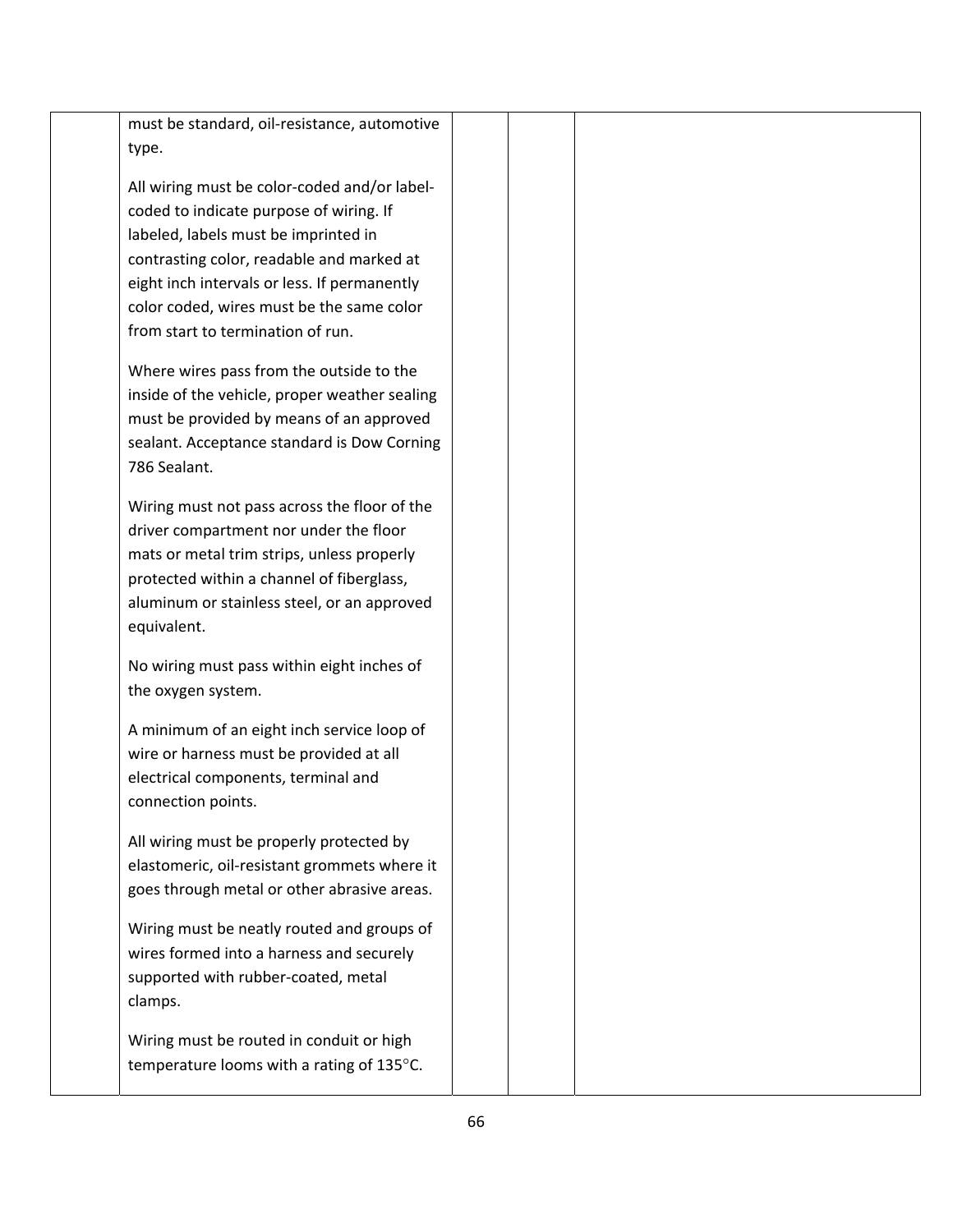| 8.9  | <b>Harness - Plugs</b>                                                                                                                                                                                                                                                                                                                                                                                                                                                     | Yes | No        |  |
|------|----------------------------------------------------------------------------------------------------------------------------------------------------------------------------------------------------------------------------------------------------------------------------------------------------------------------------------------------------------------------------------------------------------------------------------------------------------------------------|-----|-----------|--|
|      | All wiring harnesses shall be connected to<br>the power distribution utilizing harness<br>plugs. These plugs shall have a positive<br>locking feature. Access for disconnecting the<br>harnesses from the cab to the module shall<br>be provided and will be readily accessible.                                                                                                                                                                                           |     |           |  |
| 8.10 | <b>Power Distribution - Connectors</b>                                                                                                                                                                                                                                                                                                                                                                                                                                     | Yes | No        |  |
|      | Connection from the power distribution<br>circuit to the vehicle harnessing shall be<br>done with locking universal style connectors.<br>These connectors shall utilize a combination<br>of pins and sockets. They shall be completely<br>enclosed, have positive polarization, positive<br>locking and have rear cavity identification.                                                                                                                                   |     |           |  |
| 8.11 | <b>Voltmeter- Display</b>                                                                                                                                                                                                                                                                                                                                                                                                                                                  | Yes | <b>No</b> |  |
|      | Shall supply a digital LCD display for voltage<br>reading of both the conversion voltage and<br>separately the chassis voltage. It shall be<br>backlit for low light and also be readable in<br>direct sunlight. It shall also have a low<br>voltage alarm. The voltmeter shall be a<br>digital display meter accurate to + or - 2%.<br>The display must indicate the stabilized<br>voltage of the chassis and module batteries.<br>Together and Separately. No Exceptions |     |           |  |
| 8.12 | <b>Ammeter - Display</b>                                                                                                                                                                                                                                                                                                                                                                                                                                                   | Yes | <b>No</b> |  |
|      | The manufacture shall supply a digital LCD<br>display for amp reading of alternator current<br>draw. It shall be backlit for low light and also<br>be readable in direct sunlight. The ammeter                                                                                                                                                                                                                                                                             |     |           |  |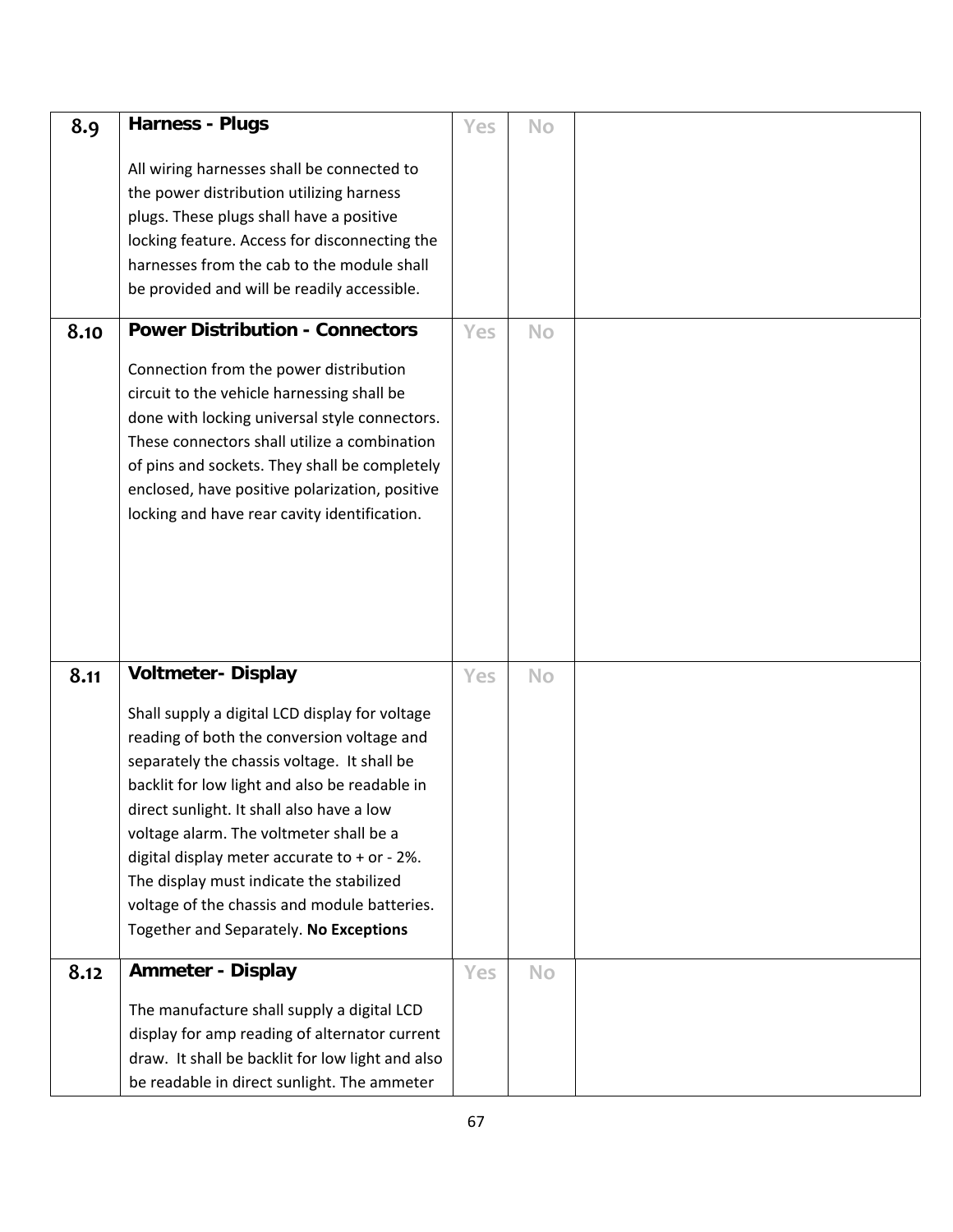|      | shall be a digital display meter accurate to +<br>or - 2%. The display shall indicate the<br>current flow of the vehicles 12 volt system.<br>The vehicle shall come equipped with an<br>electronic Hall Effect sensor mounted so that<br>the amp load on the vehicle 12 volt system<br>can be accurately measured at the ammeter<br>located in the driver's control console.                                                                                                                                                                                                                                                                                                                    |     |           |  |
|------|-------------------------------------------------------------------------------------------------------------------------------------------------------------------------------------------------------------------------------------------------------------------------------------------------------------------------------------------------------------------------------------------------------------------------------------------------------------------------------------------------------------------------------------------------------------------------------------------------------------------------------------------------------------------------------------------------|-----|-----------|--|
| 8.13 | <b>Battery System - Charging</b><br>The alternator shall provide charging to the<br>chassis and module batteries when the<br>engine is running. The battery system shall<br>utilize the OEM ignition switch to connect<br>and disconnect module power and chassis<br>loads. The manufacturer shall provide an<br>amp load test certification. The<br>documentation shall provide the end user<br>with the vehicles operating load<br>requirements and the units remaining<br>reserve capacity.                                                                                                                                                                                                  | Yes | <b>No</b> |  |
| 8.14 | <b>Battery System - Ambulance</b><br><b>Connect</b><br>There shall be a dedicated Ambulance<br>Connect switch (Master) located on the main<br>drivers control panel to disconnect module<br>power loads. This switch shall be On/Off and<br>it shall be controlled through the chassis<br>ignition switch regardless if the engine is<br>running or not. The design shall allow the<br>module load to be disconnected while the<br>engine is running This switch shall<br>connect/disconnect the entire module<br>electrical system with the exception of the<br>12V DC outlets, DOT lighting circuitry<br>including backup alarm, the door open<br>warning display, and the chassis circuitry. | Yes | <b>No</b> |  |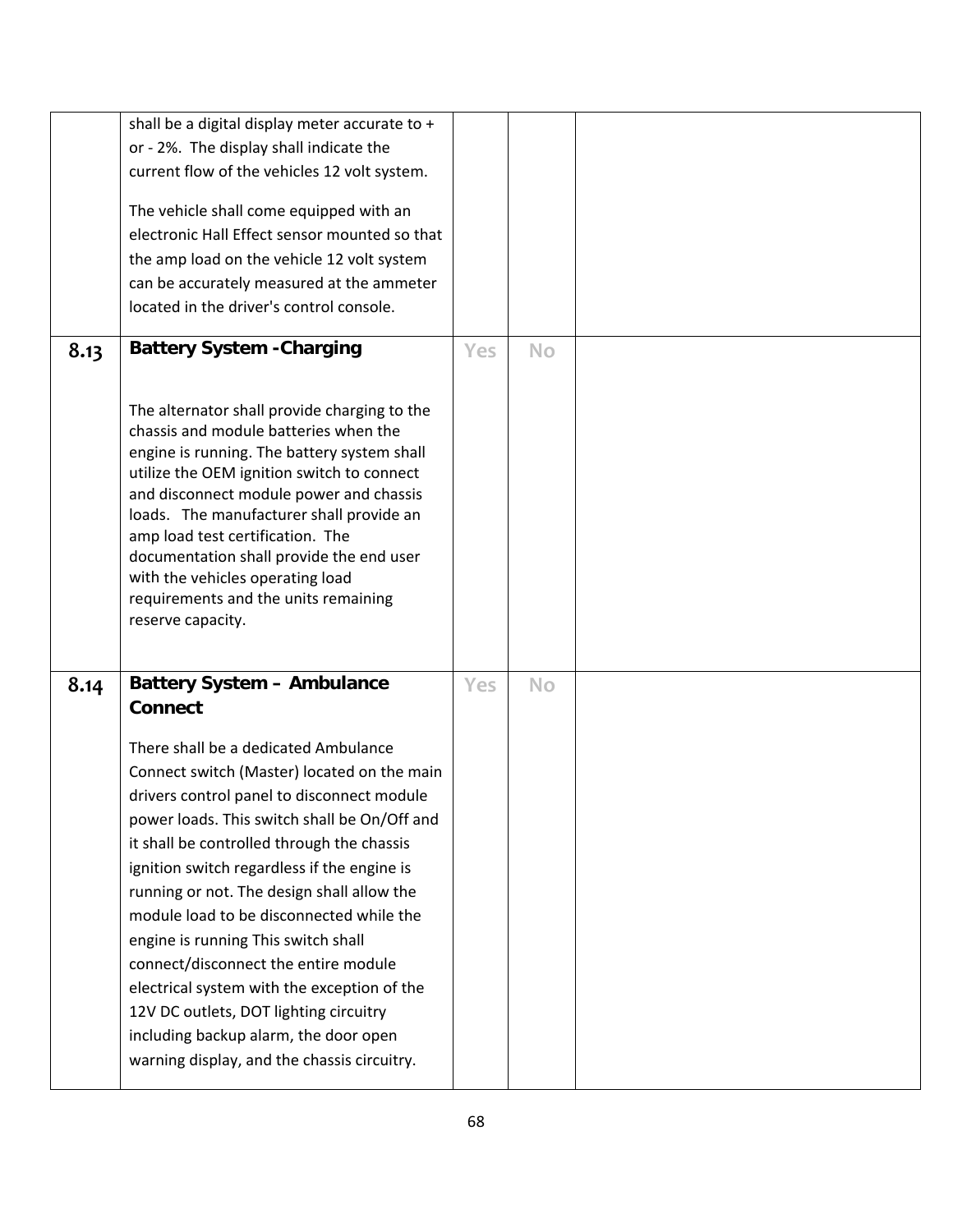| 8.15 | <b>Battery System - 5 Minute Timer</b>                                                                                                                                                                                                                                                                                                                                                                                                                                                                                                                           | Yes | <b>No</b> |  |
|------|------------------------------------------------------------------------------------------------------------------------------------------------------------------------------------------------------------------------------------------------------------------------------------------------------------------------------------------------------------------------------------------------------------------------------------------------------------------------------------------------------------------------------------------------------------------|-----|-----------|--|
|      | There shall be a 5 minute battery shut-off<br>circuit. The ignition switch, when shut off,<br>will activate a timer that will leave the<br>batteries on for five minutes so that the<br>module dome lights can be left on for<br>patient unloading or vehicle restocking.                                                                                                                                                                                                                                                                                        |     |           |  |
| 8.16 | <b>Batteries</b>                                                                                                                                                                                                                                                                                                                                                                                                                                                                                                                                                 | Yes | <b>No</b> |  |
|      | Battery compartment, located in lower<br>curbside exterior compartment, should be<br>easily accessible (slide out tray) It should be<br>ventilated and large enough to hold an OEM<br>and 2 dual purpose deep-cycle batteries.<br>Battery cables shall be AWG (1/0), enclosed<br>in loom and run unbroken from the battery<br>location to the power distribution. They shall<br>be secured underbody utilizing insulated<br>metal straps. Dedicated ambulance<br>conversion circuit batteries should be the<br>same brand, model and type (maintenance<br>free). |     |           |  |
| 8.17 | Anti-Theft - This switch when activated<br>permits the ignition key to be removed from<br>the steering column, while the engine is<br>running, thereby locking the steering column<br>and gear selection lever. All other<br>mechanical and electrical functions are<br>operable including power door and<br>compartment locks. No Exceptions                                                                                                                                                                                                                    | Yes | No        |  |
| 8.18 | Battery Boost - (Sure Start) Battery System.<br>This system has (2) isolated and fully charged<br>batteries to allow for emergency engine<br>starting should the chassis batteries become<br>discharged. A Momentary switch on the<br>front console. Will tie all batteries together.<br><b>No Exceptions</b>                                                                                                                                                                                                                                                    |     |           |  |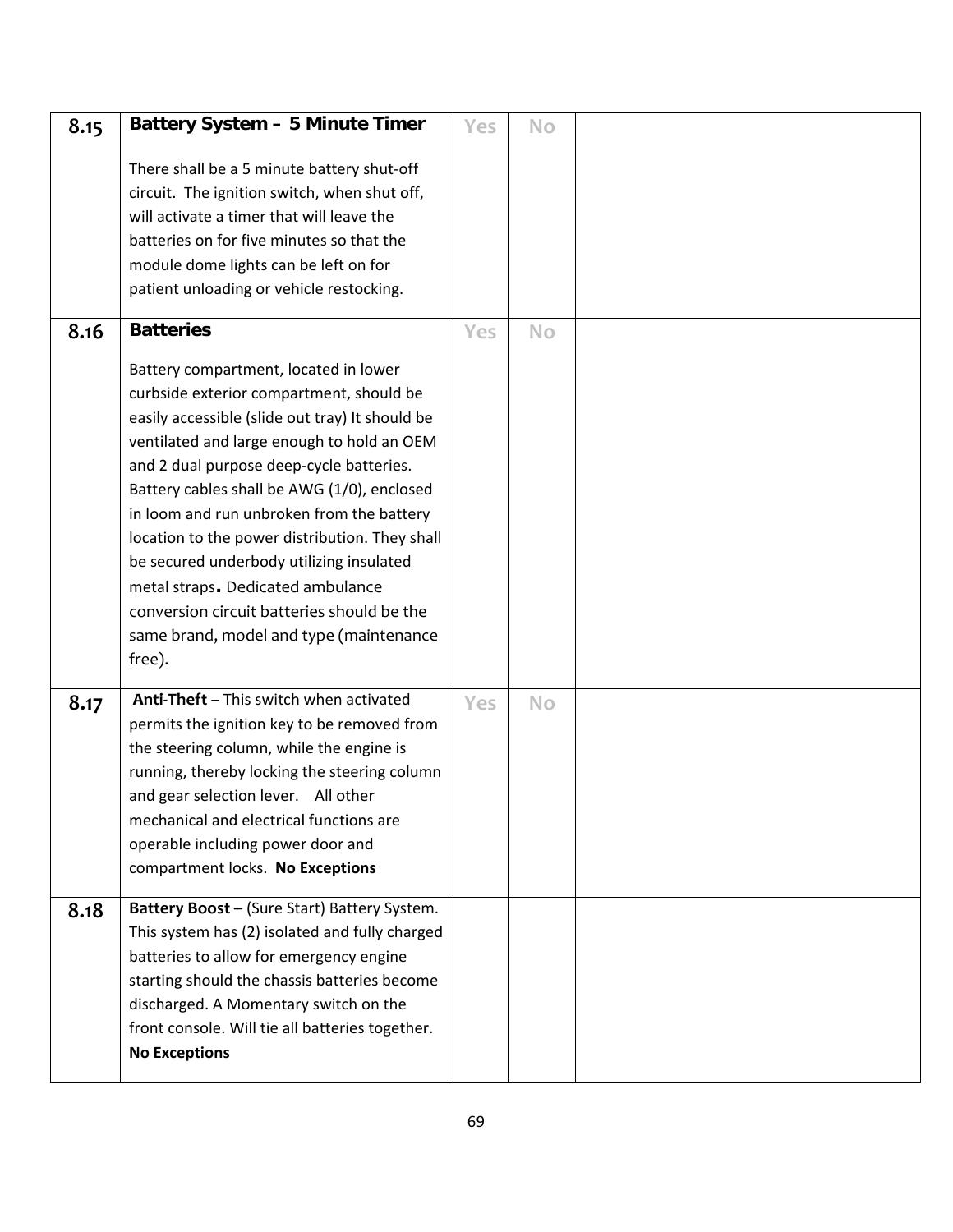| 8.19 | <b>Spare Circuits</b>                                                                                                                                                                                                                                                                                                                                                             | Yes | No        |  |
|------|-----------------------------------------------------------------------------------------------------------------------------------------------------------------------------------------------------------------------------------------------------------------------------------------------------------------------------------------------------------------------------------|-----|-----------|--|
|      | The vehicle shall come equipped with (2)<br>spare circuits rated at 10 amps each. One<br>circuit shall be controlled by a spare<br>rocker switch mounted in the front switch<br>panel.                                                                                                                                                                                            |     |           |  |
| 8.20 | <b>Fuses and Circuit Breakers</b>                                                                                                                                                                                                                                                                                                                                                 | Yes | No        |  |
|      | All circuits must be protected by means of<br>properly sized circuit breakers.<br>All circuit breakers (Pollack 54-5XXPL) must<br>be manual reset type. They must be securely<br>mounted, easily removable and readily<br>accessible for inspection and service.<br>All circuit breakers must have size and<br>function identified permanently at the<br>location of the breaker. |     |           |  |
| 8.21 | <b>Door Activated Switching</b>                                                                                                                                                                                                                                                                                                                                                   | Yes | <b>No</b> |  |
|      | Patient compartment doors must be fitted<br>with magnetic door switches . The side door<br>switch must operate one (1) bank of interior<br>lights on low and passenger side floodlight.<br>Rear door switch must operate one (1) bank<br>of the interior lights and the two (2) rear<br>facing loading lights.                                                                    |     |           |  |
| 8.22 | <b>Electrical Load Rating</b>                                                                                                                                                                                                                                                                                                                                                     | Yes | No        |  |
|      | A detailed estimate of the total electrical<br>load imposed by the conversion electrical<br>system, complete with all emergency<br>warning system components, must be<br>included with bid. Performance during the                                                                                                                                                                |     |           |  |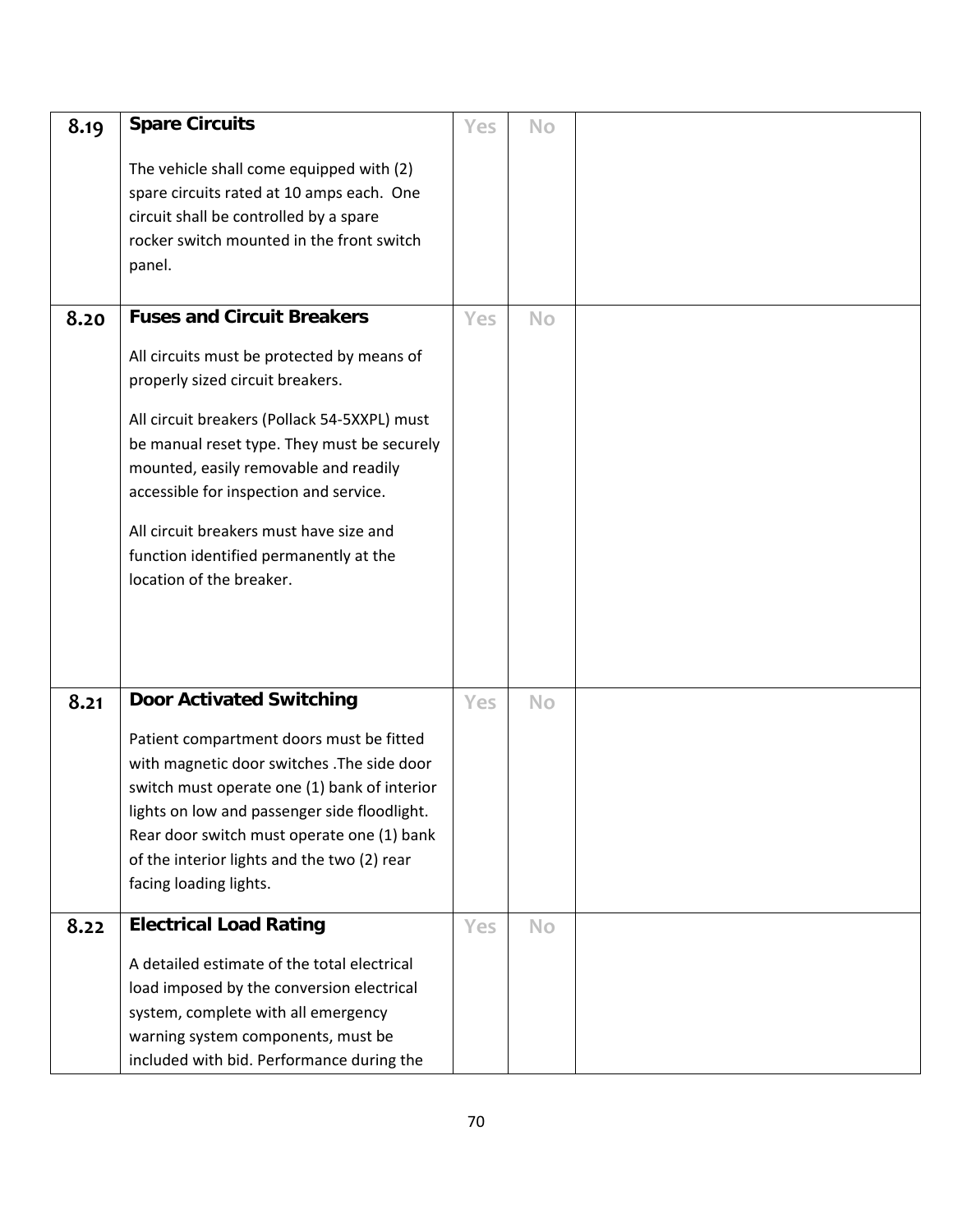|      | final inspection will be compared to this      |     |           |  |
|------|------------------------------------------------|-----|-----------|--|
|      | estimate.                                      |     |           |  |
|      |                                                |     |           |  |
| 8.23 | <b>Shorepower Inlet</b>                        |     |           |  |
|      | A 110 VAC, 20 amp Auto Eject shore power       |     |           |  |
|      | receptacle shall be supplied. It shall be      |     |           |  |
|      | capable of ejecting the plug when the vehicle  |     |           |  |
|      |                                                |     |           |  |
|      | starter is engaged. It shall be furnished with |     |           |  |
|      | a spring loaded weatherproof cover. It shall   |     |           |  |
|      | be located rearward of the mid body            |     |           |  |
|      | electrical compartment.                        |     |           |  |
|      |                                                |     |           |  |
|      |                                                |     |           |  |
|      |                                                |     |           |  |
|      |                                                |     |           |  |
|      |                                                |     |           |  |
|      |                                                |     |           |  |
|      |                                                |     |           |  |
|      |                                                |     |           |  |
|      |                                                |     |           |  |
|      |                                                |     |           |  |
|      |                                                |     |           |  |
|      |                                                |     |           |  |
| 8.24 | Inverter, 110 Volt                             | Yes | <b>No</b> |  |
|      | A minimum 1000 watt power inverter,            |     |           |  |
|      | Vanner 1050W (acceptance standard)             |     |           |  |
|      | complete with 50 Amp battery charger shall     |     |           |  |
|      | be installed. The charger shall be wired so    |     |           |  |
|      | that it charges all chassis and conversion     |     |           |  |
|      | batteries. The Inverter/Charger Shall come     |     |           |  |
|      | with a built-in transfer switch to             |     |           |  |
|      | automatically select either shore or inverter  |     |           |  |
|      | power.                                         |     |           |  |
|      |                                                |     |           |  |
|      | The remote monitor panel shall be installed    |     |           |  |
|      | by the Action Wall switch panel. The (110V)    |     |           |  |
|      | circuit must be ground fault interrupter (GFI) |     |           |  |
|      | protected.                                     |     |           |  |
|      |                                                |     |           |  |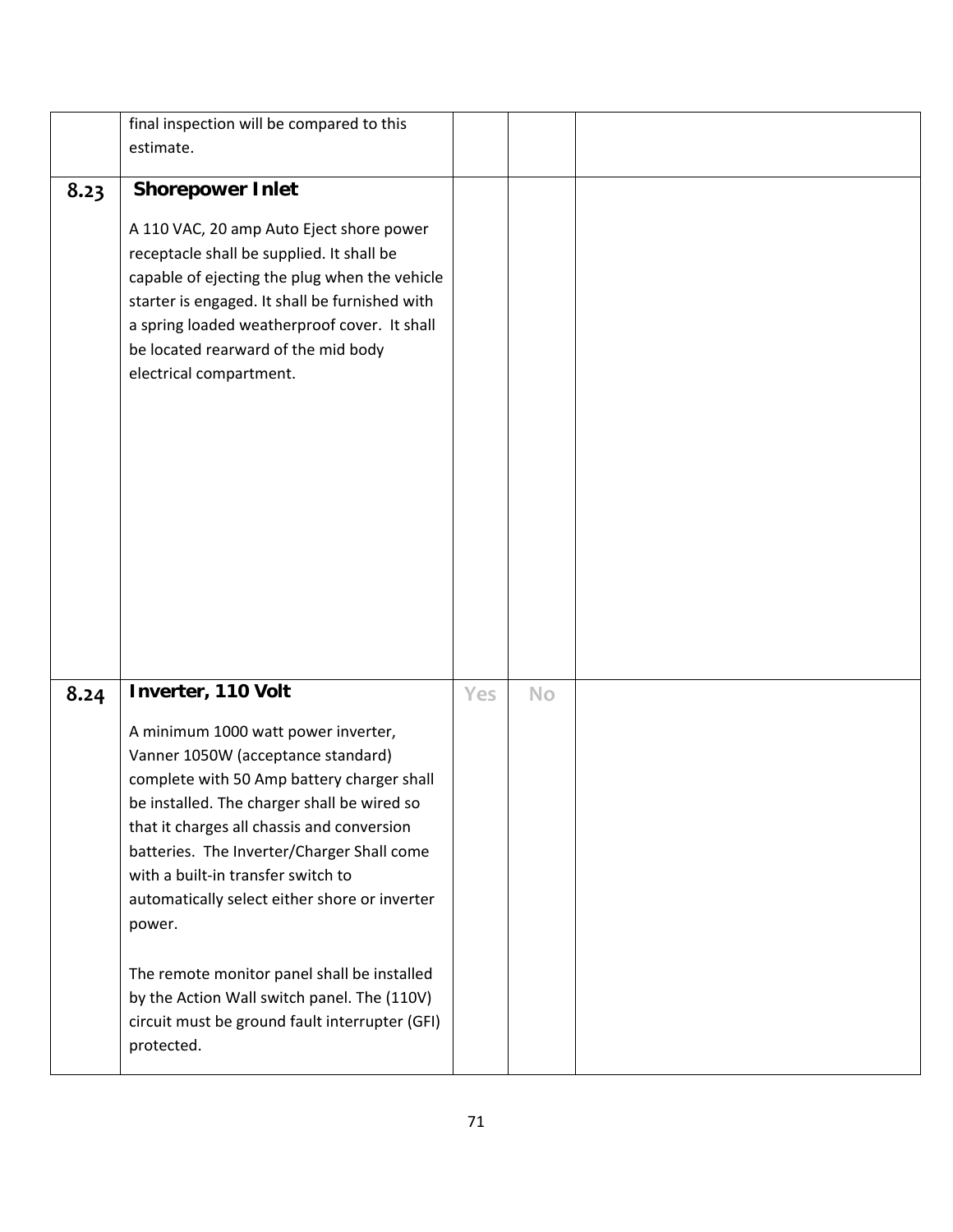|      | Inverter shall be ON demand (no dash<br>switch) to provide 110 volt AC power to the<br>110V outlets.                                                                                                           |            |           |  |
|------|----------------------------------------------------------------------------------------------------------------------------------------------------------------------------------------------------------------|------------|-----------|--|
| 8.25 | <b>110 Volt Outlets</b><br>One 110V receptacle over the Action<br>٠<br>Area Countertop<br>Three 110V receptacle in the Jump<br>٠<br>Kit cabinet, (1) at each shelf.<br>One at the head of the squadbench.<br>٠ | Yes        | <b>No</b> |  |
| 8.26 | 12 Volt Outlets<br>Two (2) 12V receptacles at the<br>п<br>forward action wall.<br>One 12V receptacle above the 2 <sup>nd</sup><br>٠<br>shelf of the Jump Kit cabinet near<br>the curbside entrance.            | <b>Yes</b> | <b>No</b> |  |

# **Section 9 Exterior Lighting Systems**

| <b>Item</b> | <b>Specification</b>                                                                                                                                                                                                                                                                                                                                                   | Yes | <b>No</b> | <b>Deviation/Explanation</b>     |
|-------------|------------------------------------------------------------------------------------------------------------------------------------------------------------------------------------------------------------------------------------------------------------------------------------------------------------------------------------------------------------------------|-----|-----------|----------------------------------|
| No.         |                                                                                                                                                                                                                                                                                                                                                                        |     |           | (attach necessary documentation) |
| 9.1         | <b>Emergency Warning lights, General</b>                                                                                                                                                                                                                                                                                                                               | Yes | <b>No</b> |                                  |
|             | The emergency warning system must provide the vehicle<br>with all-round conspicuity, be highly perceptible and have<br>attention-getting audio and visual signals for the safety of<br>the ambulance and public, while imposing the minimum<br>electrical load on the conversion electric system.<br>The emergency lighting system must utilize all LED<br>technology. |     |           |                                  |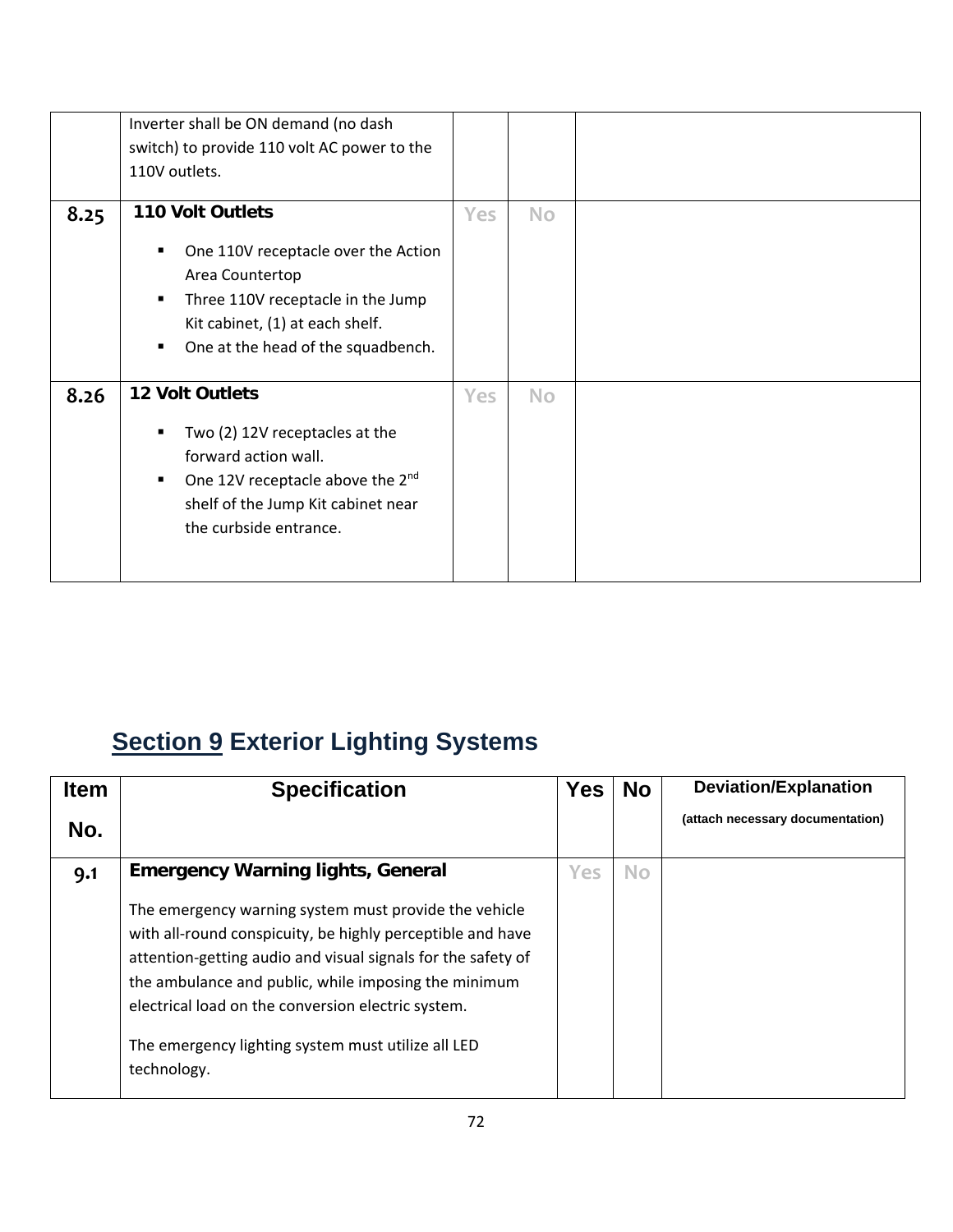|     | To maximize conspicuity, this system adheres to the                                                              |     |           |  |
|-----|------------------------------------------------------------------------------------------------------------------|-----|-----------|--|
|     | principles that: White (clear) light will be used to gain the                                                    |     |           |  |
|     | viewer's attention, Red light will convey the "emergency"<br>message and Amber will convey the "caution, vehicle |     |           |  |
|     | stopped" message.                                                                                                |     |           |  |
|     |                                                                                                                  |     |           |  |
|     | The system must be comprised of components and devices                                                           |     |           |  |
|     | that comply with the requirements of current SAE standards                                                       |     |           |  |
|     | that are applicable to the unit.                                                                                 |     |           |  |
|     | All warning lights must be mounted so as to project                                                              |     |           |  |
|     | maximum effective intensity beam of the horizontal axis $+0^\circ$                                               |     |           |  |
|     | up, -2° down. They must project a beam spread of at least                                                        |     |           |  |
|     | 5° up and 5° down, and at least 45° left and right of the                                                        |     |           |  |
|     | horizontal-vertical axis.                                                                                        |     |           |  |
|     |                                                                                                                  |     |           |  |
|     | The energy output of the warning light system must not<br>degenerate below the performance requirements over the |     |           |  |
|     | life of lamps.                                                                                                   |     |           |  |
|     |                                                                                                                  |     |           |  |
|     |                                                                                                                  |     |           |  |
|     |                                                                                                                  |     |           |  |
|     |                                                                                                                  |     |           |  |
|     |                                                                                                                  |     |           |  |
|     |                                                                                                                  |     |           |  |
|     |                                                                                                                  |     |           |  |
| 9.2 | <b>Forward Roof-level Warning Lights</b>                                                                         | Yes | <b>No</b> |  |
|     |                                                                                                                  |     |           |  |
|     | Front Flashers - There shall be seven (7) Whelen 900 Series                                                      | Yes | <b>No</b> |  |
|     | Super LED flashers mounted across the front of the module.                                                       |     |           |  |
|     | Layout shall be Red/White/Red/White/Red/White/Red.                                                               |     |           |  |
|     | Lights are to be mounted on front module wall and                                                                |     |           |  |
|     | Auxiliary A/C condenser cover                                                                                    |     |           |  |
|     | <b>Side and Rear Roof-level Warning Lights</b>                                                                   | Yes | No        |  |
| 9.3 |                                                                                                                  |     |           |  |
|     | A) Side Flashers - There shall be a total of four (4) Red                                                        | Yes | <b>No</b> |  |
|     | Whelen 900 Series Super LEDs. The lights shall be located at                                                     |     |           |  |
|     | the upper outboard corners of the curbside and streetside                                                        |     |           |  |
|     | walls of the module.                                                                                             |     |           |  |
|     |                                                                                                                  |     |           |  |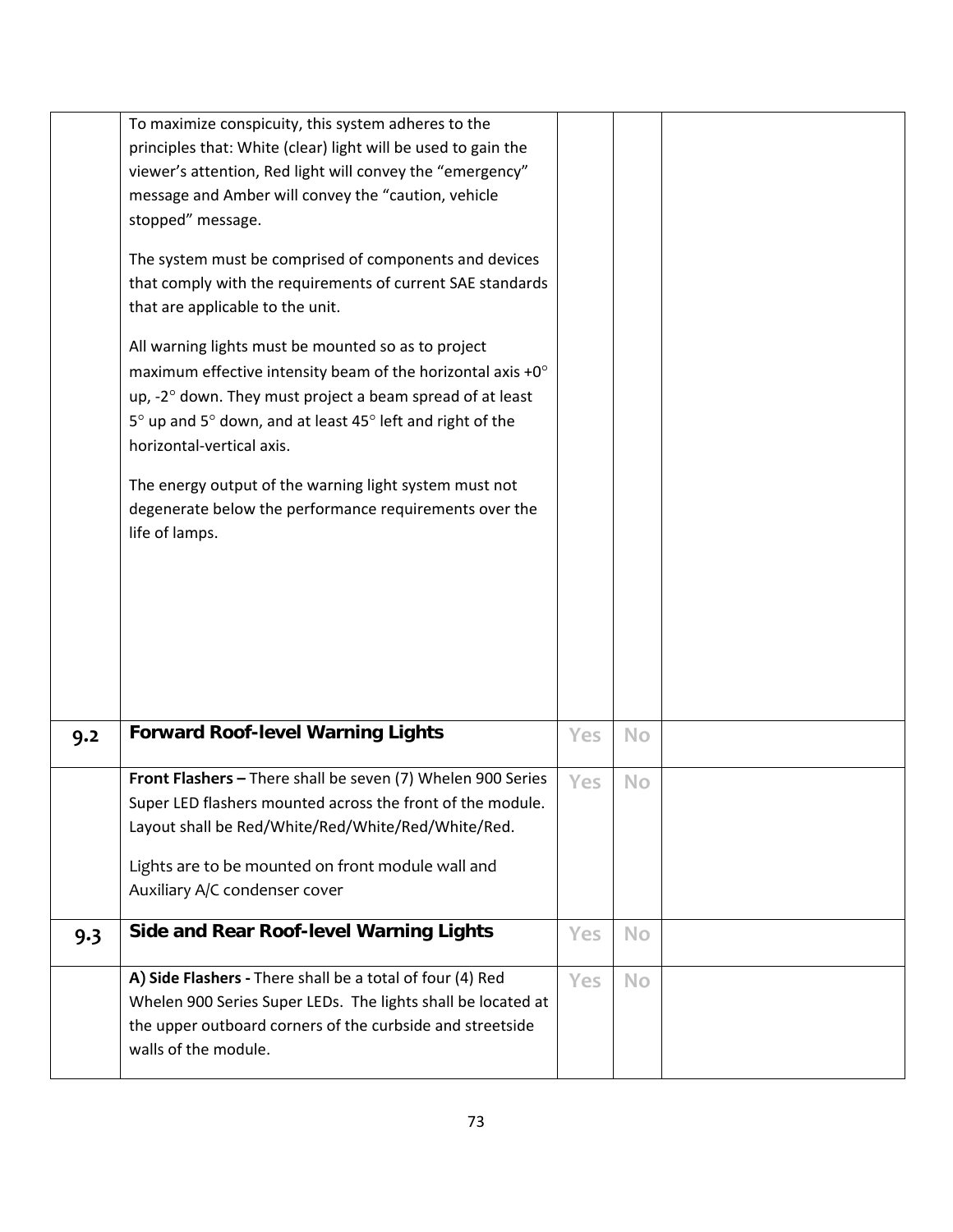| B) Rear Flashers - There shall be two (2) Whelen Red 900<br>Series Super LED flashers located on the upper outboard<br>corners of the rear of the module.<br>There shall be a one (1) Amber Whelen 700 Series Linear<br>Super LED. The light shall be located at the upper center of<br>the rear of the module.<br>C) Window Flashers - - There shall be two (2) additional<br>Whelen Red 900 Series Super LED flashers on the rear to<br>show through the windows when the doors are open.                                                                                                                                                                                                                                                             | Yes        | <b>No</b> |  |
|---------------------------------------------------------------------------------------------------------------------------------------------------------------------------------------------------------------------------------------------------------------------------------------------------------------------------------------------------------------------------------------------------------------------------------------------------------------------------------------------------------------------------------------------------------------------------------------------------------------------------------------------------------------------------------------------------------------------------------------------------------|------------|-----------|--|
| E) Turn Signals - There shall be a total of two (2) Whelen<br>600 Series Amber LED Turn Signal lights. One shall be on<br>the rear curbside and one on the rear streetside.                                                                                                                                                                                                                                                                                                                                                                                                                                                                                                                                                                             | <b>Yes</b> | <b>No</b> |  |
| F) Marker Lights - The upper body marker lights shall be<br>Whelen OS Mini LED type. There shall be (2) Amber<br>mounted at the forward end of each side of the module<br>roof, (2) Red mounted at the rearward end of each side of<br>the module and (2) Red mounted in the rear module in the<br>corners. The shall be (3) forward facing Amber marker lights<br>mounted above the 900 Series lights and (3) rear facing Red<br>marker lights mounted above the Amber 700 Series light<br>There shall be two (2) rear Whelen 500 Series Red LED<br>lights, mid body on the sides of the module at the rear.<br>These lights shall be wired to function as both DOT marker<br>lights and as turn indicators and as emergency hazard<br>warning lights. | <b>Yes</b> | <b>No</b> |  |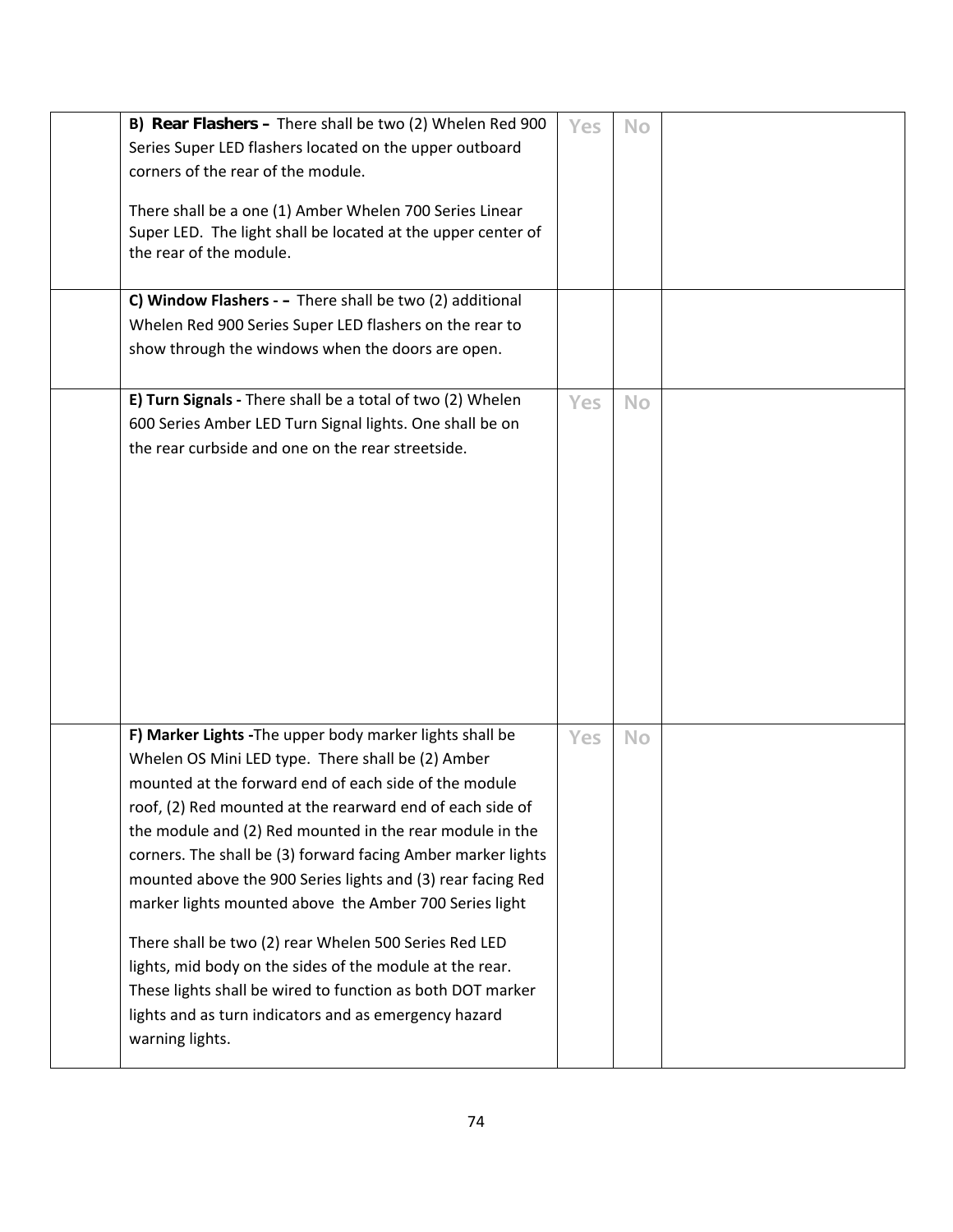|     | There shall LED marker lights installed within the crash rail. |            |           |  |
|-----|----------------------------------------------------------------|------------|-----------|--|
|     | (2) Amber forward each side and (1) rear each side.            |            |           |  |
|     |                                                                |            |           |  |
|     | G) Tail/Brake/Backup - There shall be Four (4) rear            | <b>Yes</b> | <b>No</b> |  |
|     | Whelen 600 Series LED Tail and Brake Lights. Two shall be      |            |           |  |
|     | on the rear curbside and Two on the rear street side below     |            |           |  |
|     | the Turn Signals.                                              |            |           |  |
|     | There shall be one LED Brake Light mounted center above        |            |           |  |
|     | the rear doors to function as a high center mount brake        |            |           |  |
|     | light.                                                         |            |           |  |
|     |                                                                |            |           |  |
|     | There shall be a total of two (2) White Whelen 700 Series      |            |           |  |
|     | LED Backup lights mounted on the rear of the module above      |            |           |  |
|     | the diamond plate.                                             |            |           |  |
|     |                                                                |            |           |  |
|     | H) Chrome flanges shall be included on all emergency and       | Yes        | <b>No</b> |  |
|     | automotive lights.                                             |            |           |  |
| 9.4 | <b>Grille Lights</b>                                           | Yes        | <b>No</b> |  |
|     |                                                                |            |           |  |
|     | There shall be a total of two (2) Red Whelen 500 Series        | Yes        | <b>No</b> |  |
|     | Super LED's. The lights shall be located at the outboard       |            |           |  |
|     | sides of the chassis grille in the upper section.              |            |           |  |
|     |                                                                |            |           |  |
|     |                                                                |            |           |  |
| 9.5 | There shall be a total of two (2) White Whelen 500             | Yes        | <b>No</b> |  |
|     | Series Super LED's. The lights shall be located at the         |            |           |  |
|     | outboard sides of the chassis grille in the lower section.     |            |           |  |
| 9.6 | <b>Intersection Warning Lights</b>                             | Yes        | <b>No</b> |  |
|     |                                                                |            |           |  |
|     | There shall be a total of two (4) Red Whelen 700 Series        | Yes        | <b>No</b> |  |
|     | Super LED's. The lights shall be located on the chassis        |            |           |  |
|     | fenders and over the rear wheel wells.                         |            |           |  |
| 9.7 | <b>Emergency Light Switching</b>                               | Yes        | <b>No</b> |  |
|     |                                                                |            |           |  |
| 9.8 | <b>Flash Pattern</b>                                           | Yes        | No        |  |
|     |                                                                |            |           |  |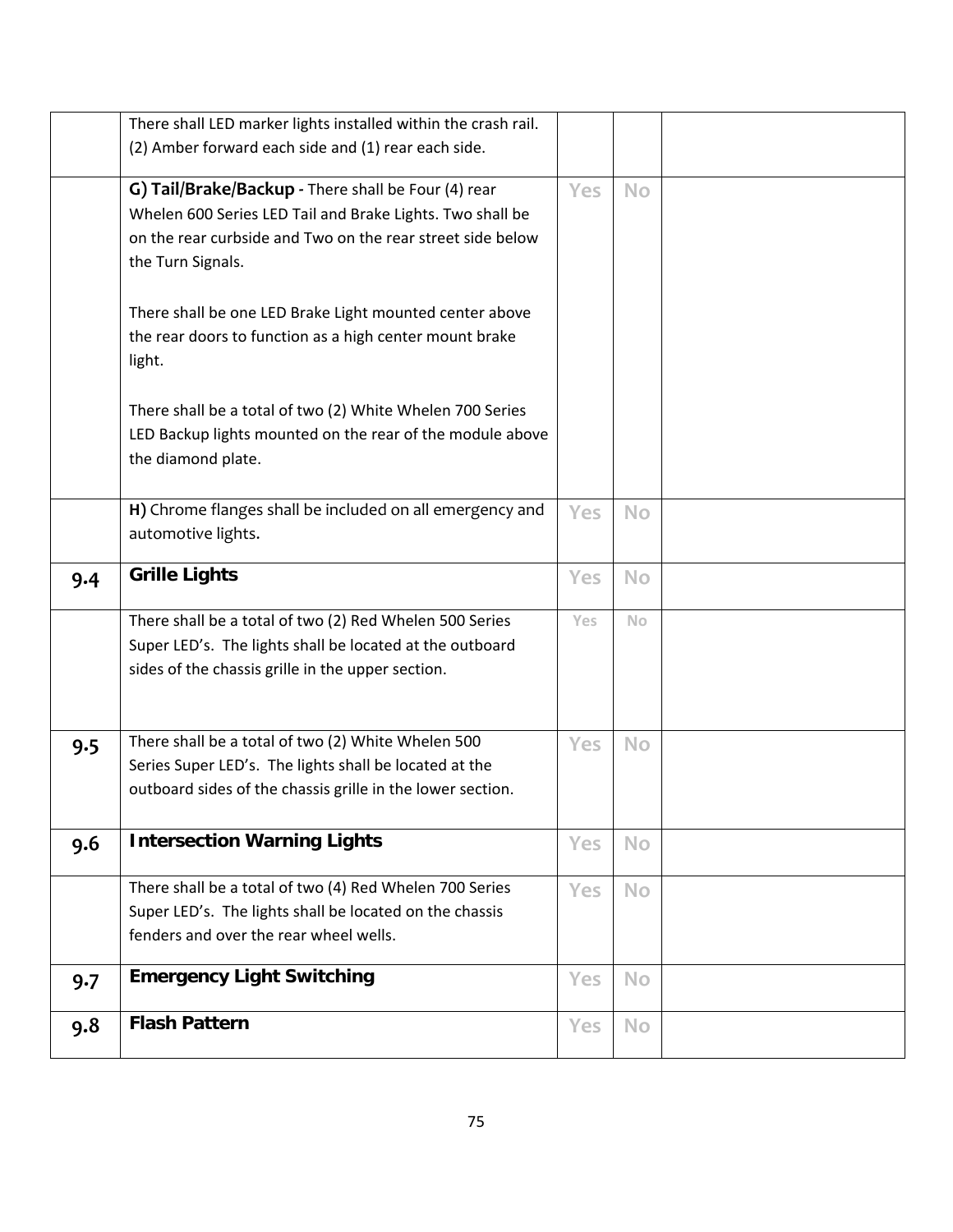|       | A) Rear upper Led flashers to be 'On' with the brake<br>lights. Emergency lights to override the brake lights.                                                                                                                                                                                                                                                                                 | Yes        | <b>No</b> |  |
|-------|------------------------------------------------------------------------------------------------------------------------------------------------------------------------------------------------------------------------------------------------------------------------------------------------------------------------------------------------------------------------------------------------|------------|-----------|--|
|       | B) Light heads to be wired to meet KKK. "A" should<br>alternate with "B" and the flash pattern should be a triple<br>flash (two quick followed by a longer third).                                                                                                                                                                                                                             | <b>Yes</b> | <b>No</b> |  |
| 9.9   | <b>Exterior Task Lighting/Scene Lights</b>                                                                                                                                                                                                                                                                                                                                                     | Yes        | <b>No</b> |  |
|       | Whelen 900 Series LED scene lights: Two (2) White Scene<br>lights on each side (left-street side and right-curbside) of<br>the ambulance. Two (2) White Scene lights on the rear<br>plane of the vehicle (unobstructed when the rear doors are<br>open). Scene light activation controlled at driver's console.<br>Curbside and rear lights must activate when respective<br>doors are opened. | Yes        | <b>No</b> |  |
| 9.9.1 | The rear facing scene lights and backup lights shall operate<br>automatically when the vehicle transmission is placed in<br>"REVERSE".                                                                                                                                                                                                                                                         | <b>Yes</b> | <b>No</b> |  |
| 9.9.3 | Patient Compartment door switching to be designed to<br>allow for temporary disconnection of scene lights while the<br>door is open. Once the door is closed again the switch<br>resets to normal momentary On/Off operation.                                                                                                                                                                  | <b>Yes</b> | <b>No</b> |  |

# **Section 10 Audible Emergency Warning (Siren)**

| <b>Item</b> | <b>Specification</b>                                                                                                                                                         | <b>Yes</b> | <b>No</b> | <b>Deviation/Explanation</b>     |
|-------------|------------------------------------------------------------------------------------------------------------------------------------------------------------------------------|------------|-----------|----------------------------------|
| No.         |                                                                                                                                                                              |            |           | (attach necessary documentation) |
| 10.1        | A) Siren/PA System - Siren-PA System to be Federal EQ2B<br>with: radio, PA, Manual, Wail, Yelp, Air Horn and Piercer<br>tone.                                                | Yes        | <b>No</b> |                                  |
|             | <b>B) Siren Speakers</b> shall be Cast Products polished aluminum<br>and shall be mounted outboard on the bumper end and be<br>a minimum 100 watt. They shall meet SAE J1849 |            |           |                                  |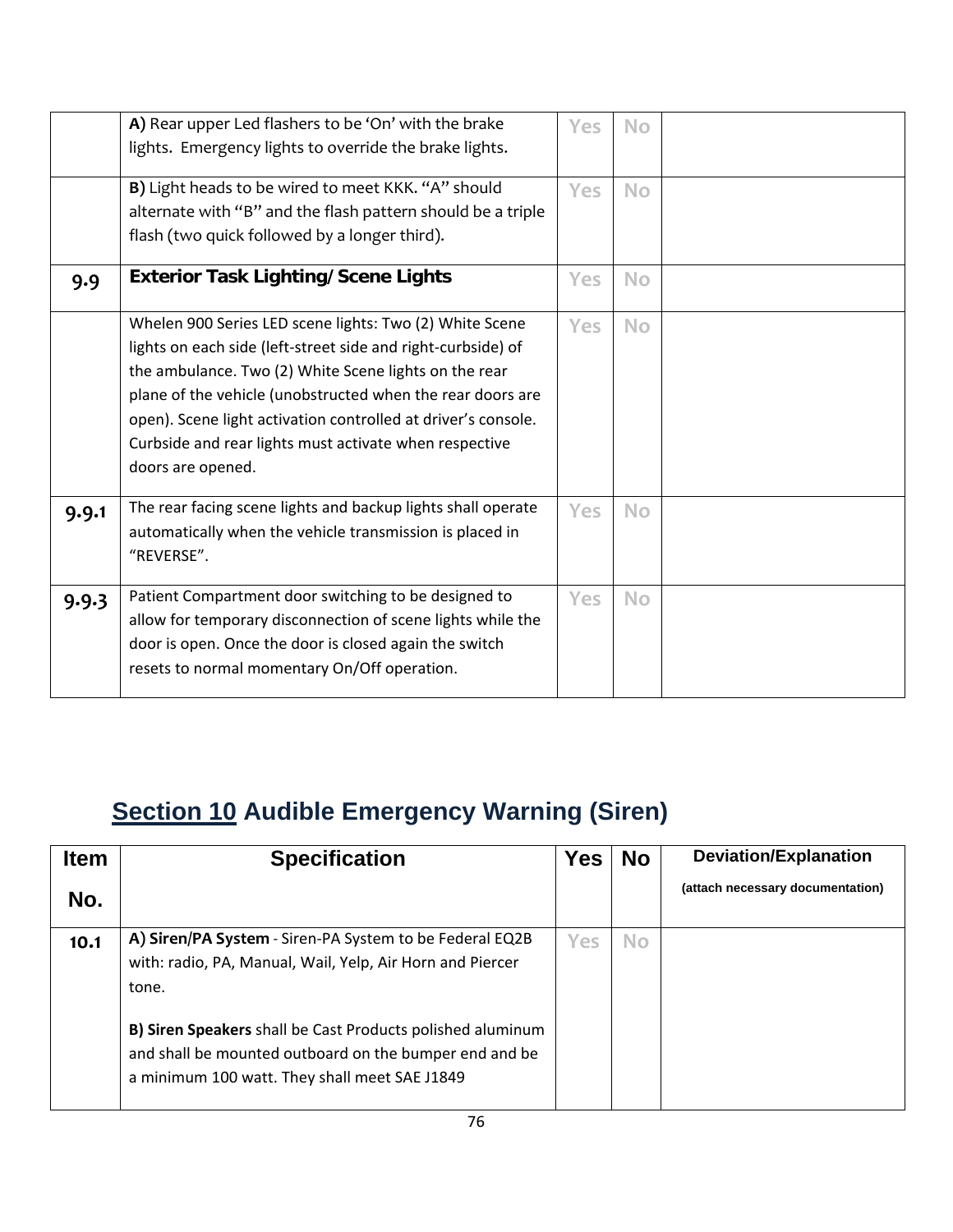|    | G) The Siren shall operate through the chassis horn ring | Yes |  |
|----|----------------------------------------------------------|-----|--|
|    | whenever the siren is On. When the Siren is Off, the     |     |  |
|    | horn ring shall operate the chassis horns.               |     |  |
| H) | Install a Buell Airhorn System. Horns to be mounted in   |     |  |
|    | lower front bumper.                                      |     |  |
|    |                                                          |     |  |

### **Section 11 Oxygen System**

| <b>Item</b> | <b>Specification</b>                                                                                                                                                                                                                                                                                                                                                                                                                                                                                                                                                 | <b>Yes</b> | <b>No</b> | <b>Deviation/Explanation</b>     |
|-------------|----------------------------------------------------------------------------------------------------------------------------------------------------------------------------------------------------------------------------------------------------------------------------------------------------------------------------------------------------------------------------------------------------------------------------------------------------------------------------------------------------------------------------------------------------------------------|------------|-----------|----------------------------------|
| No.         |                                                                                                                                                                                                                                                                                                                                                                                                                                                                                                                                                                      |            |           | (attach necessary documentation) |
| 11.1        | This compartment shall contain a ramp system and a two<br>wheel cart to facilitate loading the oxygen tank without<br>lifting                                                                                                                                                                                                                                                                                                                                                                                                                                        | Yes        | <b>No</b> |                                  |
| 11.2        | Oxygen Hoses - all oxygen system service hoses, fittings<br>and devices shall be made of non-ferrous materials. Hoses<br>used to pipe medical Oxygen shall be electrically non-<br>conductive, $\frac{1}{4}$ " inside diameter with an abrasion resistant,<br>white colored outer jacket. The hose manufacturer's<br>name, part number, inside dimension and working<br>pressure rating shall be permanently marked along the<br>entire length of the hose. Hoses shall be secured to<br>prevent excess movement.<br>An Oxygen Wrench shall be tethered to the wall. | Yes        | <b>No</b> |                                  |
| 11.3        | Oxygen Outlets - There shall be (3) Quick Disconnect<br>Oxygen outlets installed, One Action Wall, One Ceiling<br>and One Forward Squad Bench                                                                                                                                                                                                                                                                                                                                                                                                                        | Yes        | No        |                                  |
| 11.4        | Electric O <sub>2</sub> - An electric Oxygen solenoid with switch on<br>rear panel to be installed. It shall include a Manual Bypass<br>on the Action Wall should the electric fail.                                                                                                                                                                                                                                                                                                                                                                                 | <b>Yes</b> | <b>No</b> |                                  |
| 11.5        | 50 PSI regulator shipped loose with the vehicle.                                                                                                                                                                                                                                                                                                                                                                                                                                                                                                                     | Yes        | <b>No</b> |                                  |

## **Section 12 Fixed Suction (Vacuum) System**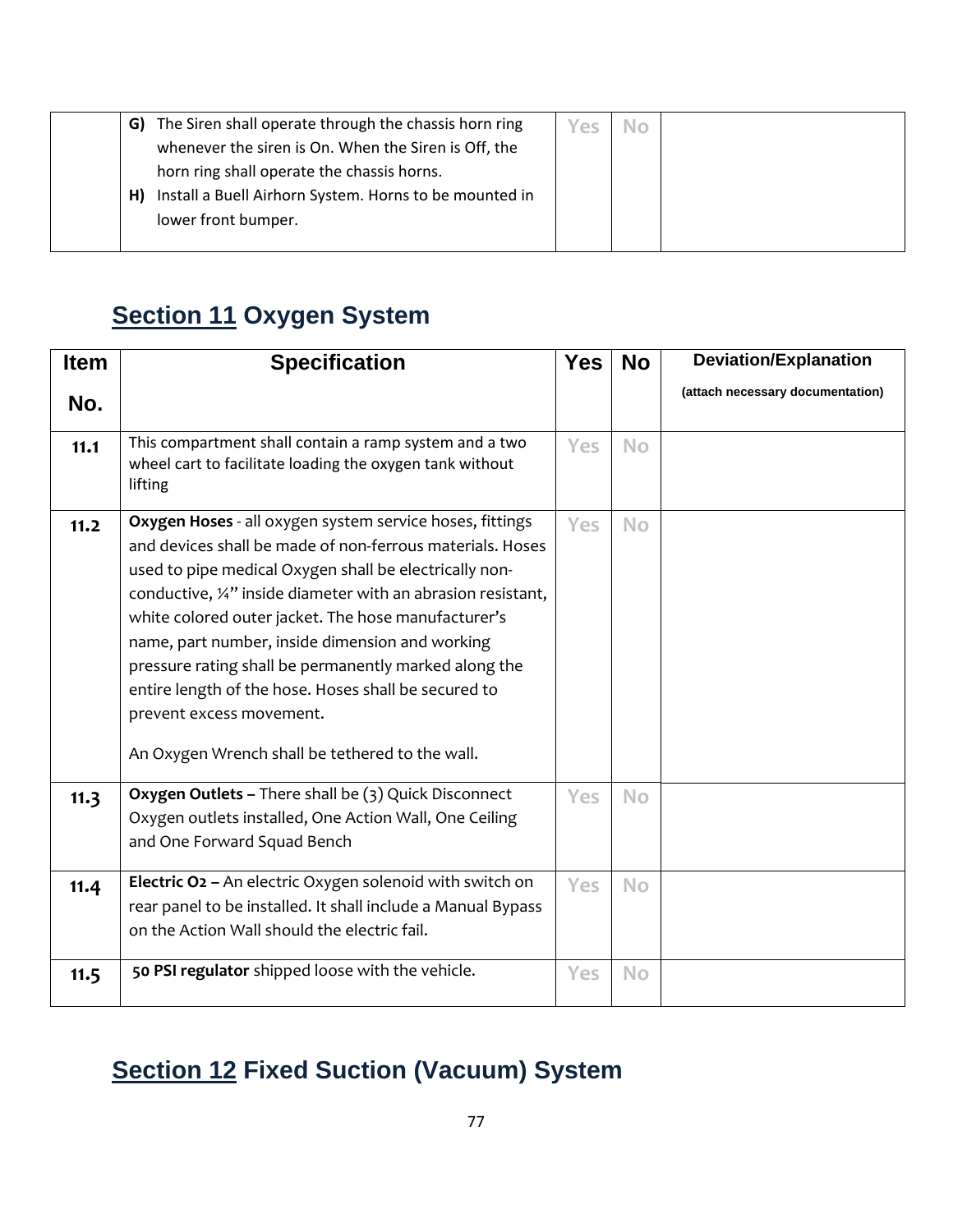| <b>Item</b> | <b>Specification</b>                                                                                                                                                                                                                                                                                                                                                                                                                                                                          | <b>Yes</b> | <b>No</b> | <b>Deviation/Explanation</b>     |
|-------------|-----------------------------------------------------------------------------------------------------------------------------------------------------------------------------------------------------------------------------------------------------------------------------------------------------------------------------------------------------------------------------------------------------------------------------------------------------------------------------------------------|------------|-----------|----------------------------------|
| No.         |                                                                                                                                                                                                                                                                                                                                                                                                                                                                                               |            |           | (attach necessary documentation) |
| 12.1        | Aspirator System A Lexan mounting bracket for a 1200 CC<br>disposable suction canister shall be recessed below the<br>action wall countertop. The suction pump shall be piped to<br>an SSCOR regulator that is mounted on the action wall near<br>the suction canister. The regulator shall be complete with<br>indicator gauge and shall be piped to the vacuum pump.<br>One 72 inch patient suction tube with a plastic suction tip<br>shall also be supplied with the system. See Drawings | <b>Yes</b> | No.       |                                  |
| 12.2        | <b>Collection Container and Mount The container mount</b><br>and 1200 ml collection container system should be<br>preferably the MediVac Guardian with disposable hard,<br>clear plastic canister.                                                                                                                                                                                                                                                                                            | Yes        | <b>No</b> |                                  |

## **Section 13 Safety Equipment**

| <b>Item</b> | <b>Specification</b>                                                                                                                                                                                                                                                                         | Yes | <b>No</b> | <b>Deviation/Explanation</b>     |
|-------------|----------------------------------------------------------------------------------------------------------------------------------------------------------------------------------------------------------------------------------------------------------------------------------------------|-----|-----------|----------------------------------|
| No.         |                                                                                                                                                                                                                                                                                              |     |           | (attach necessary documentation) |
| 13.1        | <b>Cushions and Protective Pads - Interior</b>                                                                                                                                                                                                                                               | Yes | <b>No</b> |                                  |
|             | All seating and protective pads shall be covered in seamless<br>vacuum formed vinyl. Seamless cushions and pads are<br>required for infectious control. Cushions with seams are<br>especially susceptible to blood born pathogen<br>contamination. Sewn seams puncture the vinyl surface and |     |           |                                  |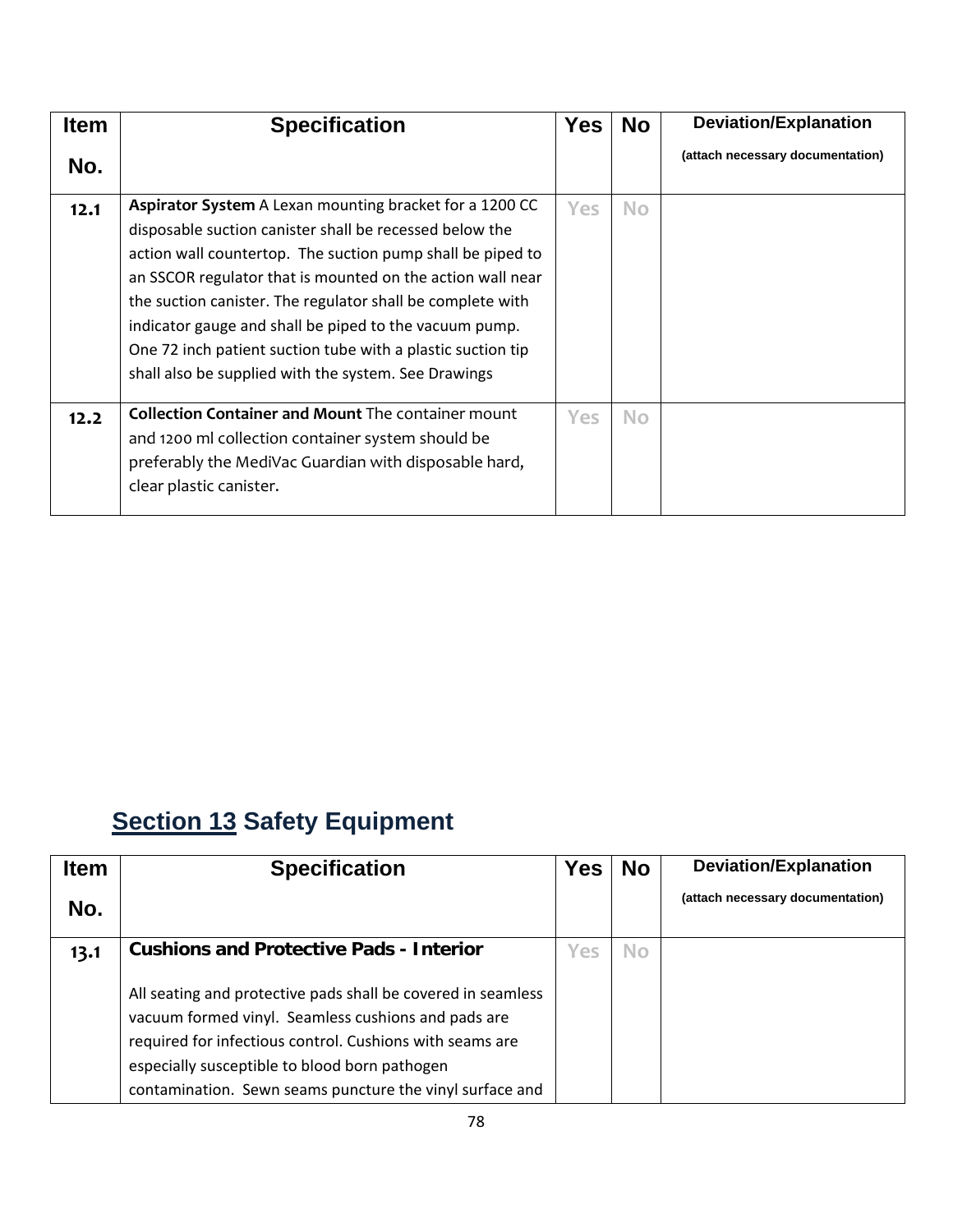|      | it is extremely difficult to reseal these surfaces. Vinyl seat  |            |           |  |
|------|-----------------------------------------------------------------|------------|-----------|--|
|      | covers must be vacuum formed. Hand stretched vinyl will         |            |           |  |
|      | not be acceptable because it keeps the vinyl surface under      |            |           |  |
|      | constant tension and therefore more susceptible to tears        |            |           |  |
|      | and cracking.                                                   |            |           |  |
|      |                                                                 |            |           |  |
| 13.2 | <b>Cushions and Protective Pads - Vinyl</b>                     | <b>Yes</b> | <b>No</b> |  |
|      |                                                                 |            |           |  |
|      | Vinyl selected must be color coordinated with the               |            |           |  |
|      | attendant seat. It shall be commercial grade minimum of         |            |           |  |
|      | 32 ounce weight. It shall be abrasion resistant utilizing the   |            |           |  |
|      | Wyzenbeek test method of 500,000 double rubs with #8            |            |           |  |
|      | cotton duck. It shall have antibacterial properties (Staph      |            |           |  |
|      | resistant) as well as mildew resistant. It shall also be urine, |            |           |  |
|      | sulphide, oil and enhanced bleach resistant. It shall be        |            |           |  |
|      | flame resistant to FMVSS 302.                                   |            |           |  |
|      |                                                                 |            |           |  |
| 13.3 |                                                                 | <b>Yes</b> | <b>No</b> |  |
|      | <b>Cushions and Protective Pads - Foam</b>                      |            |           |  |
|      |                                                                 |            |           |  |
|      | Foam utilized for cushions and back rests shall be a            |            |           |  |
|      | minimum 2 inch medium density closed cell foam that             |            |           |  |
|      | meets FMVSS 302 flamability tests.                              |            |           |  |
|      |                                                                 |            |           |  |
|      |                                                                 |            |           |  |
|      |                                                                 |            |           |  |
|      |                                                                 |            |           |  |
|      |                                                                 |            |           |  |
| 13.4 | <b>Cushions and Protective Pads - Head Bumpers</b>              | <b>Yes</b> | <b>No</b> |  |
|      |                                                                 |            |           |  |
|      | There shall be Yellow Safety Vinyl head bumpers located         |            |           |  |
|      | over the module entrance doors. The side entry door             |            |           |  |
|      | header shall have a foam padded cushion spanning the full       |            |           |  |
|      | width and height of the header wall above the door. The         |            |           |  |
|      | rear entry door header shall have a 2" high density flame       |            |           |  |
|      | retardant covered cushion spanning the full width and           |            |           |  |
|      | height of the header wall above the doors.                      |            |           |  |
| 13.5 | <b>Cushions and Protective Pads - Backrests</b>                 | <b>Yes</b> | <b>No</b> |  |
|      |                                                                 |            |           |  |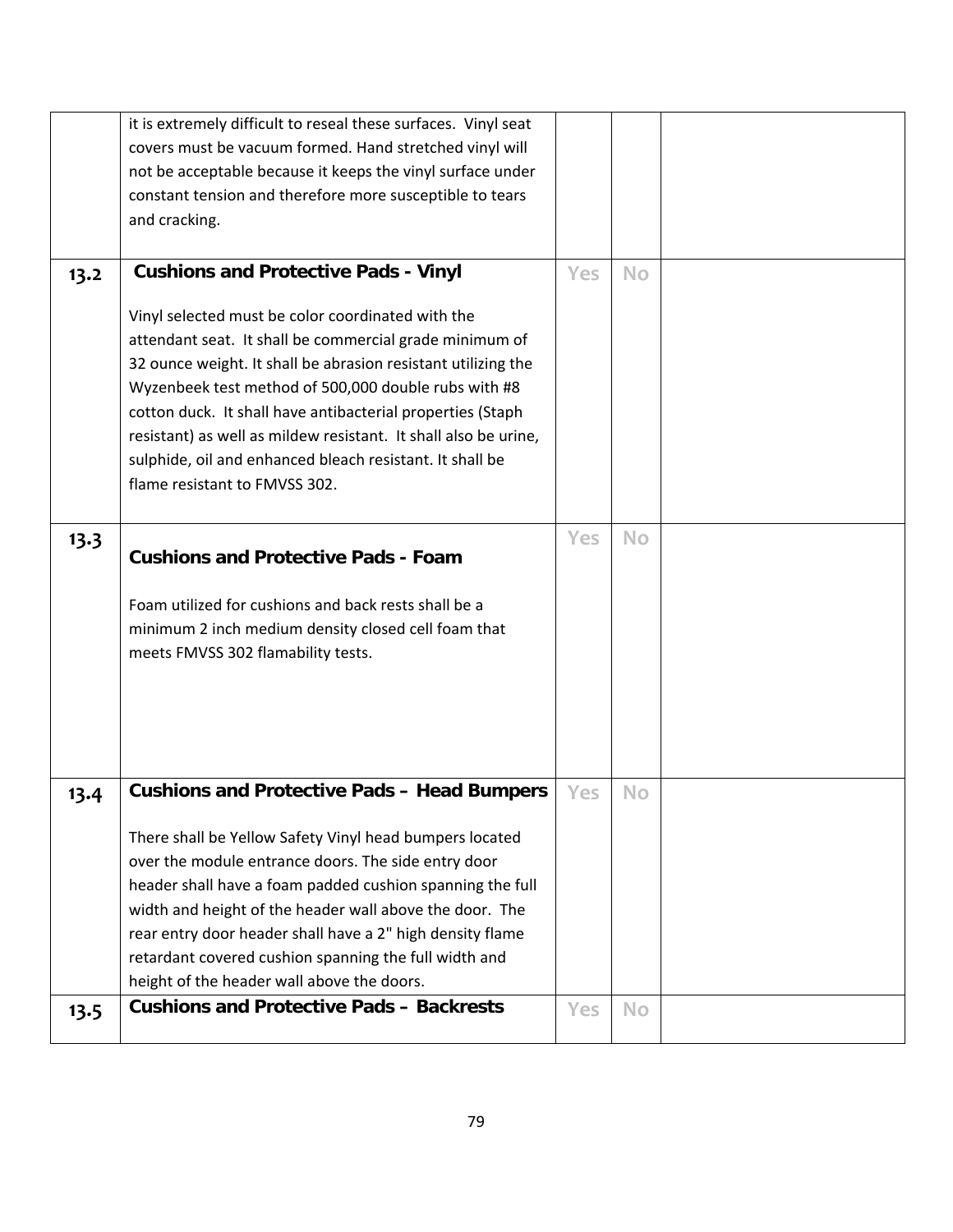|      | All of the backrests and seat cushions shall be constructed<br>with 2 inch thick, high density fire retardant foam covered<br>with a heavy grade color coordinated vinyl. The cushions<br>and backrests shall be thermal vacuum formed automotive<br>vinyl. Backrest and seat cushions shall be securely fastened<br>yet easily removable for cleaning. All other cushions shall<br>be attached with Christmas tree type automotive blind<br>fasteners.<br>The Squad Bench backrest must have a lower lumbar<br>support bolster formed into the cushion. Separate lumbar<br>cushion will not be acceptable because it increases seams<br>and crevices. |     |           |  |
|------|--------------------------------------------------------------------------------------------------------------------------------------------------------------------------------------------------------------------------------------------------------------------------------------------------------------------------------------------------------------------------------------------------------------------------------------------------------------------------------------------------------------------------------------------------------------------------------------------------------------------------------------------------------|-----|-----------|--|
|      | A) Passenger Restraint All seating positions should have<br>OEM seat belt(s) that comply with FMVSS                                                                                                                                                                                                                                                                                                                                                                                                                                                                                                                                                    | Yes | <b>No</b> |  |
| 13.6 | <b>Rail and Handles</b>                                                                                                                                                                                                                                                                                                                                                                                                                                                                                                                                                                                                                                | Yes | No        |  |
|      | A) Ceiling-mounted grab rail in the patient compartment<br>should run the maximum length above the main cot (Yellow<br>'anti-microbial' impregnated). No Exceptions                                                                                                                                                                                                                                                                                                                                                                                                                                                                                    | Yes | <b>No</b> |  |
|      | B) Rear and side entrance doors to be equipped with yellow<br>"L" type grab handles (anti-microbial impregnated).                                                                                                                                                                                                                                                                                                                                                                                                                                                                                                                                      | Yes | <b>No</b> |  |
|      | C) Grab handles shall be mounted inside each entry door to<br>the patient compartment to assist entry (anti-microbial<br>impregnated).                                                                                                                                                                                                                                                                                                                                                                                                                                                                                                                 | Yes | <b>No</b> |  |
| 13.7 | <b>Occupant Restraint Net</b>                                                                                                                                                                                                                                                                                                                                                                                                                                                                                                                                                                                                                          | Yes | <b>No</b> |  |
|      | The Squad Bench requires a net located at the front edge of<br>the seat area. This device is intended to prevent the<br>occupant(s) of the seat from moving forward during rapid<br>deceleration. The net must be attached in a minimum of<br>four (4) points utilizing aircraft-style, low profile latches<br>which allow the net to be removed quickly and easily. The<br>net must be made from suitably-colored cargo strapping<br>that can be cleaned if required. The approximate width of<br>the net must be twenty-one (21) inches. This device must                                                                                            |     |           |  |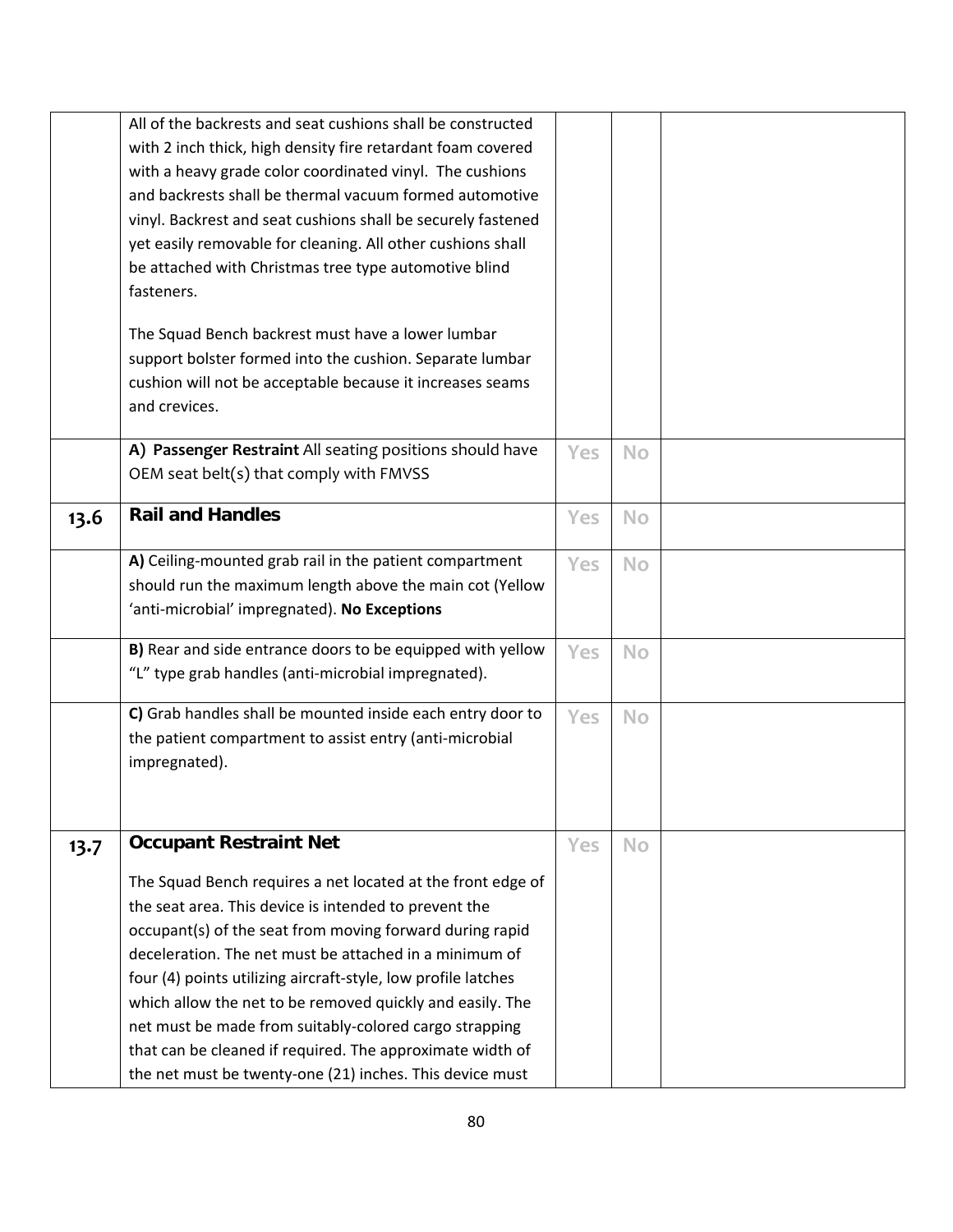|      | restrain the occupant(s) along the side of their body and<br>head to prevent extensive flexing of the spine or neck. This<br>device must withstand a test load of 13,344 Newtons. |     |     |  |
|------|-----------------------------------------------------------------------------------------------------------------------------------------------------------------------------------|-----|-----|--|
| 13.8 | <b>Attendant Seat</b><br>The module attendant seat is to be an EVS Child Safety<br>Restraint seat mounted on storage cabinet.                                                     | Yes | No. |  |
| 13.9 | <b>Driver Intention Lights</b><br>In the rear ceiling at the rear doors shall be<br>Amber/Red/Amber LED indicator lights to warn the crew of<br><b>Brake and Turn functions</b>   | Yes | No. |  |

### **Section 14 Environmental Control System**

| <b>Item</b> | <b>Specification</b>                                                                                                                                                                                                                                                                                                                                                                                       | <b>Yes</b> | <b>No</b> | <b>Deviation/Explanation</b>     |
|-------------|------------------------------------------------------------------------------------------------------------------------------------------------------------------------------------------------------------------------------------------------------------------------------------------------------------------------------------------------------------------------------------------------------------|------------|-----------|----------------------------------|
| No.         |                                                                                                                                                                                                                                                                                                                                                                                                            |            |           | (attach necessary documentation) |
| 14.1        | <b>Climate Control System</b>                                                                                                                                                                                                                                                                                                                                                                              | Yes        | <b>No</b> |                                  |
|             | A) The patient compartment should have an independent<br>climate control system including heating, ventilation and<br>air-conditioning components.                                                                                                                                                                                                                                                         | Yes        | <b>No</b> |                                  |
|             | B) The patient compartment HVAC climate should be<br>controlled by a solid state digital thermostat mounted in<br>the Action Wall. This control shall have a three speed fan<br>switch and shall have a set temperature that turns on either<br>the heating or air conditioning to achieve the temperature<br>setting. It shall also be configured to default to the last<br>selected temperature setting. | Yes        | <b>No</b> |                                  |
|             | C) HVAC $-$ To be capable of maintaining a patient<br>compartment temperature of 68 <sup>0</sup> F throughout; despite an<br>ambient outside temperature range from -40° F to +40° F.                                                                                                                                                                                                                      | Yes        | <b>No</b> |                                  |
|             | D) HVAC system must be capable of 70,000 BTU heating<br>and 46,000 BTU cooling. The blower for the combination                                                                                                                                                                                                                                                                                             | Yes        | <b>No</b> |                                  |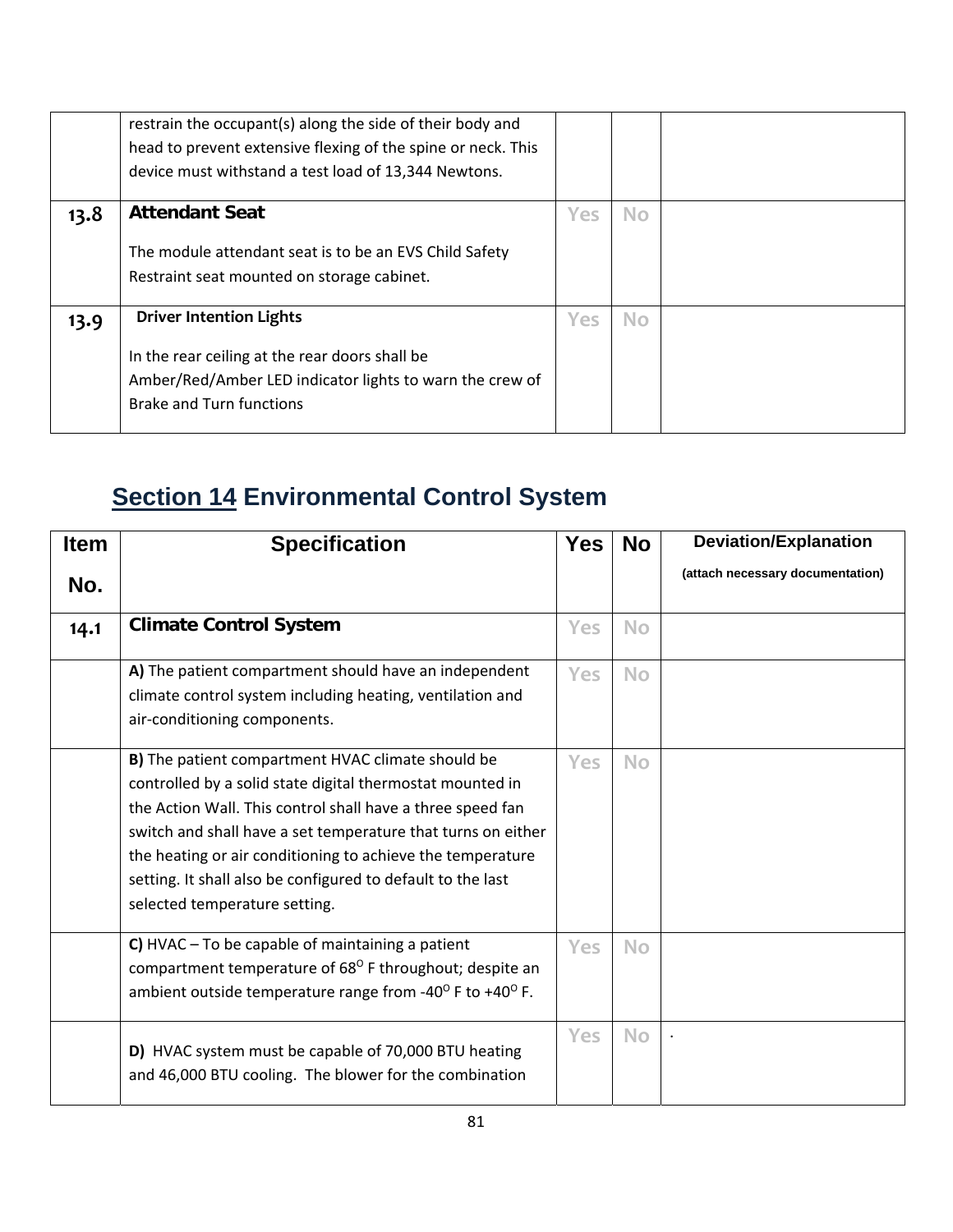|      | unit shall have a minimum capacity of 650 CFM.                                                                                                                                                                                                                                                                                                                                                                                                                           |            |           |  |
|------|--------------------------------------------------------------------------------------------------------------------------------------------------------------------------------------------------------------------------------------------------------------------------------------------------------------------------------------------------------------------------------------------------------------------------------------------------------------------------|------------|-----------|--|
|      | Module to also have a front upper wall mounted auxiliary                                                                                                                                                                                                                                                                                                                                                                                                                 |            |           |  |
|      | A/C condenser. No Exceptions                                                                                                                                                                                                                                                                                                                                                                                                                                             |            |           |  |
| 14.2 | <b>Air Circulation - Design</b>                                                                                                                                                                                                                                                                                                                                                                                                                                          | <b>Yes</b> | <b>No</b> |  |
|      | The environmental system shall be a comprehensively<br>designed system that incorporates controls and<br>balances the following elements: 1). Conditioned air<br>distribution. 2). Conditioned air recirculation. 3). Stale<br>air exhaustion. 4). Fresh air intake. Manufacturer must<br>have a system that addresses all four aspects (No<br>Exceptions). Note: Passive air intake systems such as<br>opening a window or chassis intake vent will not be<br>accepted. |            |           |  |
| 14.3 | <b>Air Circulation - Distribution</b>                                                                                                                                                                                                                                                                                                                                                                                                                                    | Yes        | <b>No</b> |  |
|      | To provide even distribution of conditioned air throughout<br>the patient compartment an air duct shall be constructed<br>that runs down the street side of the module at ceiling<br>level. It shall contain a minimum of five (5) adjustable multi-<br>directional vents. The duct itself shall be tapered in a way<br>that equalizes the air flow coming out of each vent. The<br>duct work shall also be insulated with 5/8 inch rigid foam<br>insulation.            |            |           |  |
|      | Removable panels shall provide maintenance access to the<br>heat/AC unit from both the face of the heat/AC cabinet and<br>the back of the unit inside the forward streetside<br>compartment                                                                                                                                                                                                                                                                              |            |           |  |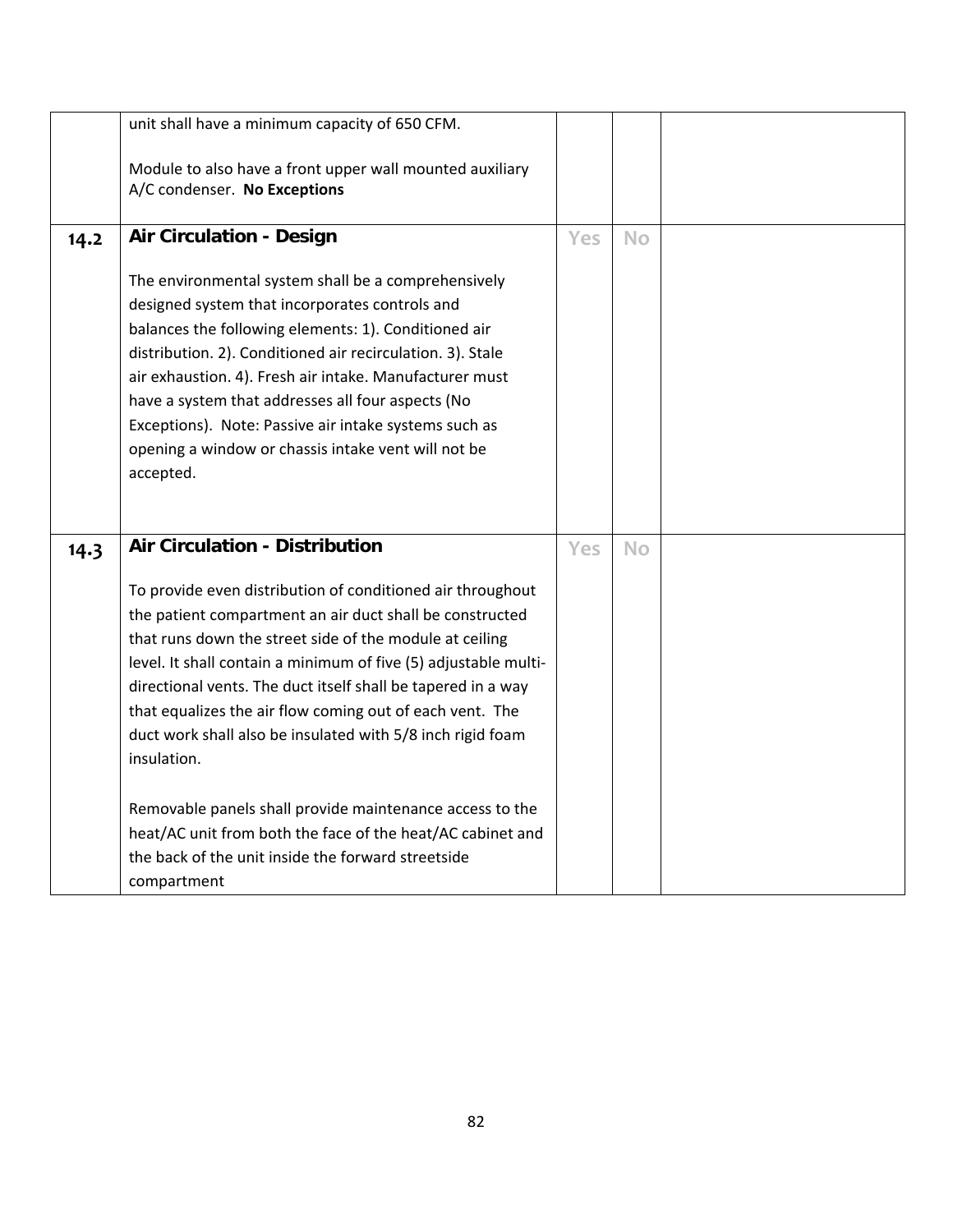| 14.4 | <b>Air Circulation - Return Air</b>                                                                                                                                                                                                                                                                                                                                                                                                                               | <b>Yes</b> | <b>No</b> |  |
|------|-------------------------------------------------------------------------------------------------------------------------------------------------------------------------------------------------------------------------------------------------------------------------------------------------------------------------------------------------------------------------------------------------------------------------------------------------------------------|------------|-----------|--|
|      | The air return intake shall not be less than 50 square inches.<br>This return system shall allow the existing air in the module<br>to be re-circulated back through the heat A/C unit, thus<br>allowing faster cooling or heating of the module<br>environment. For maximum efficiency the vent shall be no<br>more than 12 inches from the unit itself.                                                                                                          |            |           |  |
| 14.5 | <b>Exhaust Fan</b>                                                                                                                                                                                                                                                                                                                                                                                                                                                | Yes        | <b>No</b> |  |
|      | The patient compartment shall be supplied with an<br>exhaust fan with a minimum rating of 250 CFM. It shall be<br>controlled by a switch at the Action Wall. Because it is<br>critical for functioning and the large number of<br>construction variables the manufacturer shall also supply<br>documentation proving the effectiveness of the exhaust<br>system. At a minimum it shall completely exchange the<br>interior volume of air every three (3) minutes. |            |           |  |

#### **Section 15 Two Way Radio Communication** Ambulances shall have a

communication system that allows for all required communication between ambulance attendants, dispatch and medical direction. The intent of this section is to provide accurate information to ensure the installation of all required communication equipment.

| <b>Item</b> | <b>Specification</b>                                         | <b>Yes</b> | <b>No</b> | <b>Deviation/Explanation</b><br>(attach necessary documentation) |
|-------------|--------------------------------------------------------------|------------|-----------|------------------------------------------------------------------|
| No.         |                                                              |            |           |                                                                  |
| 15.1        | <b>Communication (Radio) System</b>                          | Yes        | <b>No</b> |                                                                  |
|             | A) A terminal block must be installed behind the driver's    | Yes        | <b>No</b> |                                                                  |
|             | seat to accommodate the two-way radio power                  |            |           |                                                                  |
|             | connections, and a cover must be placed over this block to   |            |           |                                                                  |
|             | prevent inadvertent shorting to ground. A device must be     |            |           |                                                                  |
|             | installed in series in the positive power cables which must  |            |           |                                                                  |
|             | protect the radio(s) from high and low voltage conditions.   |            |           |                                                                  |
|             | Three (3) terminals are required on the radio terminal block |            |           |                                                                  |
|             | and must be labeled as "switched positive", "unswitched      |            |           |                                                                  |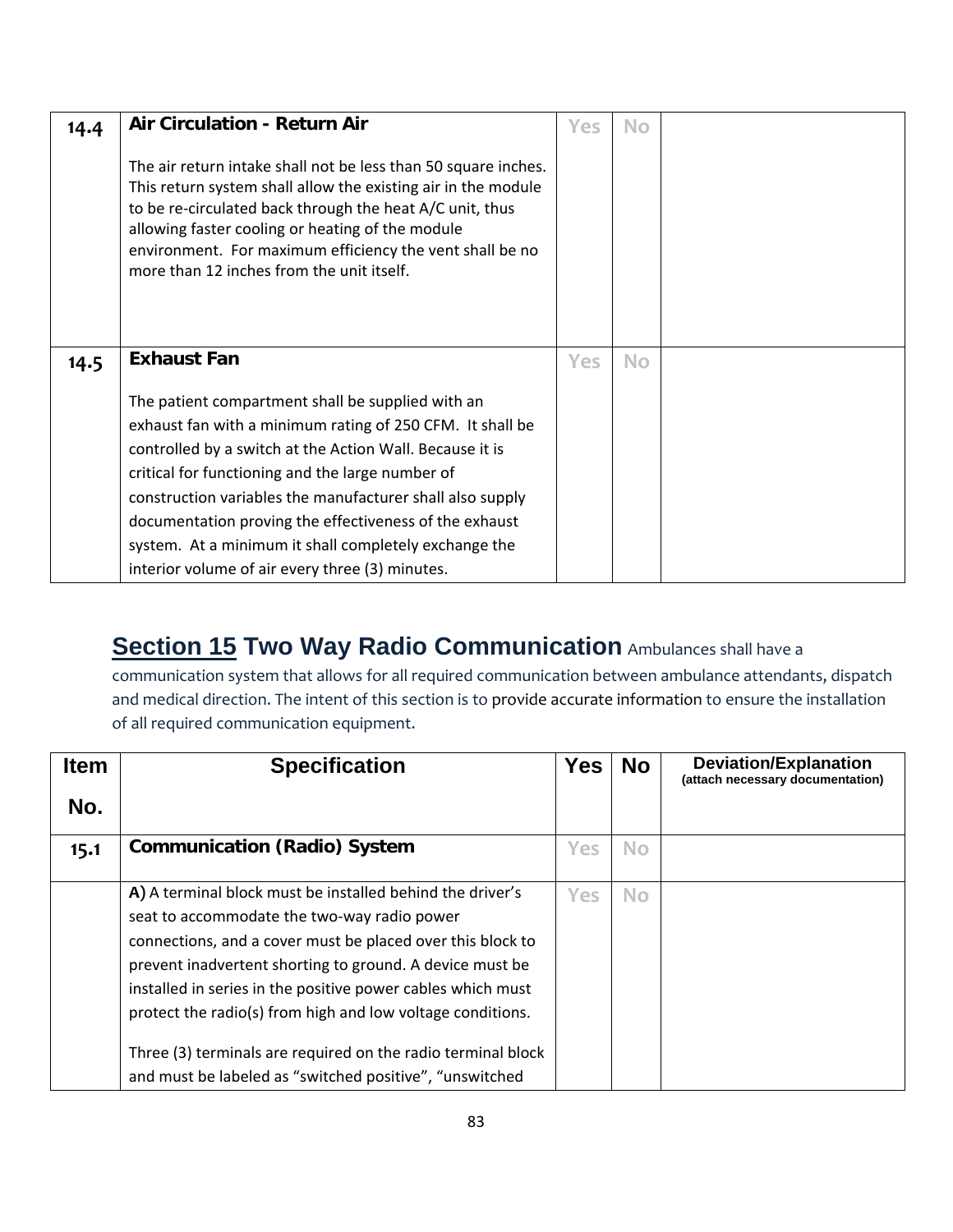| positive" and "ground". A #12 gauge wire must be provided<br>from the "ground" terminal and must run to the metal<br>frame of the vehicle, isolated from all other grounds, to<br>ensure a good connection. The "switched positive" terminal<br>must be wired via an isolated twenty (20) amp circuit<br>breaker to the vehicles accessory/ignition energized via a<br>relay to the vehicle's positive battery terminal. The<br>"unswitched positive" terminal must be wired via an<br>isolated twenty (20) amp circuit breaker to a constant,<br>unswitched source of battery positive. The terminal block<br>must be switched by the Ambulance Disconnect. |            |           |  |
|--------------------------------------------------------------------------------------------------------------------------------------------------------------------------------------------------------------------------------------------------------------------------------------------------------------------------------------------------------------------------------------------------------------------------------------------------------------------------------------------------------------------------------------------------------------------------------------------------------------------------------------------------------------|------------|-----------|--|
| Also have a power and ground/antenna drop behind rear<br>switch panel.                                                                                                                                                                                                                                                                                                                                                                                                                                                                                                                                                                                       |            |           |  |
| B) All radio wires and cables must be run in a manner to<br>prevent any pinching, rubbing or any other form of damage.<br>Wires and cables must be run through grommets wherever<br>chafing damage could occur. Cables are to be run in<br>raceways or protective loom and soldered where required<br>to prevent damage.                                                                                                                                                                                                                                                                                                                                     | Yes        | <b>No</b> |  |
| C) Each antenna mount must have a continuous piece of<br>Type RG-58-A/U (C/U) low loss coaxial cable, (Belden, part<br>number 8259 8262 or Amphenol part number 21-199)<br>installed and routed in an appropriate manner. Route the<br>coax cable from each antenna port to behind the driver's<br>seat, leaving a 3 foot service loop and at least a foot at the<br>antenna port.                                                                                                                                                                                                                                                                           | <b>Yes</b> | <b>No</b> |  |
| <b>D</b> ) The manufacturer is to provide three antenna access<br>ports in the ceiling of the patient compartment.                                                                                                                                                                                                                                                                                                                                                                                                                                                                                                                                           | Yes        | No        |  |
| Radios & Antennas are to be supplied and mounted<br>$\mathbf{I}$<br>by the bidder.<br>1-Motorola XPR 5550 40 watt UHF with 1000 Channels PTT-<br>ID, Dual Priority Scan, 14 Character Alphanumeric Display,<br>and 2 Year Warranty.                                                                                                                                                                                                                                                                                                                                                                                                                          | Yes        | <b>No</b> |  |
| 1- Motorola XPR 5550 45 watt VHF Mobile with 1000<br>Channels, PTT-ID, Dual Priority Scan, 14 Character<br>Alphanumeric Display and 2 Year Warranty.                                                                                                                                                                                                                                                                                                                                                                                                                                                                                                         |            |           |  |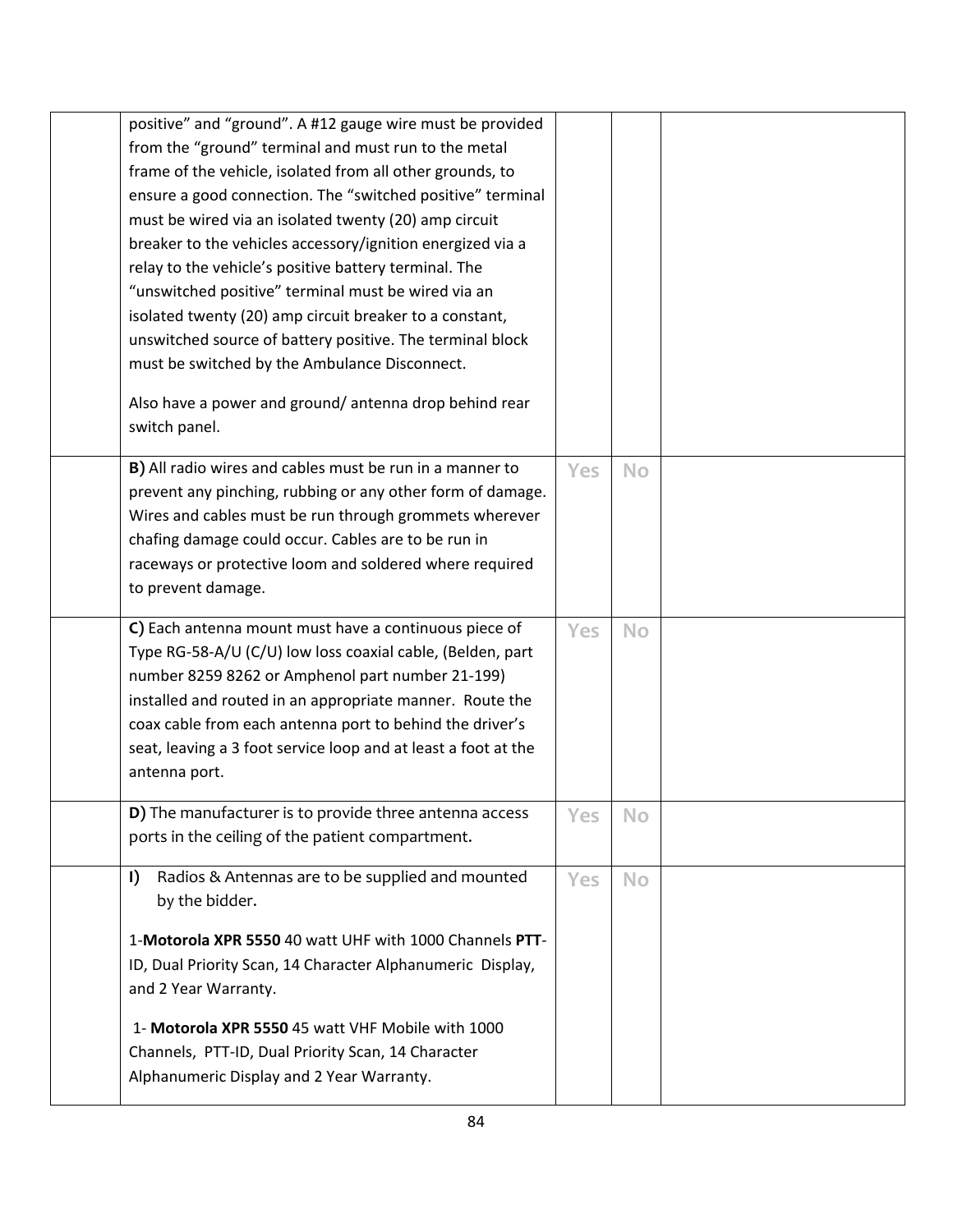| <b>GPS MODEM AND ANTENNA</b>                                                                                                                 | <b>Yes</b> | <b>No</b> |  |
|----------------------------------------------------------------------------------------------------------------------------------------------|------------|-----------|--|
| Bidder is to furnish and Install Sumner County's GPS System                                                                                  |            |           |  |
| GX440-VD-Wife for the modem                                                                                                                  |            |           |  |
| Antenna Threaded bolt, LTE, GPS, SMA Male Connectors for<br>4 g modems                                                                       |            |           |  |
| Cab & Module Intercom System<br>Bidder to supply and install a SIGTRONICS US45D Intercom<br>System                                           | Yes        | <b>No</b> |  |
| Front Cab to have Sigtronics Headset quantity-(2)<br>Part #SE48. They are to be mounted under pass thru<br>window with hangers for headsets. |            |           |  |
| Rear Module to have Sigtronics Headset Quantity (1)<br>Part # SE18. This is to be mounted at rear Action Area<br>Control Panel.              |            |           |  |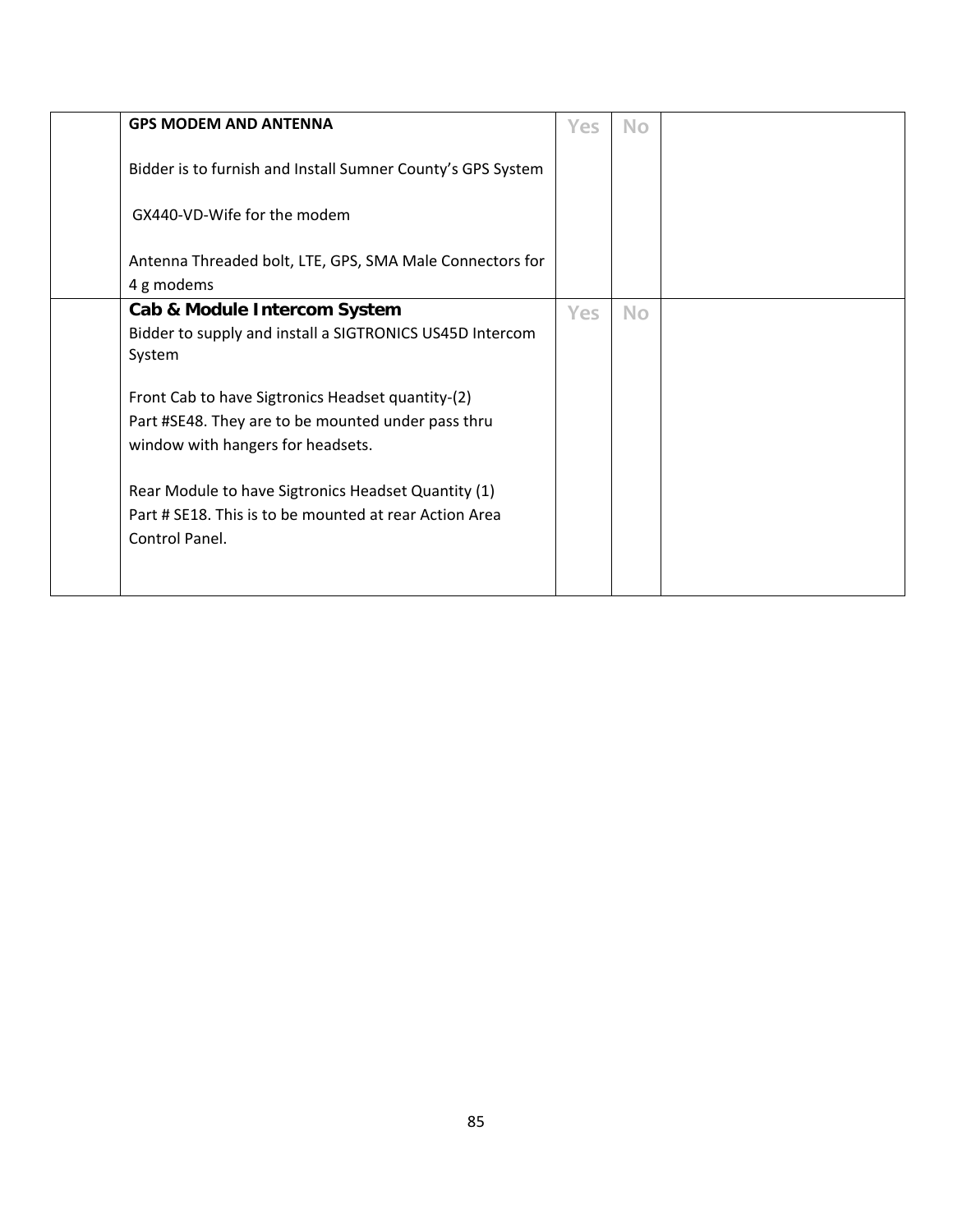#### **Section 16 Exterior Color, Graphics and Identification Signage**

| <b>Item</b> | <b>Specification</b>                                                                                                                   | <b>Yes</b> | <b>No</b> | <b>Deviation/Explanation</b><br>(attach necessary documentation) |
|-------------|----------------------------------------------------------------------------------------------------------------------------------------|------------|-----------|------------------------------------------------------------------|
| No.         |                                                                                                                                        |            |           |                                                                  |
| 16.1        | <b>Conversion Paint - Must meet the following coating</b><br>standards:<br>Standard test methods and minimum requirements for paint    | Yes        | <b>No</b> |                                                                  |
|             | performance.<br><b>ASTM D3170 Chip Resistance</b><br><b>Standard Test Method for Chipping Resistance of Coatings</b><br>(Gravelometer) |            |           |                                                                  |
|             | Test samples must rate as 5 or higher in relation to quantity<br>of chips $(49).$                                                      |            |           |                                                                  |
|             | Test samples must rate as either A $\left($ < 1 mm) or B $\left(1 - 3mm\right)$<br>in relation to size.                                |            |           |                                                                  |
|             | Test samples must rate as "most chips did NOT penetrate to<br>substrate" in relation to Point of Failure.                              |            |           |                                                                  |
|             | <b>ASTM B117 Salt Spray Resistance</b><br><b>Standard Practice for Operating Salt Spray (Fog)</b><br><b>Apparatus</b>                  |            |           |                                                                  |
|             | Test samples for a minimum of 2,000 hours.                                                                                             |            |           |                                                                  |
|             | Visual appearance must show zero corrosion and zero<br>blisters.                                                                       |            |           |                                                                  |
|             | <b>ASTM D3359 Adhesion</b>                                                                                                             |            |           |                                                                  |
|             | <b>Standard Test Methods for Measuring Adhesion by Tape</b><br><b>Test</b>                                                             |            |           |                                                                  |
|             | Test samples must rate as either 5A or 5B. Note: the 5 is the<br>actual adhesion rating (zero % area removed) and the A or             |            |           |                                                                  |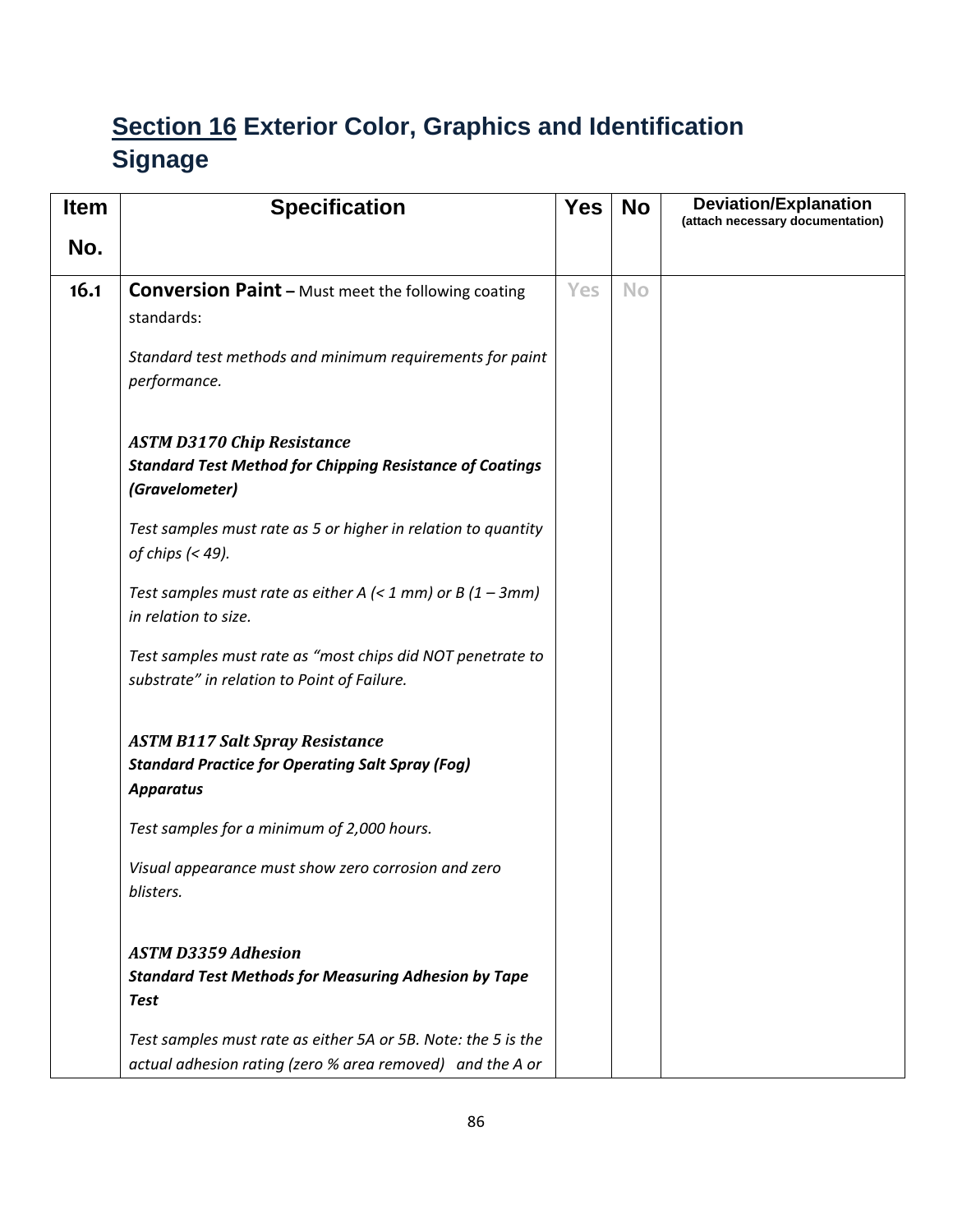| B denotes the type of test (A represents a simple X cut and B   |  |  |
|-----------------------------------------------------------------|--|--|
| represents the cross-cut hatch pattern)                         |  |  |
|                                                                 |  |  |
| <b>ASTM D2794 Impact</b>                                        |  |  |
| <b>Standard Test Method for Resistance of Organic Coatings</b>  |  |  |
| to the Effects of Rapid Deformation (Impact)                    |  |  |
|                                                                 |  |  |
| Test samples to be tested using the intrusion methodology.      |  |  |
| Test samples must have a minimum impact rating of 90 inch       |  |  |
| Ibs with zero cracking.                                         |  |  |
|                                                                 |  |  |
|                                                                 |  |  |
| <b>ASTM D1654 Corrosive Environments</b>                        |  |  |
| <b>Standard Test Method for Evaluation of Painted or Coated</b> |  |  |
| <b>Specimens Subjected to Corrosive Environments</b>            |  |  |
| Test samples must have a minimum 80 cycle (1920) hours.         |  |  |
| Test samples to have a minimum average rating of                |  |  |
| unscribed areas of 8 (2-3%)                                     |  |  |
|                                                                 |  |  |
| <b>Ford BI-161-01 Mar Resistance</b>                            |  |  |
| <b>MAR RESISTANCE DETERMINATION FOR AUTOMOTIVE</b>              |  |  |
| <b>COATINGS</b>                                                 |  |  |
|                                                                 |  |  |
| Test samples must have minimum average gloss retention          |  |  |
| of 75% using 2µ polishing paper.                                |  |  |
| Test samples must have minimum average gloss retention          |  |  |
| of 29% using 9µ polishing paper.                                |  |  |
|                                                                 |  |  |
|                                                                 |  |  |
|                                                                 |  |  |
|                                                                 |  |  |
|                                                                 |  |  |
|                                                                 |  |  |
|                                                                 |  |  |
|                                                                 |  |  |
|                                                                 |  |  |
|                                                                 |  |  |
|                                                                 |  |  |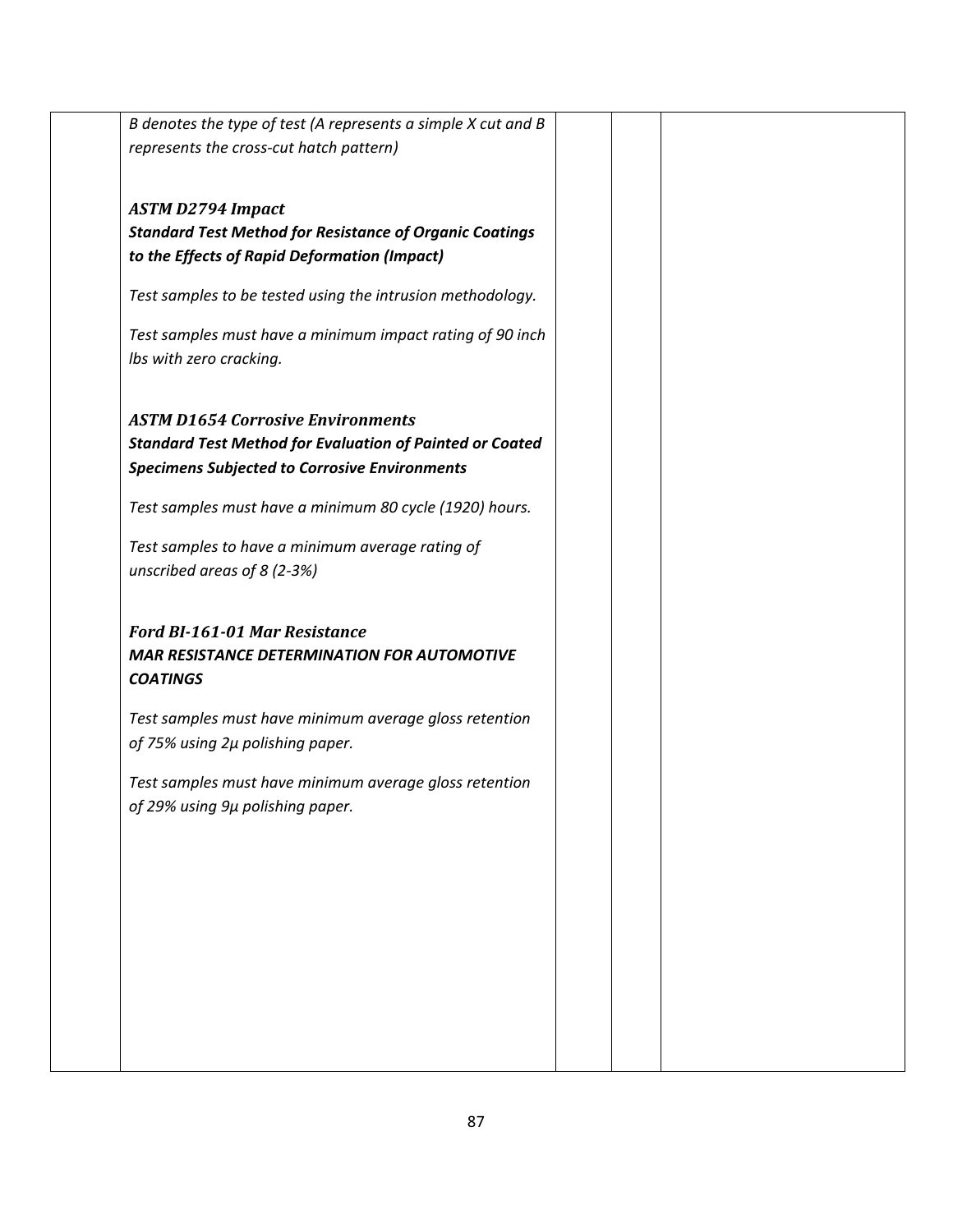| 16.2 | <b>Module Coating - Requirement</b>                                                                                                                                                                                                                                                                                                                                            | Yes | <b>No</b> |  |
|------|--------------------------------------------------------------------------------------------------------------------------------------------------------------------------------------------------------------------------------------------------------------------------------------------------------------------------------------------------------------------------------|-----|-----------|--|
|      | Due to long term chronic paint problems it shall be required<br>that the manufacturer supply a Lifetime paint warranty<br>with no pro-ration. This purchaser has experienced severe<br>electrolysis, adhesion, bubbling, blistering and hairline<br>cracks. The main requirement of a seamless body and<br>isolators is to aid in reducing several of these paint<br>problems. |     |           |  |
|      | A. The bidder supply in writing from the manufacturer<br>that the vehicle will have Lifetime paint warranty with no<br>pro-ration.                                                                                                                                                                                                                                             |     |           |  |
|      | B. This warranty will cover only the original owner on the<br>original chassis.                                                                                                                                                                                                                                                                                                |     |           |  |
|      | C. It will cover electrolysis, delaminating, bubbling,<br>cracking, blistering and chalking.                                                                                                                                                                                                                                                                                   |     |           |  |
|      |                                                                                                                                                                                                                                                                                                                                                                                |     |           |  |
|      | <b>No Exceptions</b>                                                                                                                                                                                                                                                                                                                                                           |     |           |  |
| 16.3 | <b>Module Coating - Finish</b>                                                                                                                                                                                                                                                                                                                                                 | Yes | <b>No</b> |  |
|      | In order to prevent scratches, chipping and pitting we are<br>asking that an additive (quartz or equivalent) be put into<br>the painting process. We acknowledge that this additive<br>can reduce the smoothness of the finish.                                                                                                                                                |     |           |  |
| 16.4 | <b>Module Coating - Preparation</b>                                                                                                                                                                                                                                                                                                                                            | Yes | <b>No</b> |  |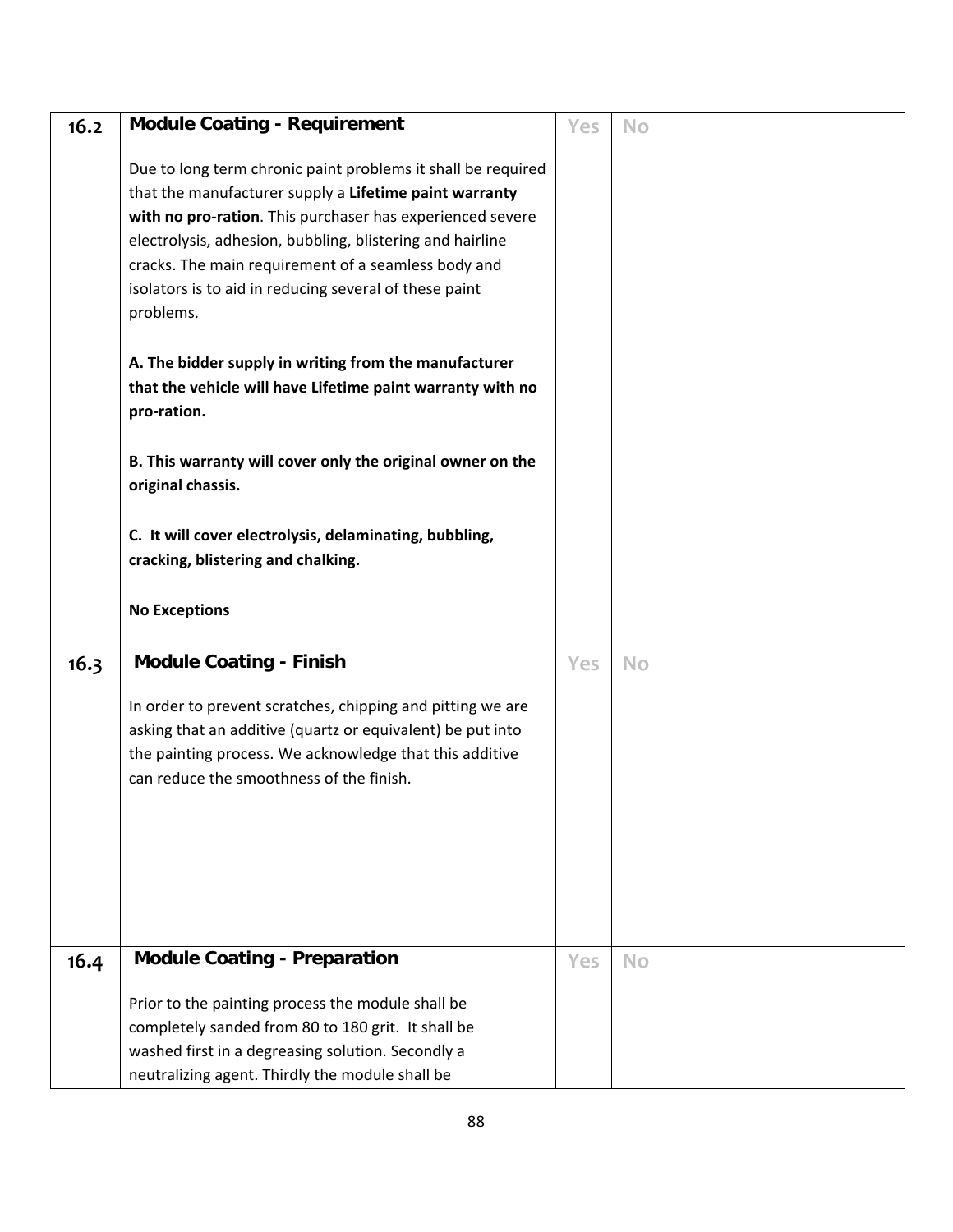|      | completely covered in an acid etching solution and then                                                                                                                                                                                                                                                                                                                                                                                                                                                                                                                                                                                                                                         |            |           |  |
|------|-------------------------------------------------------------------------------------------------------------------------------------------------------------------------------------------------------------------------------------------------------------------------------------------------------------------------------------------------------------------------------------------------------------------------------------------------------------------------------------------------------------------------------------------------------------------------------------------------------------------------------------------------------------------------------------------------|------------|-----------|--|
|      | finally coated in a solution that reduces long-term                                                                                                                                                                                                                                                                                                                                                                                                                                                                                                                                                                                                                                             |            |           |  |
|      | corrosion, improves impact resistance and promotes                                                                                                                                                                                                                                                                                                                                                                                                                                                                                                                                                                                                                                              |            |           |  |
|      | proper adhesion with the finish coat. No Exceptions                                                                                                                                                                                                                                                                                                                                                                                                                                                                                                                                                                                                                                             |            |           |  |
|      |                                                                                                                                                                                                                                                                                                                                                                                                                                                                                                                                                                                                                                                                                                 |            |           |  |
| 16.5 | <b>Module Coating - Fillers</b>                                                                                                                                                                                                                                                                                                                                                                                                                                                                                                                                                                                                                                                                 | <b>Yes</b> | <b>No</b> |  |
|      |                                                                                                                                                                                                                                                                                                                                                                                                                                                                                                                                                                                                                                                                                                 |            |           |  |
|      | As part of the process to eliminate long term corrosion of                                                                                                                                                                                                                                                                                                                                                                                                                                                                                                                                                                                                                                      |            |           |  |
|      | the paint there shall be no plastic fillers allowed on the                                                                                                                                                                                                                                                                                                                                                                                                                                                                                                                                                                                                                                      |            |           |  |
|      | finished aluminum body. Plastic fillers (bondo) tend to                                                                                                                                                                                                                                                                                                                                                                                                                                                                                                                                                                                                                                         |            |           |  |
|      | crack and shrink over time and are therefore                                                                                                                                                                                                                                                                                                                                                                                                                                                                                                                                                                                                                                                    |            |           |  |
|      | unacceptable. The only fillers allowed on the finished                                                                                                                                                                                                                                                                                                                                                                                                                                                                                                                                                                                                                                          |            |           |  |
|      | aluminum body will be thin walled epoxy fillers. Any                                                                                                                                                                                                                                                                                                                                                                                                                                                                                                                                                                                                                                            |            |           |  |
|      | defects that occur during the manufacturing process that                                                                                                                                                                                                                                                                                                                                                                                                                                                                                                                                                                                                                                        |            |           |  |
|      | require thicker type fillers will be unacceptable and the                                                                                                                                                                                                                                                                                                                                                                                                                                                                                                                                                                                                                                       |            |           |  |
|      | body must be re-welded or the component removed and                                                                                                                                                                                                                                                                                                                                                                                                                                                                                                                                                                                                                                             |            |           |  |
|      | rebuilt.                                                                                                                                                                                                                                                                                                                                                                                                                                                                                                                                                                                                                                                                                        |            |           |  |
|      |                                                                                                                                                                                                                                                                                                                                                                                                                                                                                                                                                                                                                                                                                                 |            |           |  |
| 16.6 | <b>Module Coating - Coverage</b>                                                                                                                                                                                                                                                                                                                                                                                                                                                                                                                                                                                                                                                                | <b>Yes</b> | <b>No</b> |  |
|      | Prior to the painting process all holes including lights,<br>fillers, hardware and all fasteners shall be in the module.<br>No Exceptions. The entire module shall be coated<br>including all door jambs. Vehicles painted with the doors<br>mounted to module during the paint process will not be<br>accepted. Due to the fact that electrolysis can start in one<br>area and travel, it is required that the inside of the body<br>panels below the floor line be covered 100 percent.<br>Common residual overspray will not be considered as<br>meeting this requirement. Finally the inside door jambs of<br>the entrance doors shall also be covered 100 percent.<br><b>No Exceptions</b> |            |           |  |
| 16.7 | <b>Graphics</b>                                                                                                                                                                                                                                                                                                                                                                                                                                                                                                                                                                                                                                                                                 | Yes        | <b>No</b> |  |
|      |                                                                                                                                                                                                                                                                                                                                                                                                                                                                                                                                                                                                                                                                                                 |            |           |  |
|      | Signage must be supplied and installed that is necessary to                                                                                                                                                                                                                                                                                                                                                                                                                                                                                                                                                                                                                                     |            |           |  |
|      | convey operating or occupational health and safety                                                                                                                                                                                                                                                                                                                                                                                                                                                                                                                                                                                                                                              | Yes        | <b>No</b> |  |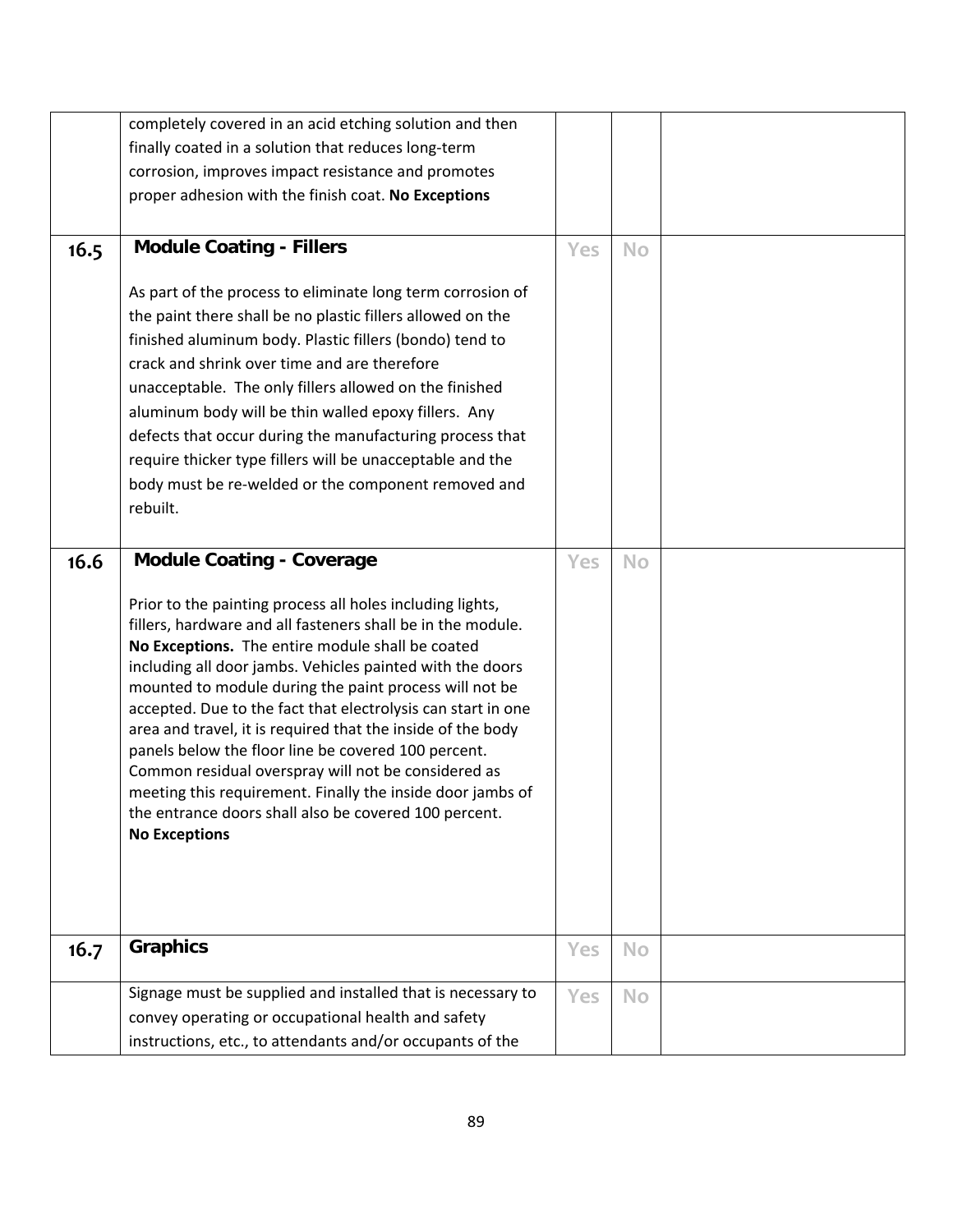|      | ambulance as the result of the chassis design, conversion<br>design or equipment installations.                           |            |           |  |
|------|---------------------------------------------------------------------------------------------------------------------------|------------|-----------|--|
|      |                                                                                                                           |            |           |  |
|      | Prior to the application of any signage, the surface to which<br>the signage is being applied must be thoroughly cleaned. |            |           |  |
|      | The film must be applied so that the surface is smooth and                                                                |            |           |  |
|      | uniformly free of grit, blisters or other irregularities.                                                                 |            |           |  |
|      |                                                                                                                           |            |           |  |
|      | Signage must be installed according to the signage                                                                        |            |           |  |
|      | manufacturer's instructions.                                                                                              |            |           |  |
|      | Signage must be in English or recognized international                                                                    |            |           |  |
|      | symbols, which may be used in lieu of English.                                                                            |            |           |  |
|      |                                                                                                                           |            |           |  |
| 16.8 | <b>Miscellaneous Safety Equipment and Signs</b>                                                                           | Yes        | No        |  |
|      | English and international symbols, signs and decals                                                                       | Yes        | No        |  |
|      | denoting "No Smoking" and "Fasten Seat Belts" must be                                                                     |            |           |  |
|      | prominently displayed in both the patient and driver                                                                      |            |           |  |
|      | compartments. These signs must be placed above the                                                                        |            |           |  |
|      | oxygen suction console in the patient compartment and on                                                                  |            |           |  |
|      | the dashboard in the driver compartment.                                                                                  |            |           |  |
|      | Fuel filler area must be permanently and prominently                                                                      | <b>Yes</b> | <b>No</b> |  |
|      | marked to indicate type of fuel. The lettering must be at                                                                 |            |           |  |
|      | least 1" high and located above the fuel filler stating                                                                   |            |           |  |
|      | "Gasoline or Diesel Fuel Only".                                                                                           |            |           |  |
| 16.9 | Lettering                                                                                                                 | Yes        | <b>No</b> |  |
|      | All Strip and Lettering to be 3M Scotchlite                                                                               |            |           |  |
|      | <b>Reflective</b>                                                                                                         |            |           |  |
|      | LETTERING on SIDES                                                                                                        |            |           |  |
|      | 6" Blue "Sumner County" with ¼" Orange Border                                                                             |            |           |  |
|      | 3" Blue "Emergency Medical Services" with 1/4" Orange<br>Border                                                           |            |           |  |
|      | 5" Blue "Ambulance" with ¼" White Border                                                                                  |            |           |  |
|      | 17" Blue "Star of Life" with ¼" White Border placed in<br>center of lettering                                             |            |           |  |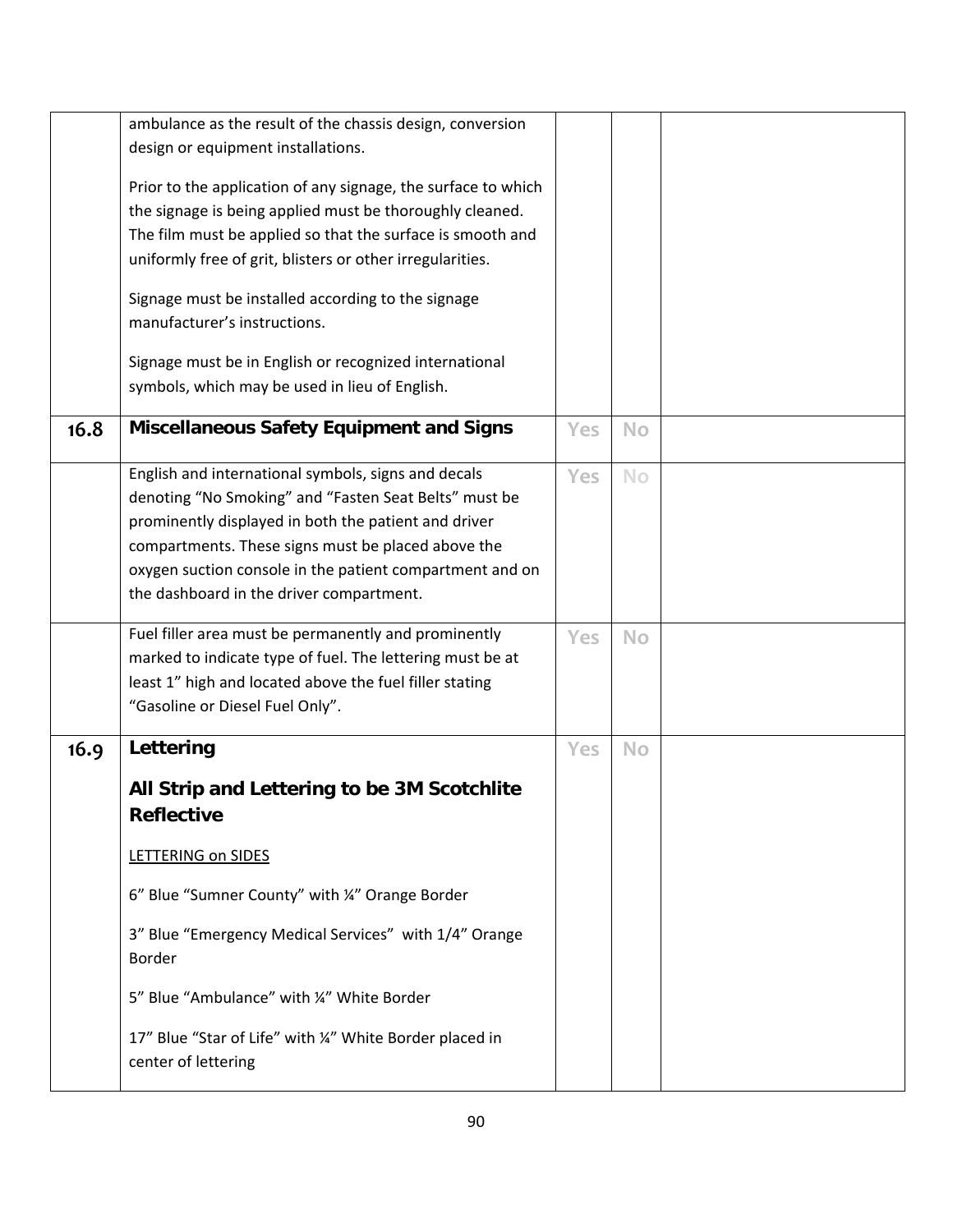|       | LETTERING on REAR                                                                                |     |           |  |
|-------|--------------------------------------------------------------------------------------------------|-----|-----------|--|
|       | 5" Blue "Sumner County" with ¼" White Border - (Below<br>windows)                                |     |           |  |
|       | 5" Blue "Ambulance" with ¼" White Border                                                         |     |           |  |
|       | (2) 12" Blue Star of Life Above each light at rear window<br>height with ¼" White Border         |     |           |  |
|       | Front Module Wall and Hood                                                                       |     |           |  |
|       | 6" Blue "Sumner County" with ¼" Orange Border on Front<br>Module Wall                            |     |           |  |
|       | 5" Blue "Ambulance" with ¼" White Border on Hood                                                 |     |           |  |
|       |                                                                                                  |     |           |  |
|       |                                                                                                  |     |           |  |
|       |                                                                                                  |     |           |  |
|       |                                                                                                  |     |           |  |
|       |                                                                                                  |     |           |  |
|       |                                                                                                  |     |           |  |
|       |                                                                                                  |     |           |  |
| 16.10 | <b>Striping</b>                                                                                  | Yes | <b>No</b> |  |
|       | <b>SIDE STRIPES</b>                                                                              |     |           |  |
|       | 10" Orange with ¼"Blue Border Beltline Strip-From Front<br>Fenders around the Rear of the Module |     |           |  |
|       | <b>Exterior REAR CHEVRON to Top of Windows</b>                                                   |     |           |  |
|       | 6" Blue and Orange 3M Scotchlite Reflective- Entire rear<br>Wall                                 |     |           |  |
|       | Install Two (2) unit number plate holders on each side                                           |     |           |  |
|       | <b>ROOF</b>                                                                                      |     |           |  |
|       | (1) 32" Blue Star of Life with White Border                                                      |     |           |  |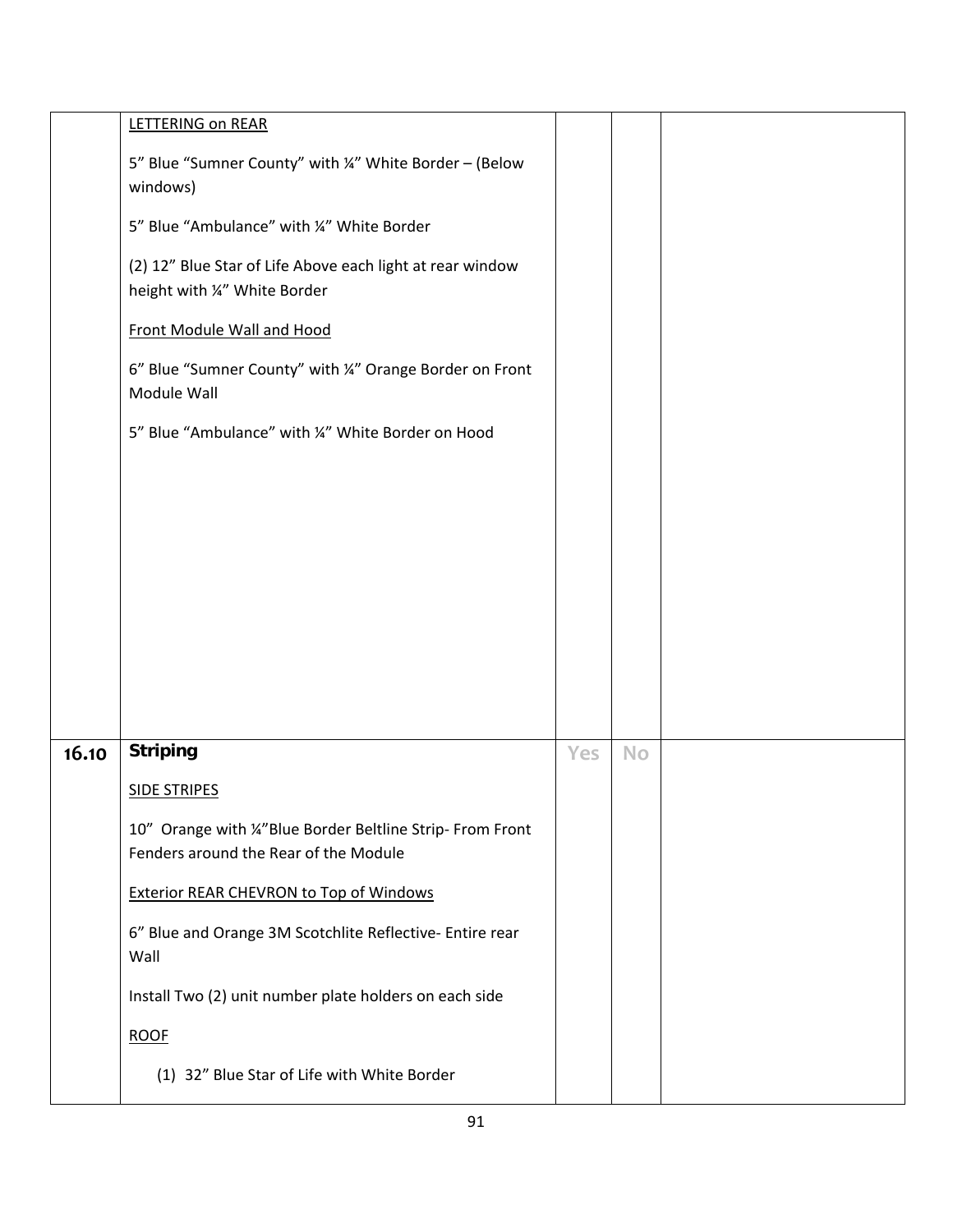**Section 17 Diagrams and Literature** Bidders to provide any drawings,

schematics, wiring diagrams, illustrations and safety precautions that would enhance proper management, operation and maintenance with respect to the vehicle, the chassis, the module or any of the supplied/installed equipment.

| <b>Item</b> | <b>Specification</b>                                                                                                                                                                                                                                                                                                                                                                                          | <b>Yes</b> | <b>No</b> | <b>Deviation/Explanation</b>     |
|-------------|---------------------------------------------------------------------------------------------------------------------------------------------------------------------------------------------------------------------------------------------------------------------------------------------------------------------------------------------------------------------------------------------------------------|------------|-----------|----------------------------------|
| No.         |                                                                                                                                                                                                                                                                                                                                                                                                               |            |           | (attach necessary documentation) |
| 17.1        | A) Supportive Literature - All chassis manufacturer's<br>manuals and documents to be included. The Ambulance<br>manufactures operations Manual and all other<br>documentation to be supplied on a USB Flash-drive storage<br>device.                                                                                                                                                                          |            | <b>No</b> |                                  |
|             | B) Literature - Bidders to provide drawings and literature<br>and/or the electronic documents (PDF), for unit offered and<br>should include:<br>10 Million Product Liability<br>Proposal Line Item Detail<br>CAD drawings depicting all interior and exterior<br>$\blacksquare$<br>views<br><b>QVM Certification</b><br>All applicable warranties offered<br>Customer Service policies and hours of operation | <b>Yes</b> | <b>No</b> |                                  |

**Section 18 Change Orders** All changes in the scope of work or the schedule must

be approved through a formal process prior to executing the changes.

| <b>Item</b> | <b>Specification</b>                                                                                                                                                                     | Yes | <b>No</b> | <b>Deviation/Explanation</b>     |
|-------------|------------------------------------------------------------------------------------------------------------------------------------------------------------------------------------------|-----|-----------|----------------------------------|
| No.         |                                                                                                                                                                                          |     |           | (attach necessary documentation) |
| 18.1        | A) Change Orders $-$ Any changes or modifications to the<br>original order must be made in writing. All requests for<br>changes must be approved by the purchaser before work<br>begins. | Yes | No        |                                  |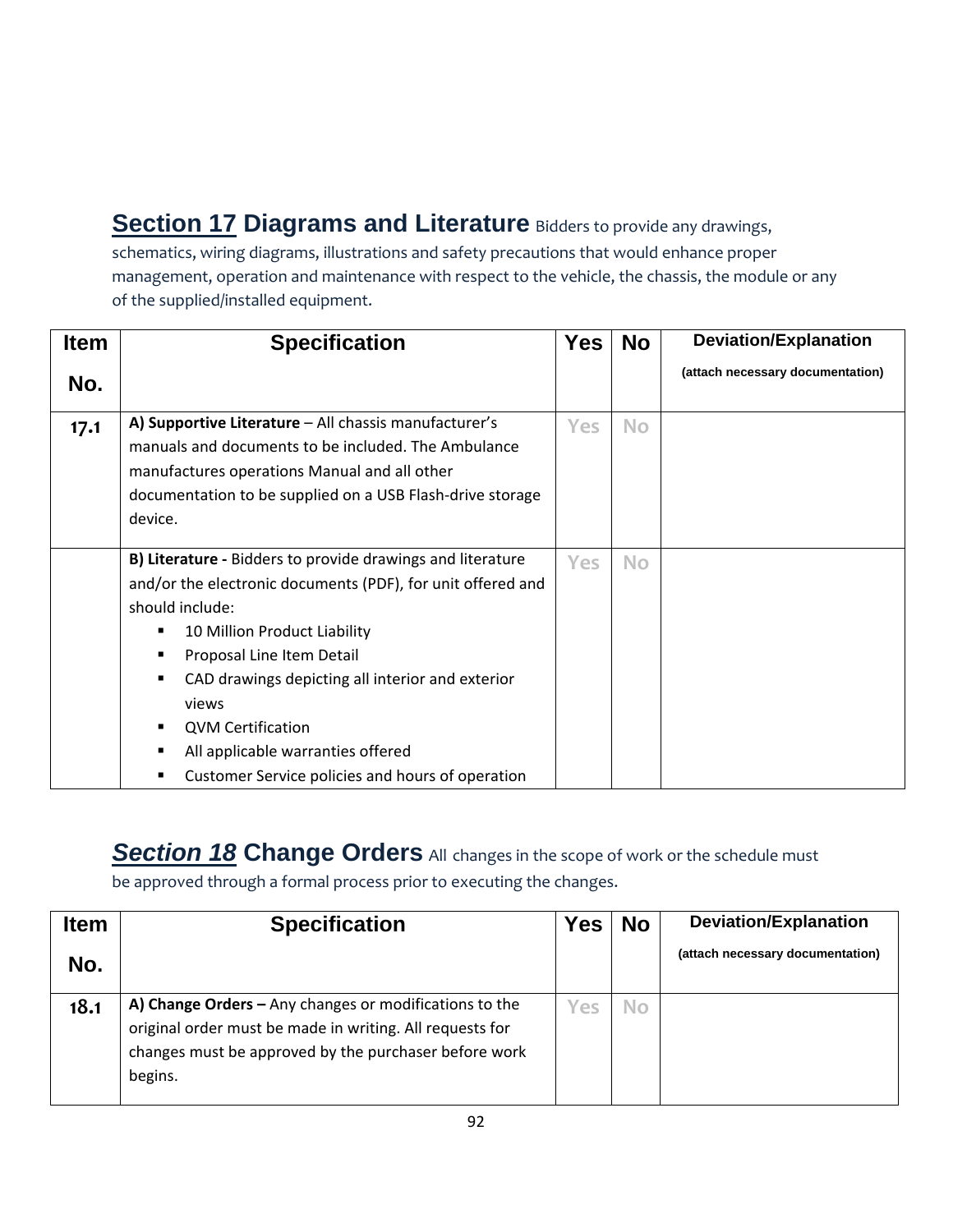**Section 19 Warranty Support** The successful bidder will be responsible to ensure that all of the features and items included in the bid and supplied (including sub‐contracted items and OEM chassis) are in compliance with the manufacturer's specifications and will take responsibility for any warranty claims arising thereof.

| <b>Item</b> | <b>Specification</b>                                                                                                                                                                                                                                                                                         | <b>Yes</b> | <b>No</b> | <b>Deviation/Explanation</b>     |
|-------------|--------------------------------------------------------------------------------------------------------------------------------------------------------------------------------------------------------------------------------------------------------------------------------------------------------------|------------|-----------|----------------------------------|
| No.         |                                                                                                                                                                                                                                                                                                              |            |           | (attach necessary documentation) |
| 19.1        | A) Warranty Period - The warranty period shall commence<br>on the unit's in-service date.                                                                                                                                                                                                                    | Yes        | <b>No</b> |                                  |
|             | B) Basic Warranties - The ambulance unit with respect to<br>the vehicle, the chassis, the module or any of the<br>manufacturer supplied/installed equipment, as well as<br>optional attachments and workmanship shall be covered by<br>warranty; by the dealer and/or manufacturer for a period<br>specified | <b>Yes</b> | <b>No</b> |                                  |
|             | C) The successful bidder will be responsible to ensure all the<br>features and items included in the bid and supplied are in<br>compliance with the manufacturer's specifications and will<br>take responsibility for any warranty claims arising thereof.                                                   | Yes        | <b>No</b> |                                  |
|             | E) Electrical System Warranty<br>Minimum - 5 years                                                                                                                                                                                                                                                           | Yes        | <b>No</b> |                                  |
|             | J)<br>Paint Warranty<br>Minimum-Lifetime of Vehicle Non-Prorated                                                                                                                                                                                                                                             | Yes        | <b>No</b> |                                  |
|             | K) Module Structural Warranty<br>Minimum-Lifetime of Vehicle                                                                                                                                                                                                                                                 | <b>Yes</b> | <b>No</b> |                                  |
|             | L) OEM Chassis Warranty<br>Minimum- 3years/36,000 miles basic                                                                                                                                                                                                                                                | Yes        | <b>No</b> |                                  |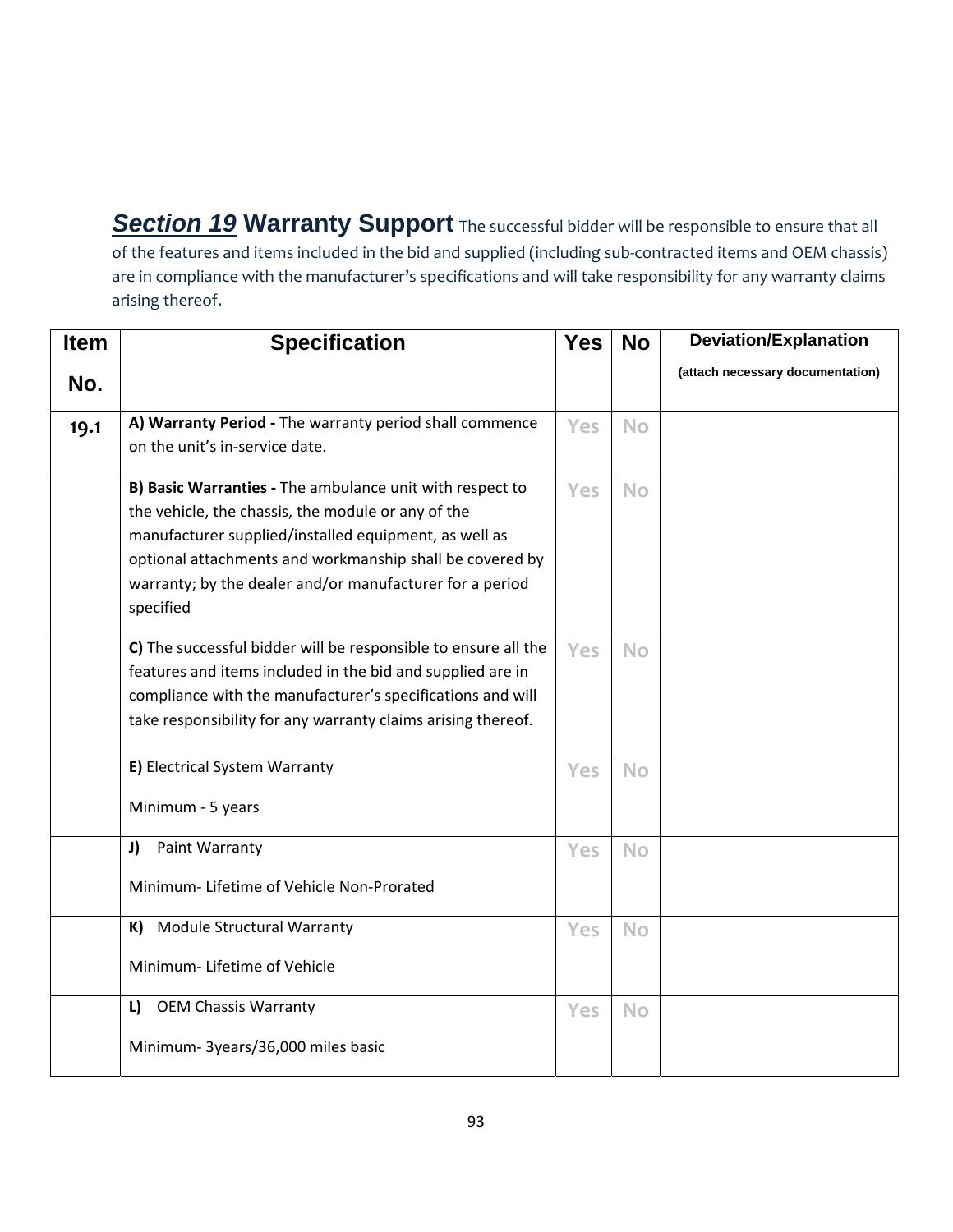| Minimum- 5 years/ 60,000 miles on powertrain               |            |           |  |
|------------------------------------------------------------|------------|-----------|--|
| Roadside assistance - 5 years/ 60,000 miles                |            |           |  |
|                                                            |            |           |  |
| I) OEM Components Warranty                                 | <b>Yes</b> | <b>No</b> |  |
| Minimum-3years/50,000 miles on all components installed    |            |           |  |
| by ambulance manufacturer. No Exception                    |            |           |  |
| I) The warranty coverage shall include all parts and labor | Yes:       | <b>No</b> |  |
| necessary to correct all defects of the materials,         |            |           |  |
| workmanship, and premature failure or design deficiencies  |            |           |  |
| identified during the warranty periods.                    |            |           |  |
| J) The bidder shall clearly define the procedure to be     | <b>Yes</b> | <b>No</b> |  |
| followed for repairs under warranty including the identity |            |           |  |
| and location of warranty agents.                           |            |           |  |

#### *Section 20* **Stryker Performance Pro Ambulance Cot**

Successful Bidder is to supply the cot with required options below:

| 1.000 PERFORMANCE PRO AMBULANCE COT<br>6086000000  | Yes | No |  |
|----------------------------------------------------|-----|----|--|
| 1.001 DUAL WHEEL LOCK OPTION<br>6086602010         |     |    |  |
| 1.002 PR COT RETAINING POST OPTION<br>6085033000   |     |    |  |
| 1.003 NON POWERLOAD COMPATIBL OPTION<br>6086050000 |     |    |  |